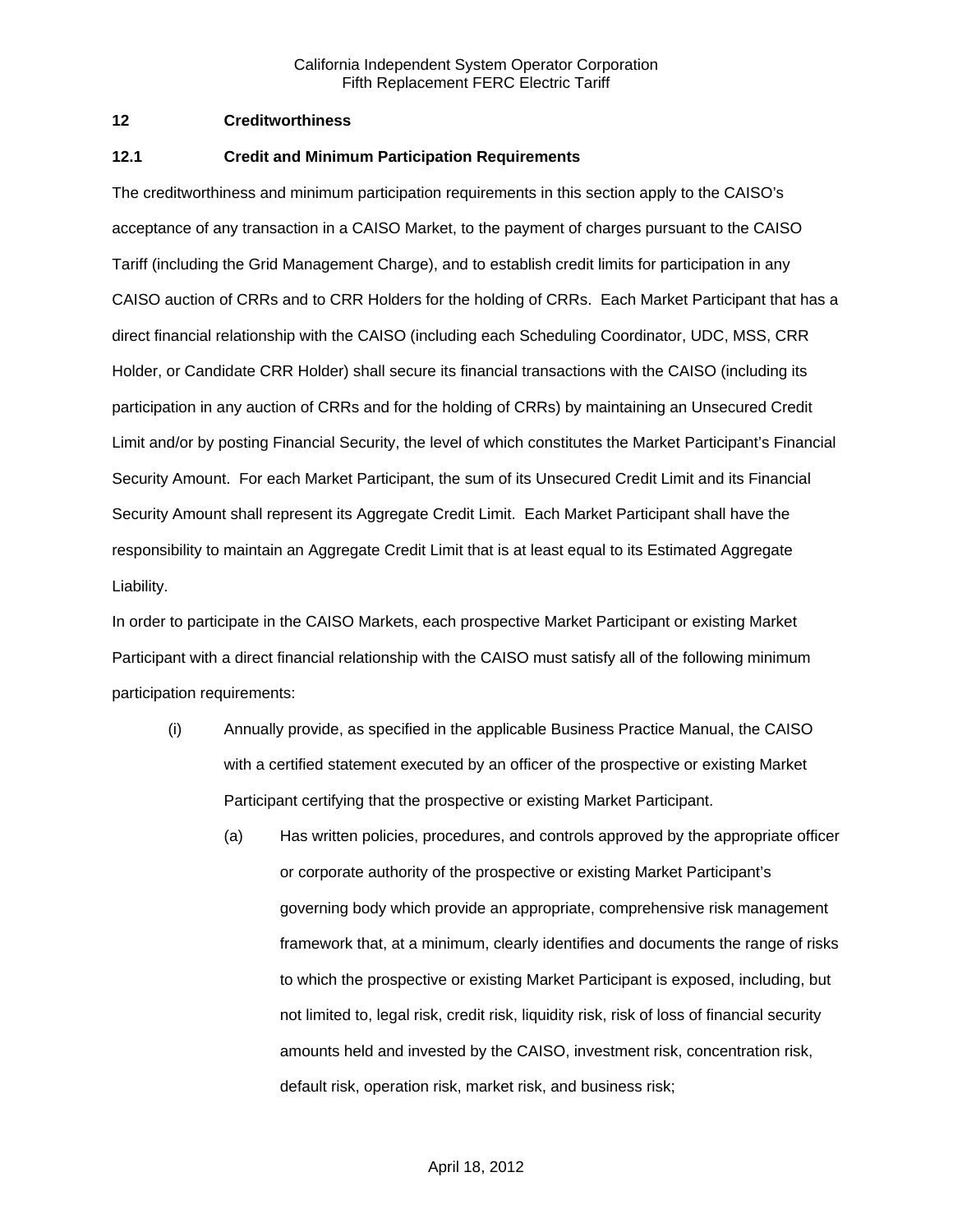- (b) Has appropriate operating procedures and technical abilities to promptly and effectively respond to all CAISO communications and directions, including, but not limited to, the CAISO's issuance of invoices and collateral requests to the prospective or existing Market Participant; and
- (c) Has satisfied any applicable CAISO training requirements including as specified in Sections 4.5.1.2.10.1 and 36.5.2.
- (ii) Satisfy the following capitalization requirements:
	- (a) Pursuant to Sections 12.1 and 12.1.1, the prospective or existing Market Participant or its guarantor must have at least \$1 million in Tangible Net Worth or \$10 million in total assets, or post Financial Security using one or more of the forms specified in Section 12.2 (a) through (e) in the amounts set forth below. In the event the prospective or existing Market Participant must post Financial Security, that financial security will not be added to Market Participant's Aggregate Credit Limit and, therefore, cannot be used to meet Market Participant's minimum credit requirements to participate in a Congestion Revenue Rights auction or to offset any market obligations as reflected in Market Participant's Estimated Aggregate Liability. However, all Financial Security in any form may be used to satisfy any financial obligation of the Market Participant.
		- \$500,000 for a prospective or existing Market Participant with fewer than six (6) months of CAISO Market activity; \$100,000 for an existing Market Participant with six (6) months or more of CAISO Market activity and whose highest Estimated Aggregate Liability for the preceding six (6) months is less than or equal to \$100,000; or \$500,000 for an existing Market Participant with six (6) months or more of market activity and whose highest Estimated Aggregate Liability for the preceding six (6) months is greater than \$100,000.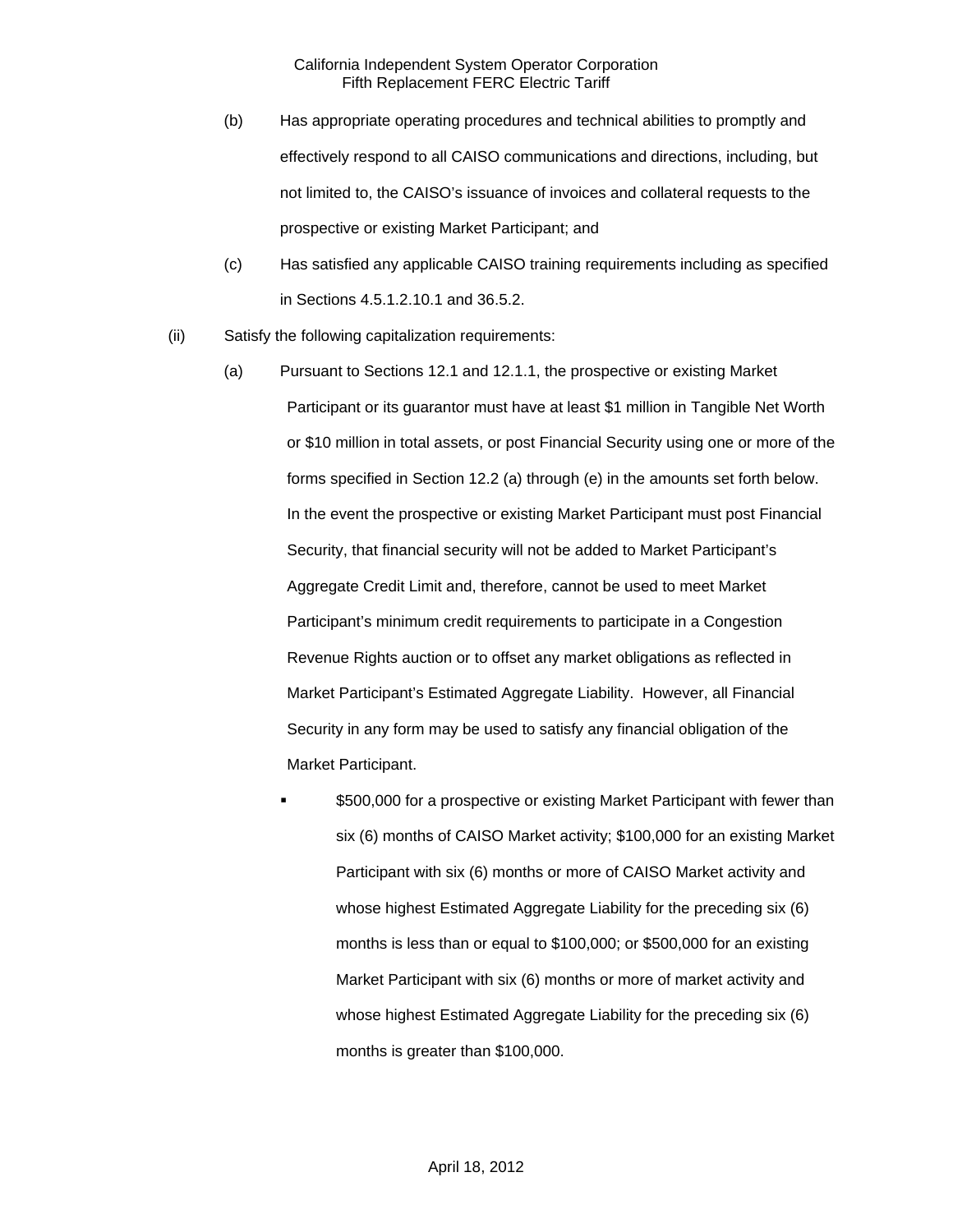(b) The CAISO will review whether the prospective or existing Market Participant continues to satisfy the capitalization requirements set forth in Section 12.1(ii)(a). The CAISO will conduct such a review every six (6) months, when new financial statements are posted for the prospective or existing Market Participant, or when an increase in CAISO Market activity causes the Market Participant's Estimate Agreement Liability to exceed \$100,000.

Each prospective Market Participant that does not satisfy all of the minimum participation requirements set forth in this Section 12.1 will be prohibited from participating in the CAISO Markets. Each prospective Market Participant taking part in the Scheduling Coordinator certification process pursuant to Section 4.5.1 or the Candidate CRR Holder application process pursuant to Section 4.10.1 that does not satisfy all of the minimum participation requirements set forth in this Section 12.1 will be ineligible to become a Market Participant or CRR Holder. Each existing Market Participant that does not satisfy all of the minimum participation requirements set forth in this Section 12.1 will be out of compliance with the CAISO Tariff. Any failure of a Market Participant to satisfy the minimum participation requirements set forth in this Section 12.1 that is not cured within thirty (30) days of CAISO notification that a failure occurred will subject the Market Participant to CAISO enforcement actions as set forth in Section 12.5.

### **12.1.1 Unsecured Credit Limit**

Each Market Participant requesting an Unsecured Credit Limit shall submit an application to the CAISO in the form specified on the CAISO Website. The CAISO shall determine the Unsecured Credit Limit for each Market Participant in accordance with the procedures set forth in the applicable Business Practice Manual. The maximum Unsecured Credit Limit for any Market Participant, and group of Market Participant Affiliates, shall be \$50 million. In accordance with the procedures described in the applicable Business Practice Manual, each Market Participant requesting or maintaining an Unsecured Credit Limit is required to submit to the CAISO or its agent financial statements and other information related to its overall financial health as directed by the CAISO. Each Market Participant is responsible for the timely submission of its latest financial statements as well as other information, including but not limited to information concerning all entities that are Affiliates or become Affiliates, that may be reasonably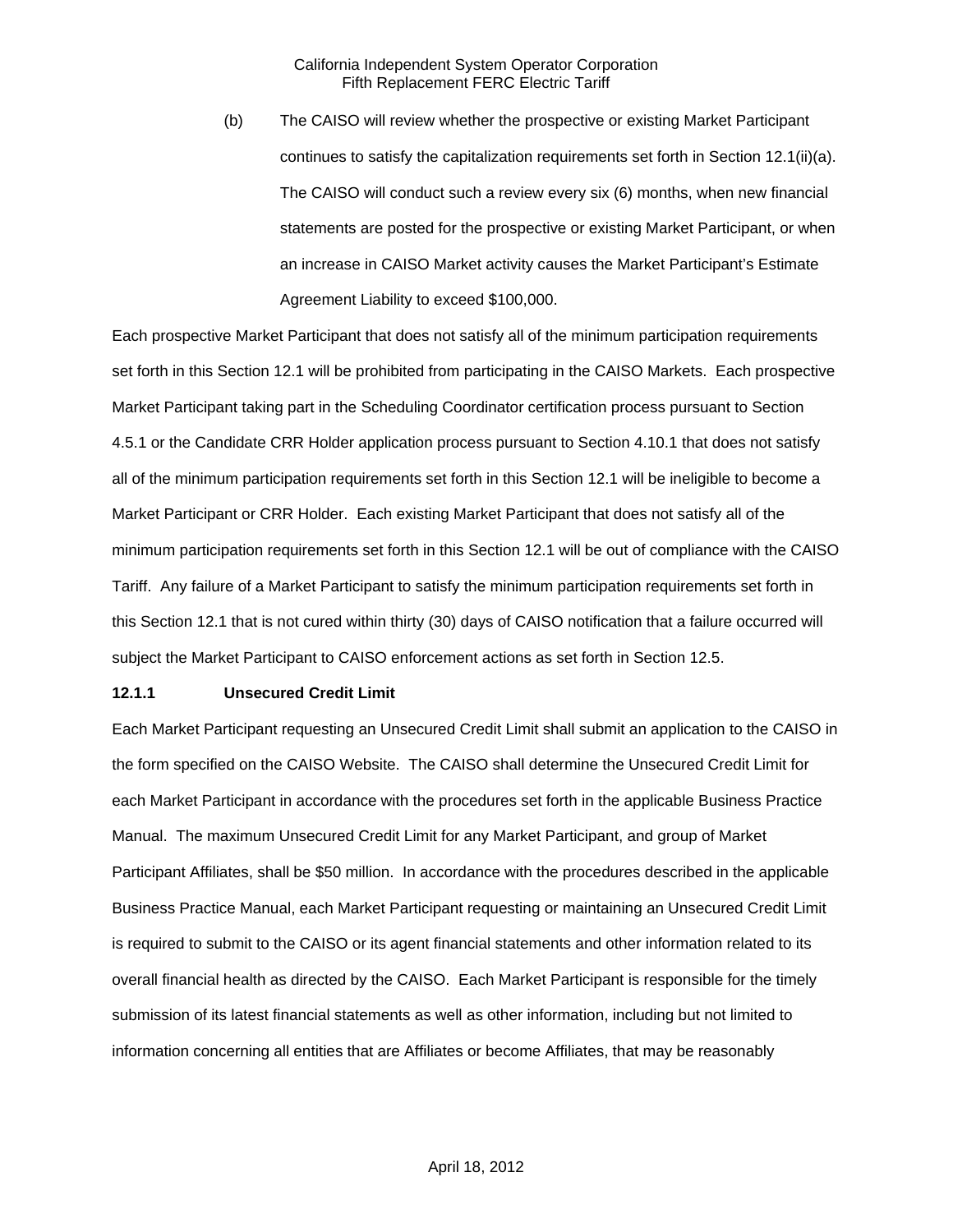necessary for the CAISO to conduct its evaluation. The CAISO shall determine the Unsecured Credit Limit for each Market Participant as described in Sections 12.1.1.1, 12.1.1.1.1, and 12.1.1.1.2. As a result of the CAISO's credit evaluation, a Market Participant may be given an Unsecured Credit Limit by the CAISO or denied an Unsecured Credit Limit with the CAISO. Following the initial application and the establishment of an Unsecured Credit limit, the CAISO will review each Market Participant's Unsecured Credit Limit on a quarterly basis, unless that entity does not prepare quarterly statements, in which case the review will occur on an annual basis, and no entity shall be required to submit a new application. In addition, the CAISO may review the Unsecured Credit Limit for any Market Participant whenever the CAISO becomes aware of information that could indicate a Material Change in Financial Condition. In the event the CAISO determines that the Unsecured Credit Limit of a Market Participant must be reduced as a result of a subsequent review due to a reason other than a Material Change in Financial Condition, the CAISO shall notify the Market Participant of the reduction, and shall, upon request, also provide the Market Participant with a written explanation of why the reduction was made. In the event the CAISO determines that the Unsecured Credit Limit of a Market Participant must be reduced as a result of a subsequent review due to a Material Change in Financial Condition, the CAISO shall notify the Market Participant of the reduction in writing and shall provide the Market Participant with a written explanation of the reasons for the reduction, either in advance of the reduction if reasonably practicable or after the reduction was made if providing the written notification and explanation in advance is not reasonably practicable, as set forth in the applicable Business Practice Manual.

#### **12.1.1.1 Unsecured Credit Limit Calculation**

An Unsecured Credit Limit (UCL) for each Market Participant that is a Rated or Unrated Public/Private Corporation, a Rated or Unrated Governmental Entity, or a Local Publicly Owned Electric Utility and that requests an Unsecured Credit Limit is calculated as follows:

> 1. For each Rated Public/Private Corporation, the Unsecured Credit Limit is the lesser of \$50 million or an amount equal to the Market Participant's Tangible Net Worth multiplied by a calculated percentage of Tangible Net Worth. The Tangible Net Worth percentage is comprised of fifty percent (50%) of the Market Participant's lowest credit agency issuer rating and fifty percent (50%) of the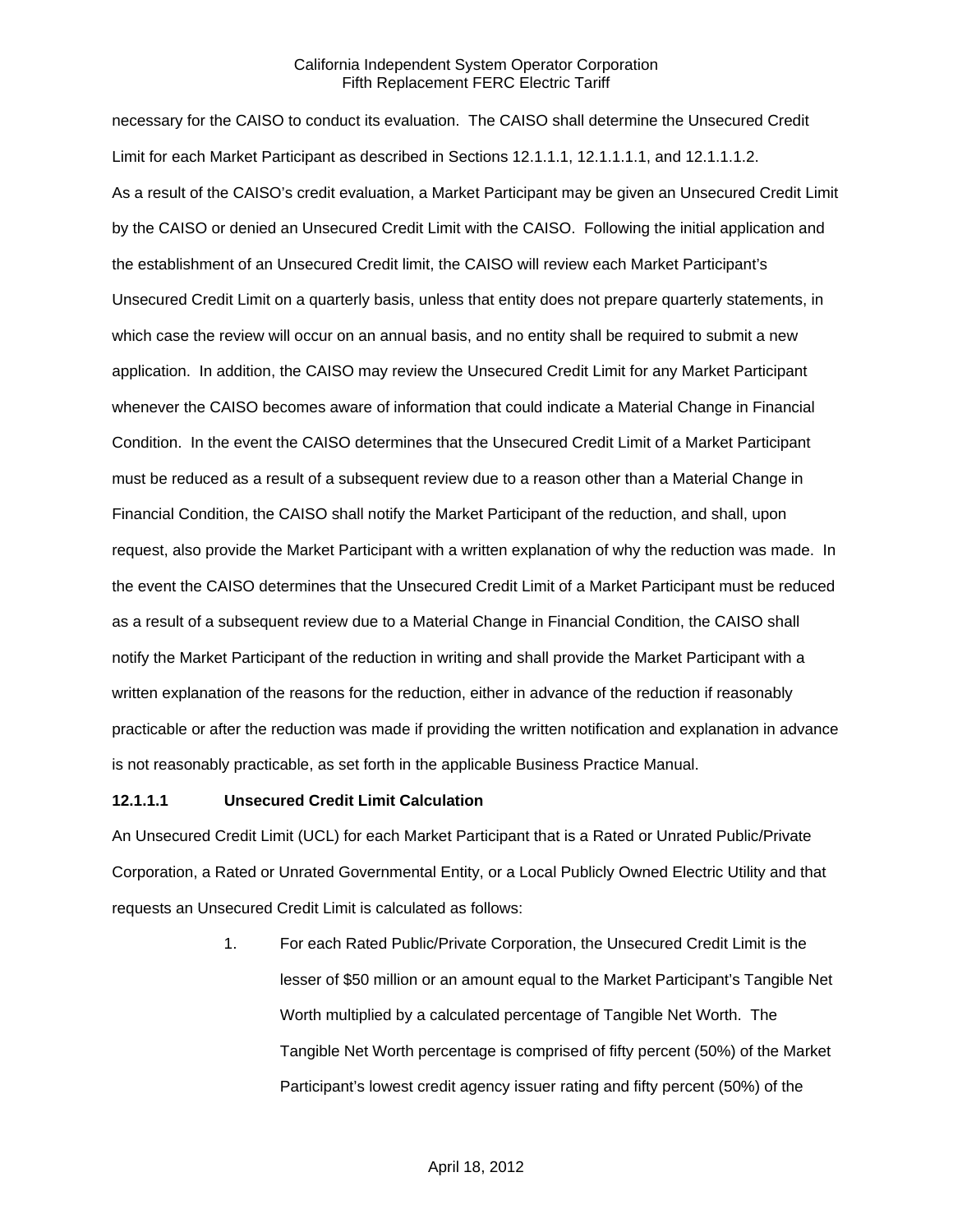Moody's KMV Equivalent Rating, if reasonably applicable. If a Moody's KMV Equivalent Rating is not reasonably applicable, the Tangible Net Worth percentage is comprised of one hundred percent (100%) of the Market Participant's lowest credit agency issuer rating.

- 2. For each Unrated Public/Private Corporation, the Unsecured Credit Limit is the lesser of \$50 million or an amount equal to the Market Participant's Tangible Net Worth multiplied by a calculated percentage of Tangible Net Worth. The Tangible Net Worth percentage is comprised of one hundred percent (100%) of the Moody's KMV Equivalent Rating.
- 3. For each Rated Governmental Entity, the Unsecured Credit Limit is the lesser of \$50 million or an amount equal to the Market Participant's Net Assets multiplied by a calculated percentage of Net Assets. The Net Assets percentage is comprised of one hundred percent (100%) of the Market Participant's lowest credit agency issuer rating.
- 4. (a) For each Unrated Governmental Entity other than one that receives appropriations from the federal government or a state government, the Unsecured Credit Limit is the lesser of \$50 million or an amount equal to a specified percentage of the Market Participant's Net Assets if the Market Participant has a minimum of \$25 million in Net Assets and its Times Interest Earned, Debt Service Coverage and Equity to Assets ratios (as those ratios are defined in the applicable Business Practice Manual) meet or exceed minimums specified in the applicable Business Practice Manual.

(b) For each Unrated Governmental Entity that receives appropriations from the federal government or a state government, the Unsecured Credit Limit is the lesser of \$50 million or the amount appropriated by the federal or relevant state government for the purpose of procuring Energy and Energy-related products and services for the applicable fiscal year. The Unrated Governmental Entity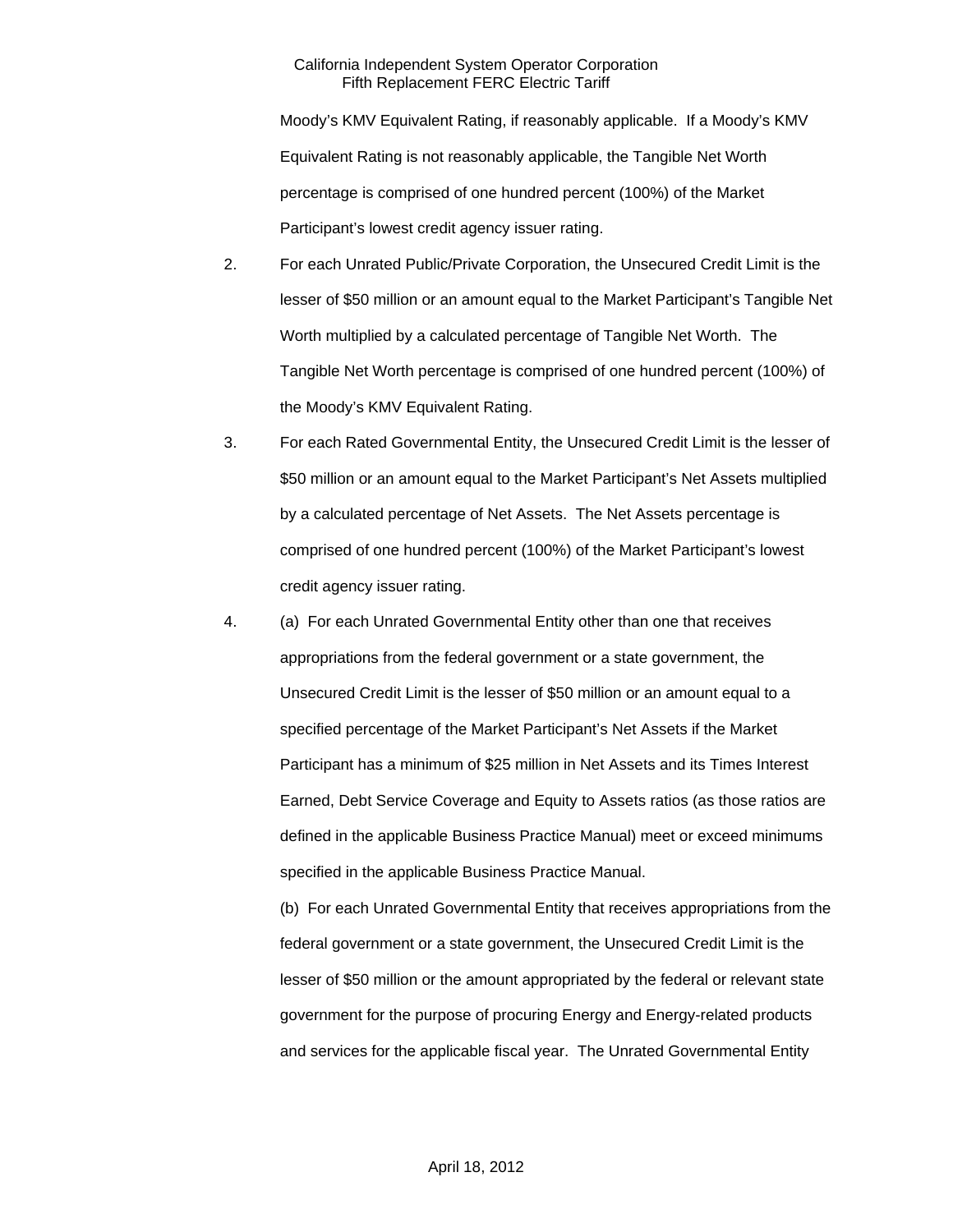seeking to establish an Unsecured Credit Limit pursuant to this section shall provide documentation establishing its annual appropriations.

5. A Local Publicly Owned Electric Utility with a governing body having ratemaking authority that has submitted an application for an Unsecured Credit Limit shall be entitled to an Unsecured Credit Limit of \$1 million without regard to its Net Assets. Such Local Publicly Owned Electric Utility shall be entitled to request an Unsecured Credit Limit based on Net Assets as provided in Section 12.1.1.1(3) or 12.1.1.1(4) in order to establish an Unsecured Credit Limit as the greater of \$1 million or the amount determined as provided in this Section 12.1.1.1(5). A public entity that is not a Local Publicly Owned Electric Utility is not entitled to an Unsecured Credit Limit of \$1 million under this Section 12.1.1.1(5) but may seek to establish an Unsecured Credit Limit as provided in any other provision of the CAISO Tariff that may apply.

Public entities, including Local Publicly Owned Electric Utilities, that operate through a Joint Powers Agreement, or a similar agreement acceptable to the CAISO with the same legal force and effect, shall be entitled to aggregate or assign their Unsecured Credit Limits subject to the following limitations and requirements. A public entity that is a party to a Joint Powers Agreement or similar agreement and that is also participating independently in the CAISO Markets with an established Unsecured Credit Limit shall not be entitled to assign or aggregate any portion of its Unsecured Credit Limit that the public entity is using to support financial liabilities associated with its individual participation in the CAISO Markets. A Local Publicly Owned Electric Utility that operates through a Joint Powers Authority or similar agreement that desires to aggregate a portion of its Unsecured Credit Limit that is equal to or less than \$1 million with one or more other Local Publicly Owned Electric Utilities that operate through that Joint Powers Agreement or similar agreement or to assign a portion of its Unsecured Credit Limit that is equal to or less than \$1 million to the Joint Powers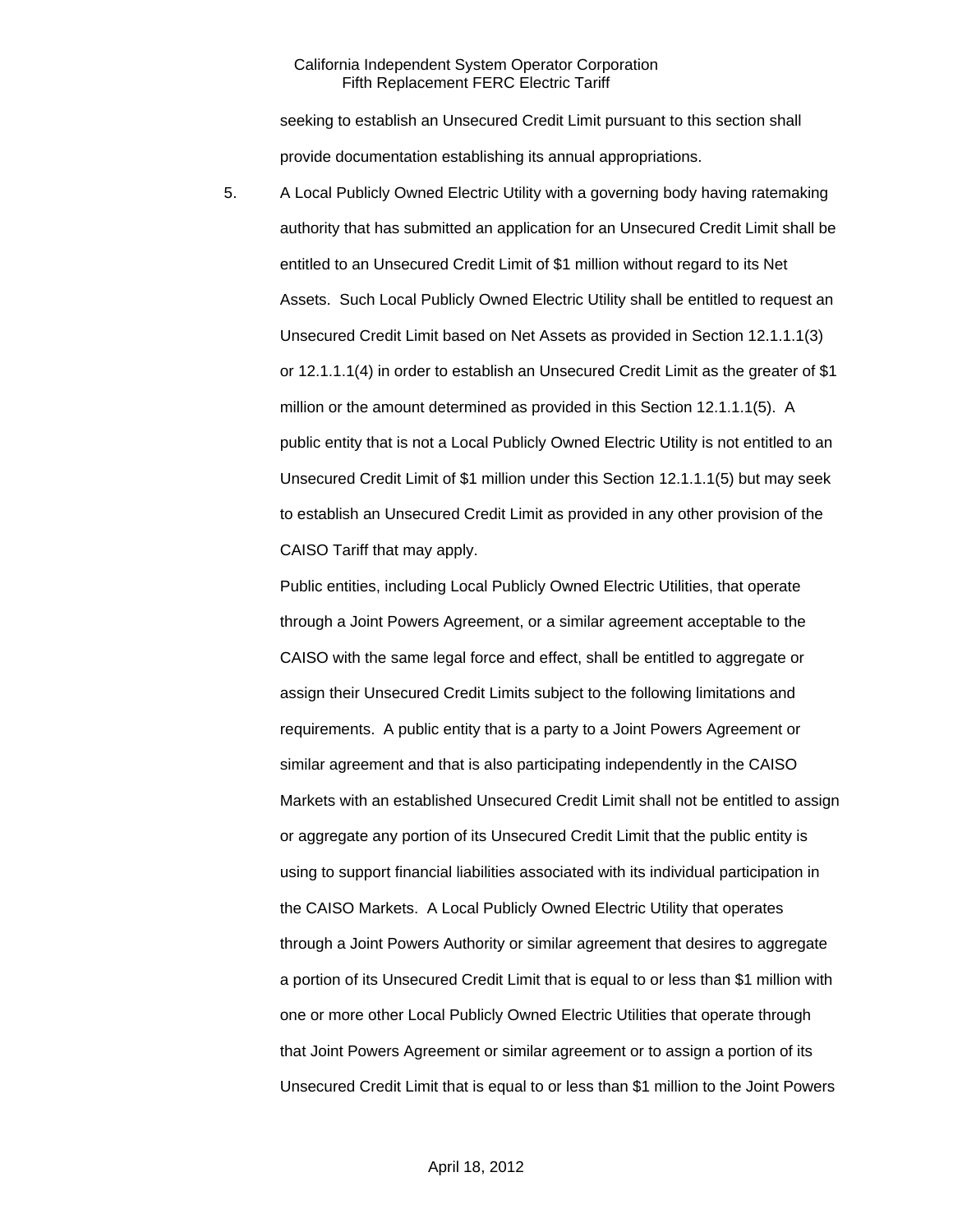Authority shall be entitled to do so. A Local Publicly Owned Electric Utility that operates through a Joint Powers Agreement or similar agreement that desires to aggregate its Unsecured Credit Limit with one or more other Local Publicly Owned Electric Utilities that operate through that Joint Powers Agreement or similar agreement or to assign a portion of its Unsecured Credit Limit to the Joint Powers Authority that exceeds \$1 million, and any public entity that is not a Local Publicly Owned Electric Utility that operates through a Joint Powers Agreement or similar agreement that desires to aggregate its Unsecured Credit Limit with one or more other Local Publicly Owned Electric Utilities that operate through that Joint Powers Agreement or similar agreement or to assign any portion of its Unsecured Credit Limit to the Joint Powers Authority, shall provide documentation that is acceptable to the CAISO and that demonstrates the Local Publicly Owned Electric Utility or public entity will assume responsibility for the financial liabilities of the Joint Powers Authority associated with the assigned or aggregated portion of the Unsecured Credit Limit. Such documentation may include a guaranty or similar instrument acceptable to the CAISO.

Unsecured Credit Limits established pursuant to this Section 12.1.1.1 shall be subject to the CAISO's consideration of the same qualitative factors that apply to all Market Participants as set forth in Section 12.1.1.2 and, accordingly, the CAISO may adjust their Unsecured Credit Limits pursuant to Section 12.1.1.

#### **12.1.1.1.1 Maximum Percentage of Tangible Net Worth and Net Assets**

For Rated and Unrated Public/Private Corporations or Rated Governmental Entities, the maximum percentage of Tangible Net Worth or Net Assets is 7.5 percent (7.5%) for the highest quality firms; that is, those Market Participants who maintain the highest Moody's KMV Equivalent Rating and/or highest credit agency issuer rating. The percentage of Tangible Net Worth or Net Assets that a Market Participant qualifies for will be reduced as its credit risk increases as determined by having a lower Moody's KMV Equivalent Rating and/or lower credit agency issuer rating.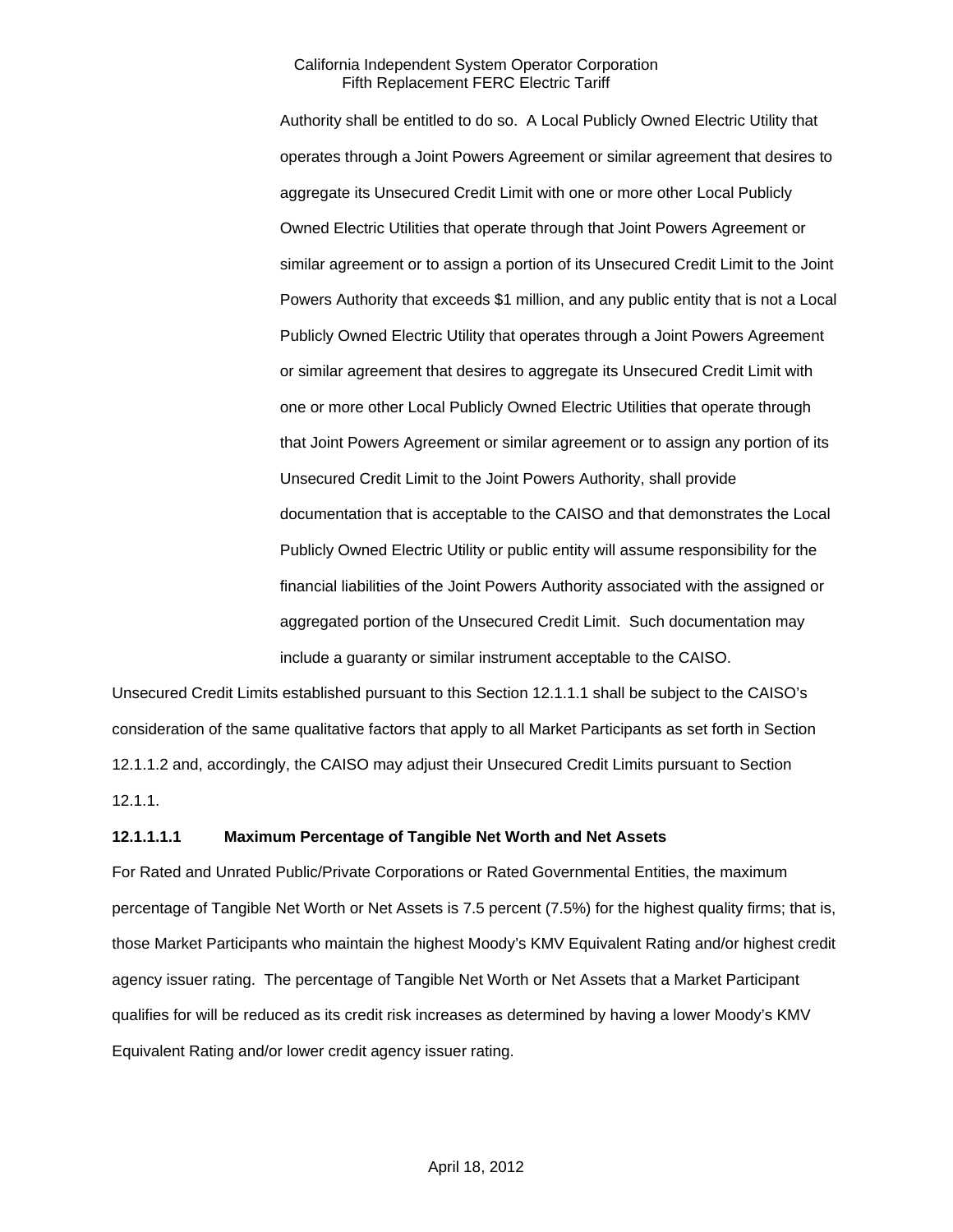For Unrated Governmental Entities, the CAISO may provide an Unsecured Credit Limit of up to five percent (5%) of Net Assets.

With respect to either of these potential maximum percentages, a lesser amount of unsecured credit may be granted if the CAISO becomes aware of information related to a Material Change in Financial Condition or other significant information that presents a significant risk to the creditworthiness of the entity.

# **12.1.1.1.2 Unsecured Credit Limit Calculation Steps**

A six-step process is used to determine Unsecured Credit Limits for Market Participants that are Rated Public/Private Corporations, Unrated Public/Private Corporations, and Rated Governmental Entities.

- Step 1 If the Market Participant has a credit rating(s) from one or more of the Nationally Recognized Statistical Rating Organizations, verify the rating(s) with the appropriate organization. Regardless of the number of ratings available, the lowest rating will be used for purposes of determining the percentage of Tangible Net Worth or Net Assets.
- Step 2 –Obtain the Market Participant's Moody's KMV Equivalent Rating.
- Step 3 Calculate the percentage of Tangible Net Worth or Net Assets based on the entity type as described in Section 12.1.1.1.
- Step 4 Calculate the Market Participant's Tangible Net Worth or Net Assets.
	- (a) Tangible Net Worth for Rated or Unrated Public/Private Corporations equals total assets minus assets (net of any matching liabilities, assuming the result is a positive value) the CAISO reasonably believes to be restricted or potentially unavailable to settle a claim in the event of a default (examples include restricted assets and Affiliate assets) minus intangible assets (i.e., those assets not having a physical existence such as patents, trademarks, franchises, intellectual property, and goodwill) minus derivative assets (net of any matching liabilities, assuming the result is a positive value) minus total liabilities.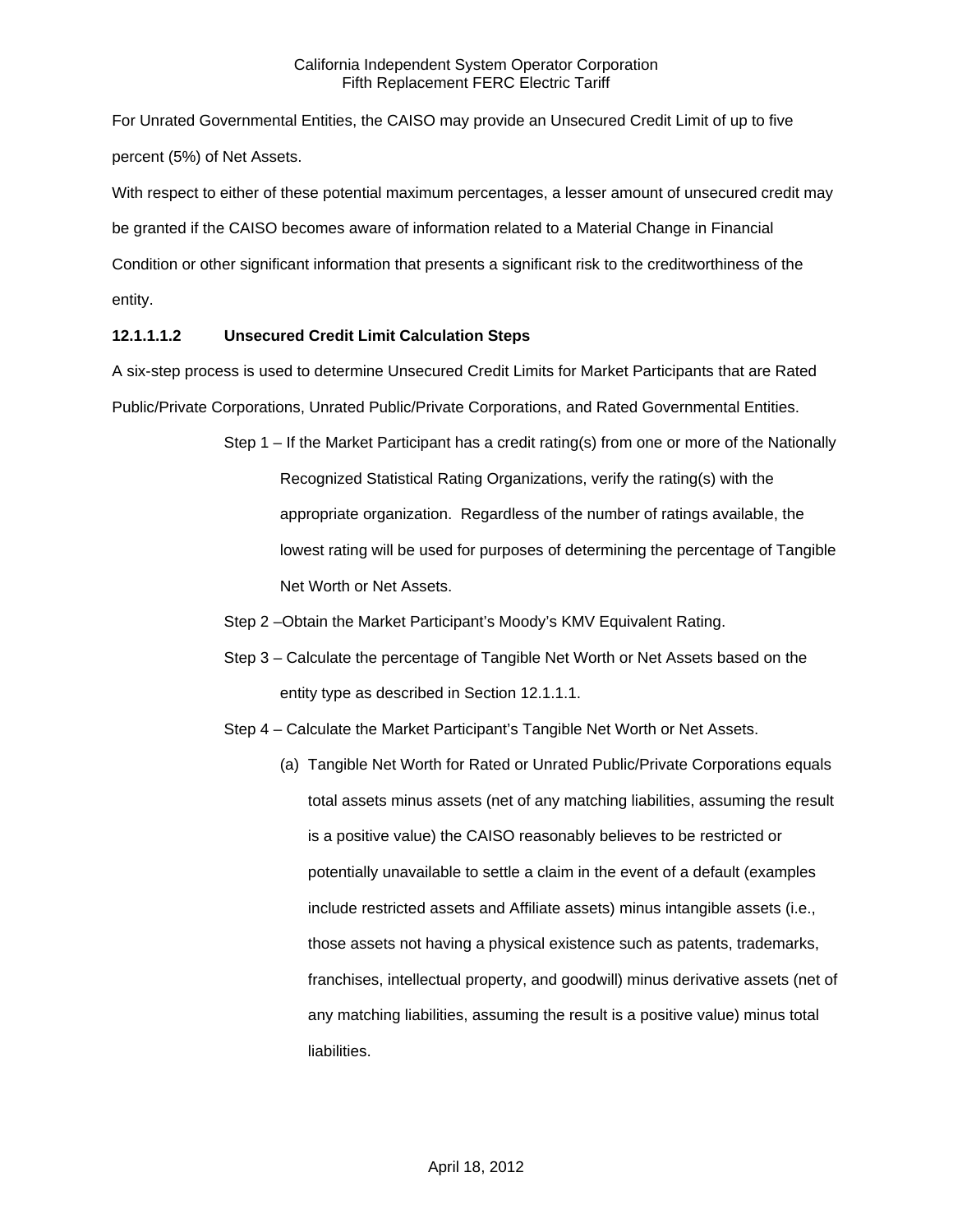(b) Net Assets for Rated Governmental Entities equals total assets minus assets (net of any matching liabilities, assuming the result is a positive value) the CAISO reasonably believes to be restricted or potentially unavailable to settle a claim in the event of a default (examples include restricted assets) minus total liabilities.

Step 5 – Calculate the Market Participant's intermediate Unsecured Credit Limit.

- (a) intermediate Unsecured Credit Limit = Tangible Net Worth \* percentage of Tangible Net Worth for Rated or Unrated Public/Private Corporations
- (b) intermediate Unsecured Credit Limit = Net Assets \* percentage of Net Assets for Rated Governmental Entities
- Step 6 Adjust the intermediate Unsecured Credit Limit downward, if warranted based on the CAISO's review of qualitative and quantitative credit strength indicators in Section 12.1.1.2.
	- (a) Final Unsecured Credit Limit = intermediate Unsecured Credit Limit from Step 5 \* (0 - 100%)

# **12.1.1.2 Credit Strength Indicators**

 In determining a Market Participant's Unsecured Credit Limit, the CAISO may rely on information gathered from financial reporting agencies, the general/financial/energy press, and provided by the Market Participant to assess its overall financial health and its ability to meet its financial obligations. Information considered by the CAISO in this process may include the following qualitative factors:

- (a) Applicant's history;
- (b) Nature of organization and operating environment;
- (c) Management;
- (d) Contractual obligations;
- (e) Governance policies;
- (f) Financial and accounting policies;
- (g) Risk management and credit policies;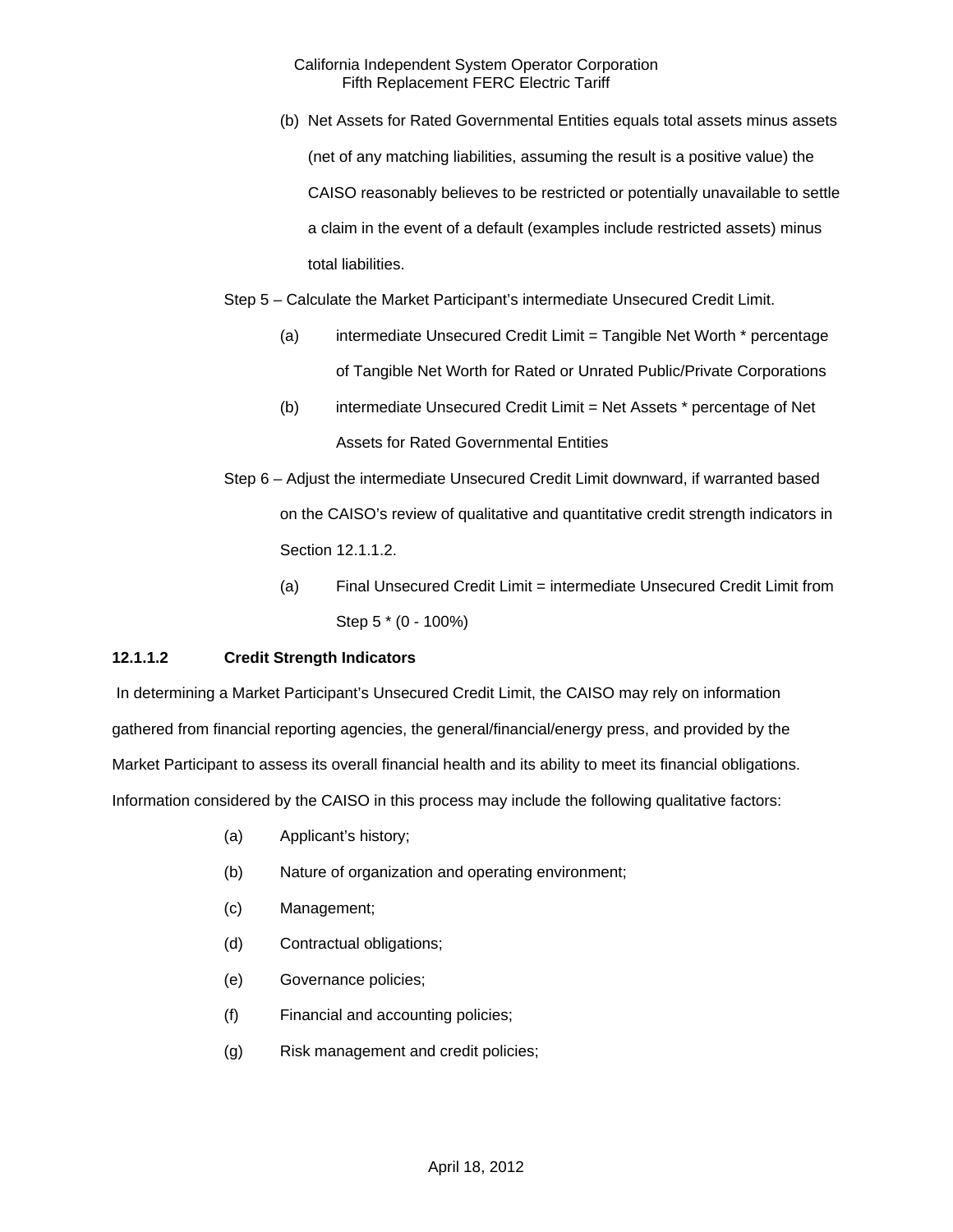- (h) Market risk including price exposures, credit exposures and operational exposures;
- (i) Event risk;
- (j) The state or local regulatory environment; and
- (k) Affiliate disclosure information provided pursuant to this CAISO Tariff, including Sections 4.14.2.1, 12.1.1, 39.9, and/or 39.11.1.

Material negative information in these areas may result in a reduction of up to one hundred percent (100%) in the Unsecured Credit Limit that would otherwise be granted based on the six-step process described in Section 12.1.1.1. A Market Participant, upon request, will be provided a written analysis as to how the provisions in Section 12.1.1.1 and this section were applied in setting its Unsecured Credit Limit.

### **12.1.1.3 Financial Statements**

Market Participants requesting unsecured credit are required to provide financial statements so that a credit review can be completed. Based on availability, the Market Participant must submit a financial statement for the most recent financial quarter, as well as audited financial statements for the most recent three fiscal years, or the period of existence of the Market Participant, if shorter, to the CAISO or the CAISO's designee. If audited financial statements are not available, financial statements, as described below, should be submitted, signed and attested to by an officer of the Market Participant as a fair representation of the financial condition of the Market Participant in accordance with generally accepted accounting principles. The information should include, but is not limited to, the following:

- (a) If publicly traded:
	- (i) Annual and quarterly reports on Form 10-K and Form 10-Q, respectively
	- (ii) Form 8-K reports, if any
- (b) If privately held or governmentally owned:
	- (i) Management's discussion & analysis (if available)
	- (ii) Report of independent accountants (if available)
	- (iii) Financial statements, including:
		- Balance sheet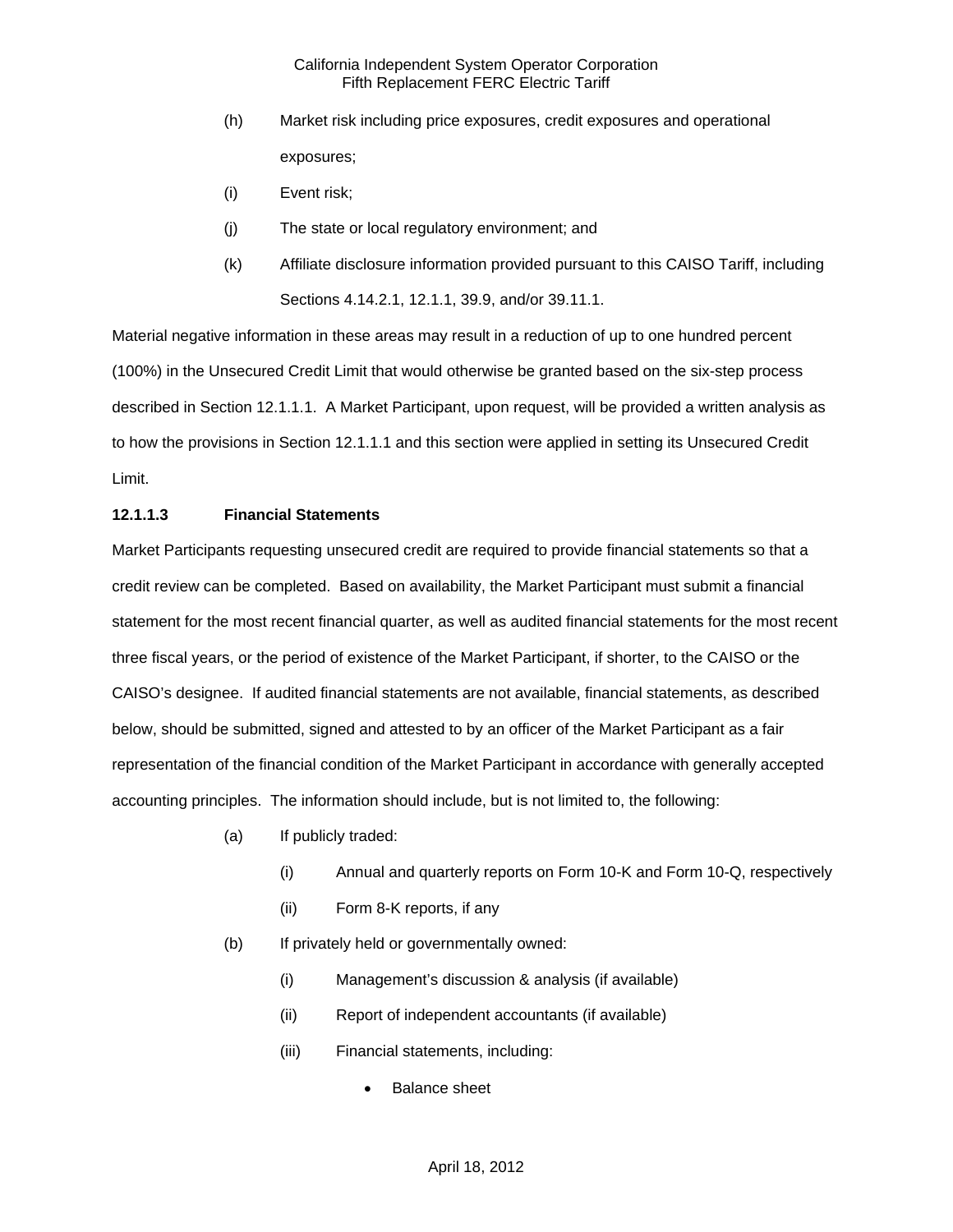- Income statement
- Statement of cash flows
- Statement of stockholder's equity
- (iv) Notes to financial statements

If the above information is available electronically on the internet, the Market Participant may indicate in written or electronic communication where such statements are located for retrieval by the CAISO or the CAISO's designee.

### **12.1.1.4 Determination of Unsecured Credit Limits for Affiliates**

If any Market Participant requesting or maintaining an Unsecured Credit Limit is affiliated with one or more other entities subject to the credit requirements of this Section 12, the CAISO may consider the overall creditworthiness and financial condition of such Affiliates when determining the applicable Unsecured Credit Limit. The maximum Unsecured Credit Limit specified in Section 12.1.1 applies to the combined activity of such Affiliates.

### **12.1.1.5 Notification of Material Change in Financial Condition**

Each Market Participant shall notify the CAISO in writing of a Material Change in Financial Condition, within five (5) Business Days of when the Material Change in Financial Condition is known or reasonably should be known by the Market Participant. Examples of a Material Change of Financial Condition may include, but are not limited to:

- a) A credit agency or Moody's KMV equivalent rating downgrade to below investment grade;
- b) Being placed on a negative credit watch list by a major rating agency;
- c) A bankruptcy filing;
- d) Insolvency;
- e) The filing of a material lawsuit that could significantly and adversely affect past, current, or future financial results;
- f) Restatement of one or more financial statements for a prior year in a way that reduces the amount of unsecured credit that was previously provided;
- g) A default in another organized market for which any cure period has expired; or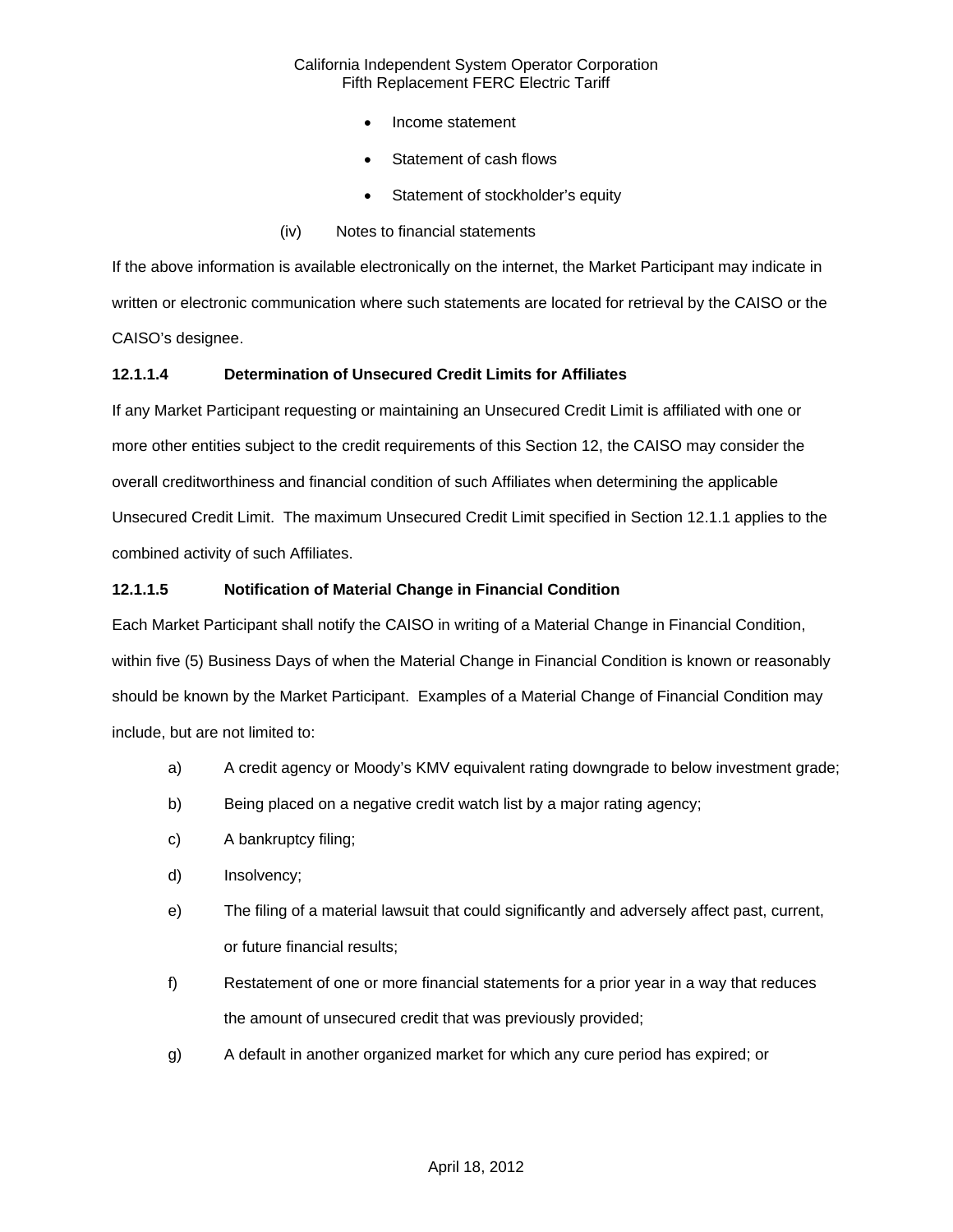h) Any change in the financial condition of the Market Participant that exceeds a five (5) percent reduction in the Market Participant's Tangible Net Worth or Net Assets for the Market Participant's preceding fiscal year, calculated in accordance with generally accepted accounting practices.

The provision to the CAISO of a copy of a Form 10-K, Form 10-Q, or Form 8-K filed with the U.S. Securities and Exchange Commission shall satisfy the requirement of notifying the CAISO of such Material Change in Financial Condition if such Material Change in Financial Condition is identified in the Form 10-K, Form 10-Q, or Form 8-K. Alternatively, the Market Participant may direct the CAISO to the location of the information on their company website or the website of the U.S. Securities & Exchange Commission.

# **12.1.2 Financial Security And Financial Security Amount**

A Market Participant that does not have an Unsecured Credit Limit, or that has an Unsecured Credit Limit that is less than its Estimated Aggregate Liability, shall post Financial Security that is acceptable to the CAISO and that is sufficient to ensure that its Aggregate Credit Limit (i.e., the sum of its Unsecured Credit Limit and Financial Security Amount) is equal to or greater than its Estimated Aggregate Liability. The Financial Security posted by a Market Participant may be any combination of the following types of Financial Security provided in favor of the CAISO and notified to the CAISO under Section 12.3:

- (a) an irrevocable and unconditional letter of credit issued by a bank or financial institution that is reasonably acceptable to the CAISO;
- (b) an irrevocable and unconditional surety bond issued by an insurance company that is reasonably acceptable to the CAISO;
- (c) an unconditional and irrevocable guaranty issued by a company that is reasonably acceptable to the CAISO;
- (d) a cash deposit standing to the credit of the CAISO in an interest-bearing escrow account maintained at a bank or financial institution that is reasonably acceptable to the CAISO;
- (e) a certificate of deposit in the name of the CAISO issued by a bank or financial institution that is reasonably acceptable to the CAISO;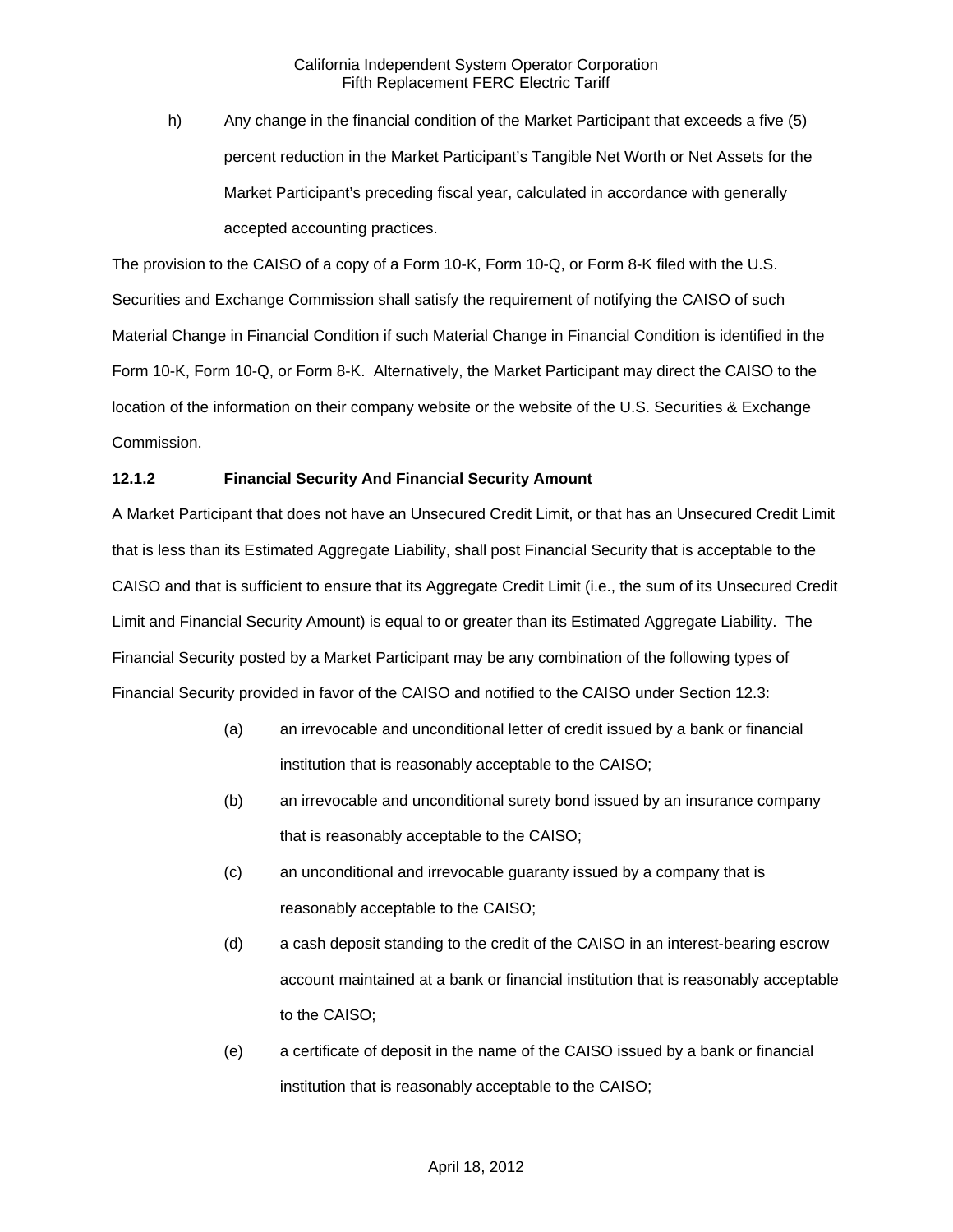- (f) a payment bond certificate in the name of the CAISO issued by a bank or financial institution that is reasonably acceptable to the CAISO; or
- (g) a prepayment to the CAISO.

Financial Security instruments as listed above shall be in such form as the CAISO may reasonably require from time to time by notice to Market Participants, or in such other form as has been evaluated and approved as reasonably acceptable by the CAISO. The CAISO shall publish and maintain standardized forms related to the types of Financial Security listed above on the CAISO Website. The CAISO shall require the use of standardized forms of Financial Security to the greatest extent possible.

#### **12.1.2.1 Additional Procedures Regarding Certain Types of Financial Security**

- (a) Unconditional and irrevocable guaranties: In those cases where a Market Participant is a subsidiary or Affiliate of another entity and would like to utilize the consolidated financial statements and other relevant information of that entity for obtaining credit, a signed corporate guaranty is required. A guarantor would be considered reasonably acceptable and a corresponding Financial Security Amount would be set based on the guarantor's credit evaluation according to the same procedures that apply to the credit evaluation of a Market Participant pursuant to Section 12.1.1.
- (b) Cash deposits standing to the credit of the CAISO in interest-bearing escrow accounts: Interest on a cash deposit standing to the credit of the CAISO in an interest-bearing escrow account will accrue to the Market Participant's benefit and will be added to the Market Participant's prepayment account on a monthly basis. Should a Market Participant become delinquent in payments, the Market Participant's outstanding account balance will be satisfied using deposited funds. The Market Participant must take care to replenish used funds to ensure that its Aggregate Credit Limit continues to exceed its Estimated Aggregate Liability.
- (c) Prepayments to the CAISO: Prepayments to the CAISO will be held in an interest-bearing account or another investment acceptable to the Market Participant and the CAISO, and interest on the investment will accrue at the rate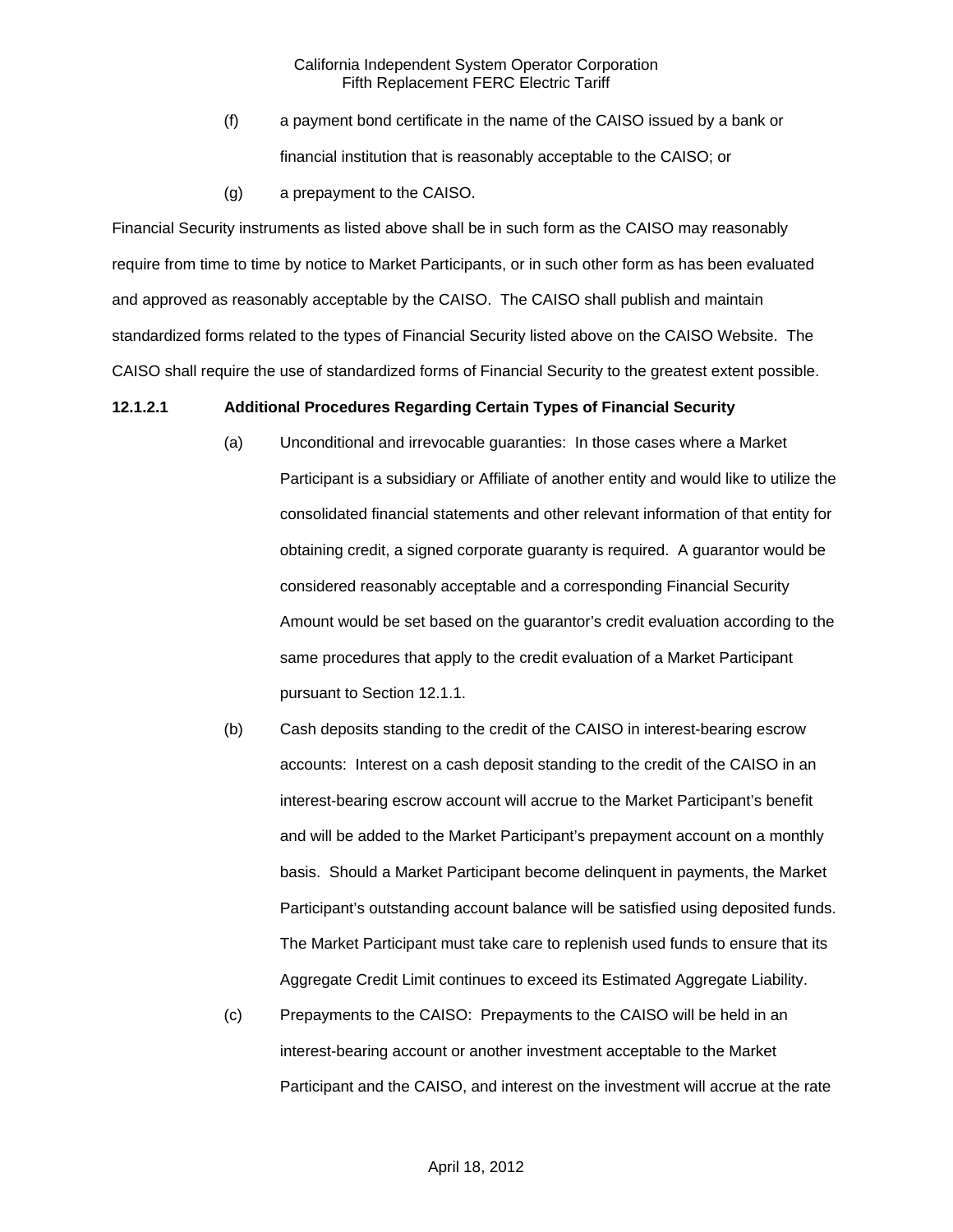as provided for in the investment. Interest will accrue to the Market Participant's benefit and will be added to the Market Participant's prepayment account on a monthly basis. Due to the additional administrative effort involved in tracking and posting interest on such prepayments, the use of this option is not encouraged.

# **12.1.2.2 Process for Evaluating Requests to Use Non-Standardized Forms of Financial Security**

A Market Participant that seeks permission to use a form for Financial Security other than one or more of the standardized forms posted on the CAISO Website shall seek such permission in a written request to the CAISO that explains the basis for the use of such non-standardized form. The CAISO shall have ten (10) Business Days from receipt of such request to evaluate it and determine whether it will be approved as reasonably acceptable. If the CAISO does not respond to such request within the ten (10) Business Day period, the request shall be deemed to have been denied. Until and unless the CAISO approves the use of a non-standardized form for Financial Security, the Market Participant that submitted such request shall be required to use one of the standardized forms for Financial Security described in this Section 12.1.2.

#### **12.1.2.3 Expiration of Financial Security**

Each Market Participant shall ensure that the financial instruments it uses for the purpose of providing Financial Security will not expire and thereby cause the Market Participant's Aggregate Credit Limit to fall below the Market Participant's Estimated Aggregate Liability. The CAISO will treat a financial instrument that does not have an automatic renewal provision and that is not renewed or replaced within seven (7) days of its date of expiration as being out of compliance with the standards for Financial Security contained in this Section 12 and will deem the value of such financial instrument to be zero, and will draw upon such Financial Security prior to its stated expiration if deemed necessary by the CAISO.

**12.1.2.4 Risk of Loss of Financial Security Amounts Held and Invested by the CAISO**  In accordance with the CAISO's investment policy, the CAISO will invest each Financial Security Amount of a Market Participant only in bank accounts, money market accounts, and/or U.S. Treasury/Agency securities unless a specific written request is received from the Market Participant for a different type of investment and the CAISO provides its written consent to such alternative investment. A Market Participant that provides a Financial Security Amount that is held and invested by the CAISO on behalf of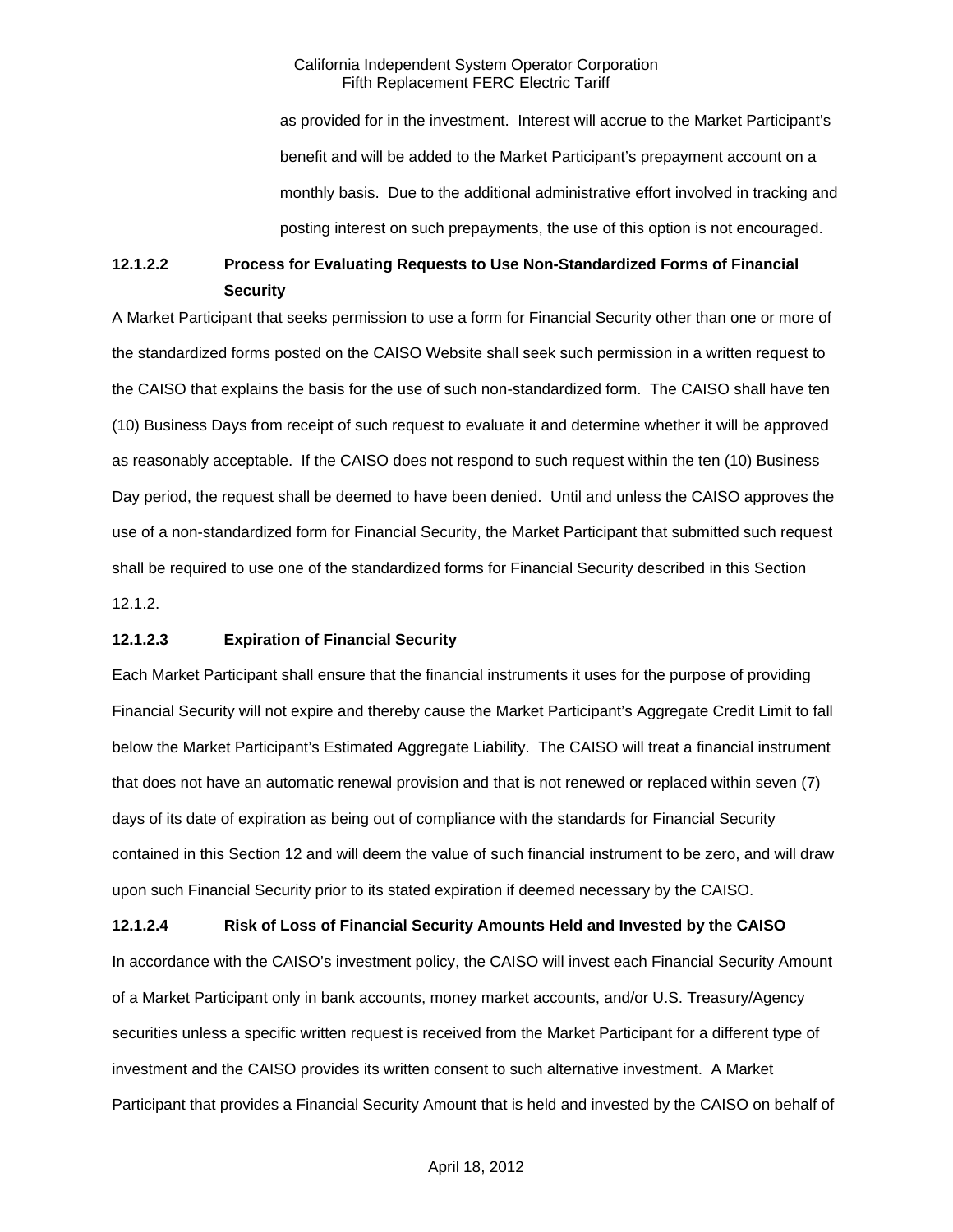the Market Participant will bear all risks that such Financial Security Amount will incur a loss of principal and/or interest as a result of the CAISO's investment of such Financial Security Amount.

# **12.1.3 Estimated Aggregate Liability**

The CAISO will periodically calculate the Estimated Aggregate Liability of each Market Participant, based on all charges and settlement amounts for which such Market Participant is liable or reasonably anticipated by the CAISO to be liable for pursuant to the CAISO Tariff. The Estimated Aggregate Liability for each Market Participant shall be determined and applied by the CAISO consistent with the procedures set forth in the applicable Business Practice Manual. The CAISO shall upon request provide each Market Participant with information concerning the basis for the CAISO's determination of its Estimated Aggregate Liability, and the CAISO's determination may be disputed in accordance with the procedures set forth in the applicable Business Practice Manual. The CAISO shall compare each Market Participant's Estimated Aggregate Liability against its Aggregate Credit Limit on a periodic basis.

# **12.1.3.1 Calculation of Estimated Aggregate Liability**

# **12.1.3.1.1 Calculation of the EAL Amount**

Except as described in Section 12.1.3.1.2, the CAISO shall use the method described in this Section 12.1.3.1.1 to calculate each Market Participant's Estimated Aggregate Liability (EAL). The Estimated Aggregate Liability represents the amount owed to the CAISO for all unpaid obligations, specifically, the obligations for the number of Trading Days outstanding at a given time based on the CAISO's Payments Calendar plus five (5) Trading Days based on the allowable period for Market Participants to respond to CAISO requests for additional Financial Security collateral (two (2) Business Days), and other liabilities including the value of a Market Participant's CRR portfolio, if negative. The charges the CAISO shall use to calculate Estimated Aggregate Liability shall be charges described or referenced in the CAISO Tariff. The CAISO shall calculate the Estimated Aggregate Liability for each Market Participant by aggregating the following obligations, including CRR liabilities even though such liabilities are secured separately:

- (a) invoiced amounts, i.e., any published but unpaid amounts on Invoices;
- (b) published amounts, i.e., amounts for Trading Days for which Settlement Statements have been issued;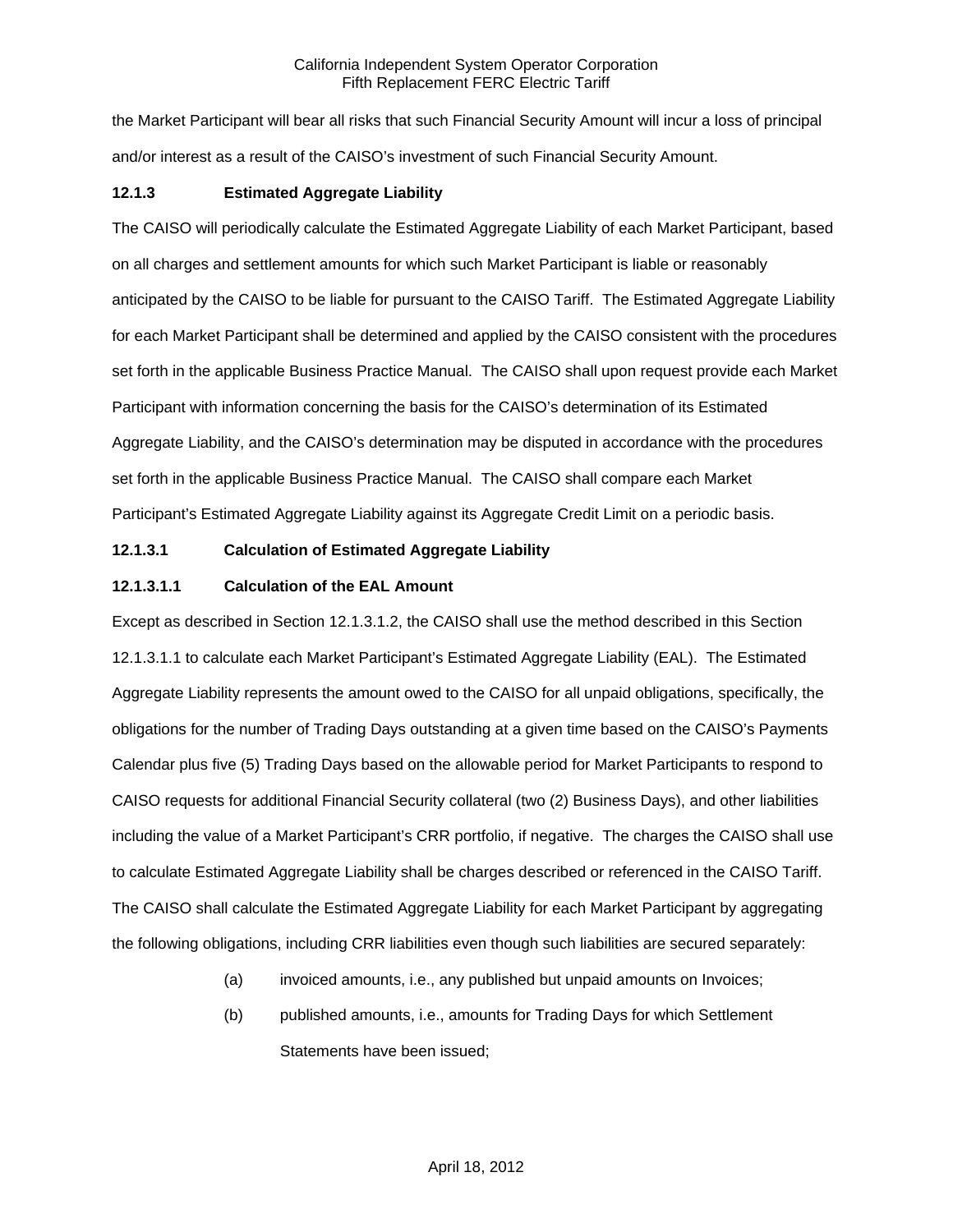- (c) estimated amounts, i.e., amounts based on estimated Settlement amounts calculated by the Settlement system using estimated meter data, and other available operational data;
- (d) extrapolated amounts, i.e., amounts calculated for Trading Days for which neither actual nor estimated Settlement Statements have been issued;
- (e) CRR portfolio value, i.e., the prospective value of the CRR portfolio, if negative, as described in Section 12.6.3;
- (f) CRR Auction limit, i.e., the maximum credit limit for participation in a CRR Auction;
- (g) CRR Auction awards (prior to invoicing), i.e., amounts to cover winning offers at the completion of the CRR Auction bur prior to invoicing;
- (h) Estimated Aggregate Liability adjustments resulting from Virtual Bid Submission Charges and the submission of Virtual Bids and/or receipt of Virtual Awards pursuant to Section 12.8;
- (i) past-due amounts, i.e., any unpaid or past due amounts on Invoices;
- (j) FERC Annual FERC Charges, i.e., FERC Annual Charges for a Market Participant that has elected to pay such amounts on an annual basis that are owed and outstanding and not already captured in any other component of Estimated Aggregate Liability;
- (k) WAC Charges, i.e., WAC amounts for the current year or future years as specified in Section 36.9.2;
- (l) Estimated Aggregate Liability adjustments, i.e., adjustments that may be necessary as a result of analysis performed as a result of Section 12.4.2; and
- (m) extraordinary adjustments, i.e., adjustments to Settlement amounts related to FERC proceedings, if known and estimated by the CAISO, as described in Section 12.1.3.1.3.

For a Market Participant that maintains multiple BAID numbers, the Estimated Aggregate Liability of the Market Participant as a legal entity shall be calculated by summing the Estimated Aggregate Liabilities for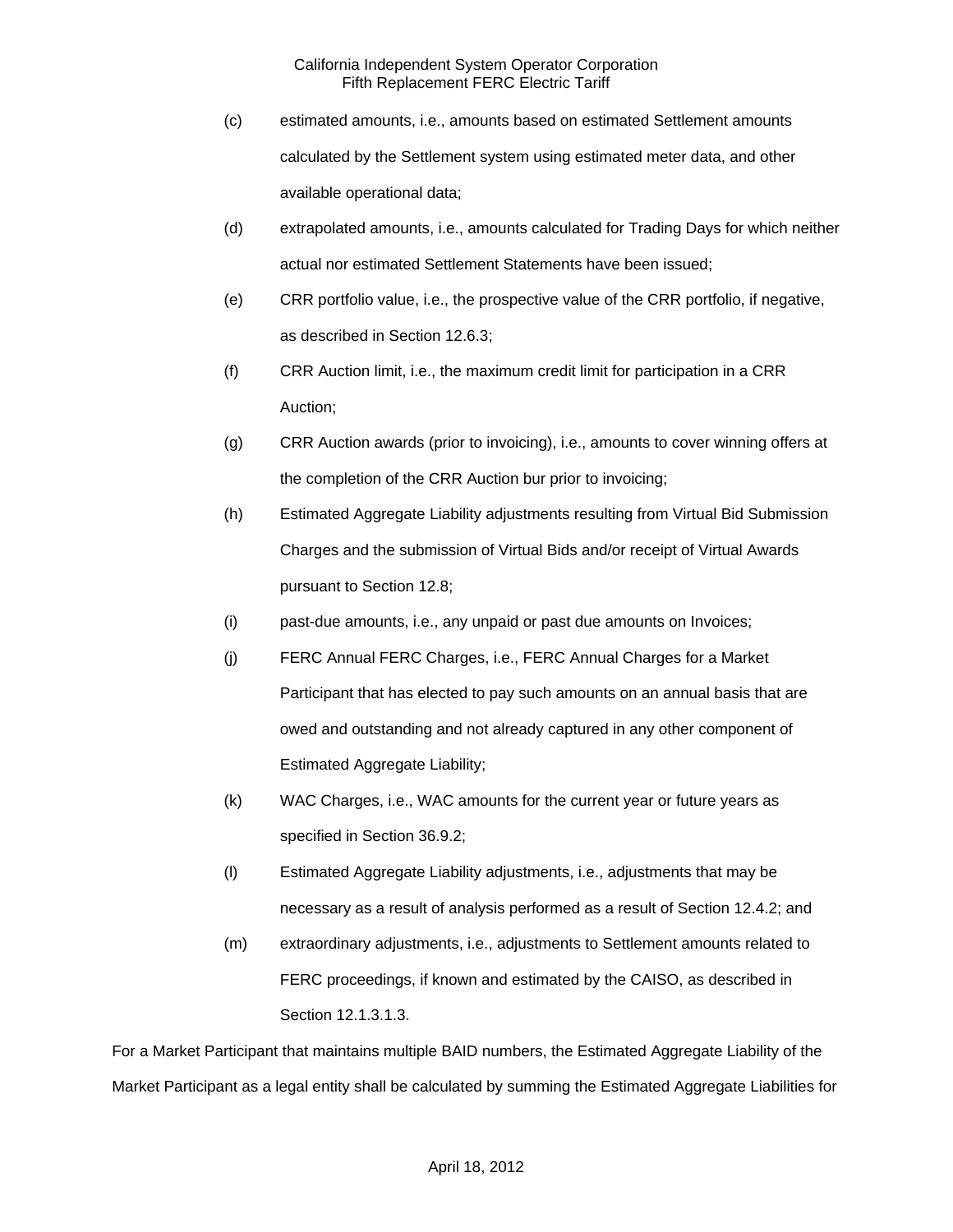all such BAID numbers and comparing the sum of the Estimated Aggregate Liabilities to the Aggregate Credit Limit of the Market Participant. Market Participants may recommend changes to the liability estimates produced by the CAISO's Estimated Aggregate Liability calculation through the dispute procedures described in Section 12.4.2.

### **12.1.3.1.2 Calculation Methodology Applicable to New Market Participants**

Each new Market Participant (and each Market Participant that has previously been inactive) is required to have an initial Aggregate Credit Limit that is sufficient to cover a minimum of forty-five (45) Trading Days of estimated obligations. This initial credit requirement is based on anticipated transactions in the CAISO Markets, and shall be considered to be equal to the Market Participant's Estimated Aggregate Liability until the CAISO obtains sufficient data from its automated calculation of Estimated Aggregate Liability as described in Section 12.1.3.1.1 to begin relying on that calculation.

# **12.1.3.1.3 Special Circumstances**

### **12.1.3.1.3.1 Daily Adjustments and Disputes**

Charges associated with daily adjustments and disputes that are regularly calculated by the CAISO Settlement system will be included in the CAISO's determinations of Estimated Aggregate Liability as the charges are calculated.

#### **12.1.3.1.3.2 FERC Refund Orders**

The CAISO will assess its ability to reasonably calculate the charges associated with a refund before the CAISO's Settlement system is re-run. If the CAISO can reasonably apportion the refund charges to specific Market Participants, it will include the amounts in its calculation of Estimated Aggregate Liability for those Market Participants and will request Financial Security from them accordingly. If the CAISO determines that complexities of a FERC refund order preclude the CAISO from reasonably being able to include refunds in its calculation of Estimated Aggregate Liability, the CAISO will not request Financial Security associated with the required refunds until the refunds are processed through the CAISO Settlement system. However, if feasible, the CAISO will make available to Market Participants, for informational purposes only, an aggregate forecast of the effect that providing the refunds will have on the CAISO's calculation of Estimated Aggregate Liability.

### **12.1.3.1.3.3 CAISO ADR Procedures**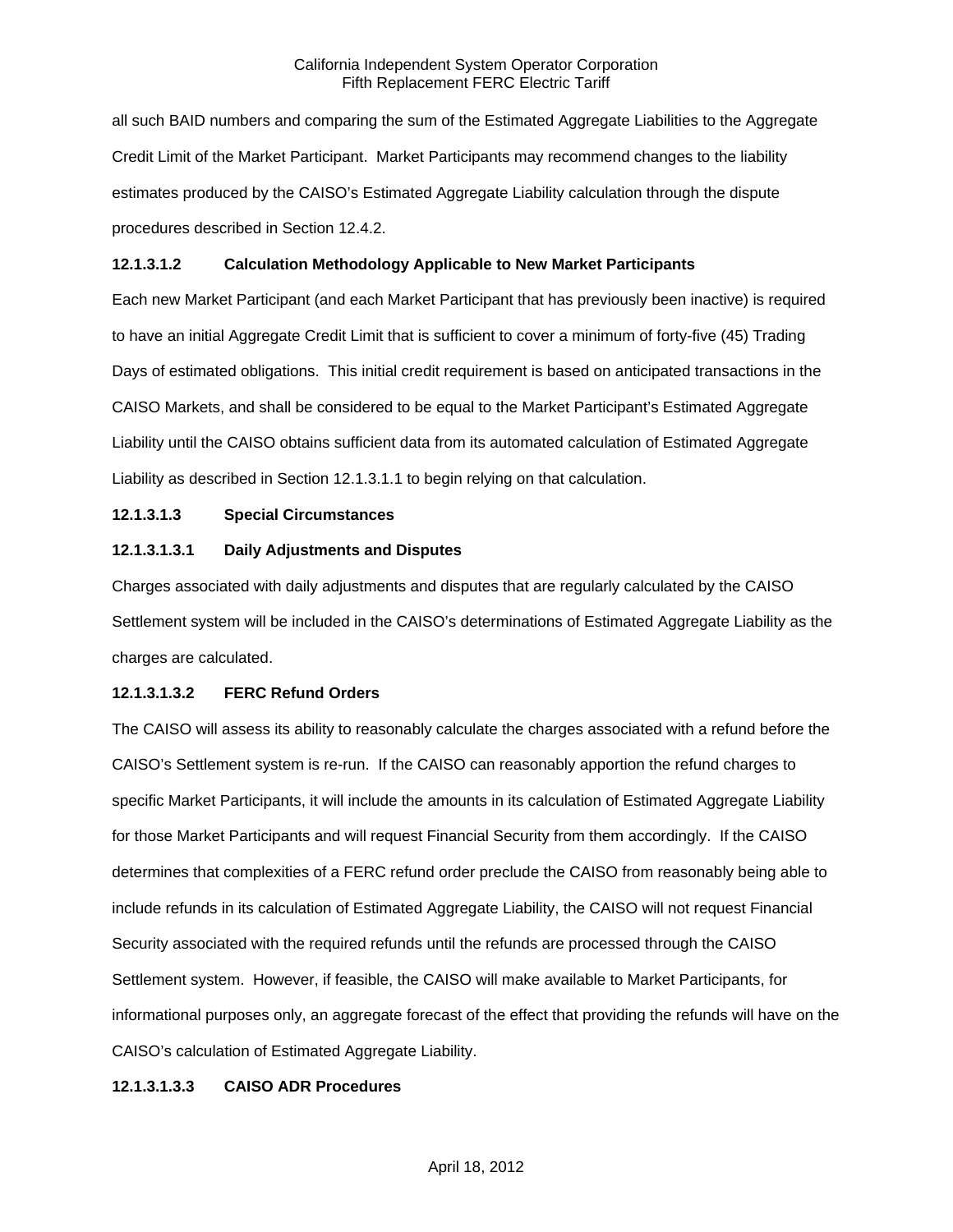The CAISO will handle transactions associated with the CAISO ADR Procedures in the same manner as transactions associated with refunds provided pursuant to Section 12.1.3.1.3.2.

# **12.2 Review Of Creditworthiness**

The CAISO may review the creditworthiness of any Market Participant that delays or defaults in making payments due under the CAISO Tariff and, as a consequence of that review, may require such Market Participant , whether or not it has an Unsecured Credit Limit, to provide credit support in the form of any of the following types of Financial Security:

- (a) an irrevocable and unconditional letter of credit by a bank or financial institution reasonably acceptable to the CAISO;
- (b) a cash deposit standing to the credit of an interest-bearing escrow account maintained at a bank or financial institution reasonably acceptable to the CAISO;
- (c) an irrevocable and unconditional surety bond posted by an insurance company reasonably acceptable to the CAISO;
- (d) a payment bond certificate in the name of the CAISO from a financial institution reasonably acceptable to the CAISO; or
- (e) a prepayment to the CAISO.

The CAISO may require the Market Participant to maintain such Financial Security for at least one (1) year from the date of such delay or default.

# **12.3 Posting And Releases Of Financial Security**

Each Market Participant required to provide a Financial Security Amount under Section 12.1.2 shall notify the CAISO of the initial Financial Security Amount that it wishes to provide at least fifteen (15) days in advance and shall ensure that the CAISO has received such Financial Security Amount prior to the date the Market Participant commences activity through the CAISO, or the date the CRR Holder or Candidate CRR Holder participates in the applicable auction of CRRs. A Market Participant may at any time increase its Financial Security Amount by providing additional Financial Security in accordance with Section 12.1.2. A Market Participant may request that its Financial Security Amount be reduced or released by making its request not fewer than fifteen (15) days prior to the date on which the reduction or release is requested to occur. The CAISO shall evaluate the request and inform the Market Participant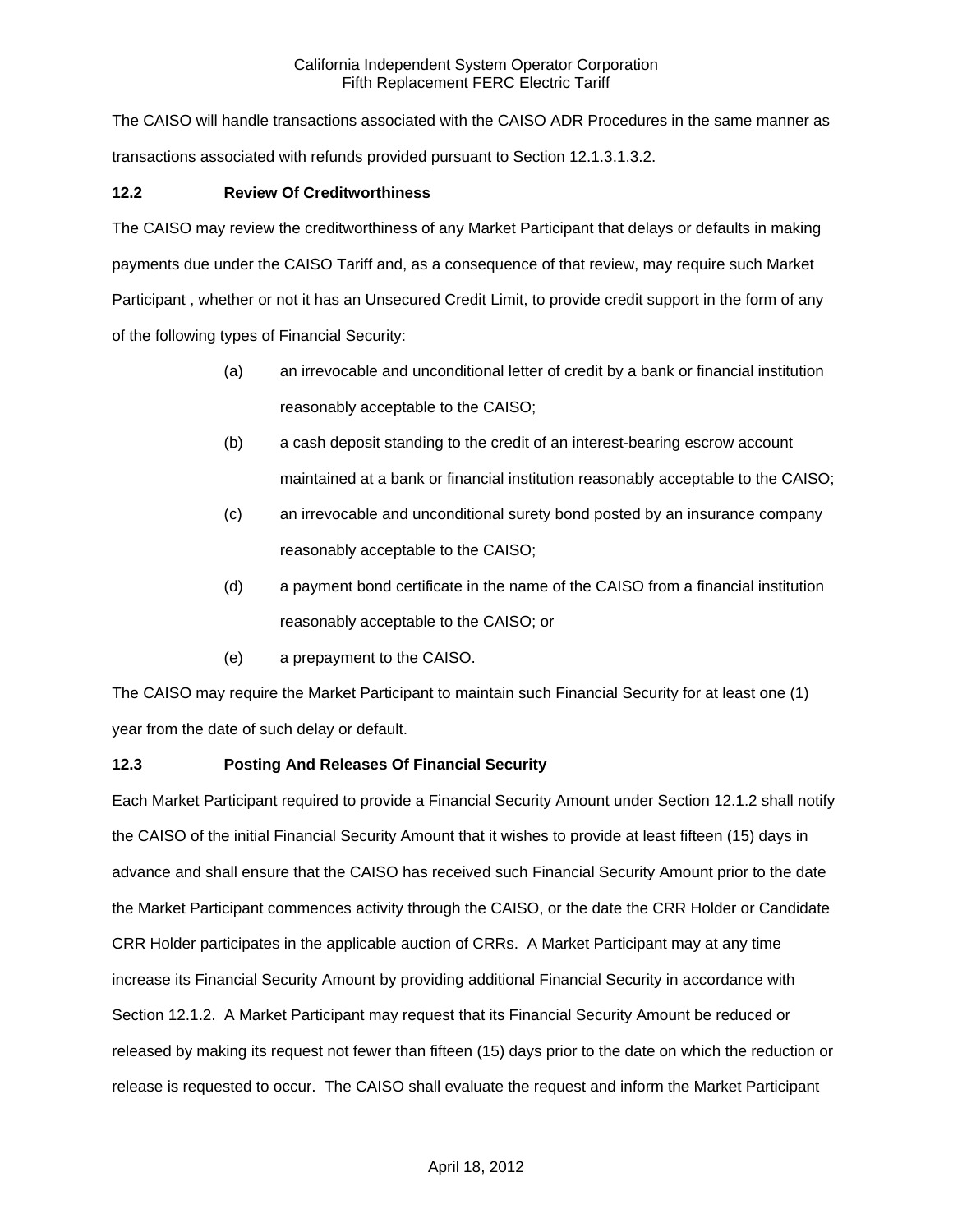within ten (10) Business Days either that a reduction or release of the Financial Security Amount is permissible, that a reduction or release of the Financial Security Amount is impermissible, or that the CAISO requires more information from the Market Participant in order to make its determination. The CAISO may decline to reduce or release a Financial Security Amount or may release a lesser amount for any of the following reasons:

- (a) The Estimated Aggregate Liability for the Market Participant cannot be accurately determined due to a lack of supporting Settlement charge information.
- (b) The most recent liabilities of the Market Participant are volatile to a significant degree and a reduction or release of the Financial Security Amount would present a high likelihood that, after the Financial Security Amount was reduced or released, the Estimated Aggregate Liability for the Market Participant, as calculated by the CAISO, would exceed its Aggregate Credit Limit.
- (c) The Market Participant has provided notice or otherwise demonstrated that it is terminating or significantly reducing its participation in the CAISO Markets. The CAISO may retain a portion of the Financial Security Amount to ensure that the Market Participant is adequately secured with respect to pending liabilities that relate to Settlement re-runs or other liabilities for which the Market Participant may be responsible under this CAISO Tariff.

# **12.3.1 Self-Supply Of UDC Demand**

Notwithstanding anything to the contrary in the CAISO Tariff, a Scheduling Coordinator or UDC that is an Original Participating Transmission Owner or is a Scheduling Coordinator for an Original Participating Transmission Owner shall not be precluded by Section 12.3 from scheduling transactions that serve a UDC's Demand from

- (1) a resource that the UDC owns; and
- (2) a resource that the UDC has under contract to serve its Demand.

# **12.4 Calculation Of Ongoing Financial Security Requirements**

Following the date on which a Market Participant commences trading, if the Market Participant's Estimated Aggregate Liability, as calculated by the CAISO, at any time exceeds its Aggregate Credit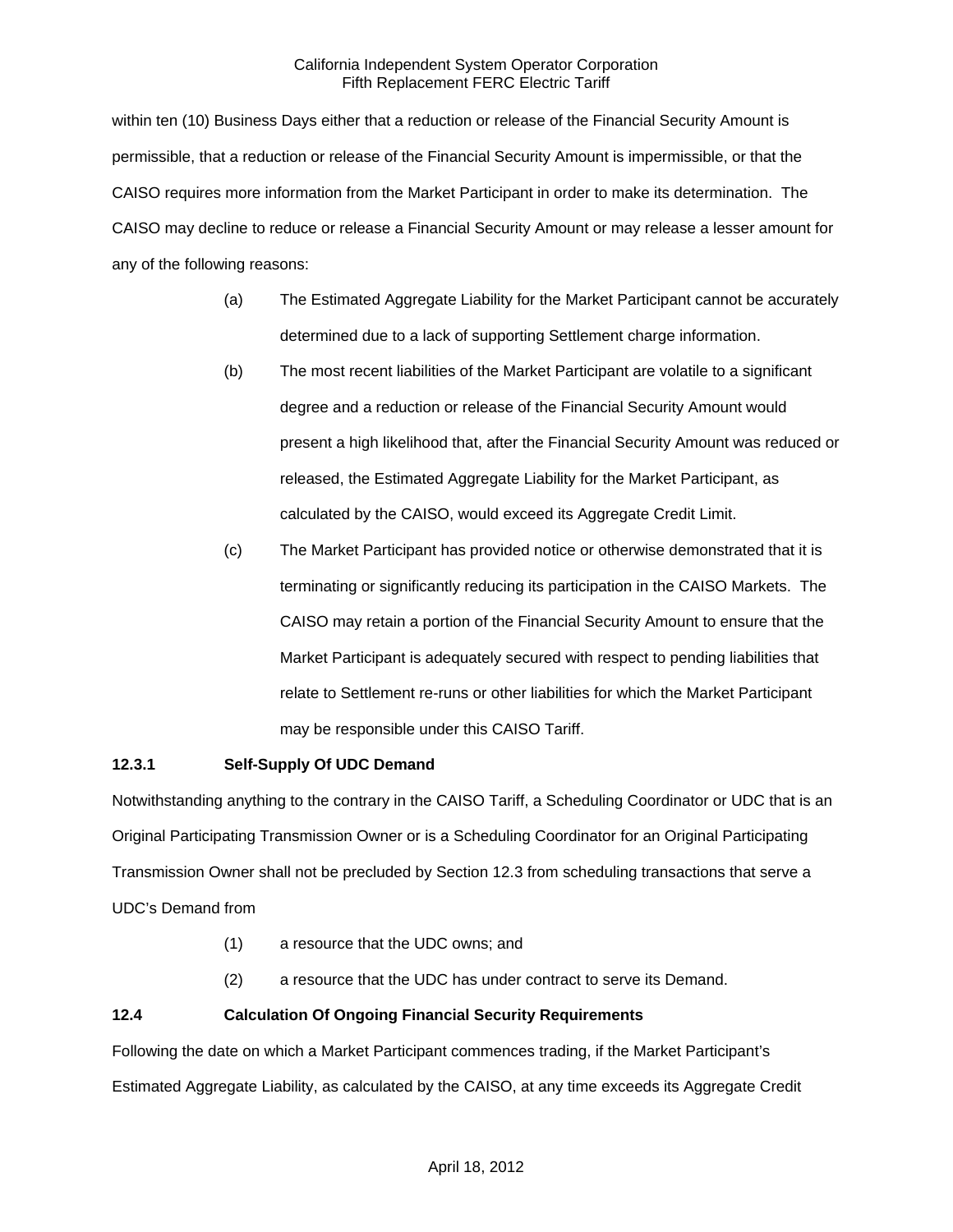Limit, the CAISO shall direct the Market Participant to post an additional Financial Security Amount within two (2) Business Days that is sufficient to ensure that the Market Participant's Aggregate Credit Limit is at least equal to its Estimated Aggregate Liability. The CAISO shall also notify a Market Participant if at any time its Estimated Aggregate Liability exceeds ninety (90) percent of its Aggregate Credit Limit. For the purposes of calculating the Market Participant's Estimated Aggregate Liability, the CAISO shall include (1) outstanding charges for Trading Days for which Settlement data is available, and (2) an estimate of charges for Trading Days for which Settlement data is not yet available. To estimate charges for Trading Days for which Settlement data is not yet available, the CAISO will consider available historical Settlement data, and other available operational and market data as described in the applicable Business Practice Manual.

# **12.4.1 Resolution Of A CAISO Request For Additional Security Amount**

A Market Participant has two (2) Business Days to resolve a CAISO request for additional Financial Security. Within the two (2) Business Days, the Market Participant must either demonstrate to the CAISO's satisfaction that the CAISO's Financial Security request is entirely or partially unnecessary, or post the required Financial Security Amount calculated by the CAISO. If the CAISO and the Market Participant are unable to agree on the appropriate level of Financial Security during the two (2) Business Day review period, the Market Participant must post the additional Financial Security and may continue with the dispute process described in Section 12.4.2. Any excess Financial Security Amounts will be returned to the Market Participant if the dispute process finds in favor of the Market Participant.

#### **12.4.2 Dispute Process For A Request For Additional Security Amount**

Market Participants may dispute the Estimated Aggregate Liability calculated by the CAISO and, as a result, the CAISO may reduce or cancel a requested Financial Security adjustment. The following steps are required for a Market Participant to dispute a Financial Security request resulting from the CAISO's calculation of Estimated Aggregate Liability:

- (1) Request by the Market Participant to review the CAISO calculation.
- (2) A reasonable and compelling situation presented, as determined by the Market Participant's CAISO client representative.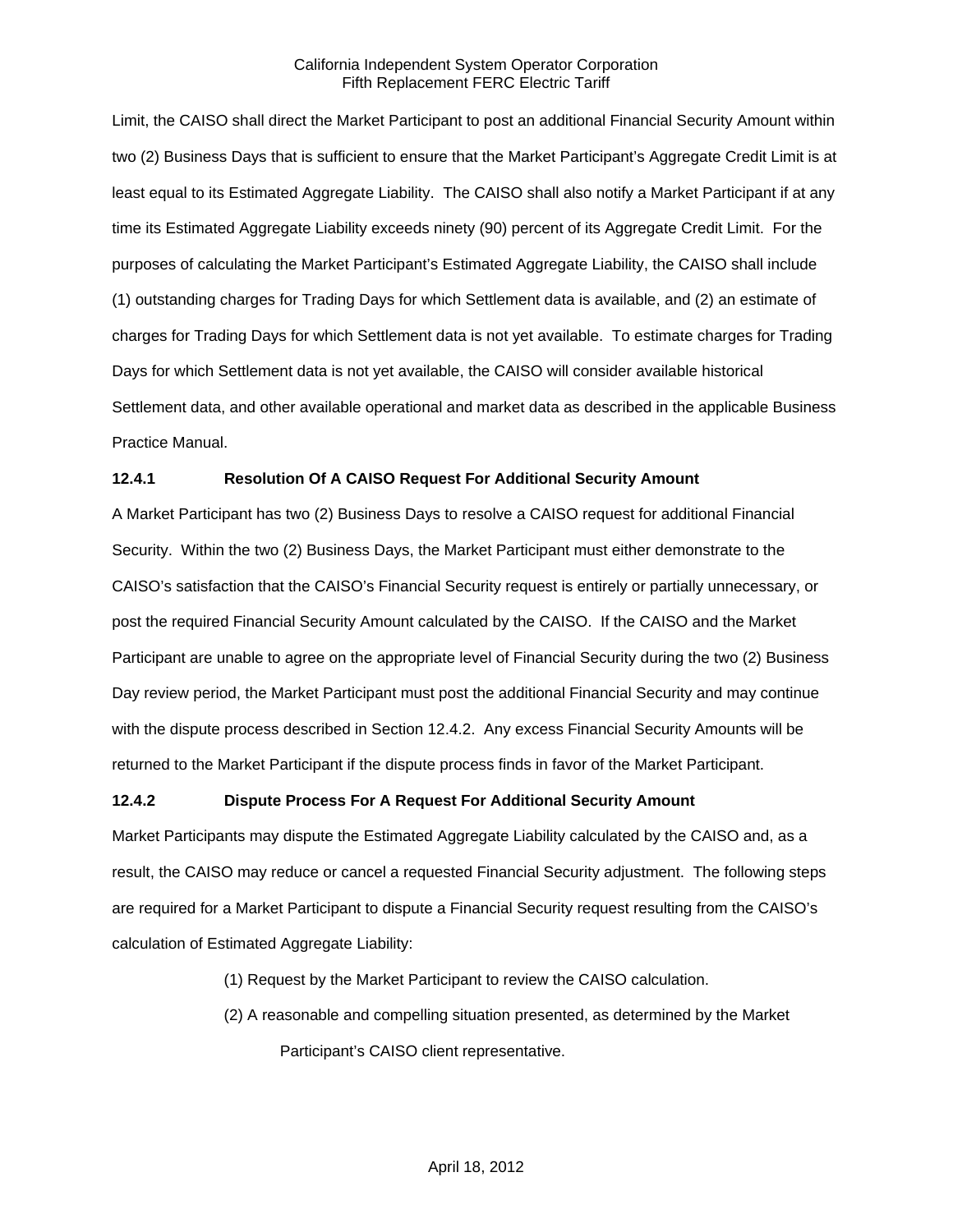- (3) Documentation of facts and circumstances that evidence that the CAISO's calculation of Estimated Aggregate Liability results in an excessive and unwarranted Financial Security posting requirement.
- (4) Approval by the CAISO Manager and/or Director of Customer Services and Industry Affairs and approval by the CAISO Treasurer.
- (5) The CAISO may decline to adjust the initial Estimated Aggregate Liability, as calculated by the CAISO, if the Market Participant has had Financial Security shortfalls in the past twelve (12) months (i.e., it has been shown that the Market Participant's Aggregate Credit Limit at times during the preceding twelve (12) months has been insufficient to cover the Market Participant's Estimated Aggregate Liability).

In no such case shall a CAISO request for increased Financial Security remain outstanding for more than two (2) Business Days. Either the above process is to be completed within two (2) Business Days from the date of the CAISO request for additional Financial Security, or the Market Participant is to post additional Financial Security within the two (2) Business Days and continue this process, which may result in a return of posted Financial Security back to the Market Participant if the results of the dispute process are found to favor the Market Participant.

Factors for consideration in the event this dispute process is utilized include: weighing the risk of using the lower figure to the potential detriment of market creditors if the Market Participant is under-secured and defaults, against the desire not to impose additional potentially unwarranted costs on a Market Participant; equity and consistency of treatment of Market Participants in the dispute process; and the evidentiary value of the information provided by the Market Participant in the dispute process.

#### **12.5 CAISO Enforcement Actions**

# **12.5.1 Under-Secured and Non-Compliant Market Participants**

If a Market Participant's Estimated Aggregate Liability, as calculated by the CAISO, at any time exceeds its Aggregate Credit Limit, or if a Market Participant fails to satisfy all of the minimum participation requirements set forth in Section 12.1 and does not cure that failure within thirty (30) days after notification of the failure by the CAISO, the CAISO may take any or all of the following actions: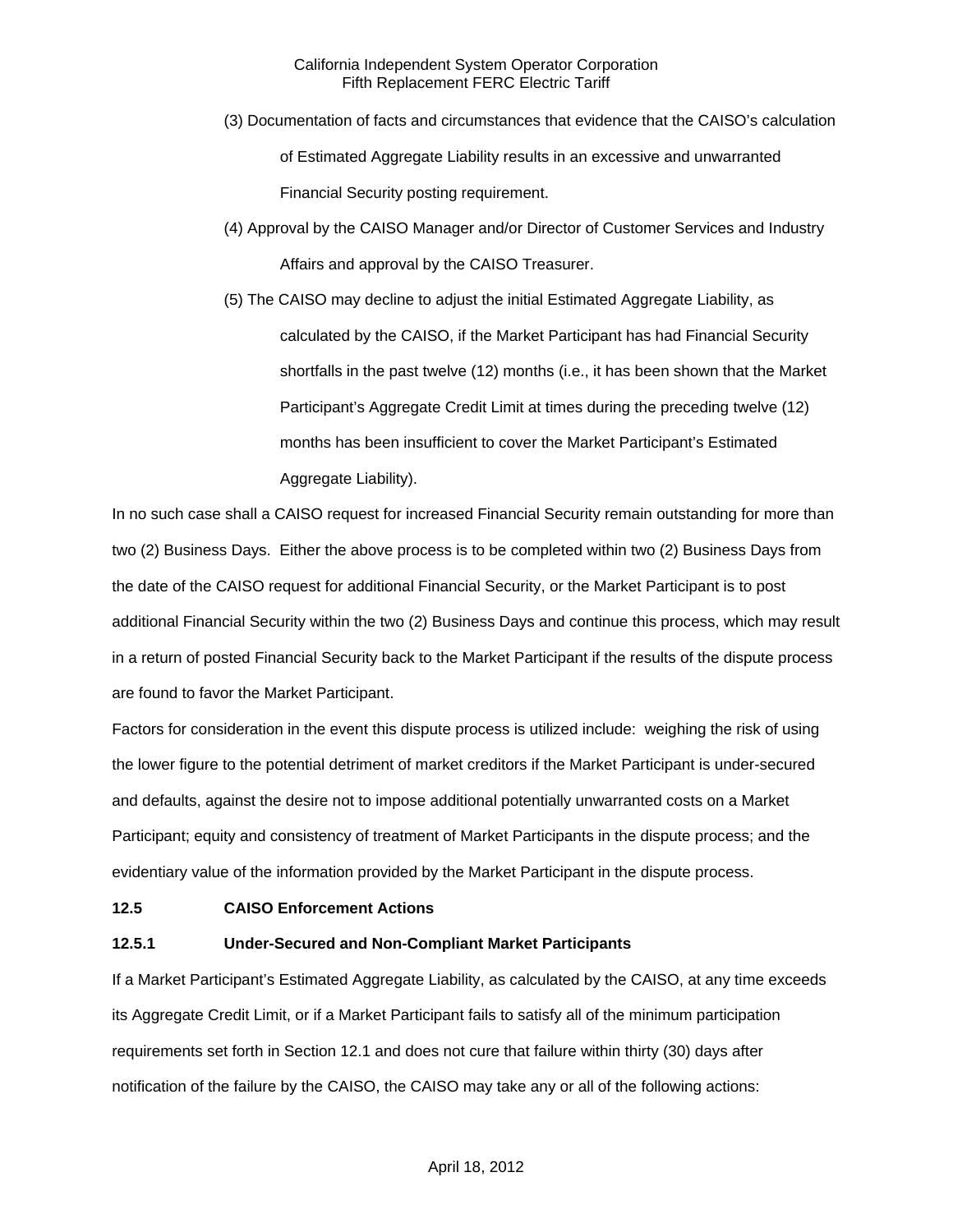- (a) The CAISO may withhold a pending payment distribution.
- (b) The CAISO may limit trading, which may include rejection of Bids, including Self-Schedules, rejection or cancellation of Inter-SC Trades in their entirety (i.e., both sides of the Inter-SC Trade) at any time, and/or limiting other CAISO Market activity, including limiting eligibility to participate in a CRR Allocation or CRR Auction. In such case, the CAISO shall notify the Market Participant of its action and the Market Participant shall not be entitled to participate in the CAISO Markets or CRR Auctions or submit further Bids, including Self-Schedules, or otherwise participate in the CAISO Markets until the Market Participant posts an additional Financial Security Amount that is sufficient to ensure that the Market Participant's Aggregate Credit Limit is at least equal to its Estimated Aggregate Liability.
- (c) The CAISO may require the Market Participant to post an additional Financial Security Amount in lieu of an Unsecured Credit Limit for a period of time.
- (d) The CAISO may restrict, suspend, or terminate the Market Participant's CRR Entity Agreement or any other service agreement.
- (e) The CAISO may resell the CRR Holder's CRRs in whole or in part, including any Long Term CRRs, in a subsequent CRR Auction or bilateral transaction, as appropriate.
- (f) The CAISO will not implement the transfer of a CRR if the transferee or transferor has an Estimated Aggregate Liability in excess of its Aggregate Credit Limit.

In addition, the CAISO may restrict or suspend a Market Participant's right to submit further Bids, including Self-Schedules, or require the Market Participant to increase its Financial Security Amount if at any time such Market Participant's potential additional liability for Imbalance Energy and other CAISO charges is determined by the CAISO to be excessive by comparison with the likely cost of the amount of Energy reflected in Bids or Self-Schedules submitted by the Market Participant.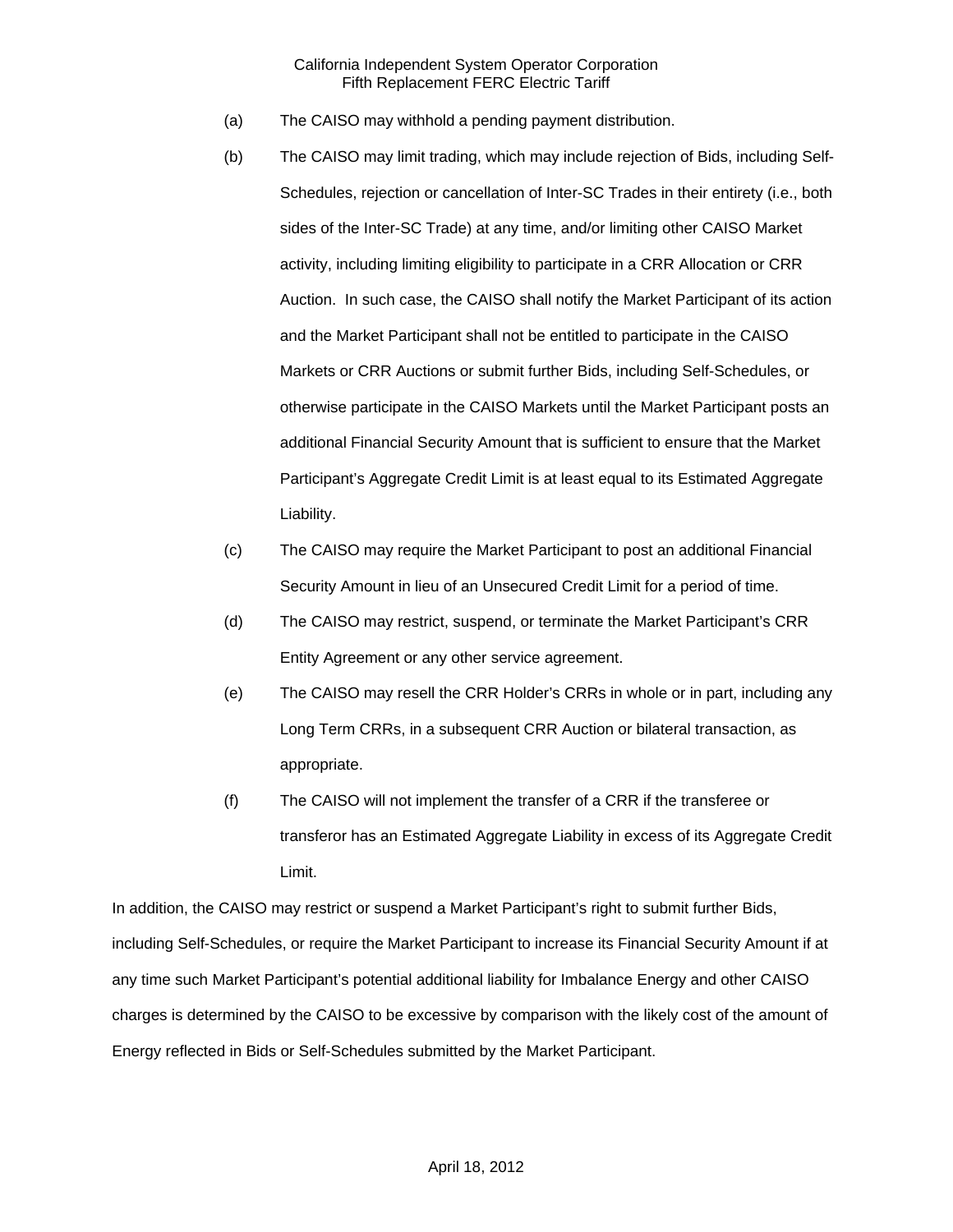# **12.5.2 Late Posting Of Financial Security**

Each Market Participant that is late in posting Financial Security within two (2) Business Days as required by Section 12.4 will be subject to the following enforcement actions:

- (a) After each of the first two (2) times during a rolling twelve (12) month period that a Market Participant is late in posting additional Financial Security within two (2) Business Days as required by Section 12.4, the CAISO will send the delinquent Market Participant a warning notice.
- (b) After the third time during a rolling twelve (12) month period that a Market Participant is late in posting additional Financial Security, the CAISO may require the Market Participant to post an additional Financial Security Amount that is as high as the highest level of the Market Participant's Estimated Aggregate Liability during the preceding twelve (12) months. The CAISO will hold such additional Financial Security Amount for no fewer than twelve (12) months following the month in which the Market Participant's third delinquency occurs, and the CAISO may then return to the Market Participant all or a portion of such additional Financial Security Amount if, during the intervening time, the Market Participant has timely posted all further additional Financial Security Amounts requested by the CAISO and has timely paid all of the amounts set forth in the Invoices from the CAISO.
- (c) After the third time and each subsequent time during a rolling twelve (12) month period beginning no earlier than April 7, 2010 that a Market Participant is late in posting additional Financial Security, the CAISO will assess a penalty to the Market Participant equal to the greater of \$1,000 or two (2) percent of the additional Financial Security Amount that the Market Participant has been late in posting, up to a maximum amount of \$20,000 per each late posting for which the CAISO assesses a penalty pursuant to this Section 12.5.2(c). This penalty will be included in the next Invoice to the Market Participant. Penalty amounts collected by the CAISO pursuant to this Section 12.5.2(c) will be treated as set forth in Section 11.29.9.6.4.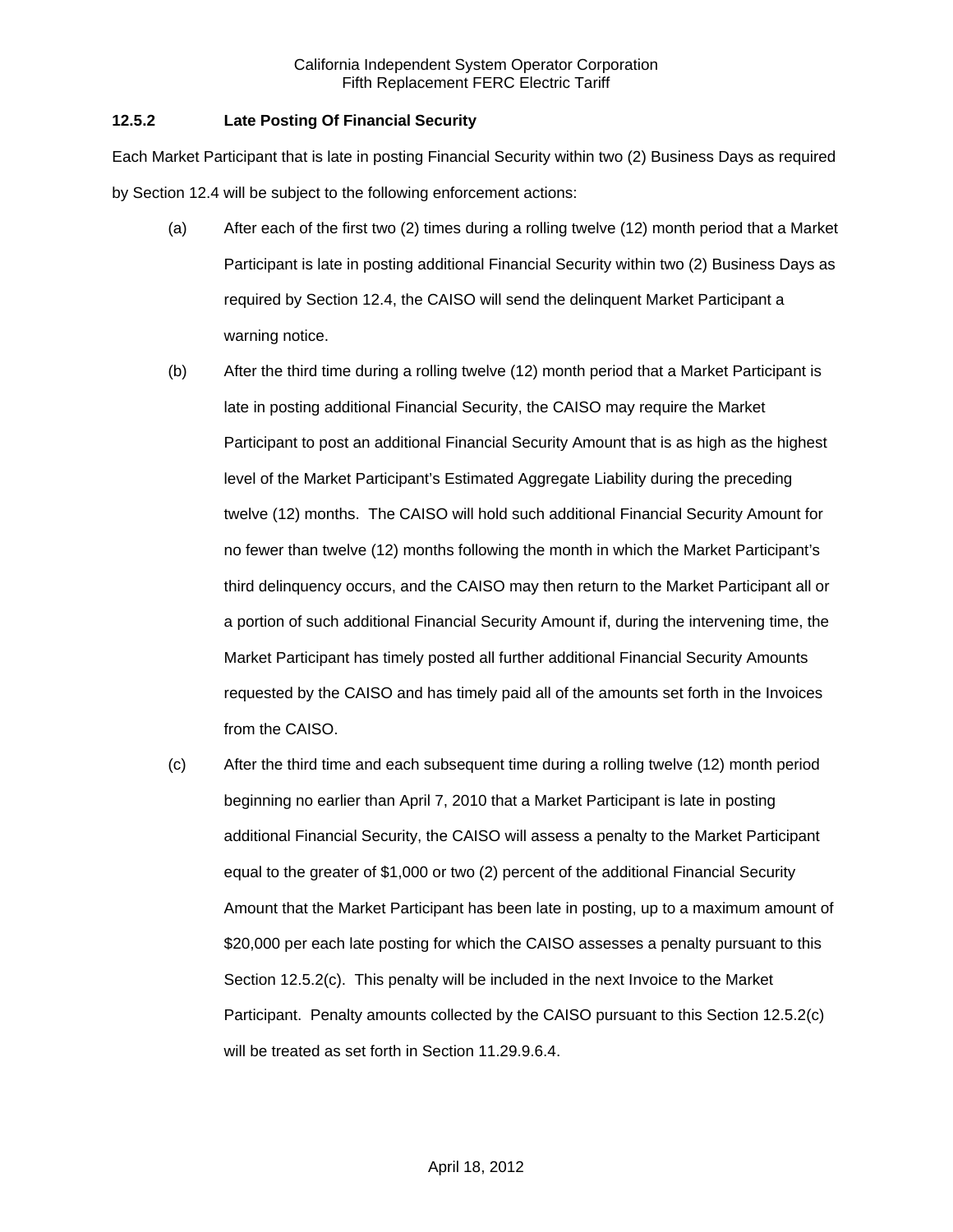- (d) After the fourth and any subsequent times during a rolling twelve (12) month period that a Market Participant is late in posting additional Financial Security, the CAISO may extend the time period that it holds all or a portion of the additional Financial Security Amount resulting from the Market Participant's third delinquency during a rolling twelve (12) month period as described in Section 12.5.2(b).
- (e) After the fifth time during a rolling twelve (12) month period beginning no earlier than April 7, 2010 that a Market Participant is late in posting additional Financial Security, the CAISO may, notwithstanding any other provision of the CAISO Tariff, (i) suspend any and all rights of the Market Participant under the CAISO Tariff, effective immediately after the CAISO sends written notice of the suspension to the Market Participant, and (ii) terminate any agreement entered into between the CAISO and the Market Participant that allows the Market Participant to participate in the CAISO Markets, effective upon the date the CAISO sends written notice of the termination to the Market Participant or upon the date established in accordance with FERC rules if FERC rules require the CAISO to file the notice of termination with FERC. If the CAISO sends a notice of suspension or termination to a Market Participant pursuant to this Section 12.5.2(e), the Market Participant will not have the right to prevent such suspension or termination by curing its late posting of additional Financial Security. The CAISO will, following termination of an agreement pursuant to this Section 12.5.2(e) and within thirty (30) days of being satisfied that no sums remain owing by the Market Participant under the CAISO Tariff, return or release to the Market Participant, as appropriate, any money or credit support provided by such Market Participant to the CAISO under Section 12.
- (f) Any time that a Market Participant is late in posting additional Financial Security, the CAISO may also take other enforcement actions as described in this Section 12 and in the applicable Business Practice Manual, if deemed necessary by the CAISO to protect the financial integrity of the CAISO Markets.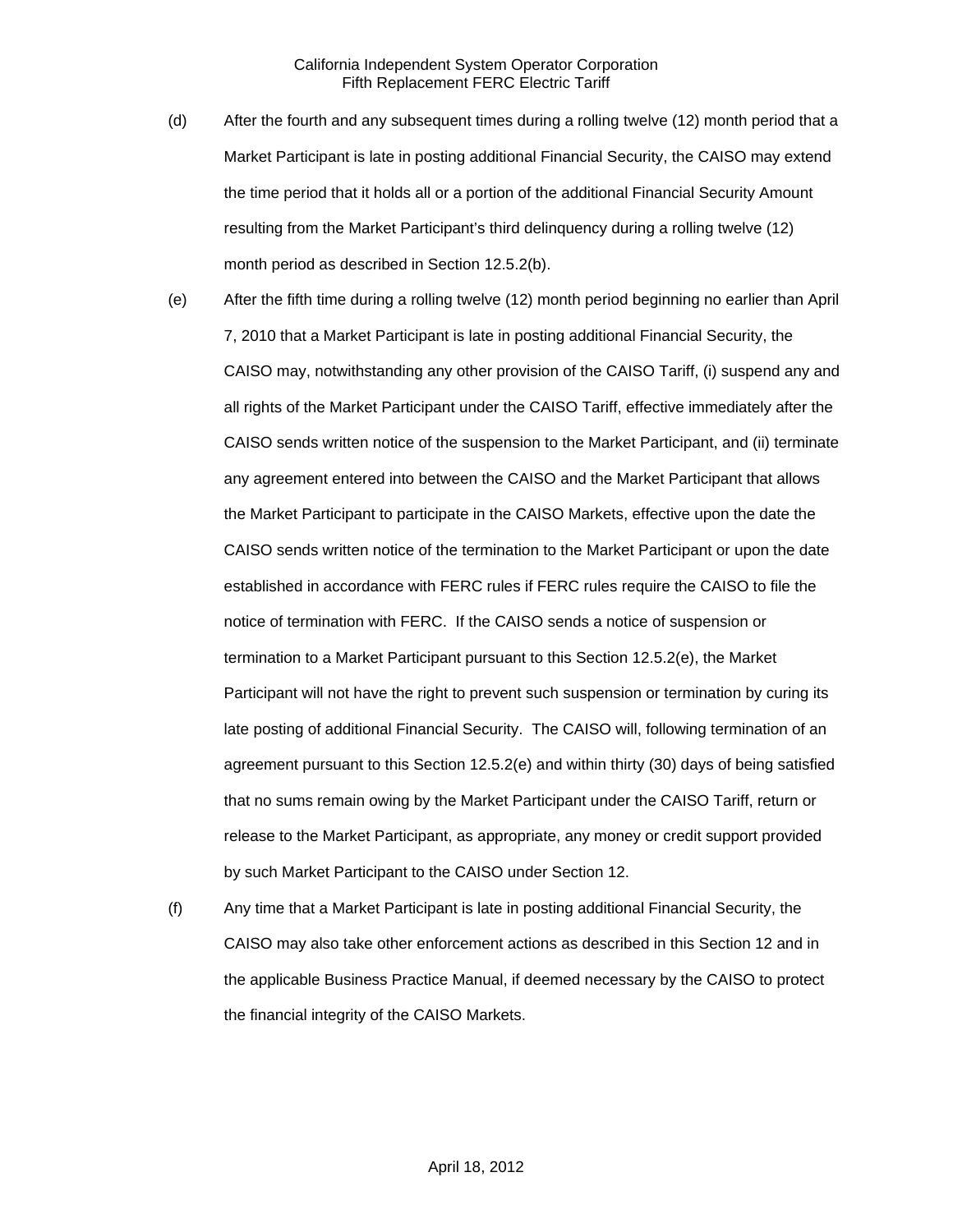# **12.6 Credit Obligations Applicable To CRRs**

#### **12.6.1 Credit Requirements For CRR Allocations**

Subject to applicable requirements of Section 36.9.2 concerning the prepayment of Wheeling Access Charges, Load Serving Entities eligible to participate in any CRR Allocation are not required to provide additional Financial Security in advance of a CRR Allocation.

### **12.6.2 Credit Requirements For CRR Auctions**

To establish available credit for participating in any CRR Auction, each CRR Holder or Candidate CRR Holder must satisfy the credit requirements set forth in Section 12.1 and provide Financial Security using one or more of the forms identified in Section 12.2 (a) through (e) to secure the right to participate in the ISO's CRR Auctions as set forth below. In order to participate in an annual CRR Auction, the CRR Holder or Candidate CRR Holder must have Financial Security using one or more of the forms identified in Section 12.2 (a) through (e) in an amount that is the greater of \$500,000 or the sum of the maximum credit exposures of all of the CRR Holder's or Candidate CRR Holder's bids for CRRs submitted in the annual CRR Auction. In order to participate in a monthly CRR Auction, the CRR Holder or Candidate CRR Holder must have Financial Security using one or more of the forms identified in Section 12.2 (a) through (e) in an amount that is the greater of \$100,000 or the sum of the maximum credit exposures of all of the CRR Holder's or Candidate CRR Holder's bids for CRRs submitted in the monthly CRR Auction. The maximum credit exposure of a positively valued CRR bid is the maximum value of the CRR Holder's or Candidate CRR Holder's bid quantity (MW) multiplied by the sum of the bid price corresponding to the bid quantity and the Credit Margin of the CRR within the range of the minimum and maximum bid quantities submitted by the CRR Holder or Candidate CRR Holder. The maximum credit exposure of a negatively valued CRR bid is the maximum bid quantity (MW) submitted by the CRR Holder or Candidate CRR Holder multiplied by the Credit Margin of the CRR. A CRR Holder or Candidate CRR Holder that fails to satisfy this requirement shall not be permitted to participate in the relevant CRR Auction, or shall have bids the entire CRR bid portfolio, consisting of one or more CRR bids, exceeding its available Financial Security as defined in this section for participation in the CRR Auction, in accordance with the above formula, rejected by the CAISO on a last-in, first-out basis. The CAISO will retain the CRR Auction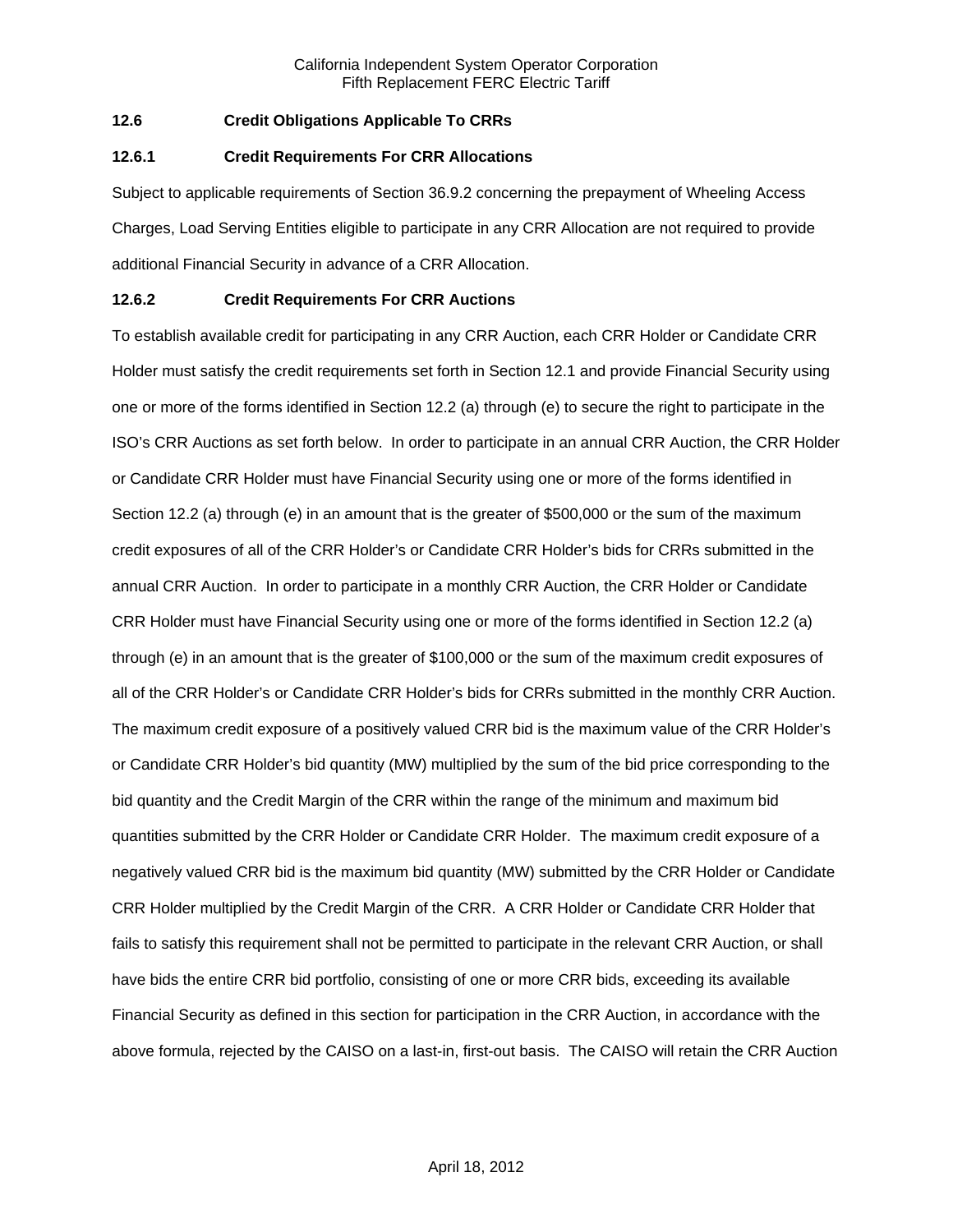proceeds for negatively valued CRRs and will apply them to credit requirements of the applicable CRR Holder.

# **12.6.3 Credit Requirements For The Holding Of CRRs**

### **12.6.3.1 Credit Requirements Generally**

- (a) Each CRR Holder, whether it obtains CRRs through a CRR Allocation or a CRR Auction, must maintain Financial Security utilizing one or more of the forms specified in Section 12.2 (a) through (e) that meets or exceeds the credit requirement of the CRR portfolio determined as described in this Section 12.6.3.
- (b) Each CRR Holder shall be required to ensure that its Financial Security is sufficient to satisfy the credit requirements described in this Section 12.6.3. Except as provided in this paragraph, CRRs are evaluated on a portfolio basis as follows. If a CRR Holder owns more than one (1) CRR, such CRR Holder shall be subject to an overall credit requirement that is equal to the sum of the individual credit requirements applicable to each of the CRRs held by such CRR Holder , which is calculated after the MW associated with any Offsetting CRRs are netted out. If this sum is positive, the amount will be added to the CRR Holder's Estimated Aggregate Liability. However, if the sum is negative, the CRR Holder's Estimated Aggregate Liability shall not be reduced. If a CRR Holder holds one (1) or more CRRs obtained through a CRR Allocation and also holds one (1) or more CRRs obtained through a CRR Auction, the individual credit requirements applicable to any of the CRRs obtained through a CRR Allocation may not be netted against the individual credit requirements applicable to any of the CRRs obtained through a CRR Auction in determining such CRR Holder's Estimated Aggregate Liability.
- (c) The CAISO shall reevaluate the credit requirements for holding CRRs, and shall adjust the credit requirements accordingly, not less than monthly. The CAISO may adjust the credit requirements for holding CRRs with terms of one (1) year or less at the CAISO's discretion to account for changes in the monthly auction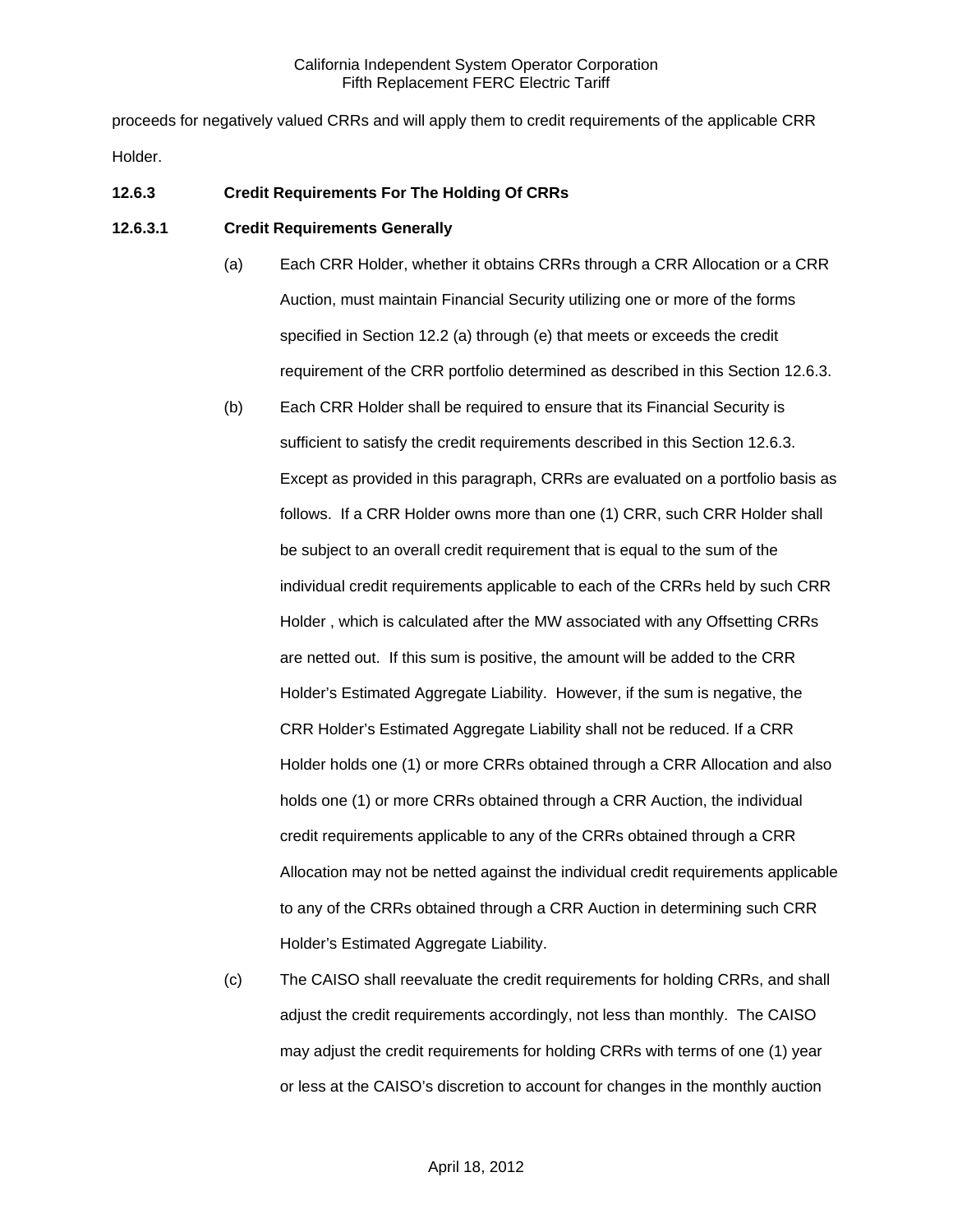prices for CRRs and changes in the Historical Expected Values for CRRs, or more frequently than monthly if necessary if the CAISO finds that actual or anticipated market conditions indicate that CRR credit requirements may be inadequate to cover the financial risk of the CRRs. The CAISO may also adjust the credit requirements for holding Long Term CRRs annually to reflect the changes in auction prices of one-year CRRs in annual auctions and changes in the Historical Expected Values for CRRs, and to reflect updates to Credit Margins based on actual Locational Marginal Price data derived from market operations. Whenever the CAISO requests additional Financial Security from a Market Participant as a result of a change in CRR value that is not related to an adjustment due to the monthly CRR Auction Price or an adjustment related to Historical Expected Value, the CAISO will provide a written explanation of the reason for that request. Any additional Financial Security must be in one or more of the forms specified in Section 12.2 (a) through (e).

(d) In cases where the ownership of a CRR is to be transferred through the Secondary Registration System, the CAISO shall evaluate and adjust the credit requirements for both the current owner of the CRR and the prospective owner of the CRR as appropriate prior to the transfer. If additional Financial Security is required from either the current or prospective owner, the transfer will not be completed until such Financial Security has been provided to and accepted by the CAISO. CRRs transferred through the Secondary Registration System will be treated like auctioned CRRs for the purpose of calculating the credit requirements for holding the CRRs, regardless of whether the CRRs were originally allocated or purchased at auction or acquired through the Secondary Registration System. CRRs assigned to Load-gaining or Load-losing Load Serving Entities as a result of Load Migration will be treated like allocated CRRs for the purpose of calculating the credit requirements for holding the CRRs. Any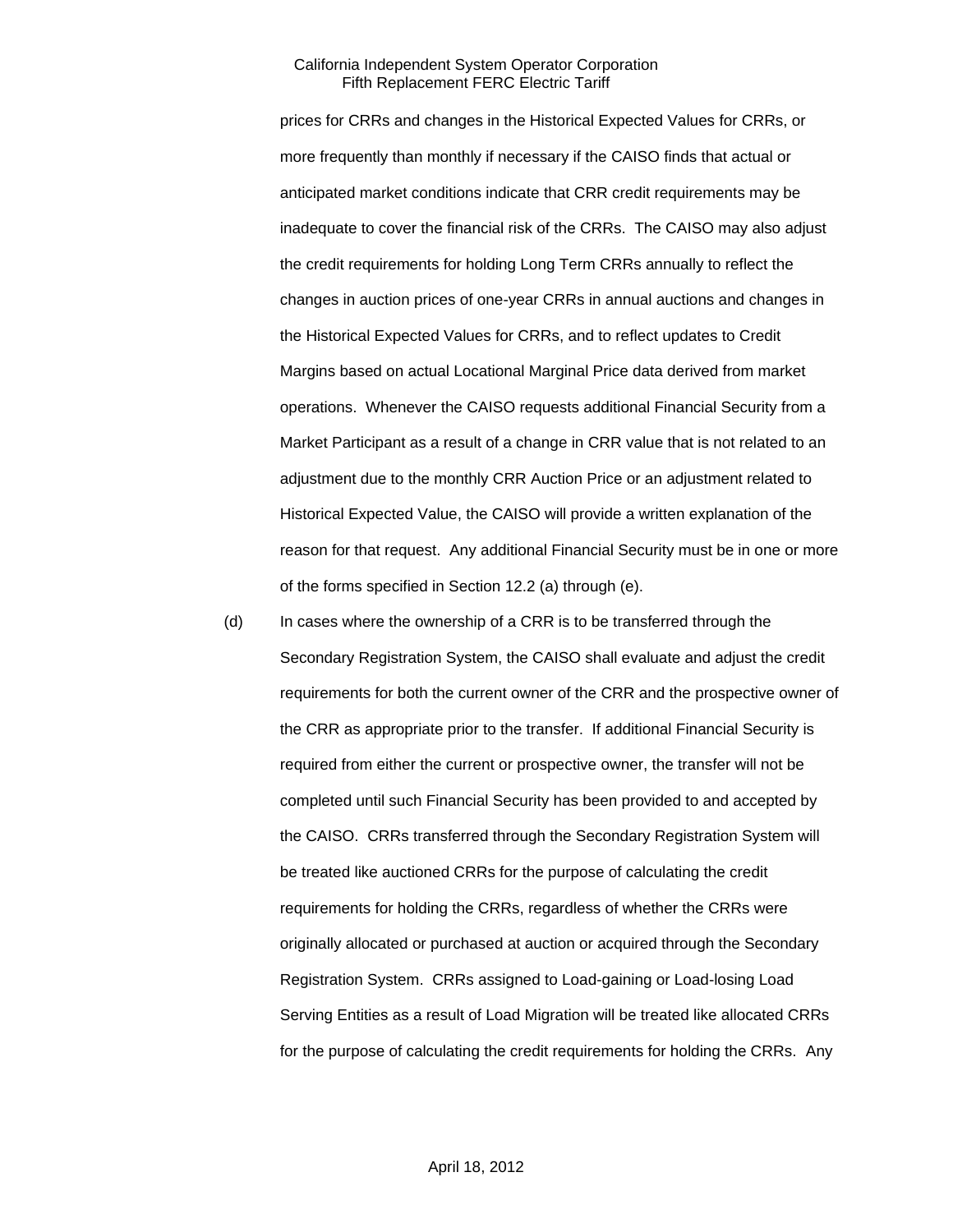additional Financial Security must be in one or more of the forms specified in Section 12.2 (a) through (e).

# **12.6.3.2 Calculation of the Credit Amount Required to Hold a CRR With a Term of One Year or Less**

Each CRR Holder that holds a CRR with a term of one year or less shall be subject to a credit requirement (\$/MW) equal to the negative of the most recent CRR Auction Price of such CRR or the Historical Expected Value of such CRR, whichever is lower, plus the Credit Margin for such CRR. The CRR Auction Price will be used until twelve (12) months of historical market operations data are available.

# **12.6.3.3 Calculation of the Credit Amount Required to Hold a Long Term CRR**

Each CRR Holder that holds a Long Term CRR shall be subject to a credit requirement (\$/MW) equal to the negative of the most recent annual CRR Auction Price of a CRR with the same CRR Source and CRR Sink as the Long Term CRR or the Historical Expected Value of such a CRR, whichever is lower, plus the Credit Margin calculated for the CRR but with only a one-year term. If there is less than one year remaining in the term of a Long Term CRR, the credit requirement shall be determined pursuant to Section 12.6.3.2.

# **12.6.3.4 Calculation of Credit Margin**

The Credit Margin (\$/MW) for a CRR is equal to (i) the Expected Congestion Revenue minus (ii) the Fifth Percentile Congestion Revenue of such CRR. Both values will be based on the probability distribution of Congestion revenue of such CRR calculated using historical Locational Marginal Price data, when available, and proxy values, including data taken from Locational Marginal Price studies conducted by the CAISO, until such time as historical Locational Marginal Price data is available, with the details of such calculation published in a Business Practice Manual. The CAISO may reassess its determinations regarding the Credit Margin determination at any time and shall require additional Financial Security if the reassessment results in an increase in a CRR Holder's CRR credit requirements that are not covered by the CRR Holder's Financial Security. Any additional Financial Security must be in one or more of the forms specified in Section 12.2 (a) through (e)

# **12.6.4 Credit Requirements For Sales Of Allocated CRRs**

Each Load Serving Entity that sells a CRR obtained through a CRR Allocation shall, as a prerequisite to the sale of any such CRR, have an Aggregate Credit Limit with a sufficient margin to cover the credit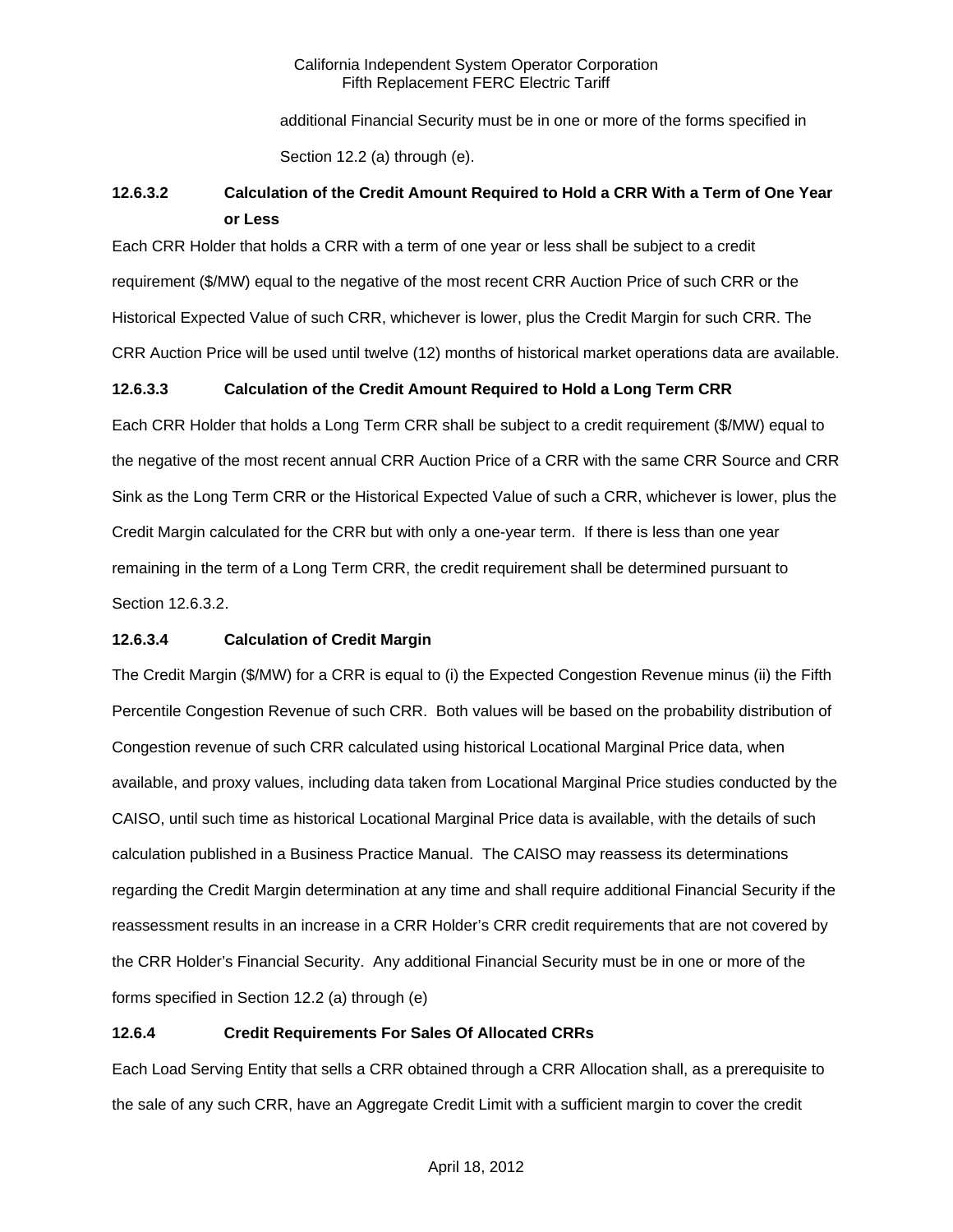requirement for holding the Offsetting CRR that the Load Serving Entity would be responsible for assuming in the event of Load Migration from the Load Serving Entity to another Load Serving Entity pursuant to Section 36.8.5.3. The credit requirement for holding the Offsetting CRR will be included in the Estimated Aggregate Liability of the Load Serving Entity upon the transfer of the allocated CRR.

# **12.7 Credit Obligation Of New Responsible Utilities For RMR Costs**

If a Responsible Utility first executed the TCA after April 1, 1998 (a New Responsible Utility) and if:

- (i) the senior unsecured debt of the New Responsible Utility is rated or becomes rated at less than A- from Standard & Poor's ("S&P") or A3 from Moody's Investment Services ("Moody's"), and
- (ii) Such ratings do not improve to A- or better from S&P or A3 or better from Moody's within 60 days,

the New Responsible Utility shall issue and confirm to the CAISO an irrevocable and unconditional letter of credit in an amount equal to three times the highest monthly payment invoiced by the CAISO to the New Responsible Utility (or the prior Responsible Utility) in connection with services under Reliability Must-Run Contracts in the last 3 months for which invoices have been issued. The letter of credit must be issued by a bank or other financial institution whose senior unsecured debt rating is not less than A from S&P and A2 from Moody's. The letter of credit shall be in such form as the CAISO may reasonably require from time to time by notice to the New Responsible Utility and shall authorize the CAISO or the RMR Owner to draw on the letter of credit for deposit solely into the RMR Owner Facility Trust Account in an amount equal to any amount due and not paid by the Responsible Utility under the CAISO Invoice. The security provided by the New Responsible Utility pursuant to this Section is intended to cover the New Responsible Utility's outstanding liability for payments it is liable to make to the CAISO under this Section, including monthly payments, any reimbursement for capital improvement, termination fees and any other payments to which the CAISO is liable under Reliability Must-Run Contracts.

- **12.8 Credit Requirements Applicable to Virtual Bids**
- **12.8.1 Credit Check in the Day-Ahead Market**
- **12.8.1.1 Credit Check Requirements**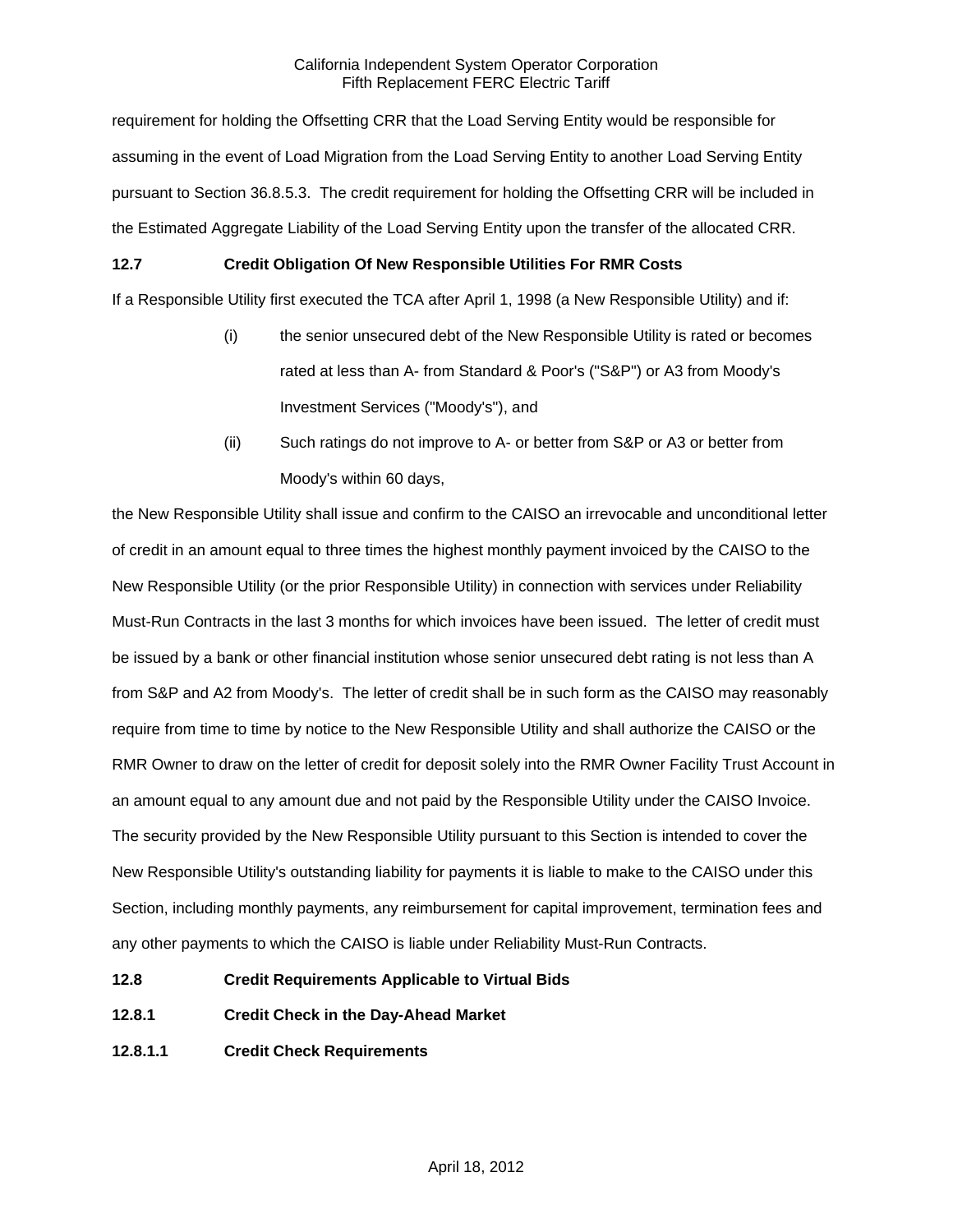For each Scheduling Coordinator that submits one or more Virtual Bids in the Day-Ahead Market, the CAISO will estimate the total value of all of the submitted Virtual Bids after the Virtual Bids have been validated in accordance with Section 30.7.3. In all circumstances except where the Scheduling Coordinator submits both a Virtual Supply Bid and a Virtual Demand Bid at the same Eligible PNode or Eligible Aggregated PNode for the same Trading Hour, the CAISO will estimate the total value of the submitted Virtual Bids at each Eligible PNode or Eligible Aggregated PNode for each Trading Hour by calculating the sum of the products of the absolute values of the MWs of the submitted Virtual Bids multiplied by the applicable Virtual Bid Reference Price at the Eligible PNode or Eligible Aggregated PNode for all Trading Hours. In circumstances where the Scheduling Coordinator submits both a Virtual Supply Bid and a Virtual Demand Bid at the same Eligible PNode or Eligible Aggregated PNode for the same Trading Hour, the CAISO will estimate the total value of the submitted Virtual Bids at the Eligible PNode or Eligible Aggregated PNode for the Trading Hour by calculating the greater of (i) the product of the absolute value of the MW of the submitted Virtual Supply Bid multiplied by the Virtual Bid Reference Price for Virtual Supply Bids at the Eligible PNode or Eligible Aggregated PNode or (ii) the product of the absolute value of the MW of the submitted Virtual Demand Bid multiplied by the Virtual Bid Reference Price for Virtual Demand Bids at the Eligible PNode or Eligible Aggregated PNode. The CAISO will then adjust the Scheduling Coordinator's Estimated Aggregate Liability to include the CAISO's estimate of the total value of the submitted Virtual Bids. If the adjusted Estimated Aggregate Liability is greater than the Scheduling Coordinator's Aggregate Credit Limit, the CAISO will reject the Scheduling Coordinator's submitted Virtual Bids. After rejection of its submitted Virtual Bids, a Scheduling Coordinator may submit revised Virtual Bids, subject to the timelines set forth in the CAISO Tariff and the applicable Business Practice Manual regarding the submission of Bids.

#### **12.8.1.2 Temporary Suspension of Virtual Bidding**

In the event that the financial exposure of Scheduling Coordinators cannot be determined pursuant to Section 12.8.1.1 with a reasonable degree of accuracy due to factors such as software or system failures, the CAISO may temporarily suspend virtual bidding. If the CAISO temporarily suspends virtual bidding pursuant to this Section 12.8.1.2, as soon as reasonably practicable, the CAISO will notify FERC and Market Participants of the reason(s) for any suspension of virtual bidding, the action(s) necessary to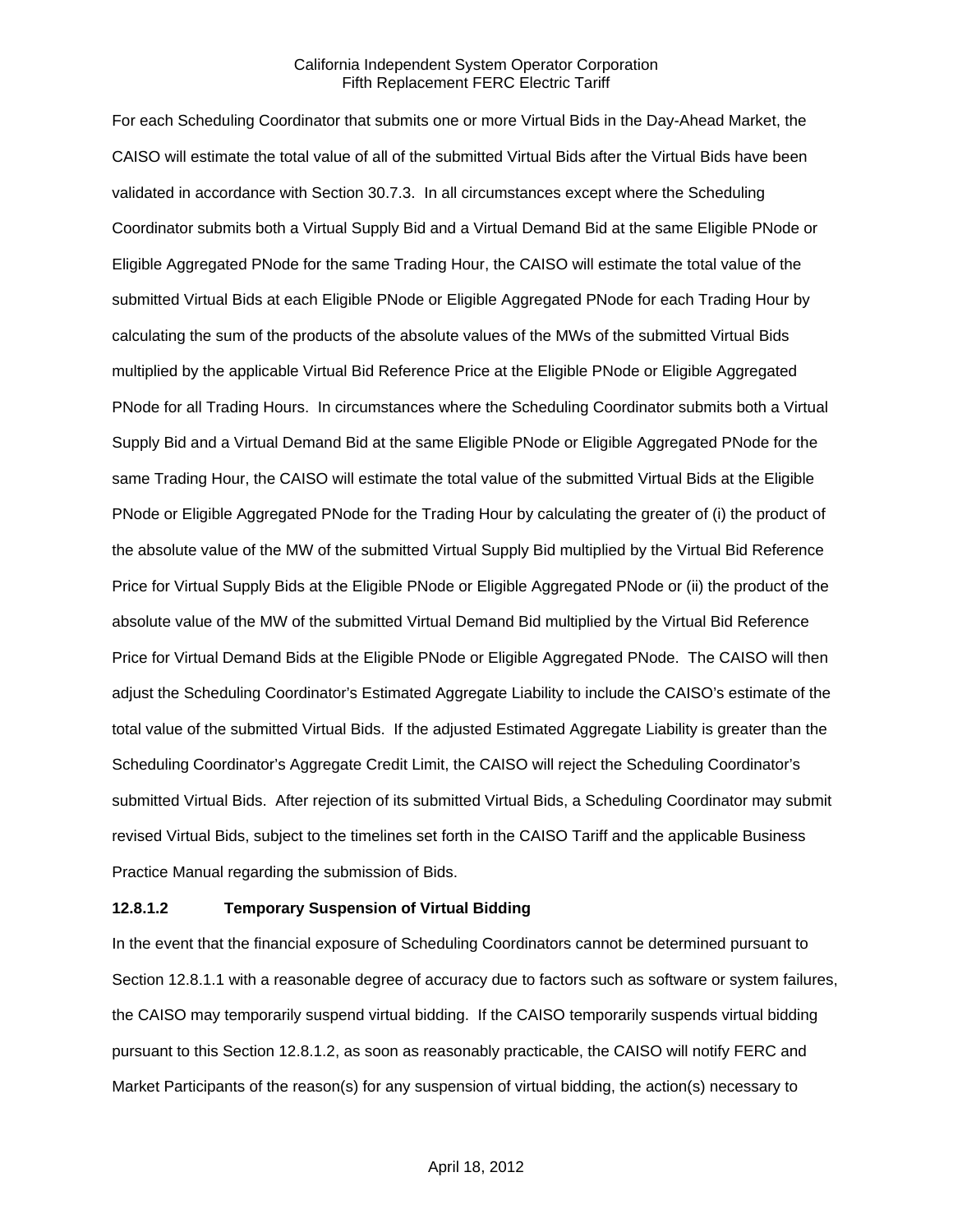restore virtual bidding, and the estimated time required to restore virtual bidding. The CAISO does not intend to suspend virtual bidding in the event of brief intermittent software or system failures or where the CAISO anticipates the credit checking functionality will be available prior to the close of the Day-Ahead Market. During instances of software or system failures that extend past the close of the Day-Ahead Market and in the absence of any suspension of virtual bidding, the CAISO will accept pending Virtual Bids at the close of the Day-Ahead Market even though the Virtual Bids have not been validated by the credit checking functionality. Any resulting financial obligations will be included in the next available calculation of each Scheduling Coordinator's Estimated Aggregate Liability.

### **12.8.2 Virtual Bid Reference Prices**

For Virtual Supply Bids, the Virtual Bid Reference Price will be the 95th percentile value of the difference between the LMP in the Real-Time Market (or in the HASP for Virtual Supply Bids at the Interties) and the LMP in the Day-Ahead Market at a given Eligible PNode or Eligible Aggregated PNode. For Virtual Demand Bids, the Virtual Bid Reference Price will be the 95th percentile value of the difference between the LMP in the Day-Ahead Market and the LMP in the Real-Time Market at a given Eligible PNode or Eligible Aggregated PNode. Each Virtual Bid Reference Price will be calculated in \$/MWh. The CAISO will calculate the Virtual Bid Reference Price for each Eligible PNode or Eligible Aggregated PNode for three-month periods (covering January-March, April-June, July-September, and October-December) of each year using the hourly actual LMPs for the same period of the previous year.

#### **12.8.3 Adjustment of EAL After Close of the DAM**

After the Day-Ahead Market closes but before the Real-Time Market closes, the CAISO will recalculate the estimate of the total liability of the Virtual Bids of each Scheduling Coordinator based on the MW quantity that cleared in the Day-Ahead Market. The revised total estimated liability will equal the sum of the products of the absolute values of the amounts of MWs of Virtual Awards multiplied by the Virtual Bid Reference Price. The CAISO will then adjust the Estimated Aggregate Liability of the Scheduling Coordinator to reflect the revised total estimated liability of the Virtual Bids as calculated by the CAISO.

# **12.8.4 Adjustment of EAL After the Close of the RTM**

After the Real-Time Market closes, the CAISO will recalculate the total liability of each Scheduling Coordinator with Virtual Awards based on the MW quantity that cleared in the Day-Ahead Market and the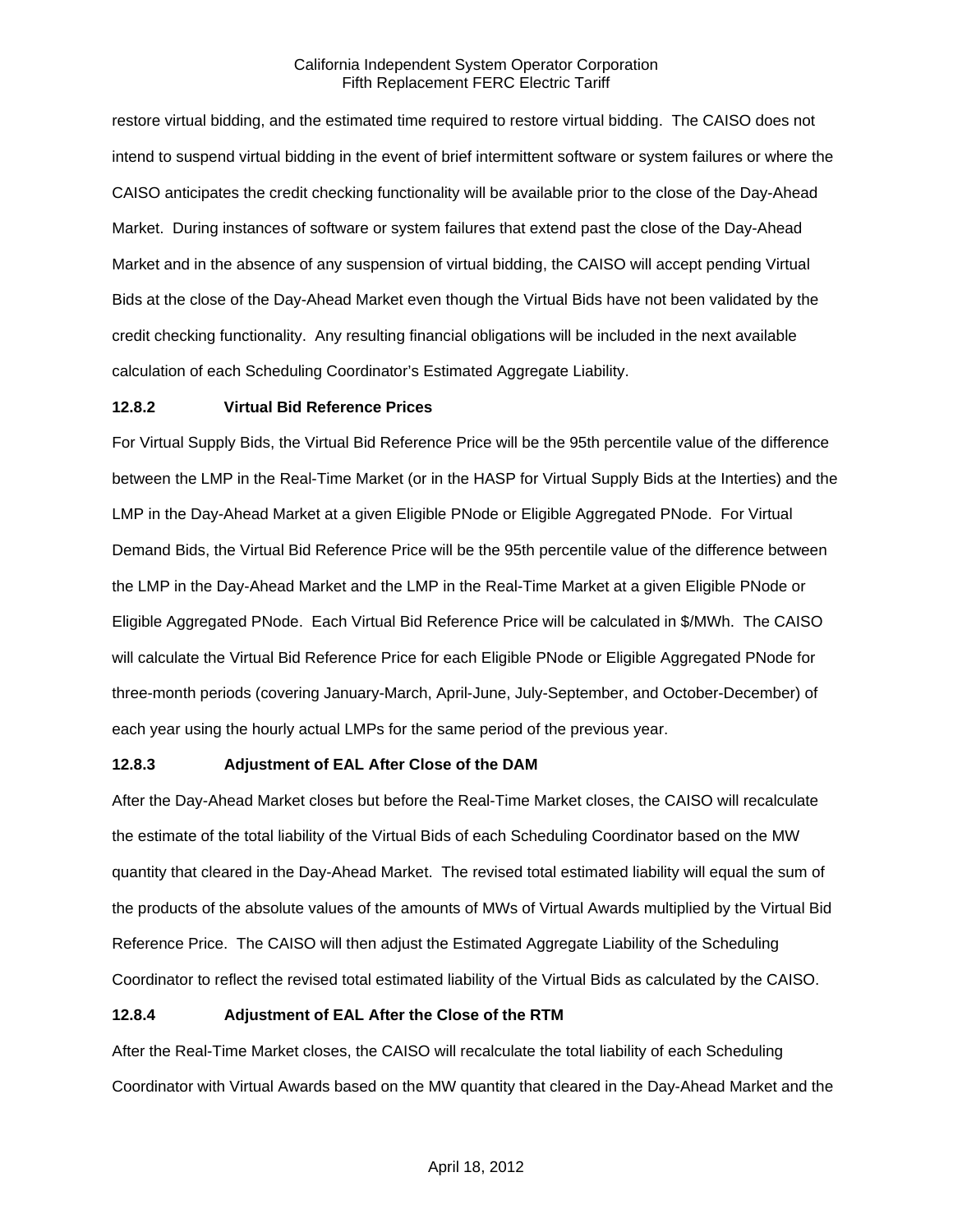LMPs produced in the Day-Ahead Market and Real-Time Market. The total liability of a Scheduling Coordinator will equal the sum of the liability of each Virtual Bid submitted by the Scheduling Coordinator that cleared in the Day-Ahead Market. The liability of a Virtual Supply Bid will equal the product of the value of the amount of cleared MWs multiplied by the difference between the Real-Time LMP and the Day-Ahead LMP at the Eligible PNode or Eligible Aggregated PNode at which the Virtual Supply Bid was submitted. The liability of a Virtual Demand Bid will equal the product of the value of the amount of cleared MWs multiplied by the difference between the Day-Ahead LMP and the Real-Time LMP at the Eligible PNode or Eligible Aggregated PNode at which the Virtual Demand Bid was submitted. The Estimated Aggregate Liability will be adjusted accordingly and will continue to be adjusted as a result of any price correction made in accordance with Section 35.

### **13. Dispute Resolution**

### **13.1 Applicability**

# **13.1.1 General Applicability**

Except as limited below or otherwise as limited by law (including the rights of any party to file a complaint with FERC under the relevant provisions of the FPA), the CAISO ADR Procedures shall apply to all disputes between parties which arise under the CAISO Documents except where the decision of the CAISO is stated in the provisions of this CAISO Tariff to be final. The CAISO ADR Procedures shall not apply to:

- (1) Disputes arising under contracts which pre-date the CAISO Operations Date, except as the disputing parties may otherwise agree;
- (2) Disputes as to whether rates and charges set forth in this CAISO Tariff are just and reasonable under the FPA.

#### **13.1.2 Disputes Involving Government Agencies**

If a party to a dispute is a government agency the procedures herein that provide for the resolution of claims and arbitration of disputes are subject to any limitations imposed on the agency by law, including but not limited to the authority of the agency to effect a remedy. If the governmental agency is a federal entity, the procedures herein shall not apply to disputes involving issues arising under the United States Constitution.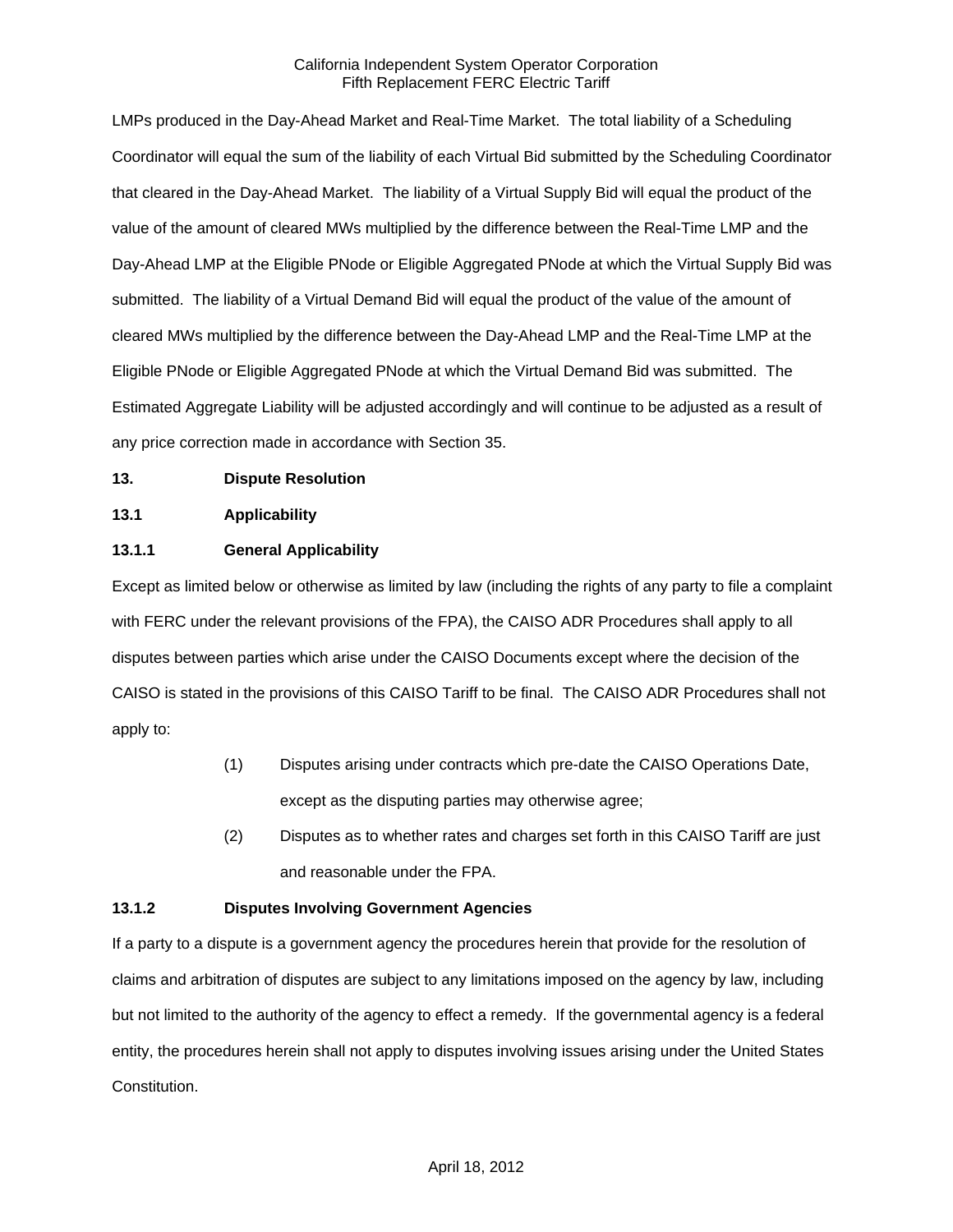# **13.1.3 Injunctive And Declaratory Relief**

Where the court having jurisdiction so determines, use of the CAISO ADR Procedures shall not be a condition precedent to a court action for injunctive relief nor shall the provisions of California Code of Civil Procedure sections 1281 et seq. apply to such court actions.

### **13.2 Negotiation And Mediation**

### **13.2.1 Negotiation**

The CAISO and Market Participants (party or parties) shall make good-faith efforts to negotiate and resolve any dispute between them arising under CAISO Documents prior to invoking the CAISO ADR Procedures outlined herein. Each party shall designate an individual with authority to negotiate the matter in dispute to participate in such negotiations.

# **13.2.2 Statement Of Claim**

In the event a dispute is not resolved through such good-faith negotiations, any one of the parties may submit a statement of claim, in writing, to each other disputing party, and the CAISO ADR Coordinator, which submission shall commence the CAISO ADR Procedures. The statement of claim shall set forth in reasonable detail (i) each claim, (ii) the relief sought, including the proposed award, if applicable, (iii) a summary of the grounds for such relief and the basis for each claim, (iv) the parties to the dispute, and (v) the individuals having knowledge of each claim. The other parties to the dispute shall similarly submit their respective statements of claim within fourteen (14) days of the date of the initial statement of claim or such longer period as permitted by mutual agreement of the parties. If any responding party wishes to submit a counterclaim in response to the statement of claim, it shall be included in such party's responsive statement of claim. A summary of the statements of claim shall be published by the CAISO on the CAISO Website, by Market Notice, and any other method chosen by the CAISO ADR Coordinator. No Market Participant shall be considered as having received notice of a claim decided or relief granted by a decision made under these procedures unless the summary of the statements of claim published by the CAISO includes such claim or relief.

# **13.2.3 Selection Of Mediator**

After submission of the statements of claim, the parties may request mediation, if at least seventy-five percent (75%) of the disputing parties so agree, except that where a dispute involves three parties, at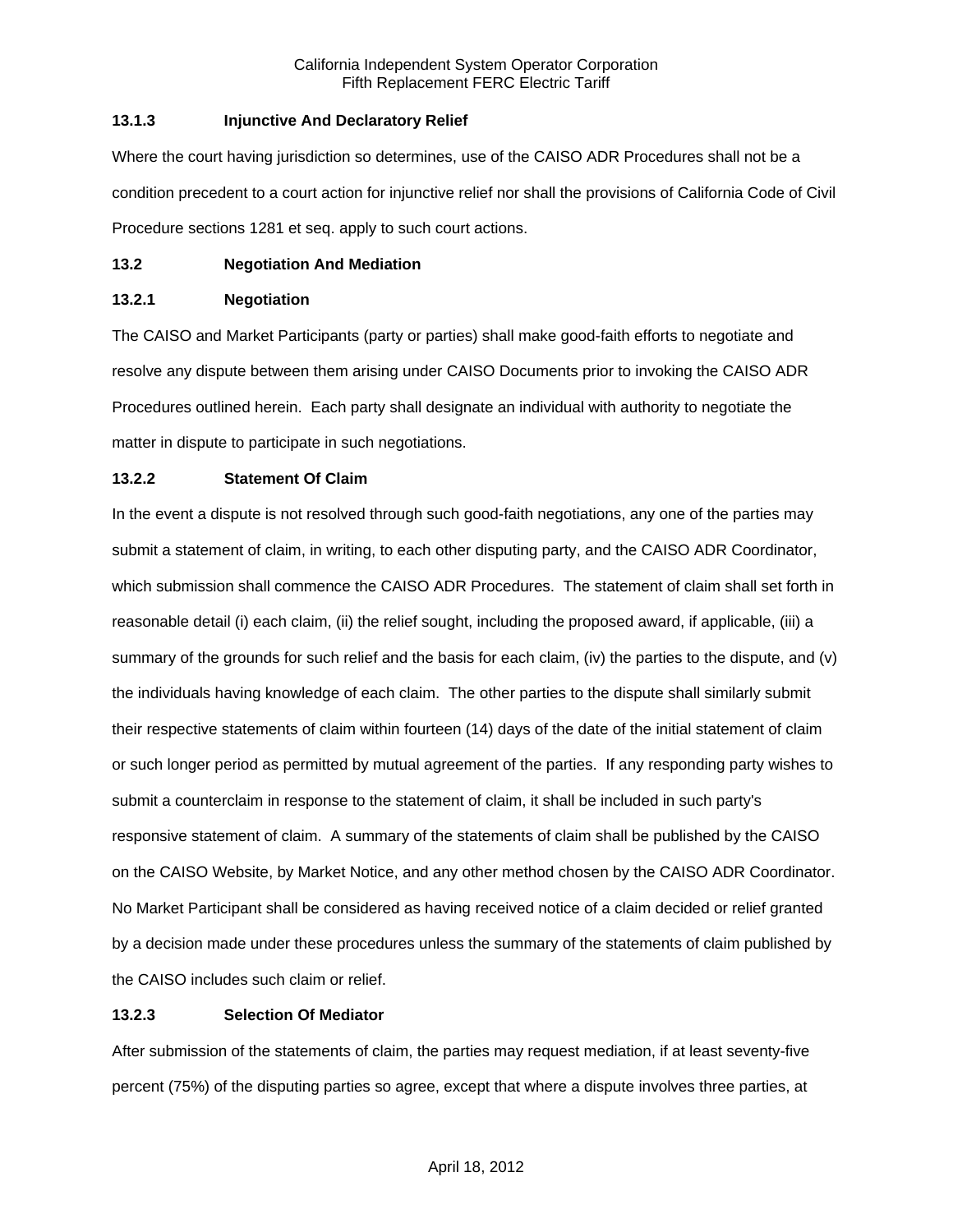least two of the parties must agree to mediation. If the parties agree to mediate, the CAISO ADR Coordinator shall distribute to the parties by facsimile or other electronic means a list containing the names of at least seven prospective mediators with mediation experience, or with technical or business experience in the electric power industry, or both, as he or she shall deem appropriate to the dispute. The parties shall have seven days from receipt of the CAISO ADR Coordinator's list of prospective mediators to agree upon a mediator from the list provided or from any alternative source, unless the time is extended by mutual agreement. If the parties cannot agree on a mediator, any party may request from the American Arbitration Association a list of at least seven mediators with technical or business experience in the electric power industry, or both. The parties will alternate in striking names from the list with the last name on the list becoming the mediator. The first party to strike off a name from the list shall be determined by lot. The parties shall have seven days from receipt of the list from the American Arbitration Association to complete the mediator selection process and appoint the mediator, unless the time is extended by mutual agreement. The mediator shall comply with the requirements of Section 13.3.2.

**13.2.4 Mediation** 

The mediator and representatives of the disputing parties, with authority to settle the dispute, shall within fourteen (14) days after the mediator's date of appointment schedule a date to mediate the dispute. Matters discussed during the mediation shall be confidential and shall not be referred to in any subsequent proceeding. With the consent of all disputing parties, a resolution may include referring the dispute directly to a technical body (such as a WECC technical advisory panel) for resolution or an advisory opinion, or referring the dispute directly to FERC. The CAISO shall publish notice of the referral of the dispute on the CAISO's Website, and any other method adopted by the CAISO ADR Coordinator.

#### **13.2.5 Demand For Arbitration**

If the disputing parties have not succeeded in negotiating a resolution of the dispute within thirty (30) days of the initial statement of claim or, if within that period the parties agreed to mediate, within thirty (30) days of the parties first meeting with the mediator, such parties shall be deemed to be at impasse and any such disputing party may then commence the arbitration process, unless the parties by mutual agreement agree to extend the time. A party seeking arbitration shall provide notice of its demand for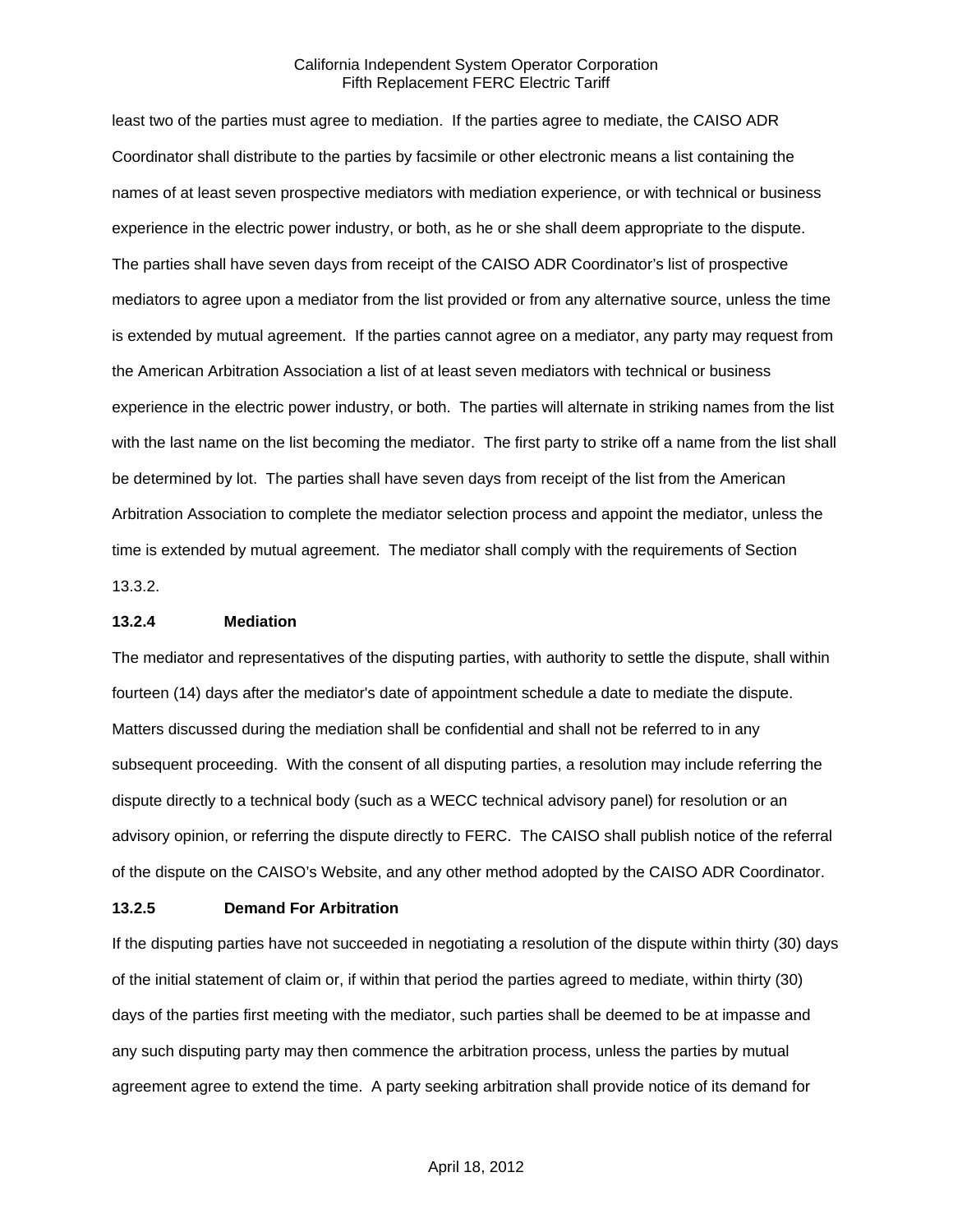arbitration to the other disputing parties, the CAISO ADR Coordinator, who shall publish notice of such demand on the CAISO Website, and any other method adopted by the CAISO ADR Coordinator.

# **13.3 Arbitration**

# **13.3.1 Selection Of Arbitrator**

### **13.3.1.1 Disputes Under \$1,000,000**

Where the total amount of claims and counterclaims in controversy is less than \$1,000,000 (exclusive of costs and interest), the disputing parties shall select an arbitrator from a list containing the names of at least ten (10) qualified individuals supplied by the American Arbitration Association within fourteen (14) days following submission of the demand for arbitration. If the parties cannot agree upon an arbitrator within fourteen (the) stated time, they shall take turns striking names from the list of proposed arbitrators. The first party to strike-off a name shall be determined by lot. This process shall be repeated until one name remains on the list, and that individual shall be the designated arbitrator.

# **13.3.1.2 Disputes of \$1,000,000 or Over**

Where the total amount of claims and counterclaims in controversy is \$1,000,000 or more (exclusive of interest and costs), the disputing parties may agree on any person to serve as a single arbitrator, or shall endeavor in good faith to agree on a single arbitrator from a list of ten (10) qualified individuals provided by the American Arbitration Association within fourteen (14) days following submission of the demand for arbitration. If the parties are unable to agree on a single arbitrator within the stated time, the party or parties demanding arbitration, and the party or parties responding to the demand for arbitration, shall each designate an arbitrator. Each designation shall be from the list of arbitrators no later than the tenth (10th) day thereafter. The two arbitrators so chosen shall then choose a third arbitrator.

# **13.3.2 Disclosures Required Of Arbitrators**

The designated arbitrator(s) shall be required to disclose to the parties any circumstances which might preclude him or her from rendering an objective and impartial determination. Each designated arbitrator shall disclose:

- (a) Any direct financial or personal interest in the outcome of the arbitration;
- (b) Any information required to be disclosed by California Code of Civil Procedure Section 1281.9.; and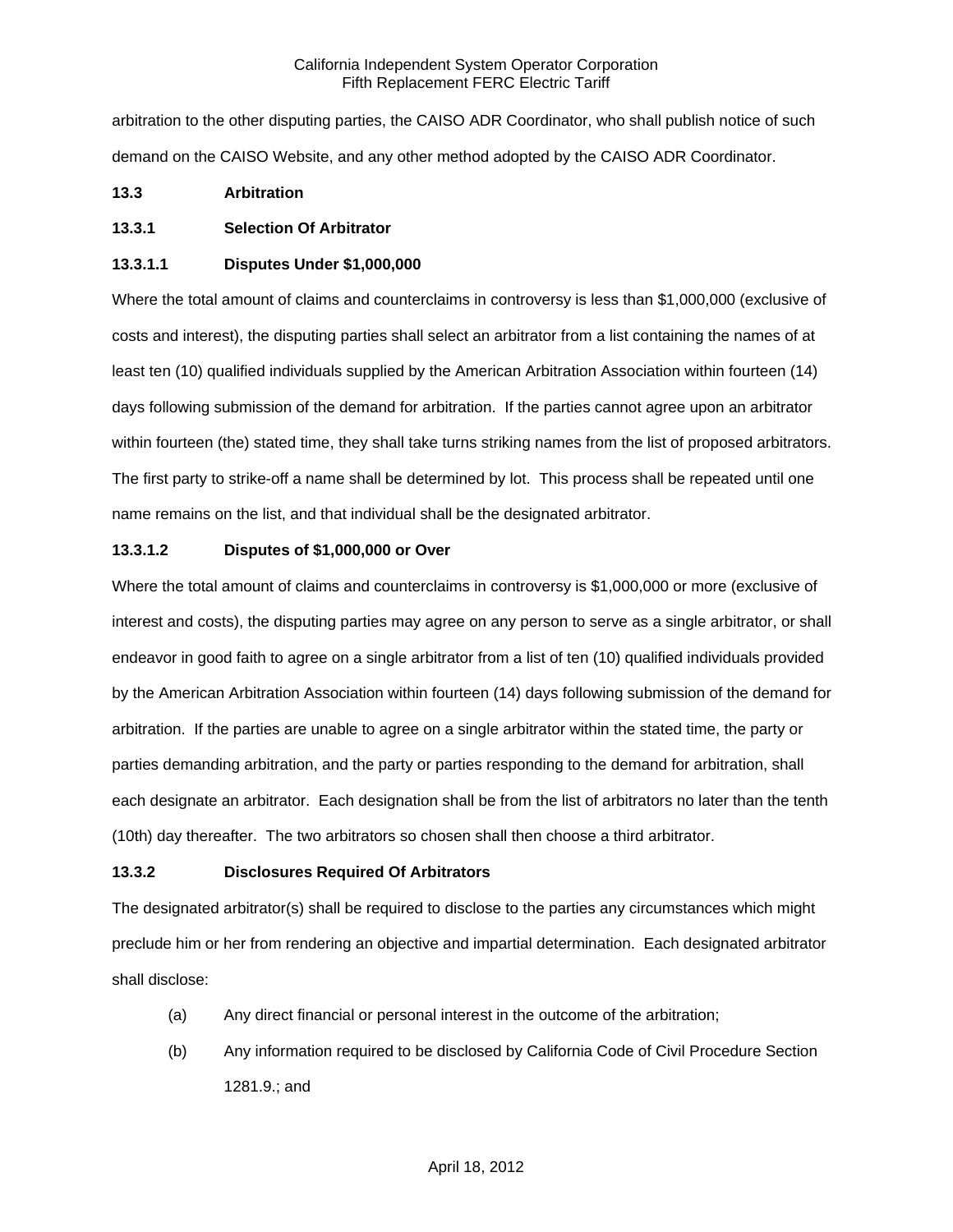(c) Any existing or past financial, business, professional, or personal interest that are likely to affect impartiality or might reasonably create an appearance of partiality or bias.

The designated arbitrator shall disclose any such relationships that he or she personally has with any party or its counsel, or with any individual whom he or she has been told will be a witness. Designated arbitrators should also disclose any such relationship involving members of their families or their current employers, partners, or business associates. All designated arbitrators shall make a reasonable effort to inform themselves of any interests or relationships described above. The obligation to disclose interests, relationships, or circumstances that might preclude an arbitrator from rendering an objective and impartial determination is a continuing duty that requires the arbitrator to disclose, at any stage of the arbitration, any such interests, relationships, or circumstances that arise, or are recalled or discovered. If, as a result of the continuing disclosure duty, an arbitrator makes a disclosure which is likely to affect his or her partiality, or might reasonably create an appearance of partiality or bias or if a party independently discovers the existence of such circumstances, a party wishing to object to the continuing use of the arbitrator must provide written notice of its objection to the other parties within ten (10) days of receipt of the arbitrator's disclosure or the date of a party's discovery of the circumstances giving rise to that party's objection. Failure to provide such notice shall be deemed a waiver of such objection. If a party timely provides a notice of objection to the continuing use of the arbitrator the parties shall attempt to agree whether the arbitrator should be dismissed and replaced in the manner described in Section 13.3.1. If within ten (10) days of a party's objection notice the parties have not agreed how to proceed, the matter shall be referred to the American Arbitration Association for resolution.

#### **13.3.3 Arbitration Procedures**

The CAISO ADR Coordinator shall compile and make available to the arbitrator and the parties standard procedures for the arbitration of disputes, which procedures (i) shall include provision, upon good cause shown, for intervention or other participation in the proceeding by any party whose interests may be affected by its outcome, (ii) shall conform to the requirements specified herein, and (iii) may be modified or adopted for use in a particular proceeding as the arbitrator deems appropriate, in accordance with Section 13.3.4. The procedures adopted by the CAISO ADR Coordinator shall be based on the latest edition of the American Arbitration Association Commercial Arbitration Rules, to the extent such rules are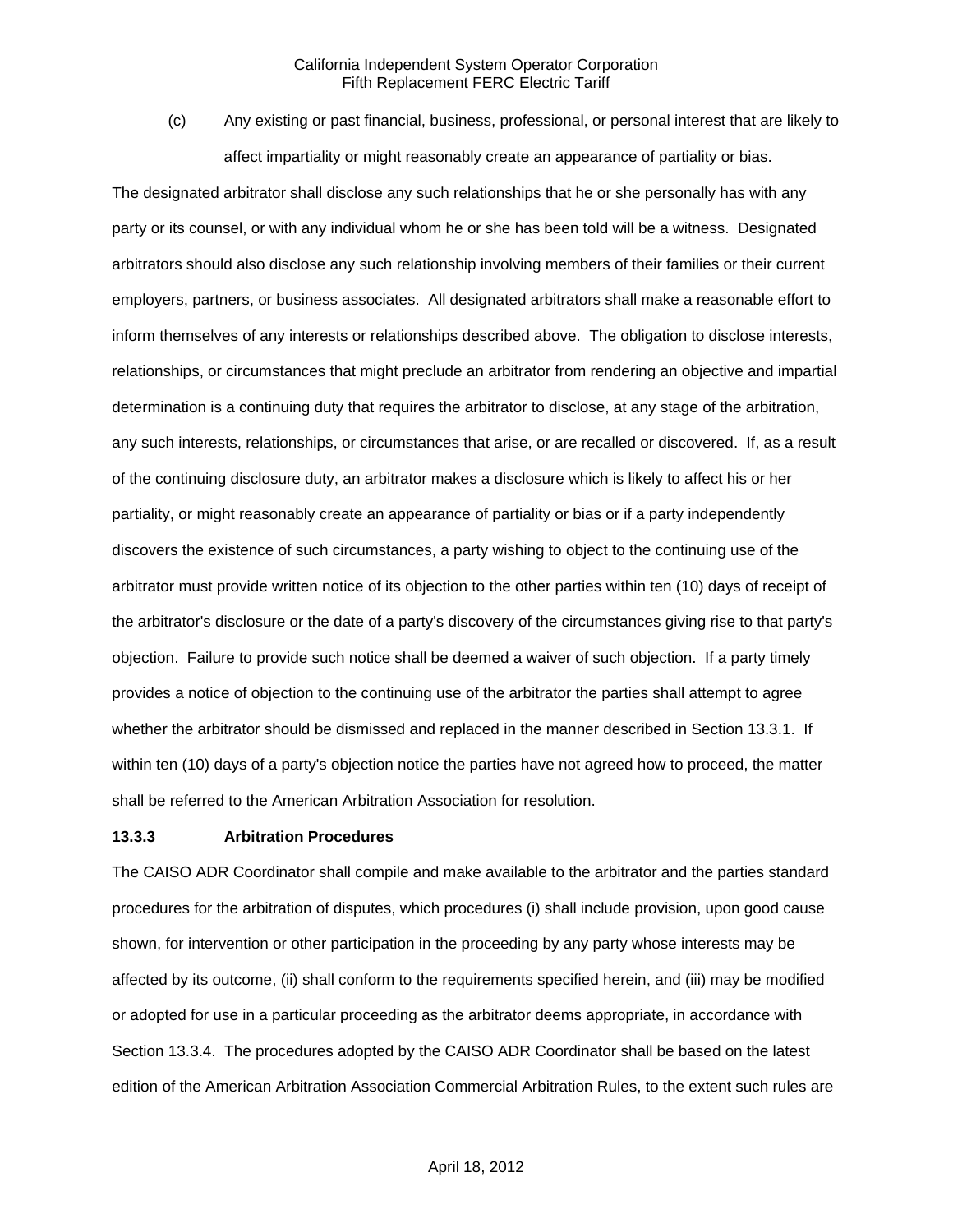not inconsistent with this Section 13. Except as provided herein, all parties shall be bound by such procedures.

### **13.3.4 Modification Of Arbitration Procedures**

In determining whether to modify the standard procedures for use in the pending matter, the arbitrator shall consider (i) the complexity of the dispute, (ii) the extent to which facts are disputed, (iii) the extent to which the credibility of witnesses is relevant to a resolution, (iv) the amount in controversy, and (v) any representations made by the parties. Alternatively, the parties may, by mutual agreement, modify the standard procedures. In the event of a disagreement between the arbitrator and the agreement of the parties regarding arbitration procedures to be utilized, the parties' agreement shall prevail.

#### **13.3.5 Remedies**

### **13.3.5.1 Arbitrator's Discretion**

The arbitrator shall have the discretion to grant the relief sought by a party, or determine such other remedy as is appropriate, unless the parties agree to conduct the arbitration "baseball" style. Unless otherwise expressly limited herein, the arbitrator shall have the authority to award any remedy or relief available from FERC, or any other court of competent jurisdiction. Where any CAISO Document leaves any matter to be agreed between the parties at some future time and provides that in default of agreement the matter shall be referred to the CAISO ADR Procedures, the arbitrator shall have authority to decide upon the terms of the agreement which, in the arbitrator's opinion, it is reasonable that the parties should reach, having regard to the other terms of the CAISO Document concerned and the arbitrator's opinion as to what is fair and reasonable in all the circumstances.

#### **13.3.5.2 "Baseball" Arbitration**

If the parties agree to conduct the arbitration "baseball" style, the parties shall submit to the arbitrator and exchange with each other their last best offers in the form of the award they consider the arbitrator should make, not less than seven (7) days in advance of the date fixed for the hearing, or such other date as the arbitrator may decide. If a party fails to submit its last best offer in accordance with this Section, that party shall be deemed to have accepted the offer proposed by the other party. The arbitrator shall be limited to awarding only one of the proposed offers, and may not determine an alternative or compromise remedy.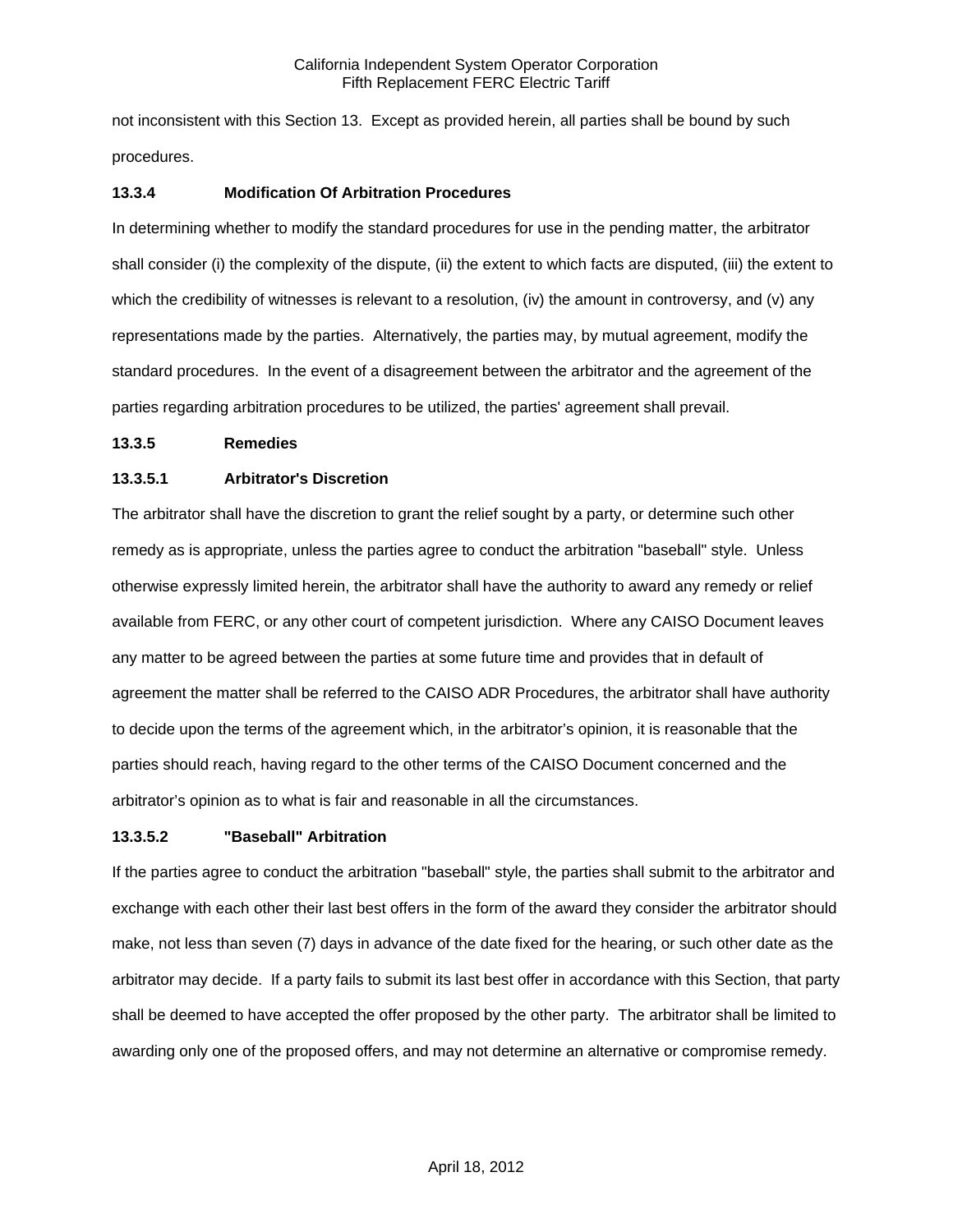### **13.3.6 Summary Disposition**

The procedures for arbitration of a dispute shall provide a means for summary disposition of a demand for arbitration, or a response to a demand for arbitration, that in the reasoned opinion of the arbitrator does not have a good faith basis in either law or fact. If the arbitrator determines that a demand for arbitration or response to a demand for arbitration does not have a good faith basis in either law or fact, the arbitrator shall have discretion to award the costs of the time, expenses, and other charges of the arbitrator to the prevailing party. A determination made under this Section is subject to appeal pursuant to Section 13.4.

### **13.3.7 Discovery Procedures**

The procedures for the arbitration of a dispute shall include adequate provision for the discovery of relevant facts, including the taking of testimony under oath, production of documents and other things, the presentation of evidence, the taking of samples, conducting of tests, and inspection of land and tangible items. The nature and extent of such discovery shall be determined as provided herein and shall take into account (i) the complexity of the dispute, (ii) the extent to which facts are disputed, (iii) the extent to which the credibility of witnesses is relevant to a resolution, and (iv) the amount in controversy. The forms and methods for taking such discovery shall be as described in the Federal Rules of Civil Procedure, except as modified pursuant to Section 13.3.4.

#### **13.3.8 Evidentiary Hearing**

The arbitration procedures shall provide for an evidentiary hearing, with provision for the crossexamination of witnesses, unless all parties consent to the resolution of the matter on the basis of a written record. The forms and methods for taking evidence shall be determined by the arbitrator(s) and modified pursuant to Section 13.3.4. The arbitrator may require such written or other submissions from the parties as he or she may deem appropriate, including submission of direct and rebuttal testimony of witnesses in written form. The arbitrator may exclude any evidence that is irrelevant, immaterial, unduly repetitious or prejudicial, or privileged. The arbitrator shall compile a complete evidentiary record of the arbitration which shall be available to the parties on its completion upon request.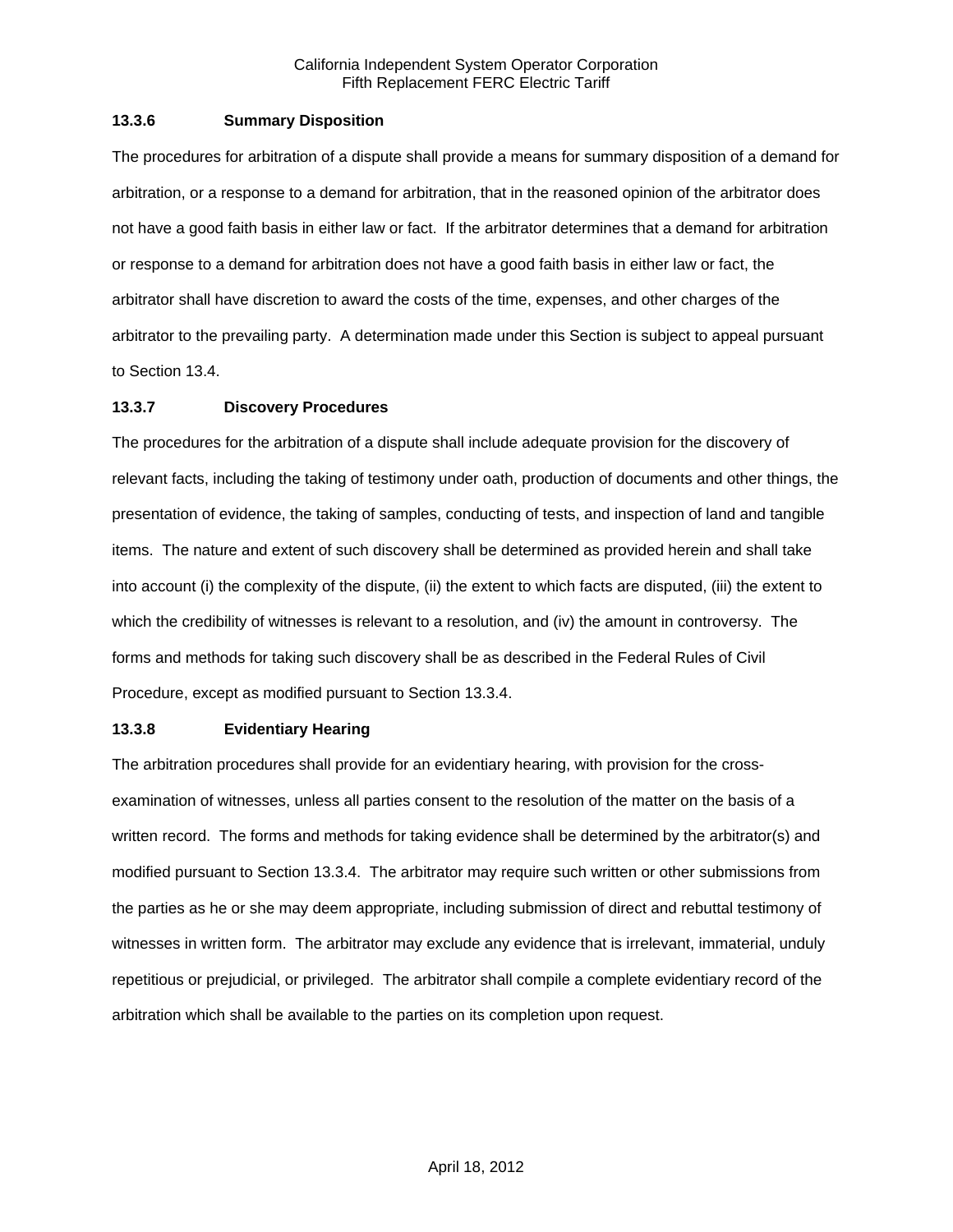#### **13.3.9 Confidentiality**

Subject to the other provisions of this CAISO Tariff, any party may claim that information contained in a document otherwise subject to discovery is "Confidential" if such information would be so characterized under the Federal Rules of Evidence. The party making such claim shall provide to the arbitrator in writing the basis for its assertion. If the claim of confidentiality is confirmed by the arbitrator, he or she shall establish requirements for the protection of such documents or other information designated as "Confidential" as may be reasonable and necessary to protect the confidentiality and commercial value of such information. Any party disclosing information in violation of these provisions or requirements established by the arbitrator, unless such disclosure is required by federal or state law or by a court order, shall thereby waive any right to introduce or otherwise use such information in any judicial, regulatory, or other legal or dispute resolution proceeding, including the proceeding in which the information was obtained.

#### **13.3.10 Timetable**

Promptly after the appointment of the arbitrator, the arbitrator shall set a date for the issuance of the arbitration decision, which shall be no later than six (6) months (or such date as the parties and the arbitrator may agree) from the date of the appointment of the arbitrator, with other dates, including the dates for an evidentiary hearing or other final submissions of evidence, set in light of this date. The date for the evidentiary hearing or other final submission of evidence shall not be changed, absent extraordinary circumstances. The arbitrator shall have the power to impose sanctions, including dismissal of the proceeding, for dilatory tactics or undue delay in completing the arbitration proceedings.

#### **13.3.11 Decision**

**13.3.11.1** Except as provided below with respect to "baseball" style arbitration, the arbitrator shall issue a written decision granting the relief requested by one of the parties, or such other remedy as is appropriate, if any, and shall include findings of fact and law. The arbitration decision shall be based on (i) the evidence in the record, (ii) the terms of the relevant CAISO Documents, (iii) applicable United States federal law, including the FPA and any applicable FERC regulations and decisions, and international treaties or agreements as applicable, and (iv) applicable state law. Additionally, the arbitrator may consider relevant decisions in previous arbitration proceedings. A summary of the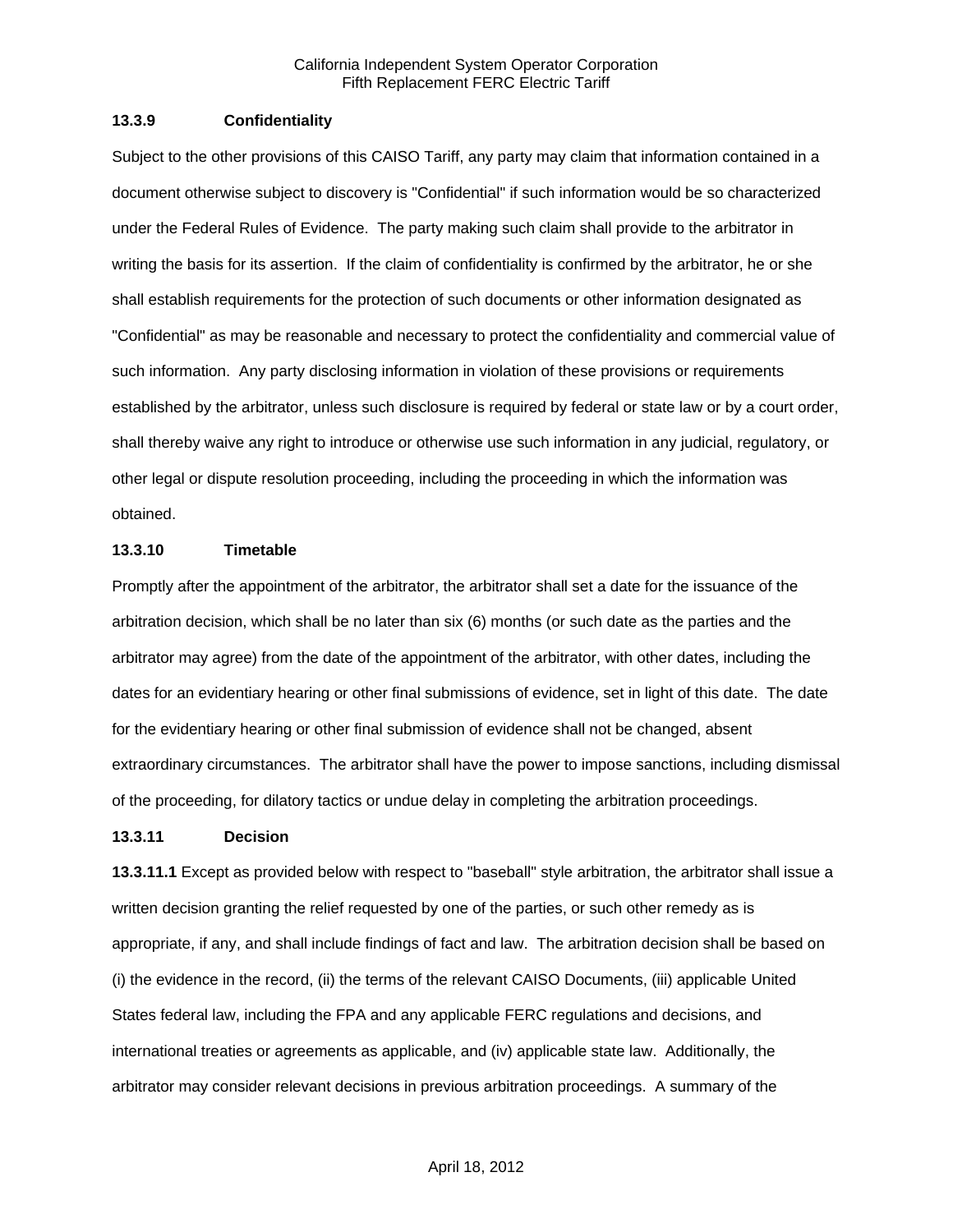disputed matter and the arbitrator's decision shall be published on the CAISO Website and any other method chosen by the CAISO ADR Coordinator.

**13.3.11.2** In arbitration conducted "baseball" style, the arbitrator shall issue a written decision adopting one of the awards proposed by the parties, and shall include findings of fact and law. The arbitration decision shall be based on (i) the evidence in the record, (ii) the terms of the relevant CAISO Documents, (iii) applicable United States federal law, including the FPA and any applicable FERC regulations and decisions, and international treaties or agreements as applicable, and (iv) applicable state law. If the arbitrator concludes that no proposed award is consistent with the factors enumerated in (i) through (iv) above, or addresses all of the issues in dispute, the arbitrator shall specify how each proposed award is deficient and direct that the parties submit new proposed awards that cure the identified deficiencies. A summary of the disputed matter and the arbitrator's decision shall be published on the CAISO Website, and any other method chosen by the CAISO ADR Coordinator. An award shall not be deemed to be precedential.

**13.3.11.3** Where a panel of arbitrators is appointed pursuant to Section 13.3.1.2, a majority of the arbitrators must agree on the decision.

# **13.3.12 Compliance**

Unless the arbitrator's decision is appealed under Section 13.4, the disputing parties shall, upon receipt of the decision, immediately take whatever action is required to comply with the award to the extent the award does not require regulatory action. An award that is not appealed shall be deemed to have the same force and effect as an order entered by the FERC or any court of competent jurisdiction.

#### **13.3.13 Enforcement**

Following the expiration of the time for appeal of an award pursuant to Section 13.4.3, any party may apply to FERC or any court of competent jurisdiction for entry and enforcement of judgment based on the award.

#### **13.3.14 Costs**

The costs of the time, expenses, and other charges of the arbitrator shall be borne by the parties to the dispute, with each side on an arbitrated issue bearing its pro-rata share of such costs, and each party to an arbitration proceeding bearing its own costs and fees. If the arbitrator determines that a demand for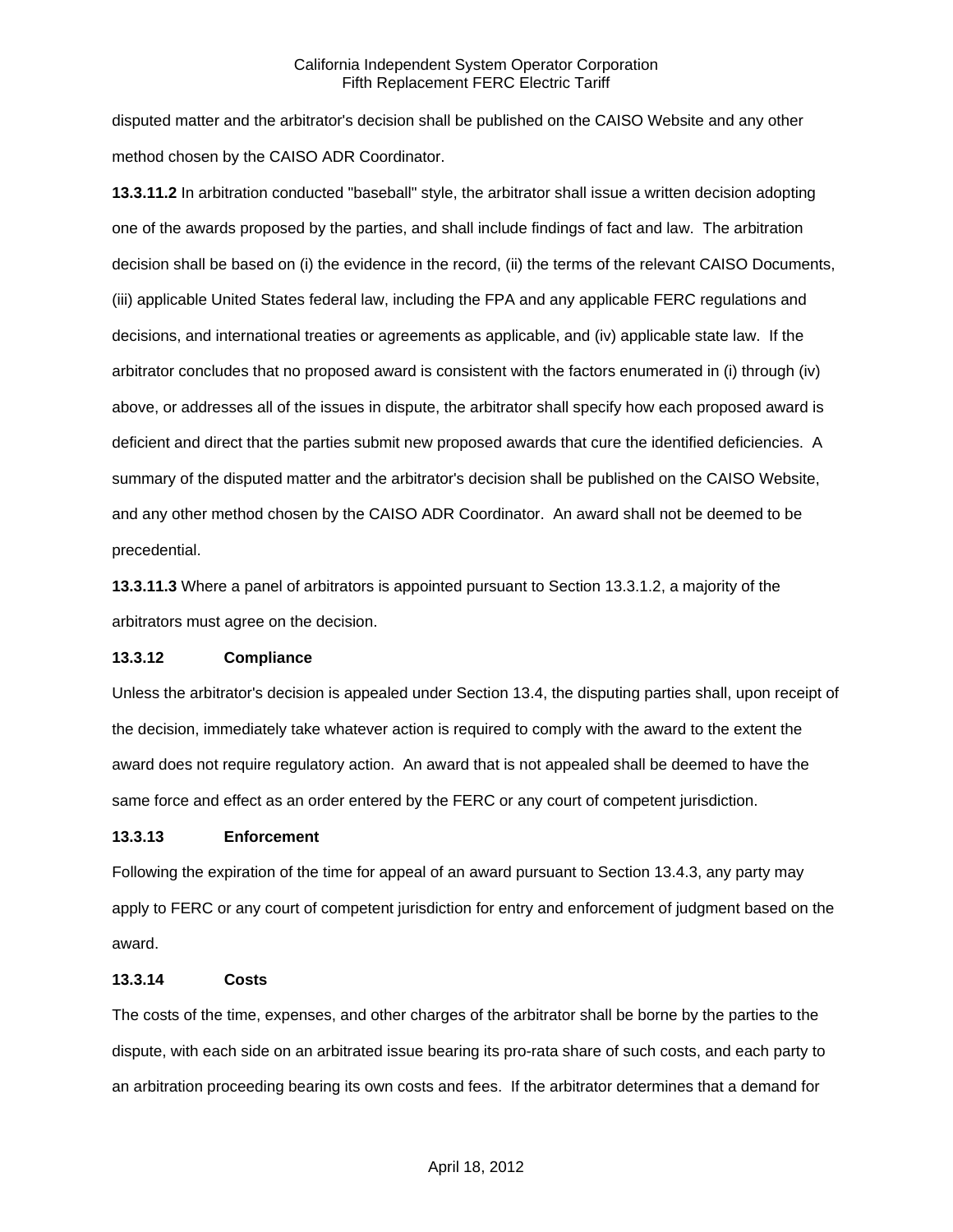arbitration or response to a demand for arbitration was made in bad faith, the arbitrator shall have discretion to award the costs of the time, expenses, and other charges of the arbitrator to the prevailing party. Notwithstanding the above, at the discretion of the arbitrator, the winning party in any dispute which has resulted in the enforcement of an important right affecting the public interest shall not be required to pay any of the costs of the arbitrator and may recover such of its own reasonable attorney fees, expert witness fees and other reasonable costs from the losing party to the dispute if (a) a significant benefit, whether pecuniary or non-pecuniary, has been conferred on the general public, (b) the necessity and financial burden of private enforcement are such as to make the award appropriate, and (c) such fees should not, in the interest of justice, be paid out of the recovery.

#### **13.4 Appeal Of Award**

#### **13.4.1 Basis For Appeal**

A party may apply to the FERC or any court of competent jurisdiction to hear an appeal of an arbitration award only upon the grounds that the award is contrary to or beyond the scope of the relevant CAISO Documents, United States federal law, including, without limitation, the FPA, and any FERC regulations and decisions, or state law. Appeals shall, unless otherwise ordered by FERC or the court of competent jurisdiction, conform to the procedural limitations set forth in this Section 13.4.

### **13.4.2 Appellate Record**

The parties intend that FERC or the court of competent jurisdiction should afford substantial deference to the factual findings of the arbitrator. No party shall seek to expand the record before the FERC or court of competent jurisdiction beyond that assembled by the arbitrator, except (i) by making reference to legal authority which did not exist at the time of the arbitrator's decision, or (ii) if such party contends the decision was based upon or affected by fraud, collusion, corruption, misconduct or misrepresentation.

#### **13.4.3 Procedures For Appeals**

**13.4.3.1** If a party to an arbitration desires to appeal an award, it shall provide a notice of appeal to the CAISO ADR Coordinator, all parties and the arbitrator within fourteen (14) days following the date of the award. The CAISO ADR Coordinator shall publish notice of the appeal on the CAISO Website, and any other method chosen by the CAISO ADR Coordinator.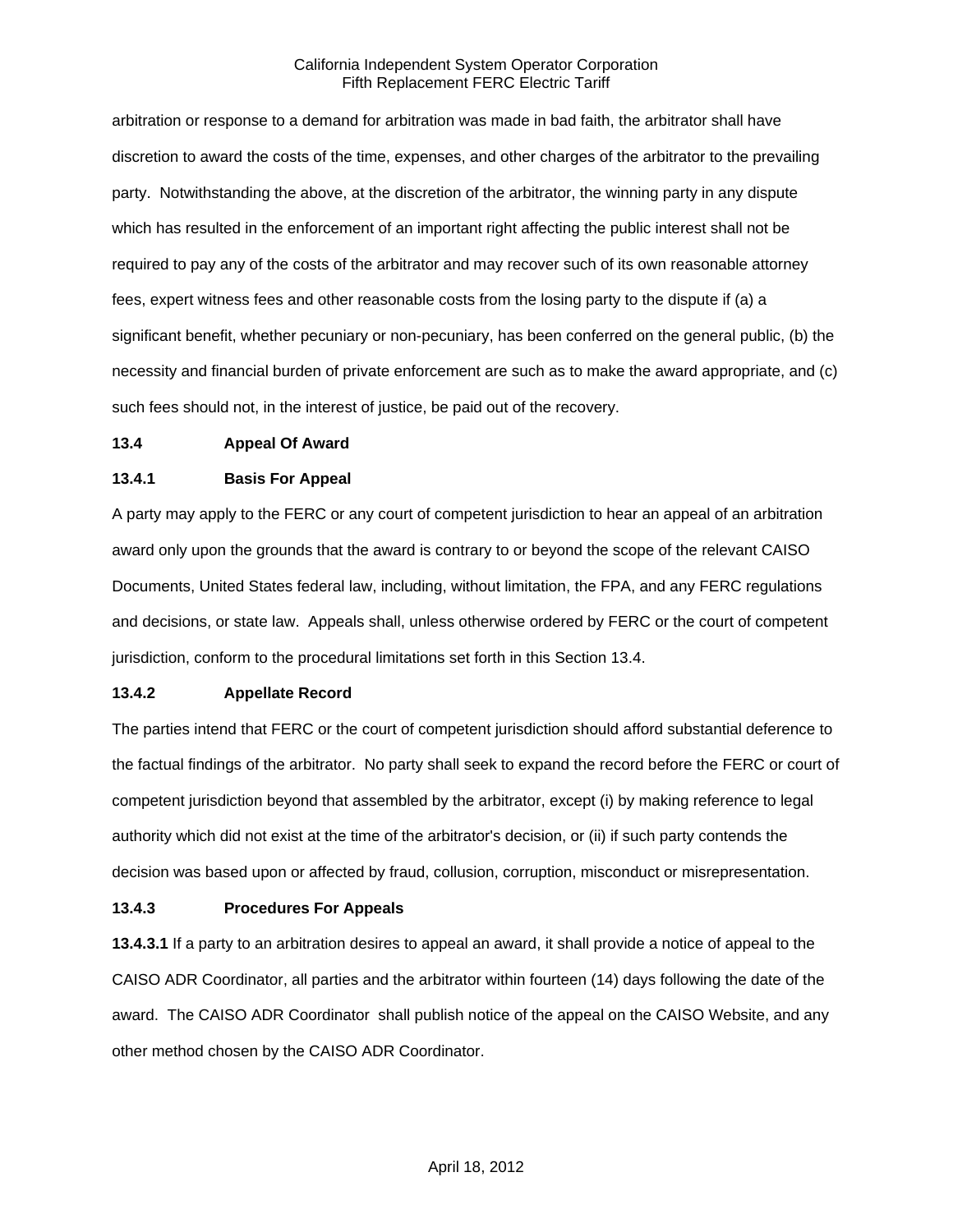Within ten (10) days of the filing of the notice of appeal, the appealing party must file an appropriate application, petition or motion with the FERC to trigger review under the FPA or with a court of competent jurisdiction. Such filing shall state that the subject matter has been the subject of an arbitration pursuant to the relevant CAISO Document.

**13.4.3.2** Within thirty (30) days of filing the notice of appeal (or such period as FERC or the court of competent jurisdiction may specify) the appellant shall file the complete evidentiary record of the arbitration and a copy of the award with FERC or with the court of competent jurisdiction. The appellant shall serve copies of a description of all materials included in the submitted evidentiary record.

# **13.4.4 Award Implementation**

Implementation of the award shall be deemed stayed pending an appeal unless and until, at the request of a party, the FERC or the court of competent jurisdiction to which an appeal has been filed, issues an order dissolving, shortening, or extending such stay. However, a summary of each appeal shall be published on the CAISO Website, and any other method chosen by the CAISO ADR Coordinator.

### **13.4.5 Judicial Review Of FERC Orders**

FERC orders resulting from appeals shall be subject to judicial review pursuant to the FPA.

# **13.5 Allocation Of Awards Payable By Or To The CAISO**

#### **13.5.1 Allocation Of An Award**

If the CAISO must pay an award to a party pursuant to good faith negotiations or the CAISO ADR Procedures, the CAISO will recover the amount of the award from Market Participants and Scheduling Coordinators. If the CAISO receives an award from a party pursuant to good faith negotiations or the CAISO ADR Procedures, the CAISO will flow back the amount of the award to Market Participants and Scheduling Coordinators.

# **13.5.2 Timing Of Adjustments**

Upon determination that an award is payable by or to the CAISO pursuant to good faith negotiations or the CAISO ADR Procedures, the CAISO shall calculate the amounts payable to and receivable from the party, Market Participants, and Scheduling Coordinators, as soon as reasonably practical, and shall show any required adjustments as a debit or a credit in a subsequent Recalculation Settlement Statement T+7B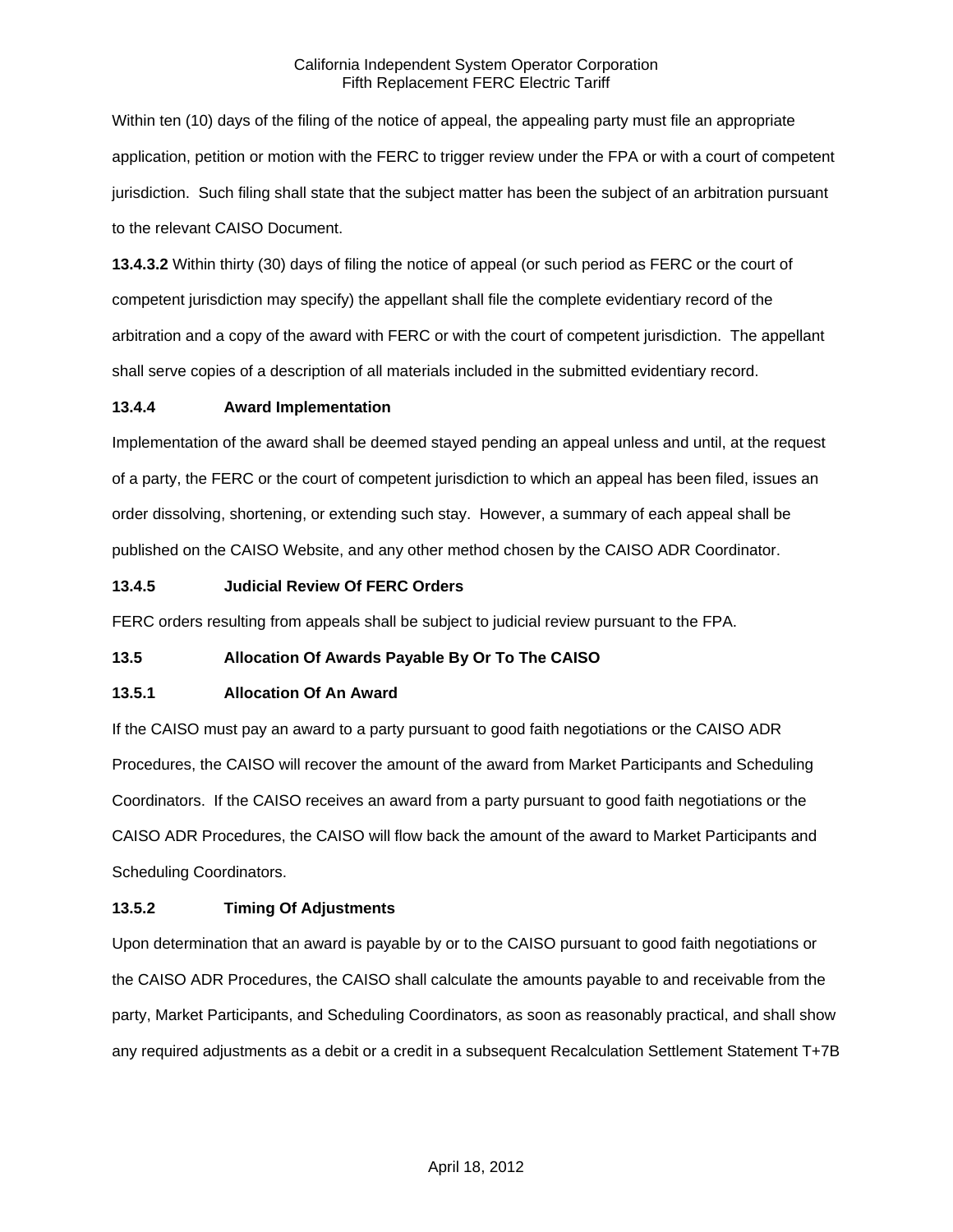or, in the case of an amount payable by the CAISO to a party, as soon as the CAISO and that party may agree.

# **13.5.3 Method Of Allocation**

### **13.5.3.1 Allocation to Market Participants**

The CAISO will use best efforts to determine which Market Participant(s) is or are responsible for and/or benefit from payment of an award by or to the CAISO and to allocate receipt of or payment for the award equitably to such Market Participant(s). In undertaking the allocation, the CAISO shall consider the extent of a Market Participant's participation in affected markets and the CAISO Tariff in effect on the applicable Trading Day(s), and may consider any other relevant factor, including but not limited to, applicable contracts.

### **13.5.3.2 Residual Amounts**

Any awards for which the CAISO is unable to identify Market Participants in accordance with 13.5.3.1 and any award amounts that the CAISO is unable to collect that are not covered by Section 11.29.17.1 or Section 11.29.17.2 will be allocated to all Scheduling Coordinators through neutrality adjustments.

#### **14. Force Majeure, Indemnity, Liabilities, and Penalties**

#### **14.1 Uncontrollable Forces**

Neither the CAISO nor a Market Participant will be considered in default of any obligation under this CAISO Tariff if prevented from fulfilling that obligation due to the occurrence of an Uncontrollable Force.

#### **14.2 Responsibilities Of Affected Entity**

In the event of the occurrence of an Uncontrollable Force, which prevents the CAISO or a Market Participant from performing any of its obligations under this CAISO Tariff, the affected entity shall (i) if it is the CAISO, immediately notify the Market Participants in writing of the occurrence of such Uncontrollable Force and, if it is a Market Participant, immediately notify the CAISO in writing of the occurrence of such Uncontrollable Force, (ii) not be entitled to suspend performance of its obligations under this CAISO Tariff in any greater scope or for any longer duration than is required by the Uncontrollable Force, (iii) use its best efforts to mitigate the effects of such Uncontrollable Force, remedy its inability to perform and resume full performance of its obligations hereunder, (iv) in the case of the CAISO, keep the Market Participants apprised of such efforts, and in the case of the Market Participants, keep the CAISO apprised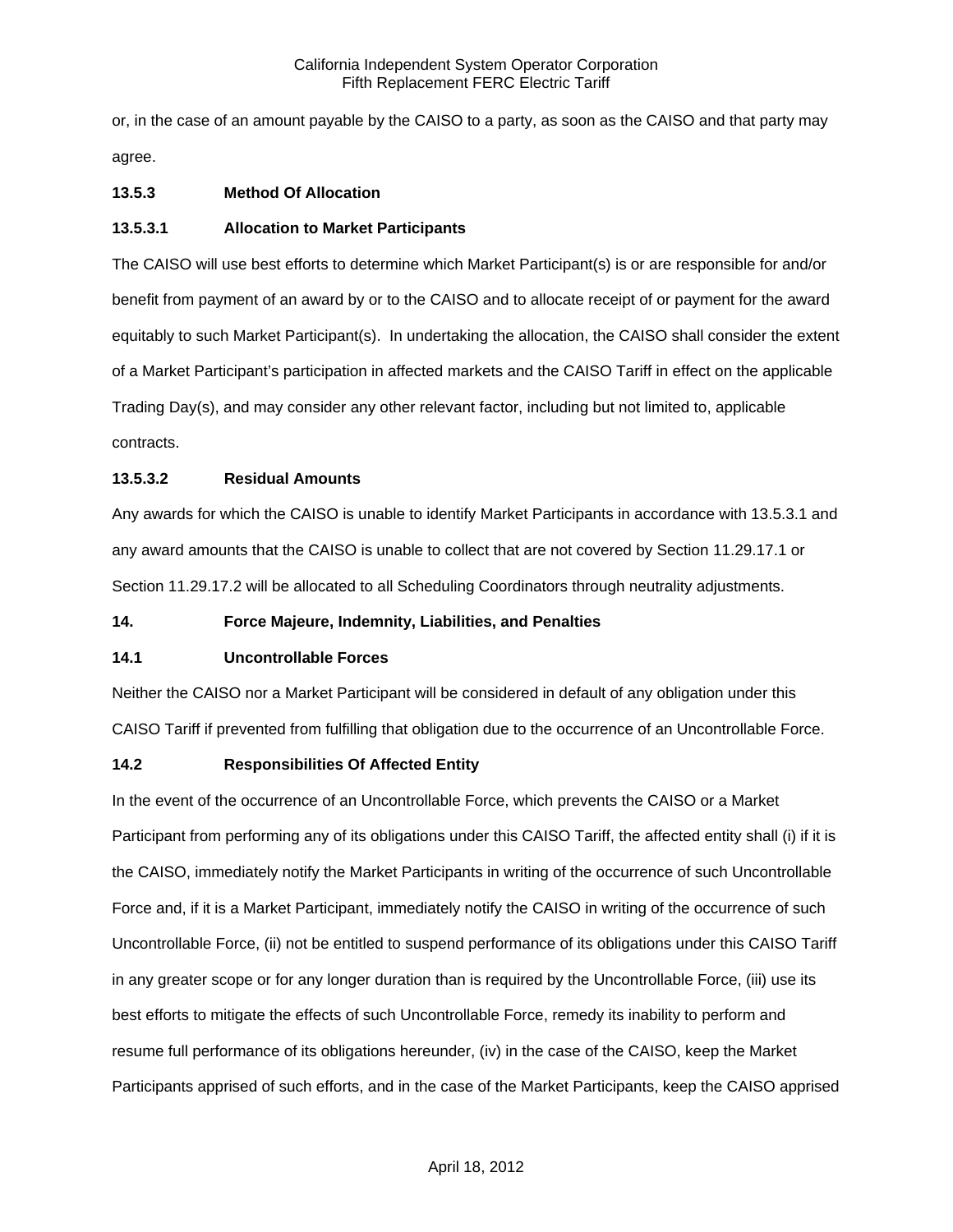of such efforts, in each case on a continual basis and (v) provide written notice of the resumption of its performance of its obligations hereunder.

# **14.3 Strikes, Lockouts Or Labor Disputes**

Notwithstanding any of the foregoing, the settlement of any strike, lockout or labor dispute constituting an Uncontrollable Force shall be within the sole discretion of the entity involved in such strike, lockout or labor dispute and the requirement that an entity must use its best efforts to mitigate the effects of the Uncontrollable Force and/or remedy its inability to perform and resume full performance of its obligations hereunder shall not apply to strikes, lockouts, or labor disputes.

# **14.4 Market Participant's Indemnity**

Each Market Participant, to the extent permitted by law, shall indemnify the CAISO and hold it harmless against all losses, damages, claims, liabilities, costs or expenses (including legal expenses) arising from any act or omission of the Market Participant except to the extent that they result from the CAISO's default under this CAISO Tariff or gross negligence or intentional wrongdoing on the part of the CAISO or of its officers, directors or employees.

# **14.5 Limitation On Liability**

# **14.5.1 Liability For Damages**

Except as provided for in Section 13.3.14, the CAISO shall not be liable in damages to any Market Participant for any losses, damages, claims, liability, costs or expenses (including legal expenses) arising from the performance or non-performance of its obligations under this CAISO Tariff, including but not limited to any adjustments made by the CAISO in Inter-SC Trades, except to the extent that they result from gross negligence or intentional wrongdoing on the part of the CAISO.

# **14.5.2 Exclusion Of Certain Types Of Loss**

The CAISO shall not be liable to any Market Participant under any circumstances for any consequential or indirect financial loss including but not limited to loss of profit, loss of earnings or revenue, loss of use, loss of contract or loss of goodwill except to the extent that it results from the gross negligence or intentional wrongdoing on the part of the CAISO.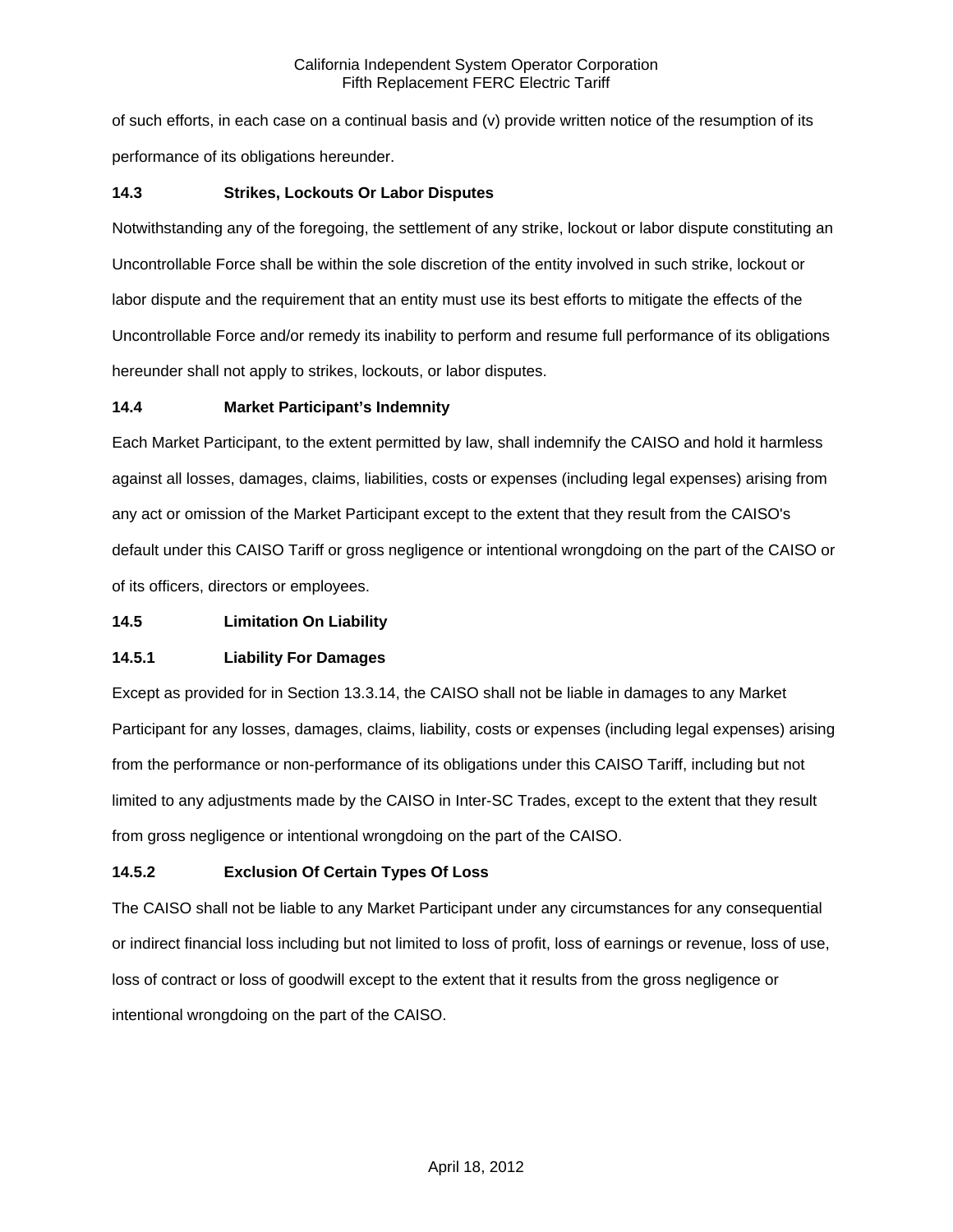# **14.6 Potomac Economics, Ltd. Limitation Of Liability**

Potomac Economics, Ltd. shall not be liable in damages to any Market Participant for any losses, damages, claims, liability, costs or expenses (including legal expenses) arising from its calculation of reference levels under its Consultant Agreement with the CAISO dated as of September 3, 2002, except to the extent that they result from gross negligence or intentional wrongdoing of Potomac Economics, Ltd.

### **14.7 Allocation of Reliability-Related Penalty Costs**

### **14.7.1 Overview of Process**

Under the NERC Functional Model and the NERC Rules of Procedure, Registered Entities for a specific function, including the CAISO, may be assessed monetary penalties by FERC, NERC, and/or WECC for violations of one (1) or more NERC Reliability Standards applicable to that function. This Section 14.7 sets forth the procedure through which the CAISO may seek, with FERC approval, to directly allocate, in whole or in part, the cost of any such penalties assessed upon the CAISO to an entity or entities whose conduct or omission(s) NERC, WECC and/or FERC has determined contributed, in whole or in part, to the violation that gave rise to the penalty. This Section 14.7 also sets forth procedures through which the CAISO may seek, with FERC approval, to recover, in whole or in part, from Market Participants the cost associated with a monetary penalty for a NERC Reliability Standards violation(s) that is not subject to direct allocation. Penalties that are assessed upon the CAISO and become final on or after the effective date of this Section 14.7 shall be subject to the procedures set forth herein regardless of the date of the underlying violation(s) for which the penalty is assessed.

# **14.7.2 Direct Allocation Of Reliability Standards Penalties**

# **14.7.2.1 Conditions For Direct Allocation**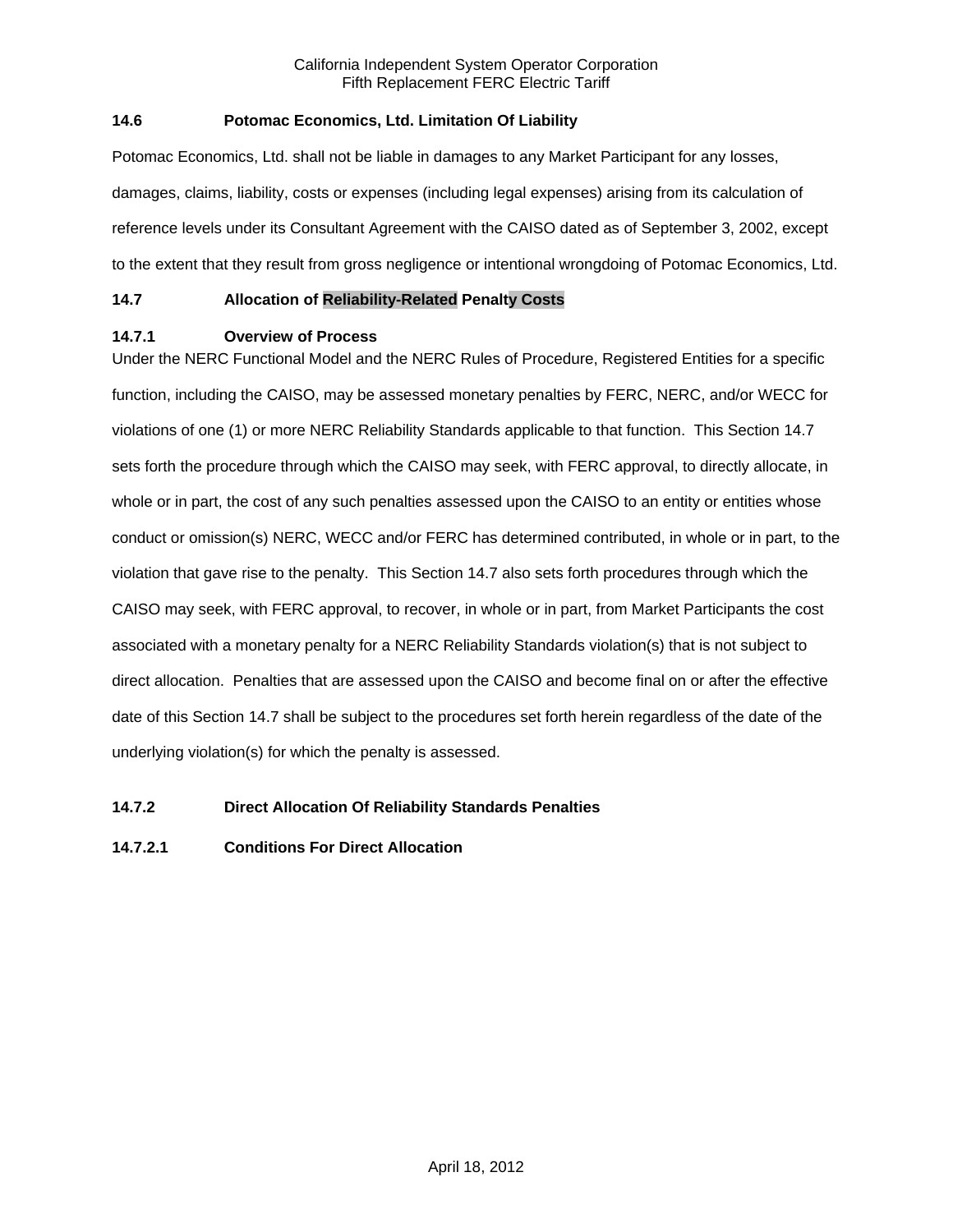If FERC, NERC, and/or WECC assess(es) one (1) or more monetary penalties against the CAISO as the Registered Entity for the violation of one or more NERC Reliability Standards, and the conduct or omission(s) of a particular Market Participant or Market Participants contributed, in whole or in part, to the violation(s) at issue, then the CAISO may seek to directly allocate, in whole or in part, such penalty costs to the Market Participant(s) whose conduct or omission(s) contributed to the violation(s), provided that each of the following conditions are met:

- (1) The Market Participant(s) subject to potential direct allocation receive notice of, and an opportunity to fully participate in, the underlying CMEP proceeding before NERC and/or WECC, or the FERC proceeding in the case of an enforcement proceeding directly instituted by FERC without a prior NERC or WECC proceeding;
- (2) The CMEP proceeding, or enforcement proceeding directly instituted by FERC, results in a finding that the conduct or omission(s) of the Market Participant(s) subject to potential direct allocation contributed, either in whole or in part, to the Reliability Standards violation(s) at issue; and
- (3) Any findings by NERC and/or WECC regarding whether the conduct or omission(s) of the Market Participant(s) contributed, either in whole or in part, to the Reliability Standards violation(s) at issue are filed with FERC.

# **14.7.2.2 Notice To Affected Market Participant**

The CAISO will notify the Market Participant(s) it believes contributed to the Reliability Standards violation(s) during the CMEP proceeding or, if applicable, during the enforcement proceeding directly instituted by FERC. This notification shall be in writing and shall: (i) inform the Market Participant(s) that the CAISO intends to invoke the direct allocation provisions of this Section; (ii) detail the underlying factual basis for the CAISO's position; and (iii) inform the Market Participant(s) that it may seek to participate in the CMEP proceeding or, if applicable, the enforcement proceeding directly instituted by FERC.

# **14.7.2.3 Failure To Participate**

A failure by the notified Market Participant(s) to participate in the CMEP proceeding or, if applicable, in the enforcement proceeding directly instituted by FERC, will not prevent the CAISO from directly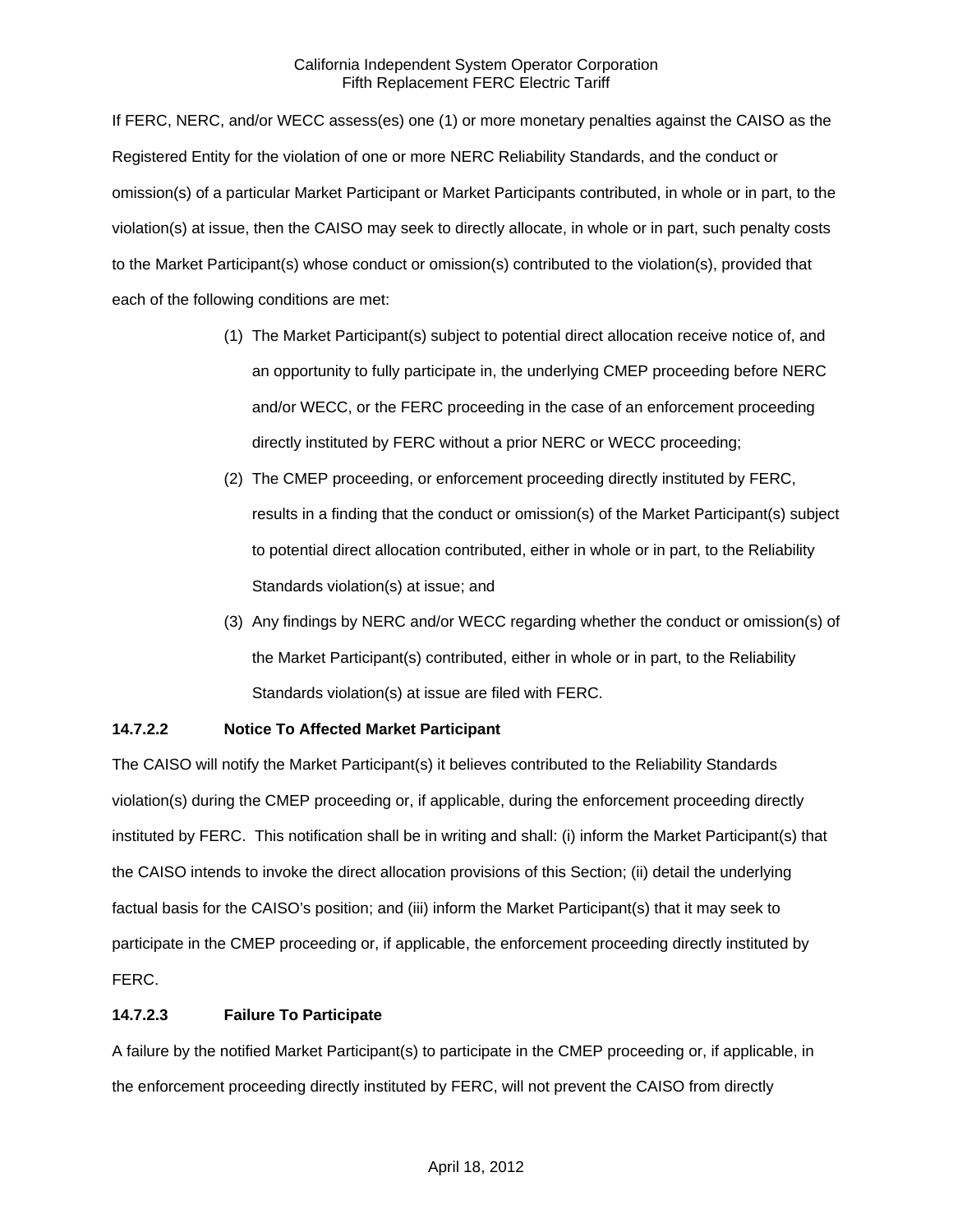allocating the cost associated with a monetary penalty to the Market Participant(s) provided all other conditions in Section 14.7.2 are satisfied.

# **14.7.2.4 Proposed Allocation And FERC Review Process**

Where NERC and/or WECC, or FERC as may be applicable in an enforcement proceeding directly instituted by FERC, determines that the conduct or omission(s) of the Market Participant(s) identified by the CAISO contributed, in whole or in part, to the NERC Reliability Standard(s) violation(s) at issue, the CAISO shall inform the involved Market Participant(s) in writing and shall initially propose an allocation of the penalty cost on a basis proportional to the parties' relative fault, consistent with the applicable regulator's analysis. Regardless of whether the involved Market Participant(s) agree or disagree over the allocation, the reasonability of such an allocation shall be determined by FERC through submission of the matter to FERC pursuant to Section 205 of the Federal Power Act.

# **14.7.2.5 Payment Of Allocated Amount**

After FERC issues a final order regarding the CAISO's ability to directly allocate the penalty cost, the CAISO shall include any FERC-approved allocated amounts in the invoice for the appropriate Market Participant(s) for the next billing period, or as soon as practicable. The amount to be paid by the Market Participant(s) shall include the allocated portion of the penalty, as established by FERC, together with interest calculated at the FERC authorized refund rate for the period of time, if any, between the CAISO's payment of the penalty and the Market Participant(s) payment of its allocated portion of the penalty.

# **14.7.3 Indirect Allocation of Reliability-Related Penalty Costs**

# **14.7.3.1 Procedure For Allocation**

Where the conduct or omission(s) of a particular Market Participant or Market Participants has not been identified by NERC, WECC, or FERC as a contributing cause for a monetary penalty assessed against the CAISO for a NERC Reliability Standards violation, the CAISO may make a filing with FERC under Section 205 of the Federal Power Act seeking approval to recover the cost of such reliability-related penalties from all Market Participants. The CAISO's Section 205 filing may include a proposed methodology for allocating the penalty across the various types of Market Participants.

# **14.7.3.2 Case-By-Case FERC Review**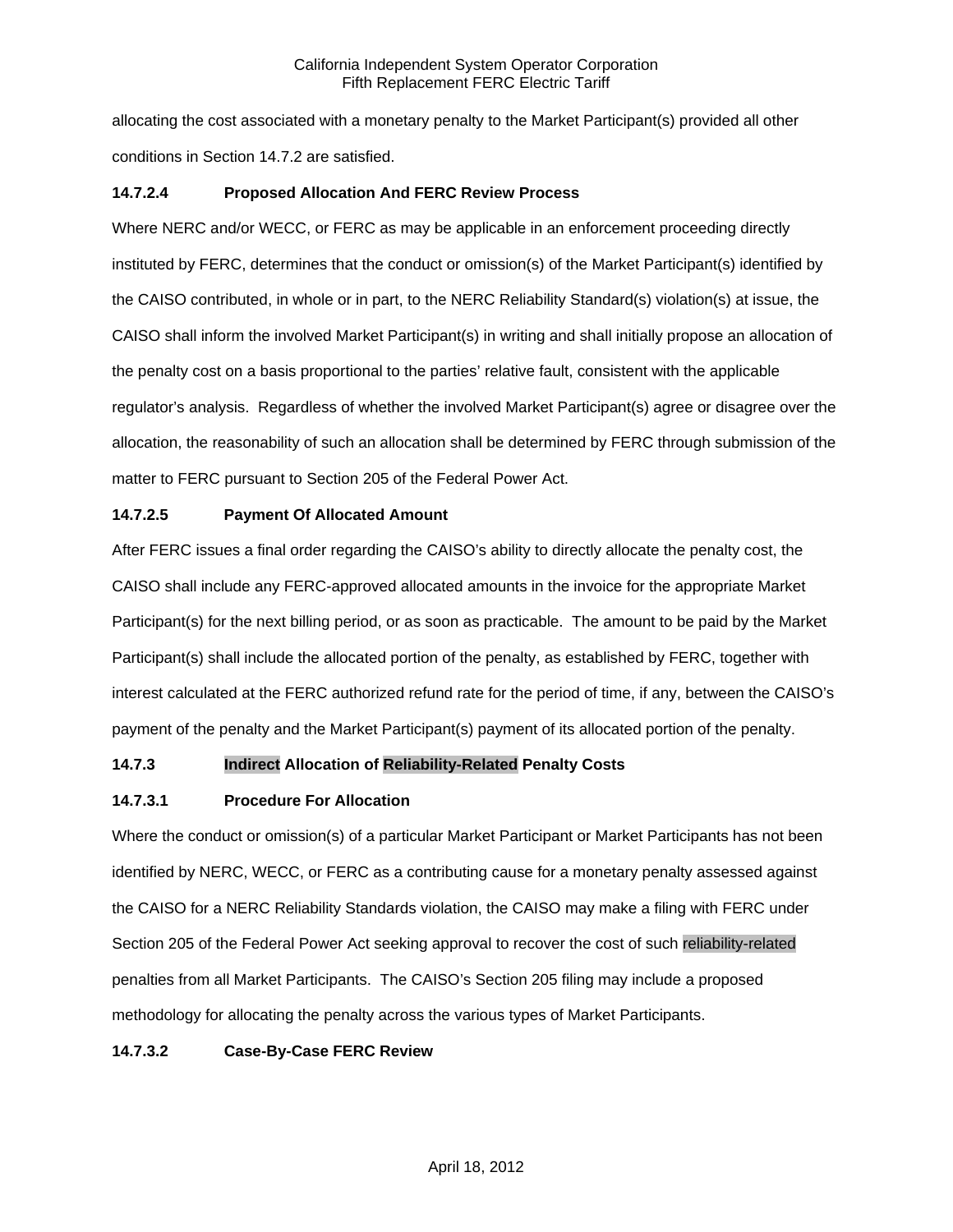Any allocation of penalties pursuant to Section 14.7.3 must be determined by FERC on a case-by-case basis. Absent FERC approval, the CAISO will not allocate a penalty under Section 14.7.3 to Market Participants.

### **14.7.3.3 Payment of Allocated Amount**

After FERC issues a final order regarding allocation of the monetary penalty, the CAISO shall include any FERC-approved allocated amounts in the invoices for the appropriate Market Participants for the next billing period, or as soon as practicable.

### **15. Regulatory Filings**

Any amendment or other modification of any provision of this CAISO Tariff must be in writing and approved by the CAISO Governing Board in accordance with the bylaws of the CAISO. Any such amendment or modification shall be effective upon the date it is permitted to become effective by FERC. Nothing contained herein shall be construed as affecting, in any way, the right of the CAISO to furnish its services in accordance with this CAISO Tariff, or any tariff, rate schedule or Scheduling Coordinator Agreement which results from or incorporates this CAISO Tariff, or unilaterally to make an application to FERC for a change in rates, terms, conditions, charges, classifications of service, Scheduling Coordinator Agreement, rule or regulation under FPA Section 205 and pursuant to the FERC's rules and regulations promulgated thereunder. Nothing contained in this CAISO Tariff or any Scheduling Coordinator Agreement shall be construed as affecting the ability of any Market Participant receiving service under this CAISO Tariff to exercise its rights under Section 206 of the FPA and FERC's rules and regulations thereunder.

# **16. Existing Contracts**

# **16.1 Continuation Of Existing Contracts For Non-Participating TOs**

The transmission service rights and obligations of Non-Participating TOs under Existing Contracts, including all terms, conditions and rates of the Existing Contracts, as they may change from time to time under the terms of the Existing Contracts, will continue to be honored by the parties to those contracts, for the duration of those contracts.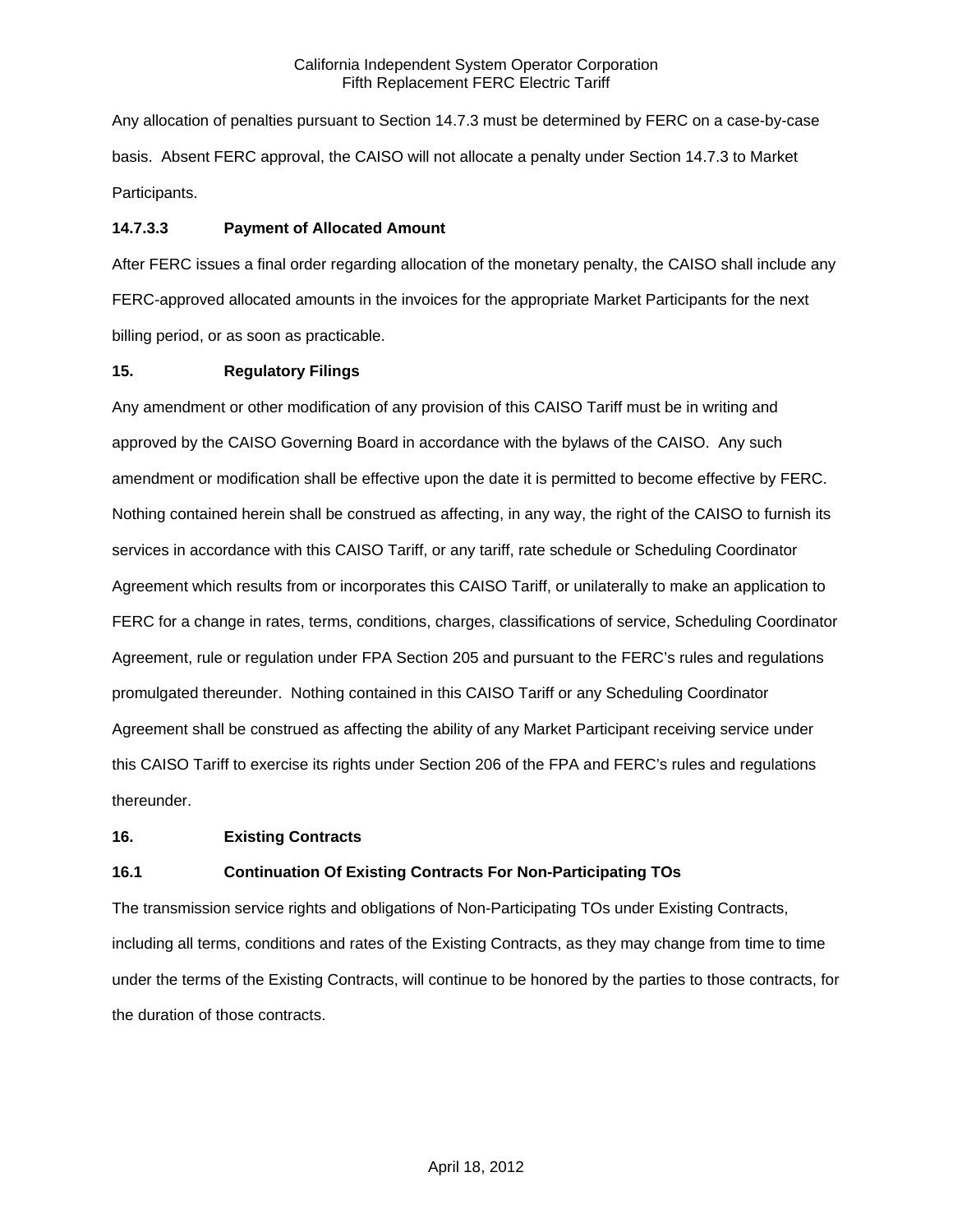### **16.1.1 Participating TO Obligation**

If a Participating TO is a party to an Existing Contract under which Existing Rights are provided, the Participating TO shall attempt to negotiate changes to the Existing Contract to align the contract's scheduling and operating provisions with the CAISO's scheduling and operational procedures, rules and protocols, to align operations under the contract with CAISO operations, and to minimize the contract parties' costs of administering the contract while preserving their financial rights and obligations. In addition, the Participating TO shall attempt to negotiate changes to provisions in the Existing Contract to ensure that whenever transmission services under the Existing Contract are used to deliver power to a Market Participant that is subject to Access Charges under this CAISO Tariff, no duplicative charge for access to the CAISO Controlled Grid will be charged under the Existing Contract. For purposes of such negotiations, there shall be a presumption that any charges in an Existing Contract that were designed to recover the embedded cost of transmission facilities within the CAISO Controlled Grid will be fully recovered through the Access Charges established under Section 26.1.

### **16.1.2 Right To Use And Ownership Of Facilities**

If a Non-Participating TO has an Existing Contract with a Participating TO under which the Non-Participating TO's transmission facilities, or a portion thereof, are subject to use by the Participating TO, the Non-Participating TO's rights to the use and ownership of its facilities shall remain unchanged, regardless of the Participating TO's act of turning over the Participating TO's Entitlement to use the Non-Participating TO's facilities to the extent possible to the Operational Control of the CAISO. The CAISO will accept valid ETC Self-Schedules from a Participating TO that is the Scheduling Coordinator for the holder of Existing Rights, or from holders of Existing Rights that are Scheduling Coordinators, or that are represented by a Scheduling Coordinator other than the Participating TO. ETC Self-Schedules submitted by Scheduling Coordinators to the CAISO, which include the use of Existing Rights, must be submitted in accordance with Section 16.1 and Section 30. The CAISO may refuse to accept ETC Self-Schedules submitted pursuant to Existing Contracts that do not meet the requirements of the principles, protocols and rules referred to in this Section 16.1.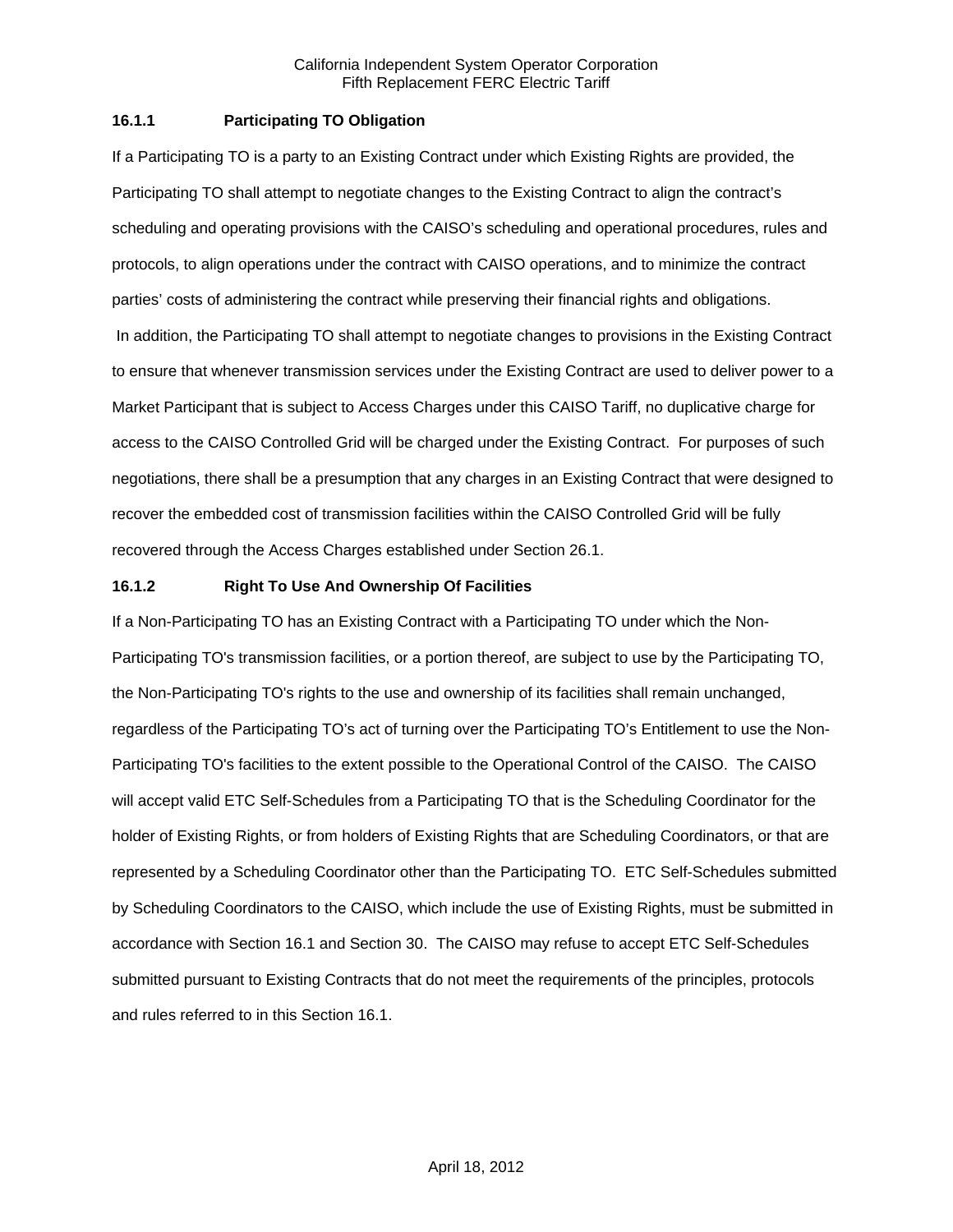# **16.1.3 Existing Contract Dispute Resolution**

The CAISO will, if requested, advise parties to Existing Contracts regarding the operational aspects of any Existing Contract renegotiations that they undertake.

 If the parties to an Existing Contract are unable to reach agreement on the changes needed to meet the requirements of this CAISO Tariff, any disputes related thereto shall be addressed using the dispute resolution provisions of the Existing Contract, including any remedies as are provided by law. The rights of the parties to seek changes or to challenge such changes, under the FPA or as otherwise provided by law, are preserved consistent with the terms of the Existing Contract. Unless and until the necessary changes to the Existing Contract are made, all terms and conditions of the Existing Contracts will continue to be honored by the parties to the Existing Contracts.

# **16.1.4 Conversion Of PTOs' Rights Under Existing Contracts**

Parties who are entitled to transmission service rights under Existing Contracts and who choose to become Participating TOs must, at the time of becoming a Participating TO convert those rights to Converted Rights in accordance with Section 4.3.1.6.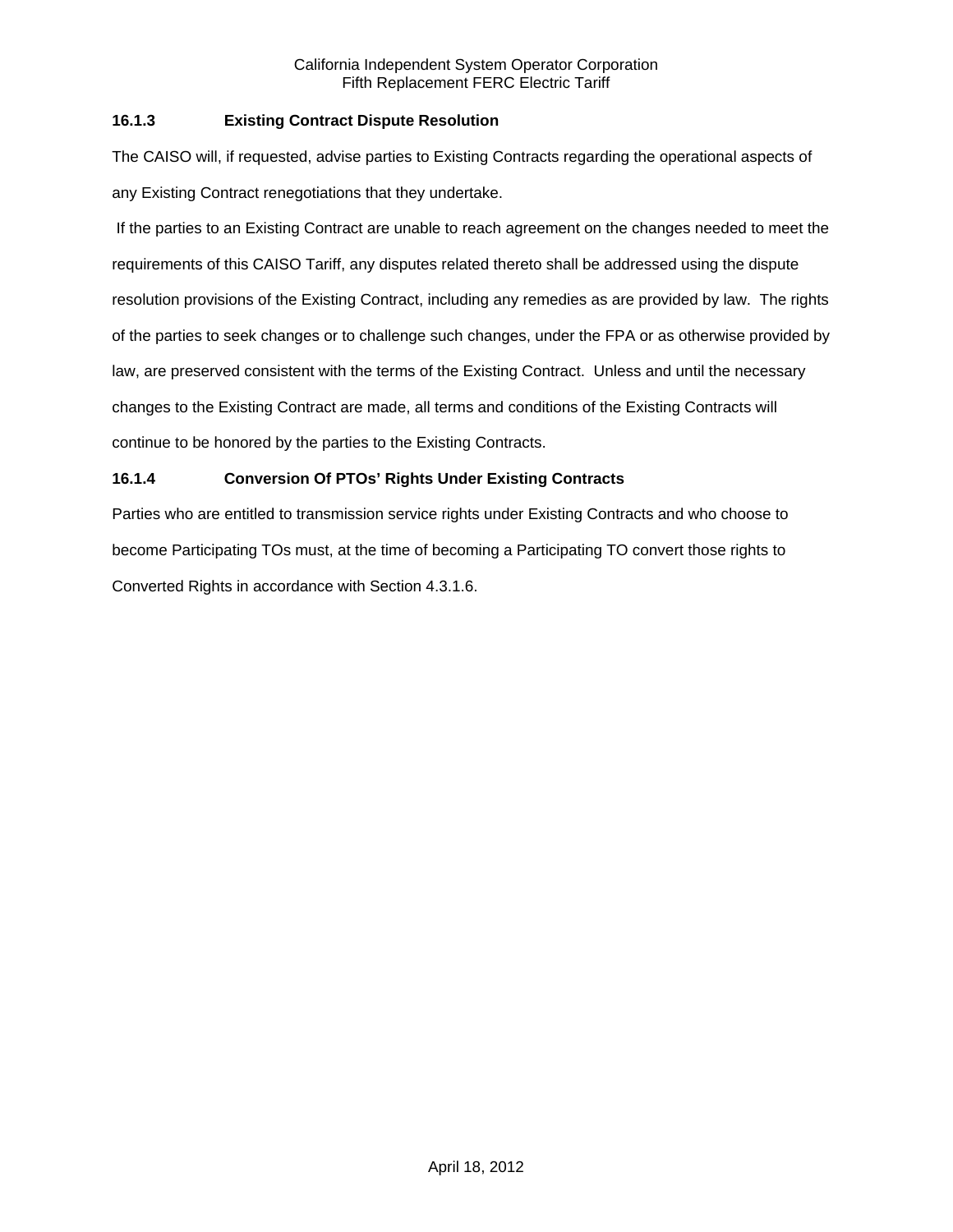- **16.2 [NOT USED]**
- **16.3 [NOT USED]**
- **16.4 TRTC Instructions**

### **16.4.1 Responsibility To Create TRTC Instructions**

Each Participating TO and Existing Rights holder will work with the CAISO to develop the Transmission Rights and Transmission Curtailment (TRTC) Instructions that allow Existing Contracts to be exercised in a way that: (i) maintains the existing scheduling and curtailment priorities under the Existing Contract; (ii) is minimally burdensome to the CAISO (i.e., creates the least impact on the CAISO's preferred operational policies and procedures); (iii) to the extent possible, imposes no additional financial burden on either the Participating TO or the holder of Existing Rights (beyond that in the Existing Contract); (iv) consistent with the terms of the Existing Contracts, makes as much transmission capacity not otherwise utilized by the holder of Existing Rights available as possible to the CAISO for allocation to Market Participants; (v) is minimally burdensome to the Participating TO and the Existing Rights holder from an operational point of view; and (vi) does not require the CAISO to interpret or underwrite the economics of the Existing Contract. The parties to Existing Contracts will attempt to jointly develop and agree on any TRTC Instructions that will be submitted to the CAISO. The parties to an Existing Contract shall also be responsible to submit to the CAISO any other necessary operating instructions based on their contract interpretations needed by the CAISO to enable the CAISO to perform its duties.

#### **16.4.2 Responsible PTO Re Multiple PTO Parties To Existing Contract**

To the extent there is more than one Participating TO providing transmission service under an Existing Contract or there is a set of Existing Contracts which are interdependent from the point of view of submitting instructions to the CAISO involving more than one Participating TO, the relevant Participating TOs will designate a single Participating TO as the responsible PTO and will notify the CAISO accordingly. If no such responsible PTO is designated by the relevant Participating TOs or the CAISO is not notified of such designation, the CAISO shall designate one of them as the responsible PTO and notify the relevant Participating TOs accordingly. The responsible PTO designated pursuant to this section shall have the same responsibility as the Participating TO under this Section 16.4.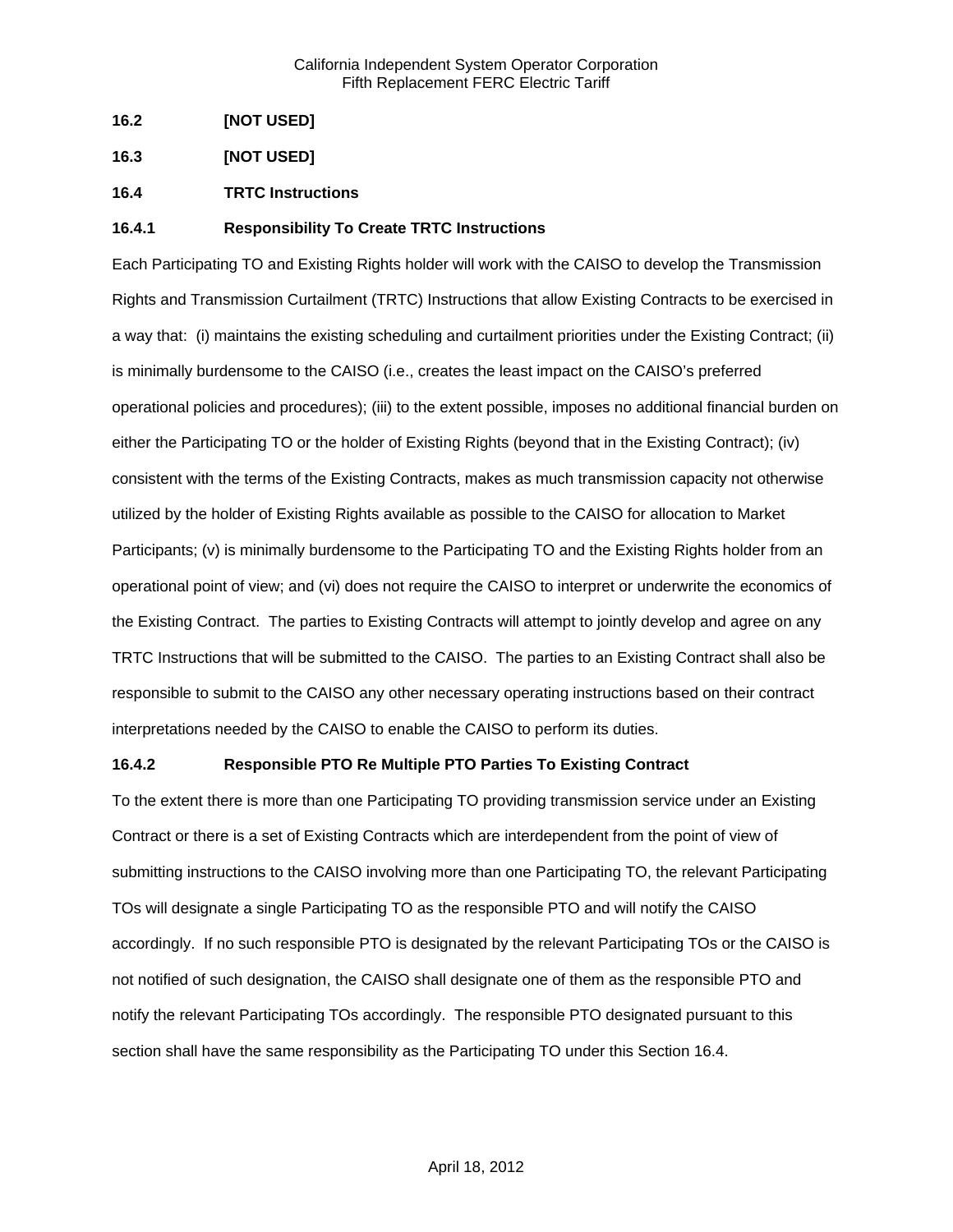# **16.4.3 Scheduling Coordinator Responsibilities**

The Scheduling Coordinator designated by the parties to an Existing Contract as the responsible entity for submitting ETC Self-Schedules for the relevant Existing Contract shall submit ETC Self-Schedules consistent with the terms and conditions specified in the TRTC Instructions.

### **16.4.4 Submission Of TRTC Instructions**

For each Existing Contract, the Participating TO providing transmission service under the Existing Contract (or the Responsible PTO identified in Section 16.4.2) shall be obligated to submit the TRTC Instructions to the CAISO electronically on behalf of the holders of Existing Rights, unless the parties to the Existing Contract agree otherwise. The Participating TO shall notify the CAISO in writing the identity of the responsible party for submission of the TRTC Instructions as decided by the parties to the Existing Contract and the term of such agreement between the parties to the Existing Contract. The Participating TO shall undertake all obligations with respect to the submission of the TRTC Instructions to the CAISO and any subsequent obligations that follow with respect to the creation, management and updates to the TRTC Instructions. The CAISO is responsible for implementing only one set of TRTC Instructions for each Existing Contract and only those TRTC Instructions that have been received and accepted by the CAISO. The Participating TO shall submit the TRTC Instructions to the CAISO associated with Existing Contracts or sets of interdependent Existing Contracts thirty (30) days prior to the date on which the scheduling or curtailment of the use of the Existing Rights is to change or commence.

# **16.4.5 TRTC Instructions Content**

TRTC Instructions will include the following information at a minimum and such other information as the CAISO may reasonably require the Participating TO to provide to enable the CAISO to carry out its functions under the CAISO Tariff, Operating Procedures and Business Practice Manuals:

> (1) A unique Contract Reference Number for each source and sink combination applicable to the Existing Contract (i.e., the CRN that will be assigned by the CAISO and communicated to the Participating TO that references a single Existing Contract or a set of interdependent Existing Contracts for each source and sink combination);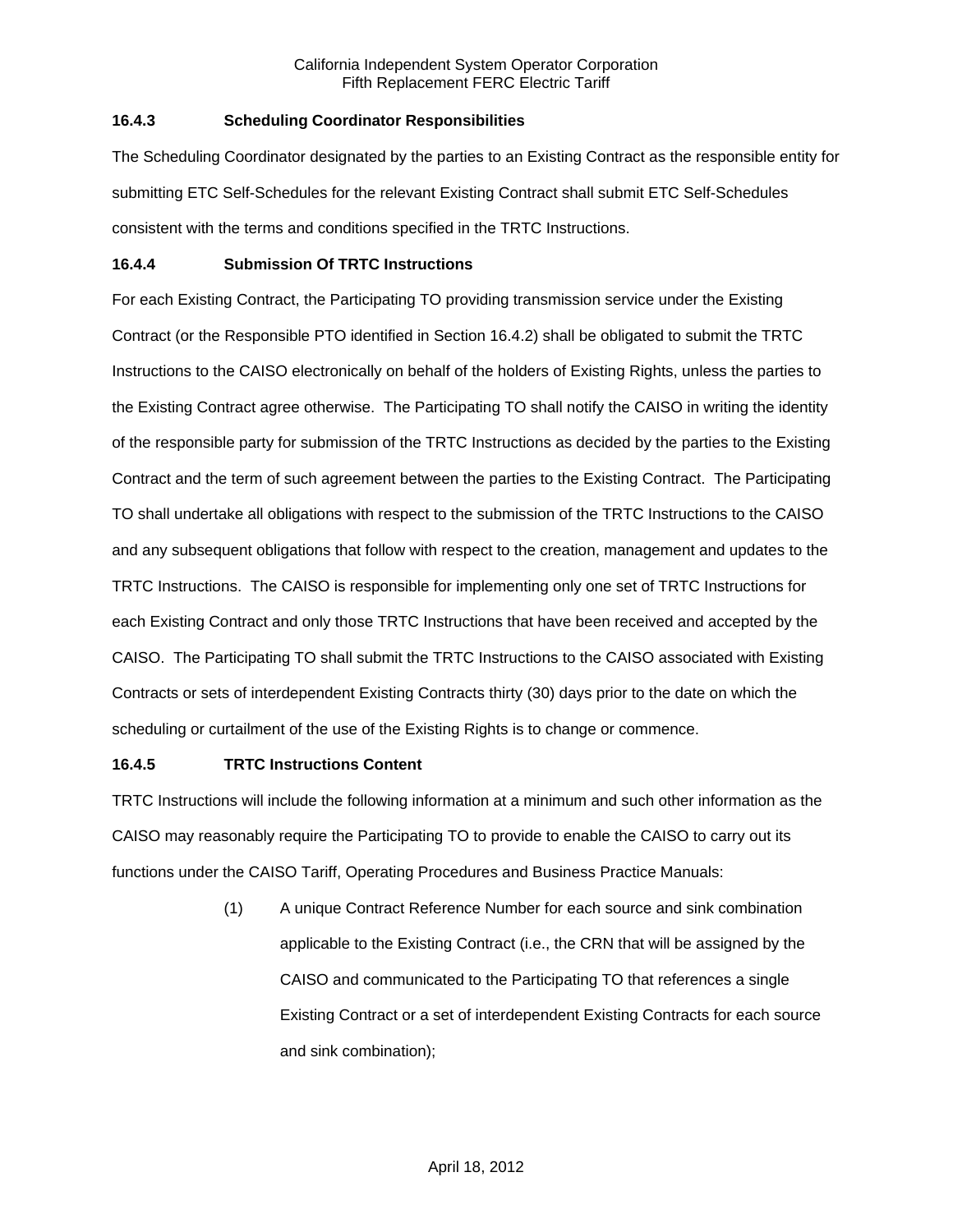- (2) Whether the instruction can be exercised independent of the CAISO's day-to-day involvement ("Yes/No");
- (3) Name of an operational single point of contact for instructions and a 24-hour a day telephone number for the Participating TO contact for Existing Contract issues or the agreed upon party;
- (4) Name(s) and number(s) of Existing Contract(s) that are represented by the unique CRN;
- (5) The following information as stored in the Master File: (a) the applicable Point(s) of Receipt and Point(s) of Delivery); (b) for each Point of Receipt, the resource names for the physical resources as the eligible sources (eligible physical sources include Generating Units and System Resources), and for each Point of Delivery, the resource names for the physical resources as the eligible sinks (eligible physical sinks include Load PNodes, Custom Load Aggregation Points and System Resources); (c) for each physical source or sink, the maximum Existing Rights capacity (MW) that can be scheduled as an Existing Right under the Existing Contract; and (d) for each physical source and sink, the Scheduling Coordinator(s) and their Business Associate Identification (BAID) that is(are) eligible to submit ETC Self-Schedules utilizing these sources and sinks;
- (6) Names of the party(ies) to the Existing Contract(s);
- (7) The Scheduling Coordinator BAID that is entitled to the Settlement of reversal of Congestion Charges;
- (8) Type(s) of service rights by the holder of the Existing Rights, by type of service (firm, conditional firm, or non-firm), with priorities for firm and conditional firm transmission services and maximum amounts of service rights in MW;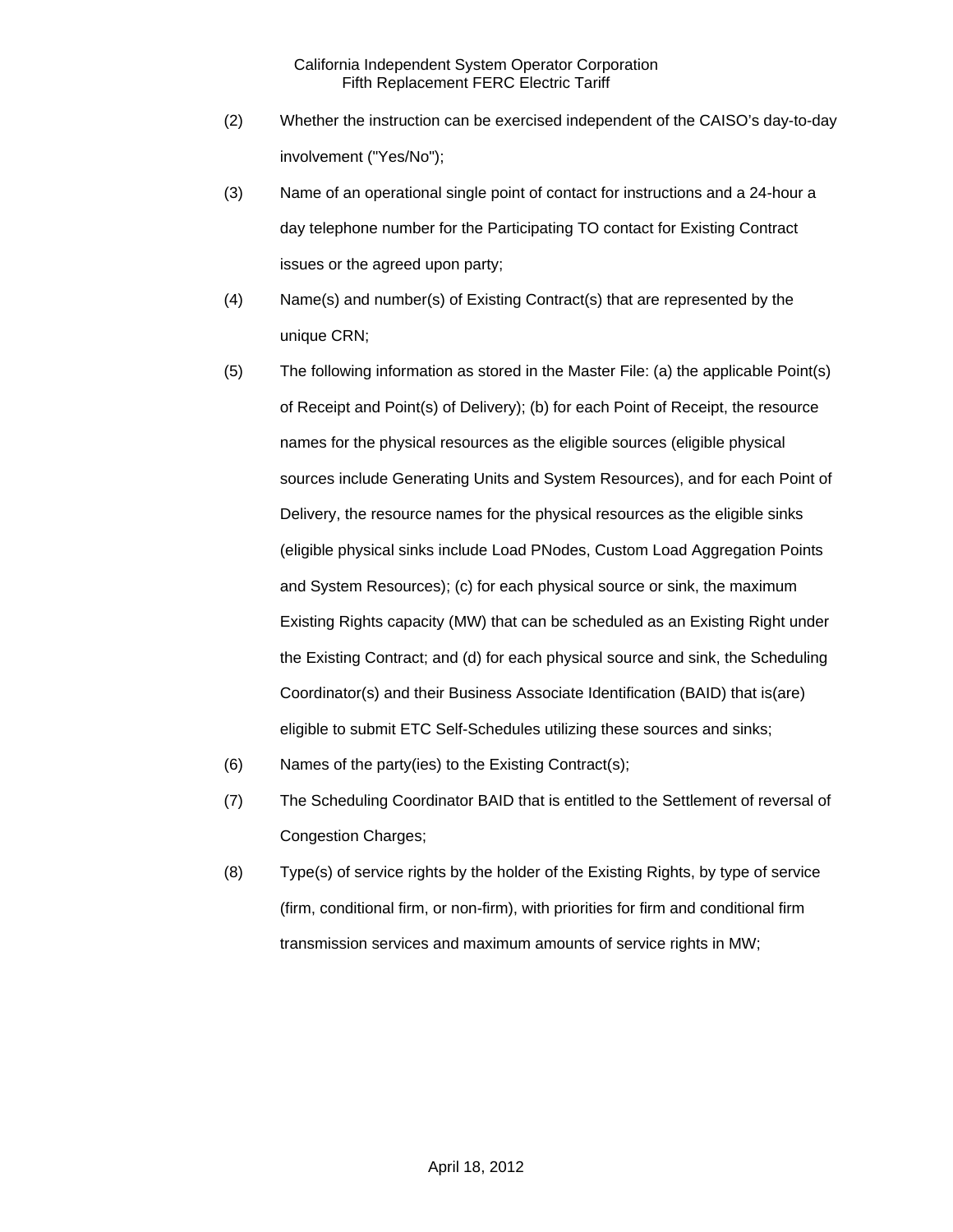- (9) Instructions for the allowable timeframes at which the ETC Self-Schedules and ETC Self-Schedule changes may be submitted to the CAISO, which include whether the Scheduling Coordinator may submit ETC Self-Schedules or ETC Self-Schedule changes: (a) into the DAM; (b) into the HASP and the RTM; (c) after the close of submitting Bids into the HASP and the RTM, but before twenty (20) minutes before the applicable Trading Hour of the Trading Day; and (d) at or after twenty (20) minutes before the applicable Trading Hour of the Trading Day; in addition, the TRTC Instructions may also include any additional comments and restrictions on the submission time of ETC Self-Schedules and ETC Self-Schedule changes;
- (10) Term or service period(s) of the Existing Contract(s);
- (11) Any special procedures that would require the CAISO to implement curtailments in any manner different from pro rata reduction of the transfer capability of the transmission line; any such TRTC Instructions submitted to the CAISO must be clear, unambiguous, and not require the CAISO to make any judgments or interpretations as to the meaning intent, results, or purpose of the curtailment procedures or the Existing Contract and the section of the Existing Contract that provides this right for reference, otherwise, they will not be accepted by the CAISO;
- (12) The forecasted usage patterns for each Existing Contract for the upcoming annual period of the annual CRR release processes as well as for the upcoming monthly period of the monthly CRR release processes, which will consist of hourly MWh data over the whole year for those resources that will use the Existing Contract; this information will be considered by the CAISO in managing its accounting for usage of Existing Rights in the release of CRRs; this information shall not be used by the CAISO to validate ETC Self-Schedules when submitted by Scheduling Coordinators and therefore shall not affect the Existing Rights holder's ability to utilize its rights under the Existing Contract;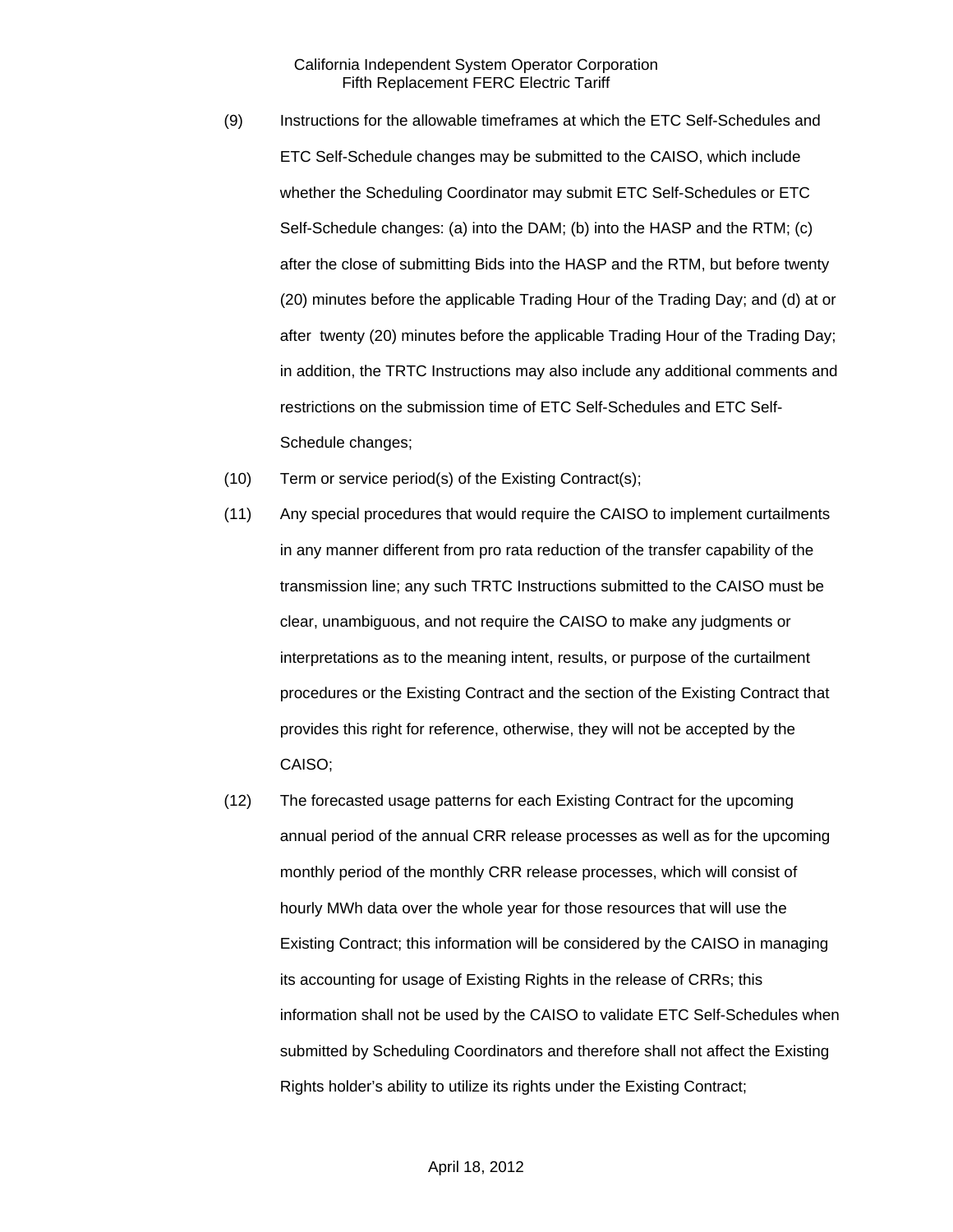- (13) Whether or not the Existing Contract provides for the right to self-provide Ancillary Services; and
- (14) Specification of any contract requirements in the ETC that warrants special consideration in the implementation of the physical rights under the ETC.

### **16.4.6 Changes And Updates To TRTC Instructions**

Updates or changes to the TRTC Instructions must be submitted to the CAISO through a revised set of TRTC Instructions by the Participating TO, on an as needed or as required basis determined by the parties to the Existing Contracts. The CAISO will implement the updated or changed TRTC Instructions as soon as practicable but no later than seven (7) days after receiving clear and unambiguous details of the updated or changed instructions under normal conditions. If the CAISO finds the TRTC Instructions to be inconsistent with the CAISO Tariff, the CAISO will notify the Participating TO within forty-eight (48) hours after receipt of the updated or changed TRTC Instructions indicating the nature of the problem and allowing the Participating TO to resubmit the TRTC Instructions as if they were new, updated or changed TRTC Instructions. If the CAISO finds the updated or changed TRTC Instructions to be acceptable, the CAISO will time-stamp the updated TRTC Instructions as received, confirm such receipt to the Participating TO, and indicate the time at which the updated TRTC Instructions take effect if prior to the seven (7) day deadline referred to above. In the event of a System Emergency, the CAISO will implement such submitted changes to the TRTC Instructions as soon as practical.

#### **16.4.7 Treatment Of TRTC Instructions**

# **16.4.7.1 TRTC Instructions Can Be Exercised Independently**

To the extent that the TRTC Instructions can be exercised independently of the CAISO by the parties to the Existing Contract and the results forwarded to the CAISO, the TRTC Instructions shall be exercised by the Participating TOs, and the outcomes shall be forwarded to the CAISO. The determination of whether the TRTC Instructions can be "exercised independently of the CAISO by the parties to the Existing Contract" shall be made using the same procedures described in Section 16.4.8.

#### **16.4.7.2 TRTC Instructions Cannot Be Exercised Independently**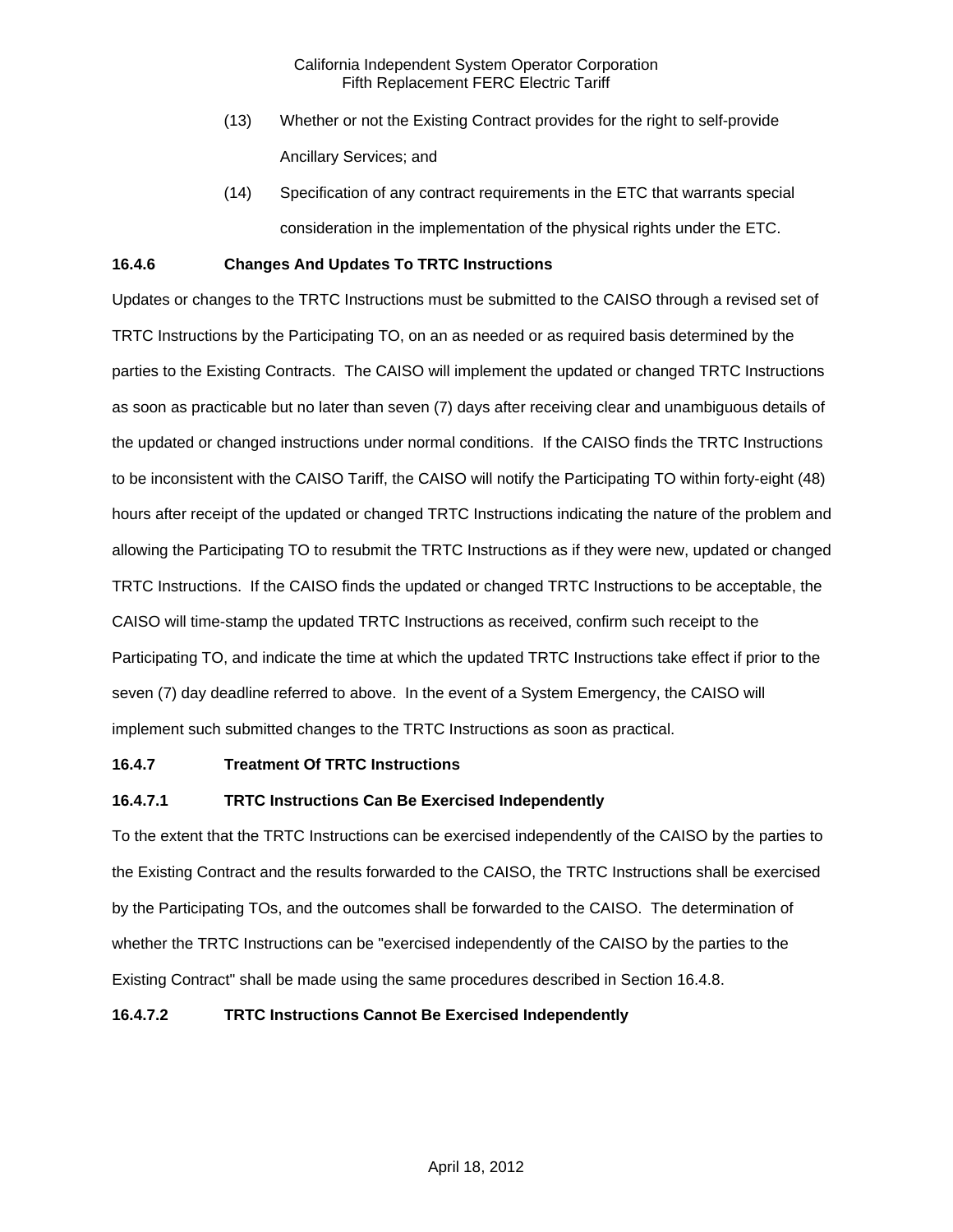To the extent that the TRTC Instructions cannot be exercised independently of the CAISO and the results forwarded to the CAISO (because, for example, they require iteration with the CAISO's Bid submission and scheduling process, would unduly interfere with the CAISO's management of the Real-Time Market, including curtailments, or would unduly interfere with the ability of the holder of rights to exercise its rights), the TRTC Instructions will be provided to the CAISO for day-to-day implementation. The TRTC Instructions will be provided by the Participating TO to the CAISO for implementation unless the parties to the Existing Contracts otherwise agree that the holder of the Existing Rights will do so. For these TRTC Instructions, the Scheduling Coordinators representing the holders of Existing Rights will submit their Bids to the CAISO for implementation in accordance with the TRTC Instructions. In this case, the CAISO shall act as the scheduling agent for the Participating TO with regard to Existing Rights.

### **16.4.8 CAISO Role In Existing Contracts**

The CAISO will have no role in interpreting Existing Contracts. The parties to an Existing Contract will, in the first instance, attempt jointly to agree on any TRTC Instructions that will be submitted to the CAISO. In the event that the parties to the Existing Contract cannot agree upon the TRTC Instructions submitted by the parties to the Existing Contract, the dispute resolution provisions of the Existing Contract, if applicable, shall be used to resolve the dispute; provided that, until the dispute is resolved, and unless the Existing Contract specifies otherwise, the CAISO shall implement the Participating TO's TRTC Instructions. If both parties to an Existing Contract are Participating TOs and the parties cannot agree to the TRTC Instructions submitted by the parties, until the dispute is resolved, and unless the Existing Contract specifies otherwise, the CAISO shall implement the TRTC Instructions of the first Participating TO for which the Existing Contract is an Encumbrance. The CAISO shall not be responsible for resolution of any disputes that arise over the accuracy of the TRTC Instructions consistent with its obligations in Section 16.4.5.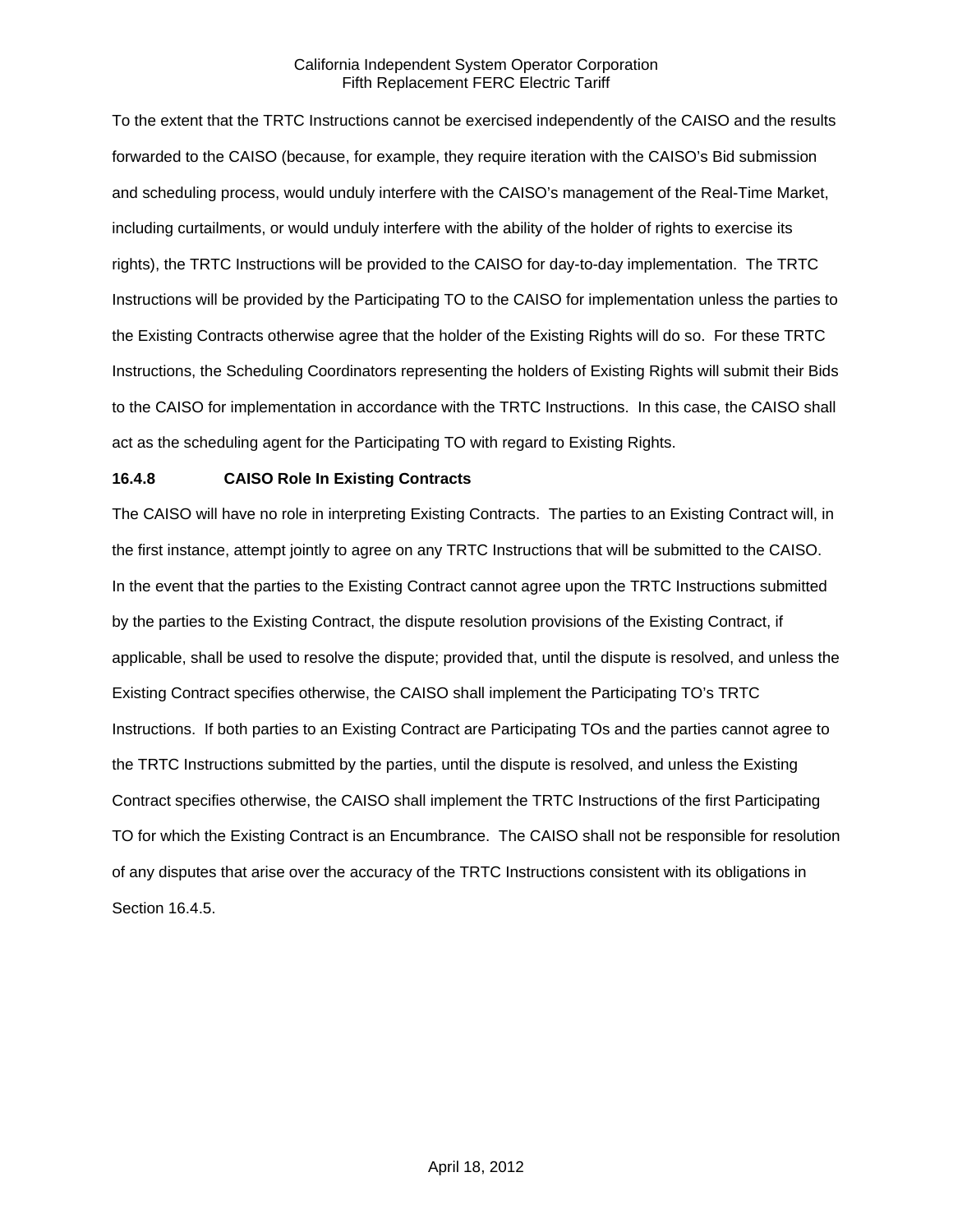#### **16.4.9 Implementation Of TRTC Instructions**

The CAISO shall determine, based on the information provided by the Participating TOs under TRTC Instructions, the transmission capacities that (i) must be reserved for firm Existing Rights at Scheduling Points, (ii) may be allocated for use as CAISO transmission service (i.e., new firm uses), (iii) must be reserved by the CAISO for conditional firm Existing Rights, and (iv) remain for any non-firm Existing Rights for which a Participating TO has no discretion over whether or not to provide such non-firm service.

The CAISO shall coordinate the scheduling of Existing Rights with the scheduling of CAISO transmission service, using the CAISO's Bid submission rules. In doing so, the CAISO shall create an automated dayto-day verification process based on parameters provided by the Participating TO for the Existing Contract to serve as the basis for ETC Self-Schedule validation. The Participating TO will be responsible for: (1) the accuracy of the data files against which the CAISO will validate the ETC Self-Schedule; and (2) providing the data file to the holder of Existing Rights as well as the CAISO.

The CAISO shall recognize that the obligations, terms or conditions of Existing Contracts may not be changed without the voluntary consent of all parties to the contract (unless such contract may be changed pursuant to any applicable dispute resolution provisions in the contract or pursuant to Section 205 or Section 206 of the FPA and the FERC's Rules and Regulations or as otherwise provided by law). The parties to Existing Contracts shall remain liable for their performance under the Existing Contracts. The CAISO shall be liable in accordance with the provisions of this CAISO Tariff for any damage or injury caused by its non-compliance with the TRTC Instructions submitted to it pursuant to this Section 16.4. Unless specified otherwise, in the event that the dispute resolution mechanisms prescribed in an Existing Contract, including all recourses legally available under the contract, cannot, in the first instance, result in a resolution of such a dispute, the CAISO ADR Procedures will be used to resolve any disputes between the CAISO and the Participating TO regarding any aspects of the implementation of this Section 16.4, including the reasonableness of a Participating TO's TRTC Instructions or any other decision rules which the Participating TO may submit to the CAISO as part of the TRTC Instructions. The holders of Existing Rights under the Existing Contract shall have standing to participate in the CAISO ADR Procedures.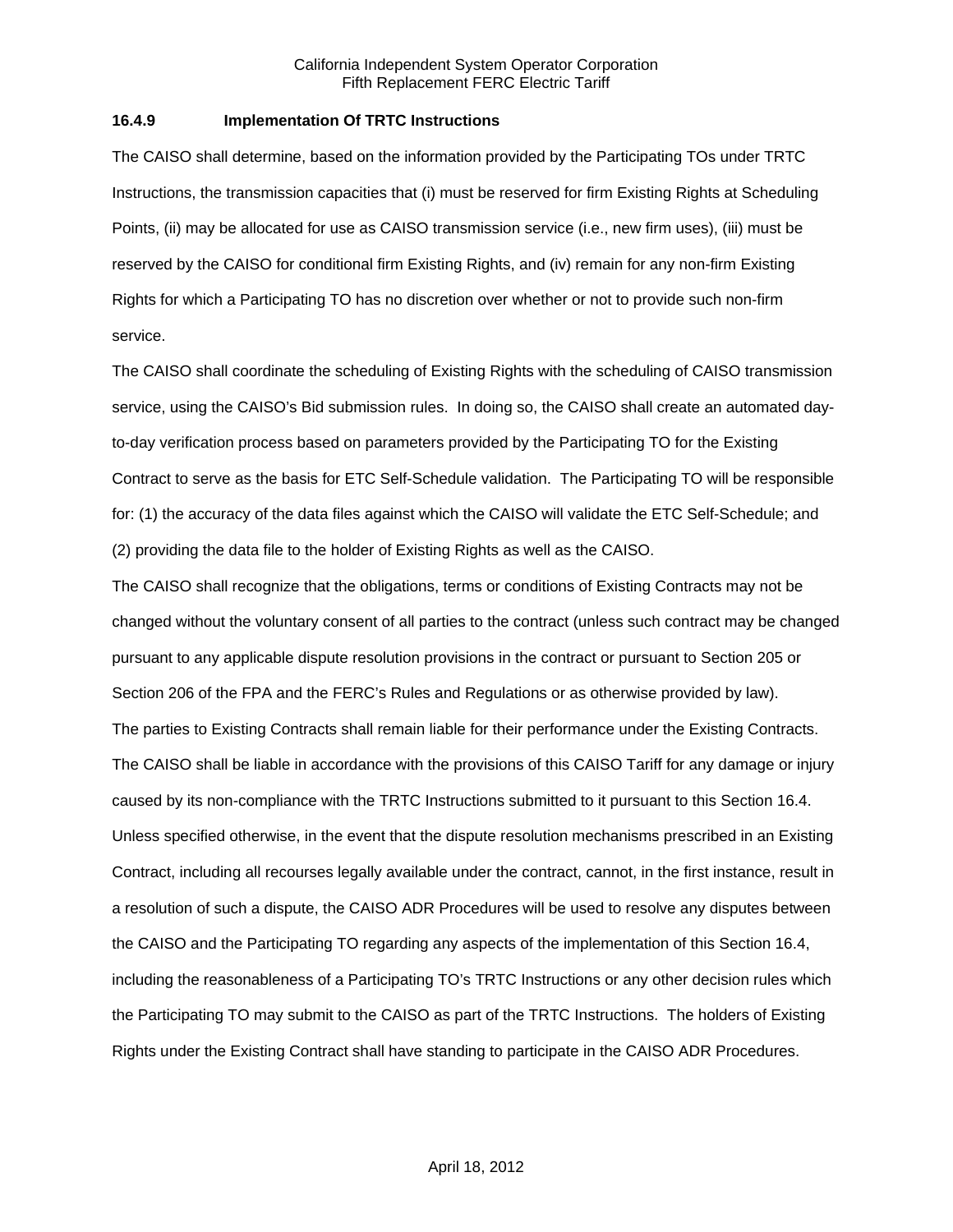# **16.5 Treatment Of Existing Contracts For Transmission Service**

The CAISO will accommodate Existing Rights, so that the holders of Existing Rights will receive the same priorities (in scheduling, curtailment, assignment and other aspects of transmission system usage) to which they are entitled under their Existing Contracts.

In addition, scheduling deadlines and operational procedures associated with Existing Rights will be honored by the CAISO, provided such information is explicitly included in the TRTC Instructions. The CAISO will accommodate and honor Existing Rights as follows:

- (1) For Existing Rights that permit Interchange Schedule changes over Scheduling Points with other Balancing Authority Areas, the CAISO will reserve transmission capacity equal to the Existing Rights transmission capacity and make a corresponding adjustment in its determination of ATC. For Existing Rights that permit Interchange Schedule changes after the Market Close of the Day-Ahead Market, the CAISO will reserve transmission capacity equal to the unscheduled ETC amount of transmission capacity for that Scheduling Point.
- (2) For Existing Rights within the CAISO Balancing Authority Area, the CAISO will not set-aside capacity associated with the Existing Rights transmission capacity.
- (3) In the HASP, the CAISO will give valid ETC Self-Schedules priority over other non-ETC Day-Ahead Schedules and HASP Bids. In the event of a reduction in capacity on the transmission path associated with the Existing Right, the CAISO will honor the Existing Rights priority in accordance with this Section 16.
- (4) When the Existing Contract permits, the CAISO will allow the holder of Existing Rights to make changes to the scheduled amounts of Supply after the submission of HASP ETC Self-Schedules in accordance with the TRTC Instructions established for such changes. The CAISO will, as necessary, redispatch non-ETC resources to accommodate valid ETC Self-Schedule changes in Real-Time.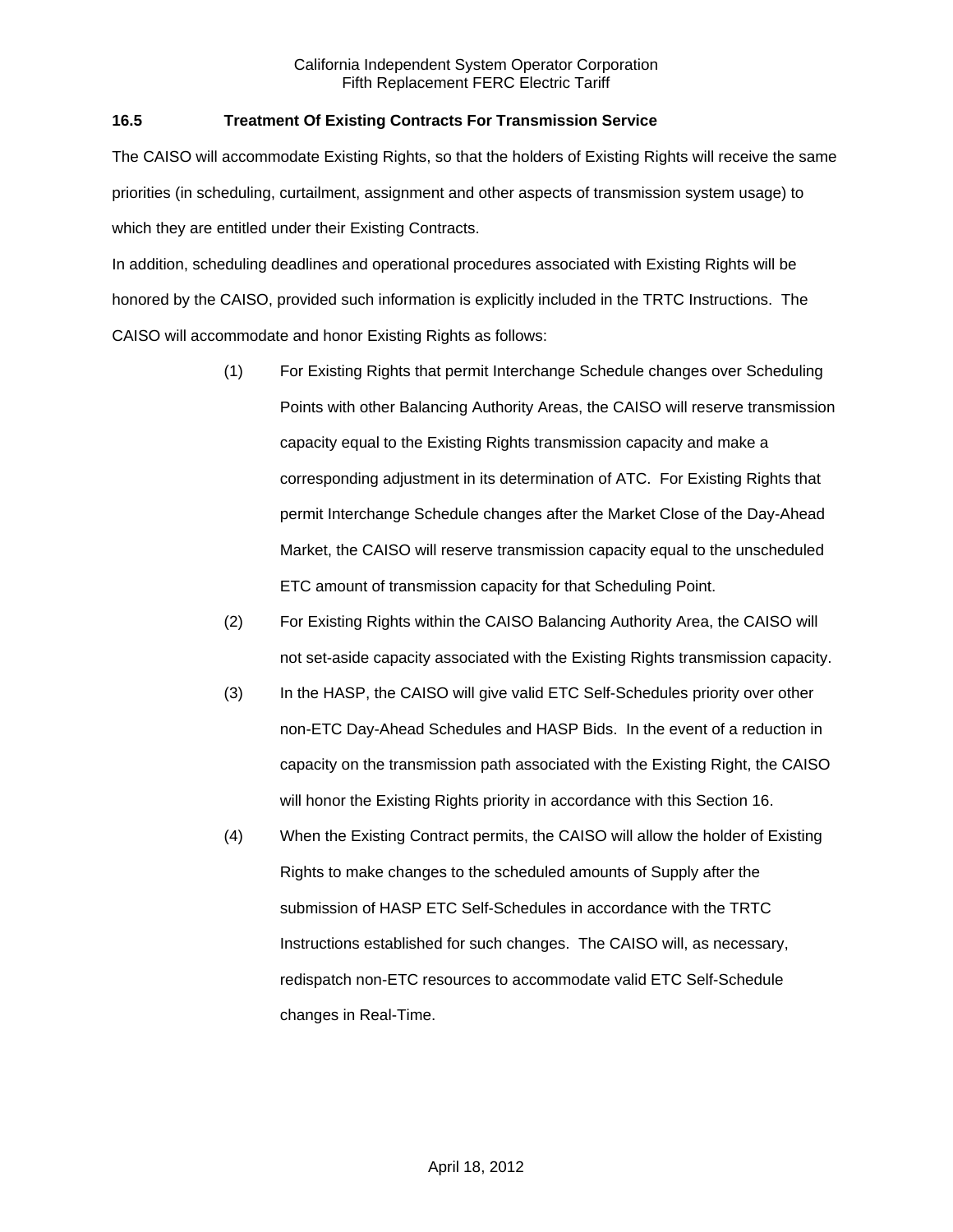(5) All contractual provisions that have been communicated to the CAISO in writing in accordance with this Section 16 by the parties to the Existing Contracts, shall be honored by the CAISO and the parties to the Existing Contracts and shall be implemented by the CAISO in accordance with the terms and conditions of the relevant Existing Contracts so notified.

#### **16.5.1 System Emergency Exceptions**

As set forth in Section 4.2.1, all Market Participants, including Scheduling Coordinators, Utility Distribution Companies, Participating TOs, Participating Generators (which includes Pseudo-Ties of Generating Units to the CAISO Balancing Authority Area), Participating Loads, Demand Response Providers, Balancing Authorities (to the extent the agreement between the Balancing Authority and the CAISO so provides), and MSS Operators within the CAISO Balancing Authority Area and all System Resources must comply fully and promptly with CAISO Dispatch Instructions and operating orders, unless such operation would impair public health or safety. The CAISO will honor the terms of Existing Contracts, provided that in a System Emergency and circumstances in which the CAISO considers that a System Emergency is imminent or threatened, holders of Existing Rights must follow CAISO operating orders even if those operating orders directly conflict with the terms of Existing Contracts, unless such operating orders are inconsistent with the terms of an agreement between the CAISO and a Balancing Authority. In the event of a conflict between the CAISO Tariff and an agreement between the CAISO and a Balancing Authority, the agreement will govern. For this purpose CAISO operating orders to shed Load shall not be considered as an impairment to public health or safety. This section does not prohibit a Scheduling Coordinator from modifying its Bid or re-purchasing Energy in the HASP or Real-Time Market.

#### **16.6 Valid ETC Self-Schedules**

The CAISO will accept a valid ETC Self-Schedule from a Scheduling Coordinator. That Scheduling Coordinator shall be either the holder of Existing Rights or its designee, the Participating TO, (in the case that no Scheduling Coordinator has been so identified by the parties to the Existing Contract, the Participating TO shall be the Scheduling Coordinator for the holder of the Existing Contract). ETC Self-Schedules submitted by Scheduling Coordinators to the CAISO, which use Existing Rights, must be submitted in accordance with this CAISO Tariff.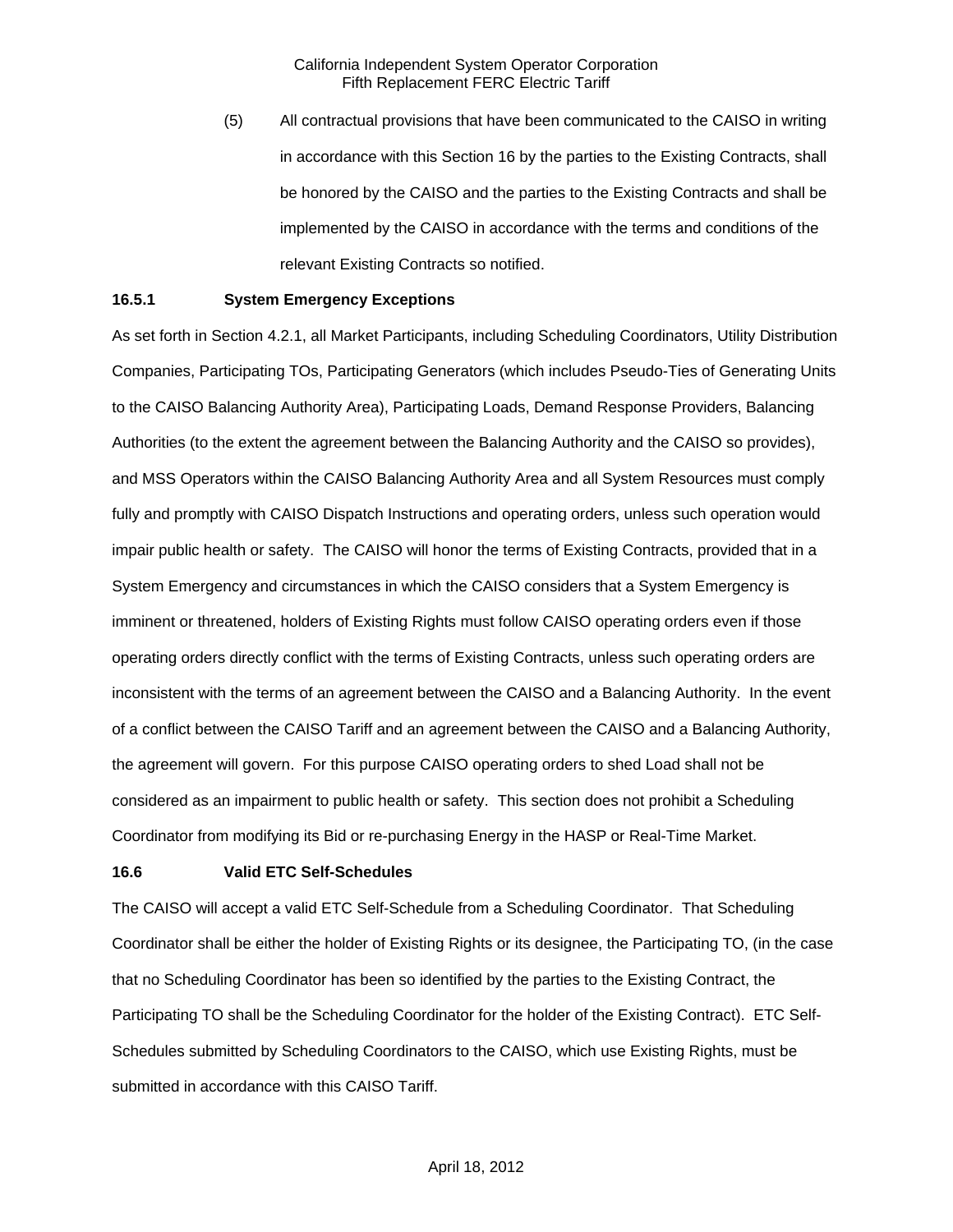# **16.6.1 Validation Of ETC Self-Schedules**

An ETC Self-Schedule is a valid ETC Self-Schedule when the CAISO has determined that the ETC Self-Schedule, submitted to the CAISO pursuant to the requirements for Bids in Sections 30, properly reflects Existing Rights consistent with the TRTC Instructions, is labeled with a unique Existing Contract identifier, and includes balanced sources and sinks, within the ETC's capacity limits.

### **16.6.2 Treatment Of Invalid ETC Self-Schedules**

# **16.6.2.1 Inconsistent with the TRTC Instructions**

Except for the reasons listed below in 16.6.2, if the CAISO finds that the ETC Self-Schedule is not consistent with the TRTC Instructions, the CAISO shall find that the ETC Self-Schedule is not valid. If the CAISO finds the ETC Self-Schedule to be invalid, the CAISO shall notify the Scheduling Coordinator and convert the ETC Self-Schedule to an ordinary Self-Schedule and treat the ETC Self-Schedule as an ordinary Self-Schedule as such for terms of scheduling priority and Settlements. Where multiple ETC, TOR or Converted Rights Self-Schedules are submitted in an ETC, TOR or Converted Rights chain, in order for all ETC, TOR, or Converted Rights Self-Schedules in the chain to continue to remain valid, all individual ETC, TOR, or Converted Rights Self-Schedules links in the chain must remain individually valid, including the simultaneous but separate use of an individual ETC, TOR or Converted Rights Self-Schedule, in order for the chain to remain valid.

#### **16.6.2.2 Unbalanced ETC Self-Schedules**

If the ETC Self-Schedule is not balanced, the ETC Self-Schedule will not be a valid ETC Self-Schedule and the CAISO will: (i) remove any scheduling priority for the entire ETC Self-Schedule; (ii) apply the ETC Settlement treatment pursuant to Sections 11.2.1.5 and 11.5.7.1 to the valid balanced portions only; and (iii) assess any charges, and make any payments, consistent with the treatment of ordinary Self-Schedules for the unbalanced portions.

# **16.6.2.3 Exceeds Capacity Limits in Existing Contracts as Reflected in TRTC Instructions**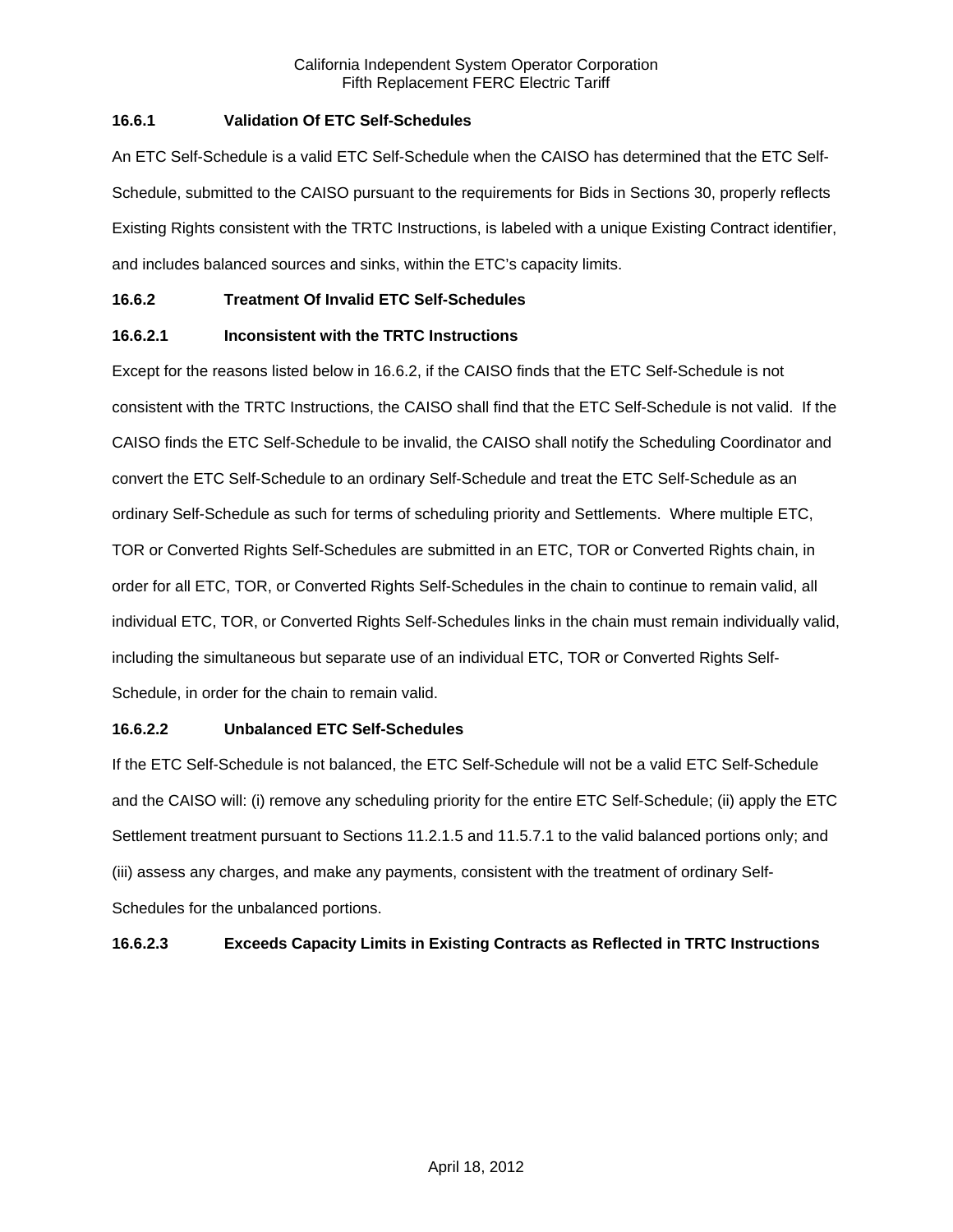If the ETC Self-Schedule exceeds the capacity limits in Existing Contracts as reflected in TRTC Instructions, the ETC Self-Schedule will not be a valid ETC-Self-Schedule and the CAISO will: (i) remove any scheduling priority for the entire ETC Self-Schedule; (ii) apply the ETC Settlement treatment pursuant to Sections 11.2.1.5 and 11.5.7.1 to the valid balanced portions within the capacity limits of the Existing Contract as reflected in the TRTC Instructions; and (iii) assess any charges, and make any payments, consistent with the treatment of ordinary Self-Schedules for the portions in excess of the capacity limits of the Existing Contract as reflected in the TRTC Instructions.

### **16.6.3 Treatment Of Valid ETC Self-Schedules**

The resulting valid ETC Self-Schedules shall have the following Settlement treatment:

- (1) The CAISO will apply the ETC Settlement treatment in Sections 11.2.1.5 and 11.5.7.1.
- (2) The CAISO shall base the Marginal Cost of Losses on LMP differentials at the Existing Contract source(s) and sink(s) identified in the valid ETC Self-Schedule.
- (3) The holders of Existing Rights will not be entitled to an allocation of revenues from the CAISO, including Access Charge revenue related to those Existing Rights.
- (4) Parties with Existing Rights shall continue to pay for Transmission Losses or Ancillary Services requirements in accordance with such Existing Contracts as they may be modified or changed in accordance with the terms of the Existing Contract. The Participating TOs shall continue to provide Transmission Losses and any other Ancillary Services to the holder of the rights under an Existing Contract as may be required by the Existing Contract. The CAISO will charge Scheduling Coordinators submitting the ETC Self-Schedule for Transmission Losses and Ancillary Services in accordance with the CAISO Tariff and any shortfall or surplus between the CAISO charges and the Existing Rights shall be settled bilaterally between the Existing Contract parties or through the relevant TO Tariff. To enable holders of Existing Rights to determine whether the CAISO's calculations result in any associated shortfall or surplus and to enable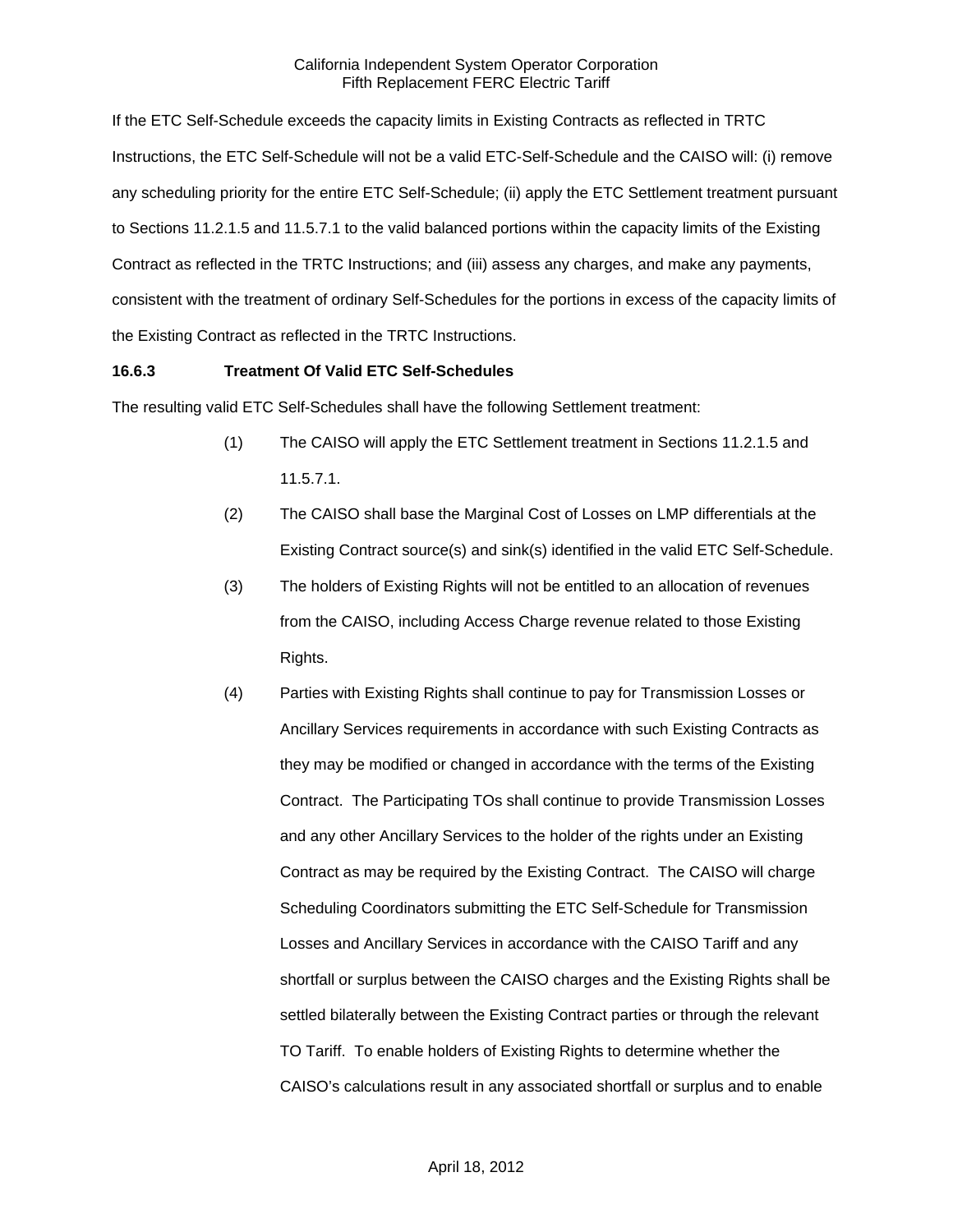the parties to the Existing Contracts to settle the differences bilaterally or through the relevant TO Tariff, the CAISO shall calculate and provide the Scheduling Coordinator's Settlements the amounts paid for the MCL for the amounts of MWh submitted with a valid ETC Self-Schedule. Each Participating TO will be responsible for recovering any deficits or crediting any surpluses associated with differences in Transmission Losses and Transmission Loss requirements and/or Ancillary Services requirements, through its bilateral arrangements or its Transmission Owner Tariff.

### **16.6.4 Notification To SCs Of CAISO Determination**

After performing validation of the ETC Self-Schedule, and prior to taking any action pursuant to Section 16.6.2, the CAISO will make an automated validation notice available to the Scheduling Coordinator indicating whether the ETC Self-Schedule is valid or invalid. If an ETC Self-Schedule involves more than one Scheduling Coordinator, the complete validation of the chain of ETC Self-Schedules will occur when the last Scheduling Coordinator submits its ETC Self-Schedule. At that time, the CAISO will make an automated validation notice available to each Scheduling Coordinator registered as associated with the chain of ETC Self-Schedules. The CAISO can accommodate corrections submitted by a Scheduling Coordinator to an ETC Self-Schedule up to Market Close of the Day-Ahead Market as further described in the applicable Business Practice Manual.

- **16.7 [NOT USED]**
- **16.8 [NOT USED]**

**16.9 The HASP** 

# **16.9.1 Scheduling Deadlines**

Those holders of Existing Rights who have Existing Rights as reflected in the TRTC Instructions that allow scheduling after the close of the Day-Ahead Market may submit ETC Self-Schedules for the use of those rights by the deadline for the Market Close for the HASP. Submission of schedule changes beyond the Market Close for the HASP permitted by the ETC will be treated as provided in Section 33.3.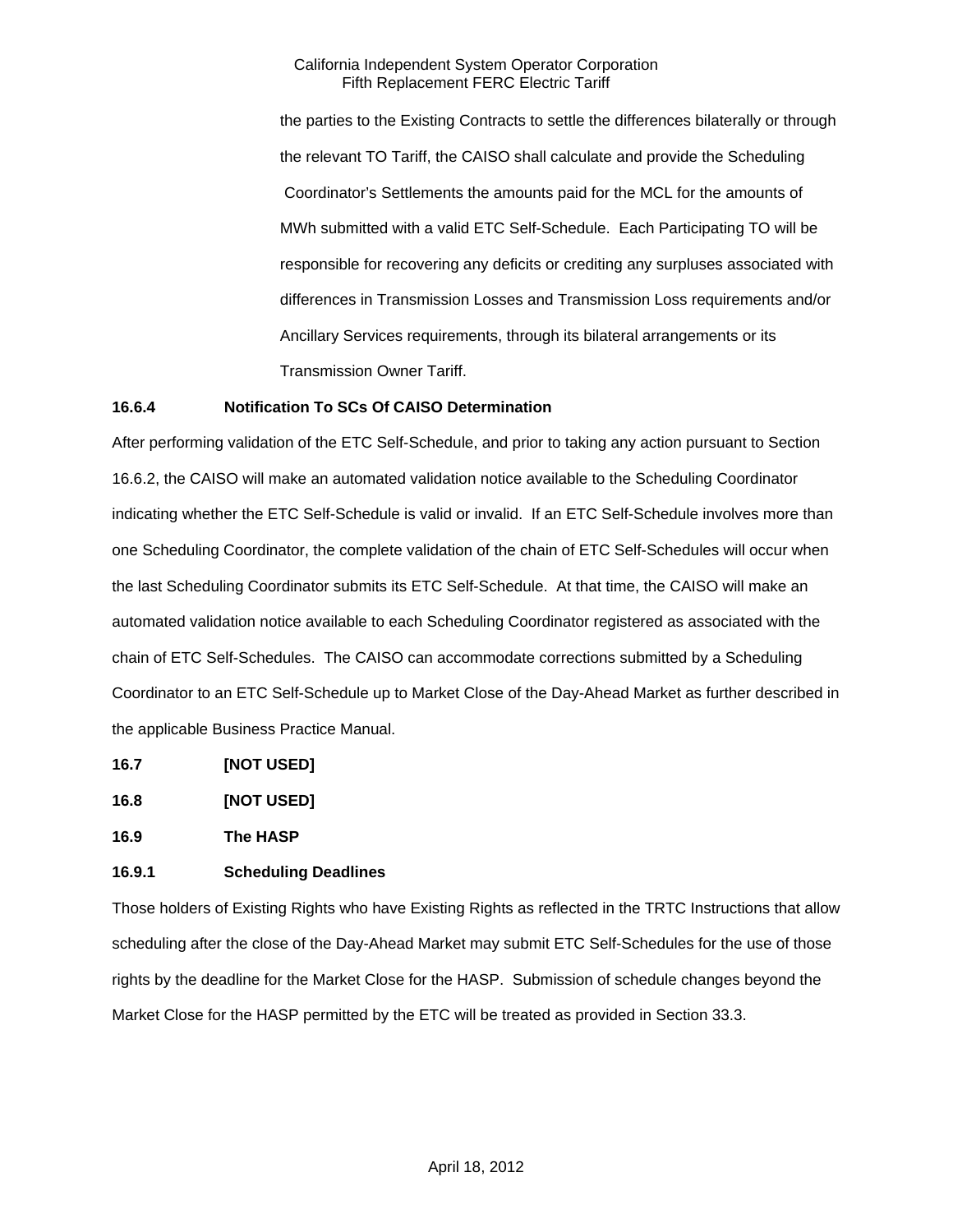### **16.10 The CAISO'S Real-Time Process**

Consistent with this Section 16, the CAISO will honor those scheduling flexibilities that may be exercised by holders of Existing Rights through their respective Scheduling Coordinators during the CAISO's Real-Time Market to the extent that such flexibilities do not interfere with or jeopardize the safe and reliable operation of the CAISO Controlled Grid or Balancing Authority Area operations.

# **16.11 Inter-Balancing Authority Area ETC Self-Schedule Bid Changes**

Changes to ETC Self-Schedules that occur during the CAISO's Real-Time Market that involve changes to CAISO Balancing Authority Area imports or exports with other Balancing Authority Areas (that is, inter-Balancing Authority Area changes to ETC Self-Schedules) will be allowed and will be recorded by the CAISO based upon notification received from the Scheduling Coordinator representing the holder of the Existing Rights. The Scheduling Coordinator representing the holder of the Existing Right must notify the CAISO of any such changes to external import/export in submitted ETC Self-Schedules. The Scheduling Coordinator representing the holder of the Existing Right must notify the CAISO of Real-Time Market changes to external import/export Interchange Schedules in submitted ETC Self-Schedules, by telephone. The timing and content of any such notification must be consistent with the TRTC Instructions previously submitted to the CAISO by the Responsible PTO. The CAISO will manually adjust or update the HASP Intertie Schedule for the Scheduling Coordinator to conform with the other Balancing Authority Area's net ETC Self-Schedule in Real-Time, and the notifying Scheduling Coordinator will be responsible for and manage any resulting Energy imbalance. These Imbalance Energy deviations will be priced and charged to the Scheduling Coordinator representing the holder of Existing Rights in accordance with the Real-Time LMP.

# **16.12 Intra-Balancing Authority Area ETC Self-Schedule Changes**

Changes to ETC Self-Schedules that occur during the CAISO's Real-Time processes that do not involve changes to CAISO Balancing Authority Area imports or exports with other Balancing Authority Areas (that is, intra-Balancing Authority Area changes to Schedules) will be allowed and will give rise to Imbalance Energy deviations. These Imbalance Energy deviations will be priced and charged to the Scheduling Coordinator representing the holder of Existing Rights in accordance with the Real-Time LMP.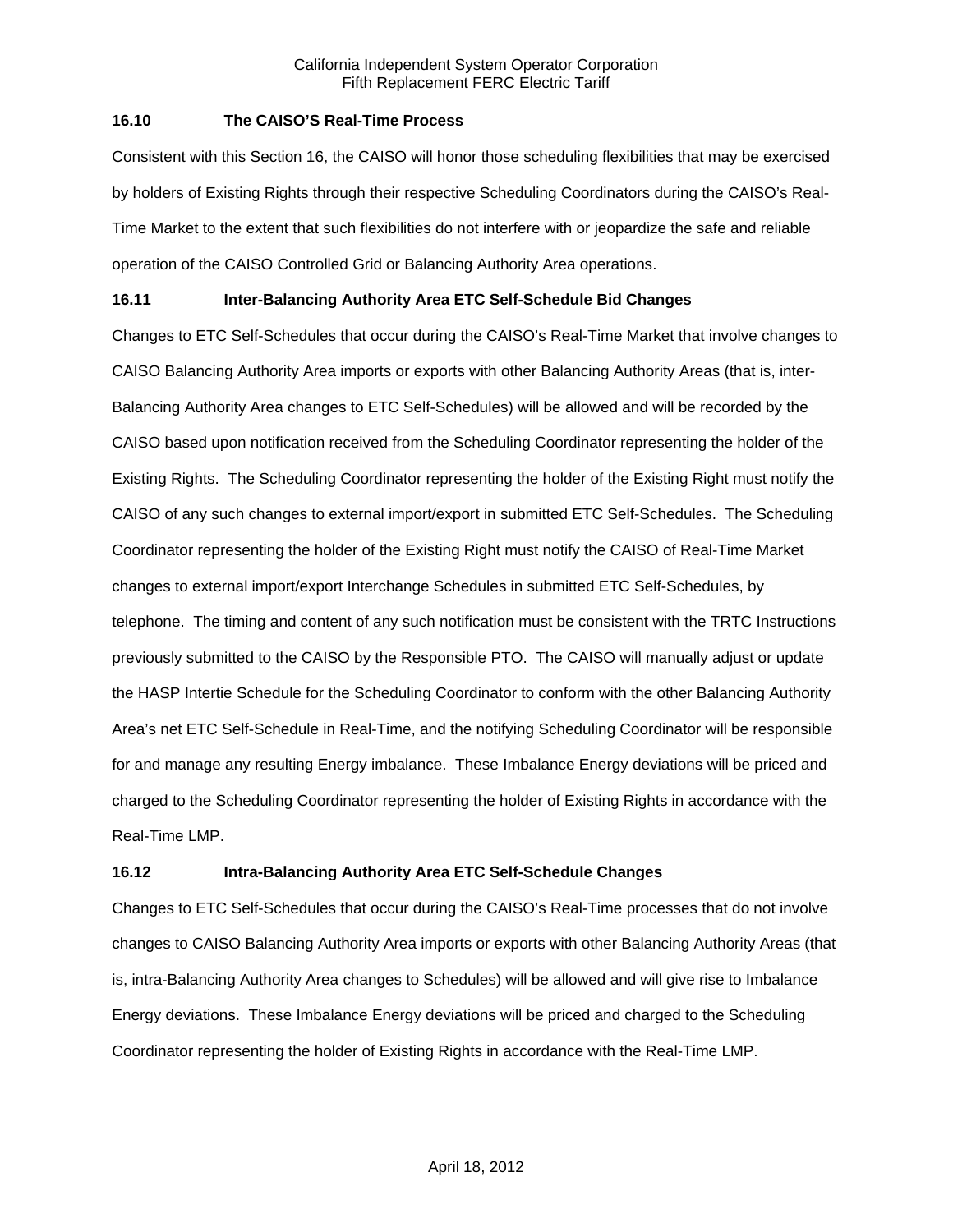# **17. Transmission Ownership Rights (TORs)**

Transmission Ownership Rights represent transmission capacity on facilities that are located within the CAISO Balancing Authority Area that are either wholly or partially owned by an entity that is not a Participating TO. This Section 17 shall apply to the TORs of Non-Participating TOs. In any case in which (i) the CAISO has entered into a bilateral agreement with a Non-Participating TO regarding its TORs or (ii) a Participating TO has entered into a bilateral agreement with a Non-Participating TO regarding its TORs, the provisions of the agreement shall prevail over any conflicting provisions of this Section 17. Where the provisions of this Section 17 do not conflict with the provisions of the agreement, the provisions of this Section 17 shall apply to the subject TORs.

### **17.1 TRTC Instructions**

# **17.1.1 Responsibility To Create TRTC Instructions**

To enable the CAISO to exercise its responsibilities as Balancing Authority in accordance with Applicable Reliability Criteria, each Non-Participating TO holding a TOR must work with the CAISO to develop the TRTC Instructions that allow the TOR to be accommodated in a way that: (i) maintains the existing scheduling and curtailment priorities of the TOR holder; (ii) is minimally burdensome to the CAISO (i.e., creates the least impact on the CAISO's preferred operational policies and procedures); (iii) to the extent possible, imposes no additional financial burden on the TOR holder (beyond that set forth in an applicable Existing Contract or any other contract pertaining to the TOR); (iv) is minimally burdensome to the TOR holder from an operational point of view; and (v) does not require the CAISO to interpret or underwrite the economics of any applicable Existing Contract. To enable the CAISO to exercise its responsibilities as Balancing Authority in accordance with Applicable Reliability Criteria, the parties holding joint ownership interests and Entitlements in facilities including TORs must attempt to jointly develop and agree on any TRTC Instructions that will be submitted to the CAISO, as provided in Section 17.1.6.

# **17.1.2 TOR Scheduling Coordinator Responsibilities**

To enable the CAISO to exercise its responsibilities as Balancing Authority in accordance with Applicable Reliability Criteria, each TOR holder must designate a Scheduling Coordinator as the responsible entity for submitting TOR Self-Schedules for the relevant TOR. The designated Scheduling Coordinator shall submit TOR Self-Schedules consistent with the terms and conditions specified in the TRTC Instructions.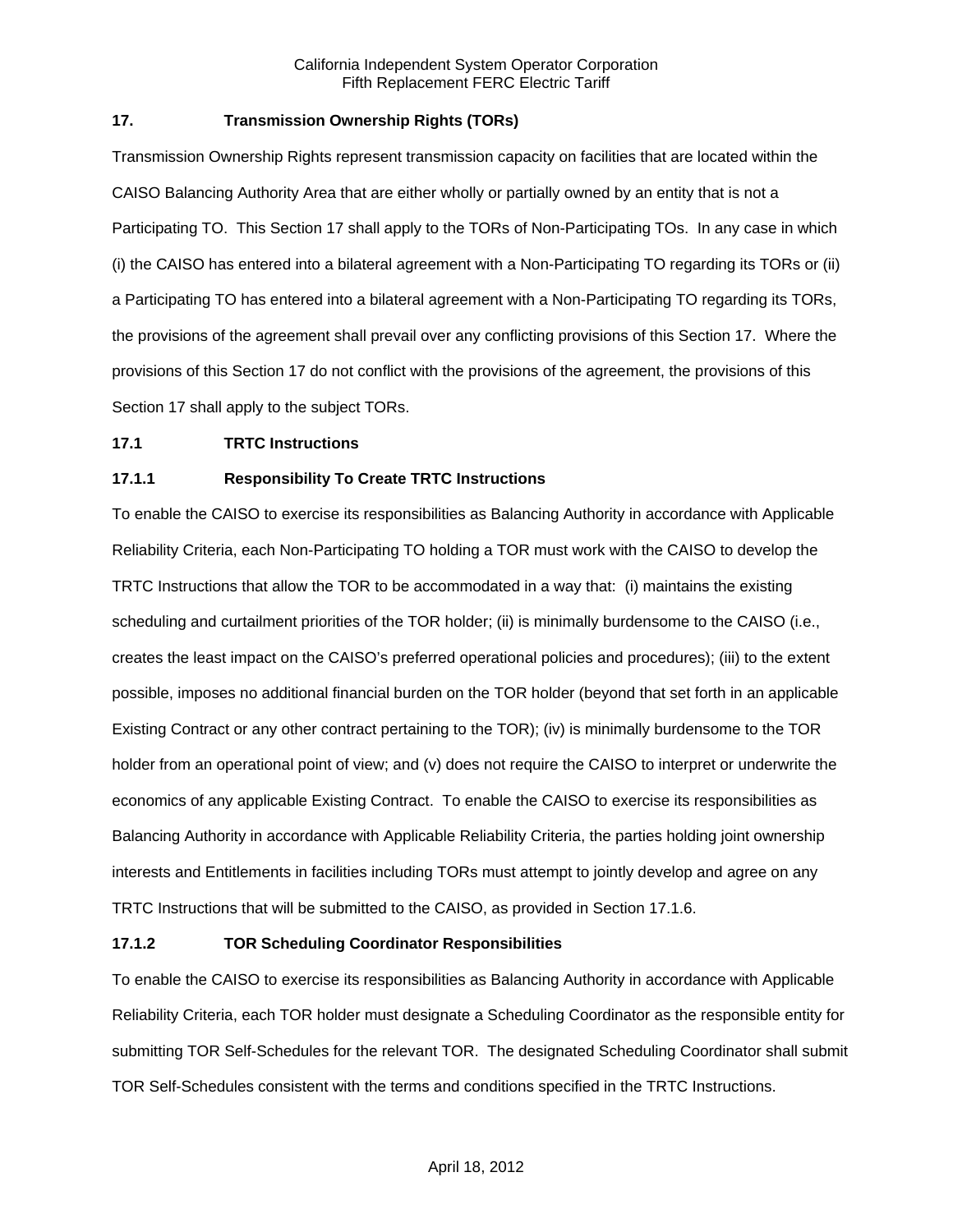### **17.1.3 Submission Of TRTC Instructions**

For each TOR, the Non-Participating TO holding the TOR shall be obligated to submit TRTC Instructions to the CAISO electronically, unless the Non-Participating TO specifies to the CAISO otherwise. The Non-Participating TO shall notify the CAISO in writing the identity of the responsible party for submission of the TRTC Instructions, subject to the terms of any applicable Existing Contract that may specify the responsible party for submission of the TRTC Instructions and the term of such agreement between the parties to the Existing Contract. The Non-Participating TO shall undertake all obligations with respect to the submission of the TRTC Instructions to the CAISO and any subsequent obligations that follow with respect to the creation, management and updates to the TRTC Instructions. The CAISO is responsible for implementing only one set of TRTC Instructions for each TOR and for implementing only those TRTC Instructions that have been received and accepted by the CAISO. The Non-Participating TO shall submit the TRTC Instructions to the CAISO associated with its TORs thirty (30) days prior to the date on which the scheduling or curtailment of the use of the TORs is to change or commence.

### **17.1.4 TRTC Instructions Content**

TRTC Instructions will include the following information at a minimum and such other information as the CAISO may reasonably require the Non-Participating TO holder of a TOR to provide to enable the CAISO to carry out its functions under the CAISO Tariff, Operating Procedures and Business Practice Manuals:

- (1) A unique Contract Reference Number for each source and sink combination applicable to the TOR (i.e., the CRN that will be assigned by the CAISO and communicated to the Non-Participating TO that references a single TOR or a set of interdependent TORs for each source and sink combination);
- (2) Whether the instruction can be exercised independent of the CAISO's day-to-day involvement ("Yes/No");
- (3) Name of an operational single point of contact for instructions and a 24-hour a day telephone number for the Non-Participating TO contact for TOR issues or the agreed upon party;
- (4) Name(s) and number(s) of TOR(s) that are represented by the unique CRN;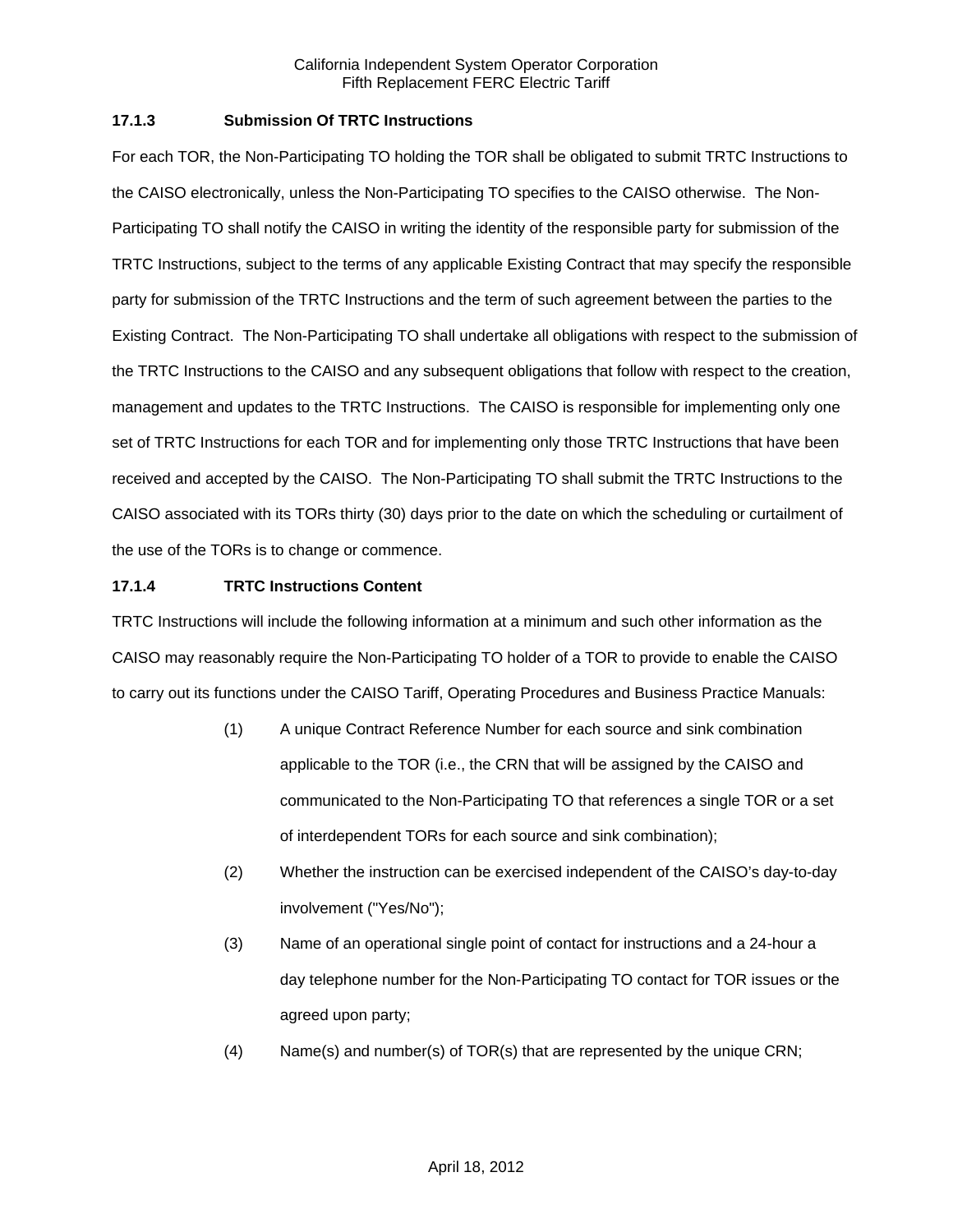- (5) The following information, as stored in the Master File: (a) the applicable Point(s) of Receipt and Point(s) of Delivery); (b) for each Point of Receipt, the resource names for the physical resources as the eligible sources (eligible physical sources include Generating Units and System Resources), and for each Point of Delivery, the resource names for the physical resources as the eligible sinks (eligible physical sinks include Load PNodes, Custom Load Aggregation Points and System Resources); (c) for each physical source or sink, the maximum capacity (MW) that can be scheduled as a TOR; and (d) for each physical source and sink, the Scheduling Coordinator(s) and their Business Associate Identification (BAID) that is (are) eligible to submit TOR Self-Schedules utilizing these sources and sinks;
- (6) Names of the party(ies) holding the TOR(s) and the parties to any agreements applicable to the TORs;
- (7) The Scheduling Coordinator BAID that is entitled to the Settlement of reversal of Congestion Charges;
- (8) Amount of TORs, in maximum MW, that may be utilized under the relevant TRTC Instructions;
- (9) Instructions for the allowable timeframes at which the TOR Self-Schedules and TOR Self-Schedule changes may be submitted to the CAISO, which include whether the Scheduling Coordinator may submit TOR Self-Schedules or TOR Self-Schedule changes: (a) into the DAM; (b) into the HASP and the RTM; (c) after the close of submitting Bids into the HASP and the RTM, but before twenty (20) minutes before the applicable Trading Hour of the Trading Day; and (d) at or after twenty (20) minutes before the applicable Trading Hour of the Trading Day; in addition, the Non-Participating TO may also provide any additional comments and restrictions on the submission time of TOR Self-Schedules and TOR Self-Schedule changes;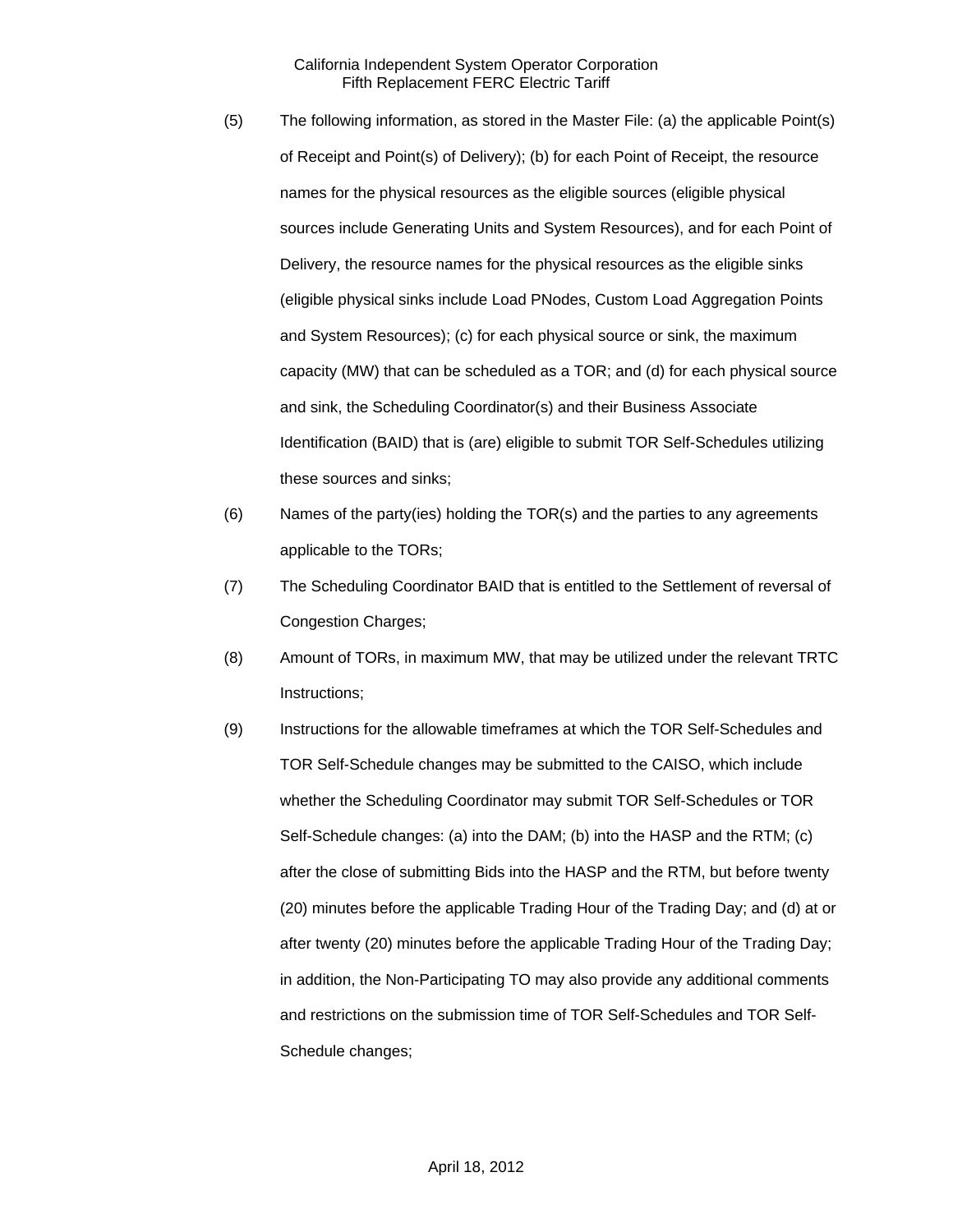- (10) Term of ownership interest in the TOR(s) and of any agreements applicable to the TOR(s);
- (11) Any special procedures that would require the CAISO to implement curtailments in any manner different than pro rata reduction of the transfer capability of the transmission line; any such instructions submitted to the CAISO must be clear, unambiguous, and not require the CAISO to make any judgments or interpretations as to the meaning, intent, results, or purpose of the curtailment procedures or of any applicable Existing Contract, otherwise, they will not be accepted by the CAISO; and
- (12) Whether or not the TOR provides the right to self-provide Ancillary Services.

# **17.1.5 Changes And Updates To TRTC Instructions**

Updates or changes to the TRTC Instructions must be submitted to the CAISO through a revised set of TRTC Instructions by the Non-Participating TO, on an as needed or as required basis. The CAISO will implement the updated or changed TRTC Instructions as soon as practicable but no later than seven (7) days after receiving clear and unambiguous details of the updated or changed instructions under normal conditions. If the CAISO finds the TRTC Instructions to be inconsistent with the CAISO Tariff, the CAISO will notify the Non-Participating TO within forty-eight (48) hours after receipt of the updated or changed TRTC Instructions indicating the nature of the problem and allowing the Non-Participating TO to resubmit the TRTC Instructions as if they were new, updated or changed TRTC Instructions. If the CAISO finds the updated or changed TRTC Instructions to be acceptable, the CAISO will time-stamp the updated TRTC Instructions as received, confirm such receipt to the Non-Participating TO, and indicate the time at which the updated instructions take effect if prior to the seven (7) day deadline referred to above. In the event of a System Emergency, the CAISO will implement such submitted changes to the TRTC Instructions as soon as practical.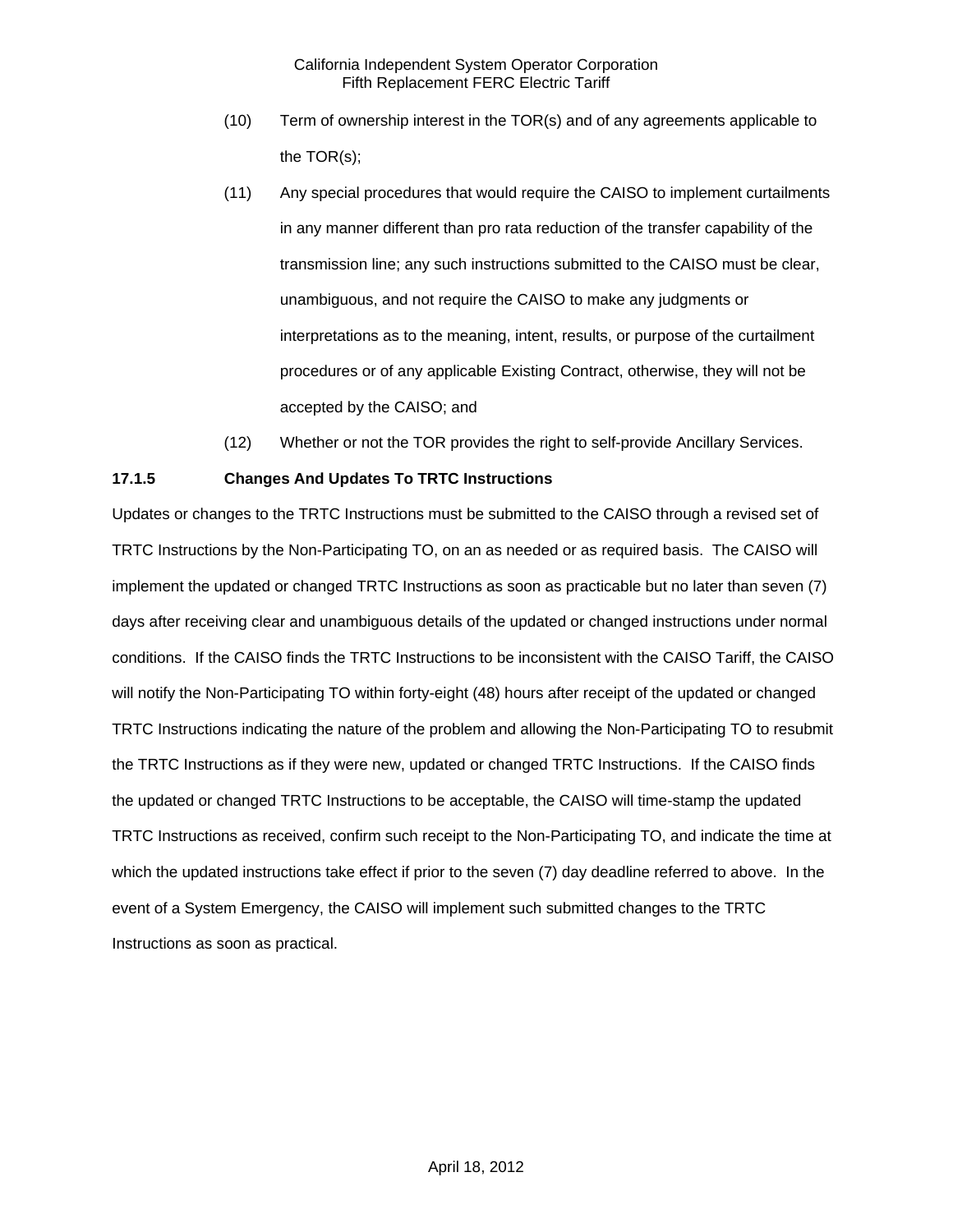### **17.1.6 CAISO Role In Accepting TRTC Instructions**

The parties holding joint ownership interests and Entitlements in a facility including a TOR must, in the first instance, attempt jointly to agree on any TRTC Instructions that will be submitted to the CAISO. In the event that the parties holding joint ownership interests and Entitlements in a facility including a TOR cannot agree upon the TRTC Instructions, the dispute resolution provisions of any applicable Existing Contract shall be used to resolve the dispute; provided that, until the dispute is resolved, and unless the applicable Existing Contract specifies otherwise, the CAISO shall implement the Participating TO's TRTC Instructions, if one of the parties holding a joint ownership interest or an Entitlement in the facility is a Participating TO. If no party holding a joint ownership interest or Entitlement in a facility including a TOR is a Participating TO and the parties cannot agree to the TRTC Instructions to be submitted by the parties, until the dispute is resolved, the CAISO shall implement the TRTC Instructions of the Non-Participating TO with the greatest ownership interest in the TOR. The CAISO shall not be responsible for resolution of any disputes that arise over the accuracy of the TRTC Instructions consistent with its obligations in Section 17.1.4.

#### **17.1.7 Implementation Of TRTC Instructions**

The CAISO shall determine, based on the information provided by the Non-Participating TOs under TRTC Instructions, the transmission capacities that must be reserved for TORs at Scheduling Points.

 The CAISO shall coordinate the scheduling of TORs with the scheduling of CAISO transmission service, using the CAISO's Bid submission rules. In doing so, the CAISO shall create an automated day-to-day verification process based on parameters provided by the Non-Participating TO for the TOR to serve as the basis for TOR Self-Schedule validation. The Non-Participating TO will be responsible for: (1) the accuracy of the data files against which the CAISO will validate the TOR Self-Schedule; and (2) providing the data file to the CAISO.

The TOR holders shall remain liable for their performance under any applicable Existing Contracts or other agreements pertaining to their TORs. The CAISO shall be liable in accordance with the provisions of this CAISO Tariff for any damage or injury caused by its non-compliance with the TRTC Instructions submitted to it pursuant to this Section 17.1.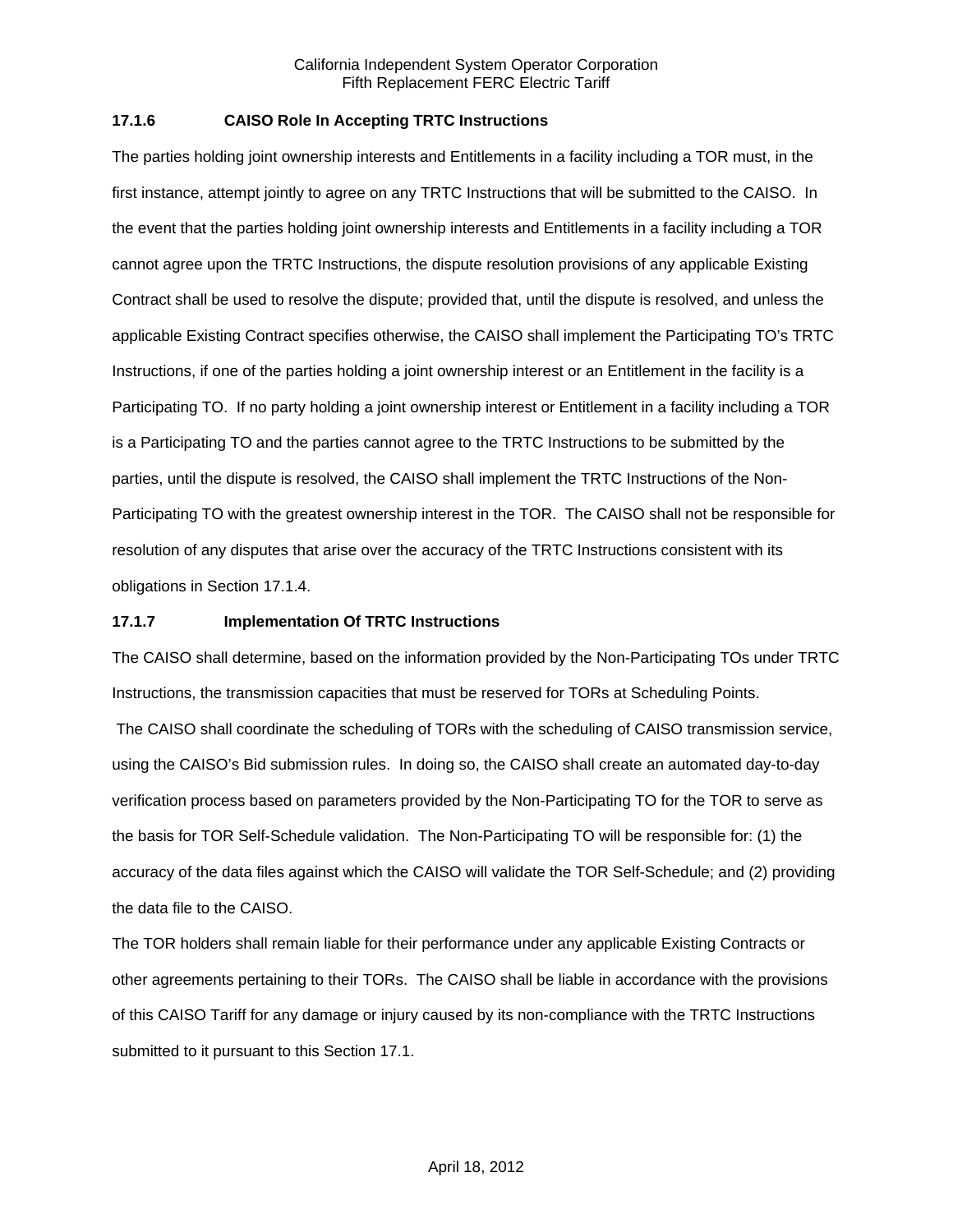Unless specified otherwise, in the event that the dispute resolution mechanisms prescribed in an Existing Contract applicable to a TOR, including all recourses legally available under the contract, cannot, in the first instance, result in a resolution of such a dispute, the CAISO ADR Procedures will be used to resolve any disputes between the CAISO and the Non-Participating TO regarding any aspects of the implementation of this Section 17.1, including the reasonableness of a Non-Participating TO's TRTC Instructions or any other decision rules which the Non-Participating TO may submit to the CAISO as part of the TRTC Instructions. The holders of TORs shall have standing to participate in the CAISO ADR Procedures.

### **17.2 Treatment Of TORs**

The CAISO will accommodate TORs, so that the holders of TORs will receive the same priorities (in scheduling, curtailment, assignment and other aspects of transmission system usage) to which they are entitled under any applicable Existing Contracts or other agreements pertaining to the operation of their TORs.

In addition, scheduling deadlines and operational procedures associated with TORs will be honored by the CAISO, provided such information is explicitly included in the TRTC Instructions. The CAISO will accommodate and honor TORs as follows:

- (1) The CAISO will reserve transmission capacity equal to the TOR transmission capacity and make a corresponding adjustment in its determination of ATC. The CAISO will not limit parallel flow from flowing on TOR transmission capacity consistent with the redispatch provisions of Section 17.2(3), just as the CAISO does not limit TOR Self-Schedules from flowing on non-TOR transmission. There shall be no compensation for parallel flow for either the CAISO or the TOR holder.
- (2) In the HASP, the CAISO will give valid TOR Self-Schedules priority over other non-TOR Day-Ahead Schedules and HASP Bids. In the event of a reduction in capacity on the transmission path associated with the TOR, the CAISO will honor the TOR priority in accordance with this Section 17.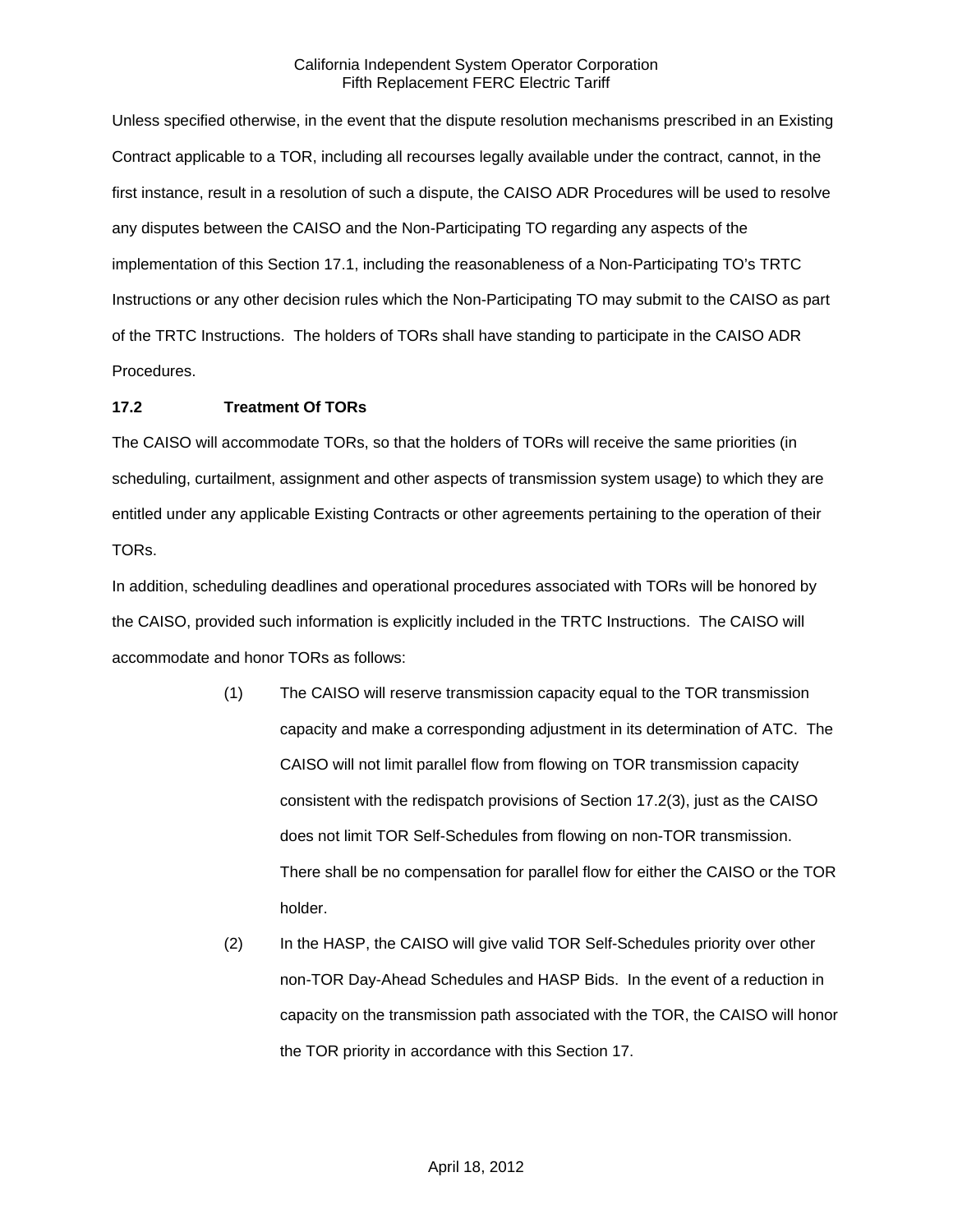- (3) The CAISO will allow the holder of a TOR to make changes to the scheduled amounts of supply after the submission of HASP TOR Self-Schedules in accordance with the TRTC Instructions established for such changes. The CAISO will, as necessary, redispatch non-TOR resources to accommodate valid TOR Self-Schedule changes in Real-Time.
- (4) The CAISO will allow the holder of a TOR to self-provide Ancillary Services, which will include the ability of the holder of a TOR to import Ancillary Services at Scheduling Points with the CAISO.
- (5) The submission of a TOR Self-Schedule change that is authorized pursuant to an applicable existing agreement shall not affect the application of the IFM Congestion Credit or the HASP and RTM Congestion Credit, and the IFM Marginal Cost of Losses Credit for Eligible TOR Self-Schedules or the RTM Marginal Cost of Losses Credit for Eligible TOR Self-Schedules for a TOR Self-Schedule that satisfies the applicable requirements of Sections 17.4.1 and 17.5.

#### **17.2.1 System Emergency Exceptions**

As set forth in Section 4.2.1, all Market Participants, including Scheduling Coordinators, Utility Distribution Companies, Participating TOs, Participating Generators(which includes Pseudo-Ties of Generating Units to the CAISO Balancing Authority Area), Participating Loads, Demand Response Providers, Balancing Authorities (to the extent the agreement between the Balancing Authority and the CAISO so provides), and MSS Operators within the CAISO Balancing Authority Area and all System Resources must comply fully and promptly with the CAISO's Dispatch Instructions and operating orders, unless such operation would impair public health or safety. The CAISO will honor the terms of TORs, provided that in a System Emergency and circumstances in which the CAISO considers that a System Emergency is imminent or threatened, to enable the CAISO to exercise its responsibilities as Balancing Authority in accordance with Applicable Reliability Criteria, holders of TORs must follow CAISO operating orders even if those operating orders directly conflict with the terms of applicable Existing Contracts or any other contracts pertaining to the TORs, unless such operating orders are inconsistent with the terms of an agreement between the CAISO and a Balancing Authority. In the event of a conflict between the CAISO Tariff and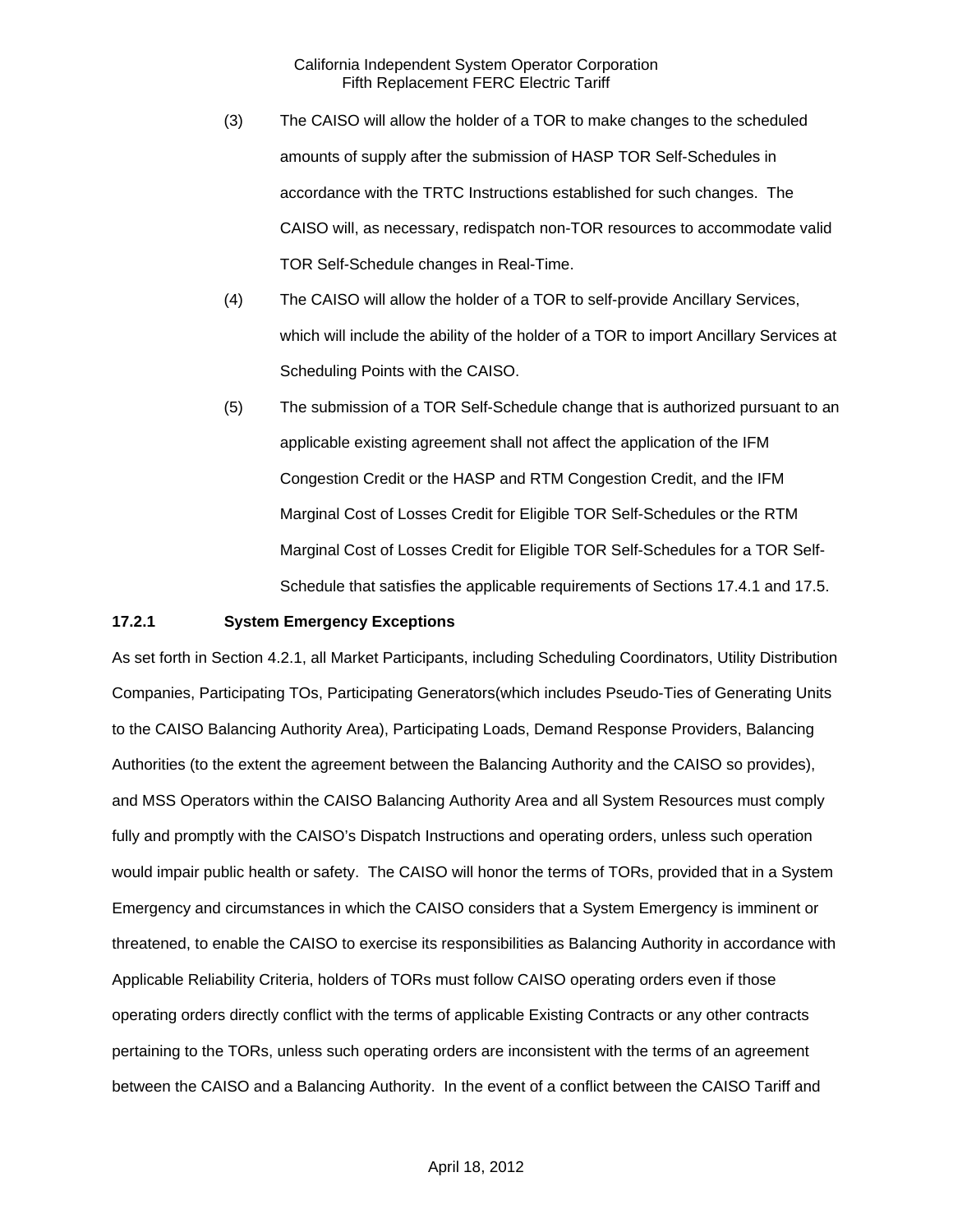an agreement between the CAISO and a Balancing Authority, the agreement will govern. For this purpose CAISO operating orders to shed Load shall not be considered as an impairment to public health or safety. This section does not prohibit a Scheduling Coordinator from modifying its Bid or re-purchasing Energy in the HASP or RTM.

### **17.3 Valid TOR Self-Schedules**

The CAISO will accept a valid TOR Self-Schedule from a Scheduling Coordinator. That Scheduling Coordinator shall be either the holder of the TOR or its designee. TOR Self-Schedules submitted by Scheduling Coordinators to the CAISO must be submitted in accordance with this CAISO Tariff.

# **17.3.1 Validation Of TOR Self-Schedules**

A TOR Self-Schedule is a valid TOR Self-Schedule when the CAISO has determined that the TOR Self-Schedule, submitted to the CAISO pursuant to the requirements for Bids in Section 30, properly reflects TORs consistent with the TRTC Instructions, is labeled with a unique TOR identifier, and includes balanced sources and sinks, within the TOR capacity limits.

# **17.3.2 Treatment Of Invalid TOR Self-Schedules**

# **17.3.2.1 Inconsistent with the TRTC Instructions**

Except for the reasons listed below in 17.3.2, if the CAISO finds that the TOR Self-Schedule is not consistent with the TRTC Instructions, the CAISO shall find that the TOR Self-Schedule is not valid. If the CAISO finds the TOR Self-Schedule to be invalid, the CAISO shall notify the Scheduling Coordinator and convert the TOR Self-Schedule to an ordinary Self-Schedule and treat the TOR Self-Schedule as an ordinary Self-Schedule as such for terms of scheduling priority and Settlements. Where multiple ETC, TOR or Converted Rights Self-Schedules are submitted in an ETC, TOR or Converted Rights chain, in order for all ETC, TOR, or Converted Rights Self-Schedules in the chain to continue to remain valid, all individual ETC, TOR, or Converted Rights Self-Schedules links in the chain must remain individually valid, including the simultaneous but separate use of an individual ETC, TOR or Converted Rights Self-Schedule, in order for the chain to remain valid.

# **17.3.2.2 Unbalanced TOR Self-Schedules**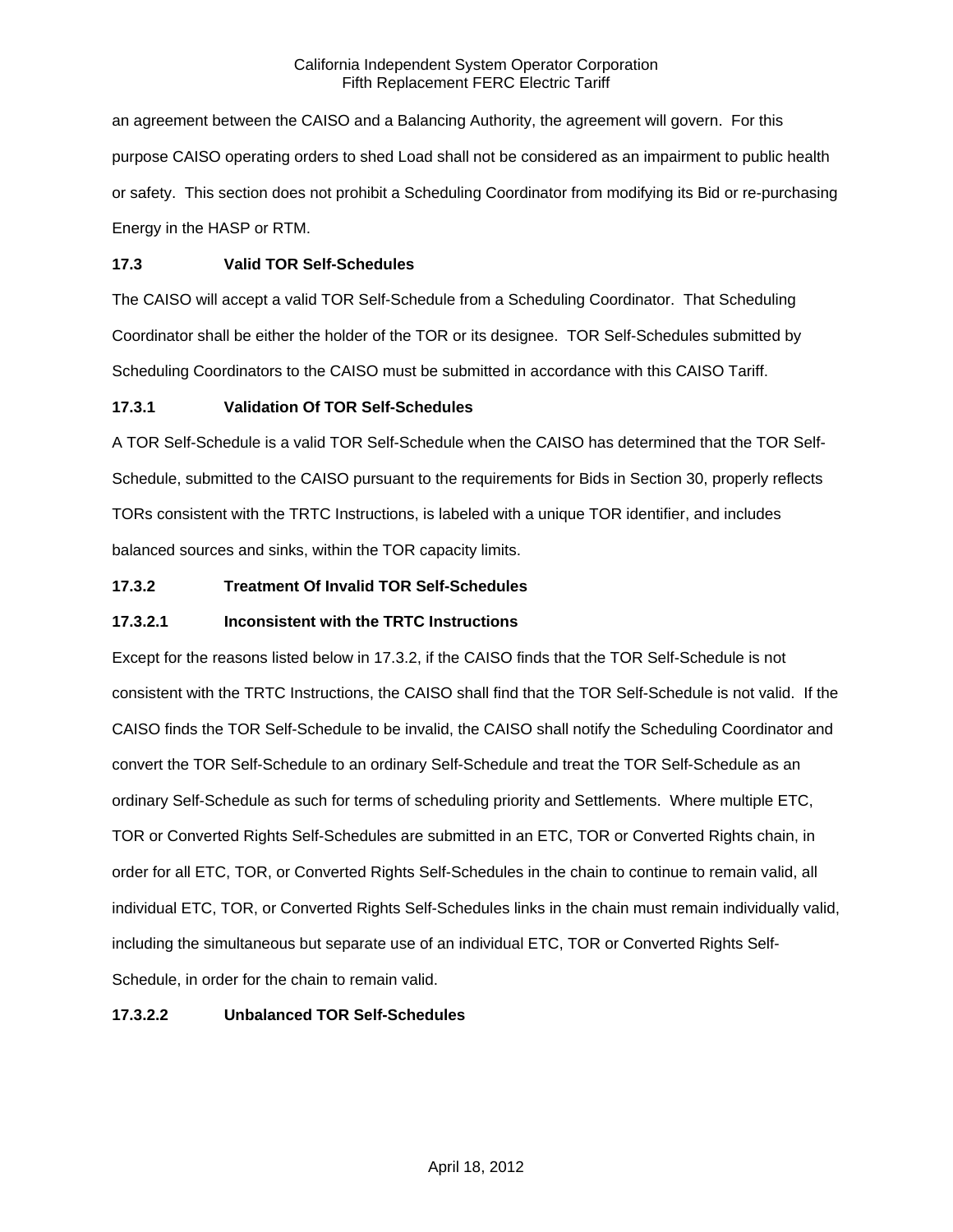If the TOR Self-Schedule is not balanced, the TOR Self-Schedule will not be a valid TOR Self-Schedule and the CAISO will: (i) remove any scheduling priority for the entire TOR Self-Schedule; (ii) apply the TOR Settlement treatment pursuant to Sections 11.2.1.5 and 11.5.7.1 to the valid balanced portions only; and (iii) assess any charges and make any payments consistent with the treatment of ordinary Self-Schedules for the unbalanced portions.

# **17.3.2.3 Exceeds Capacity Limits for TORs as Reflected in TRTC Instructions**

If the TOR Self-Schedule exceeds the capacity limits of the TOR as reflected in TRTC Instructions, the TOR Self-Schedule will not be a valid TOR-Self-Schedule and the CAISO will: (i) remove any scheduling priority for the entire TOR Self-Schedule; (ii) apply the TOR Settlement treatment pursuant to Sections 11.2.1.5 and 11.5.7.1 to the valid balanced portions within the capacity limits of the TOR as reflected in the TRTC Instructions; and (iii) assess any charges and make any payments consistent with the treatment of ordinary Self-Schedules for the portions in excess of the capacity limits of the TOR as reflected in the TRTC Instructions.

# **17.3.3 Settlement Treatment Of Valid TOR Self-Schedules**

The resulting valid TOR Self-Schedules shall have the following Settlement treatment:

- (1) The CAISO will apply the TOR Settlement treatment in Sections 11.2.1.5 and 11.5.7.
- (2) The CAISO shall base the Marginal Cost of Losses on LMP differentials at the Points of Receipt and Points of Delivery identified in the valid TOR Self-Schedule; provided, however, that if a specific loss percentage exists in an applicable agreement between the TOR holder and the CAISO or an existing agreement between the TOR holder and a Participating TO, the CAISO will apply the IFM and RTM Marginal Cost of Losses Credit as provided in Sections 11.2.1.7 and 11.5.7.2. In any case in which the TOR holder has an existing agreement regarding its TORs with either the CAISO or a Participating TO, the provisions of the agreement shall prevail over any conflicting provisions of this Section 17.3.3(2). Where the provisions of this Section 17.3.3(2) do not conflict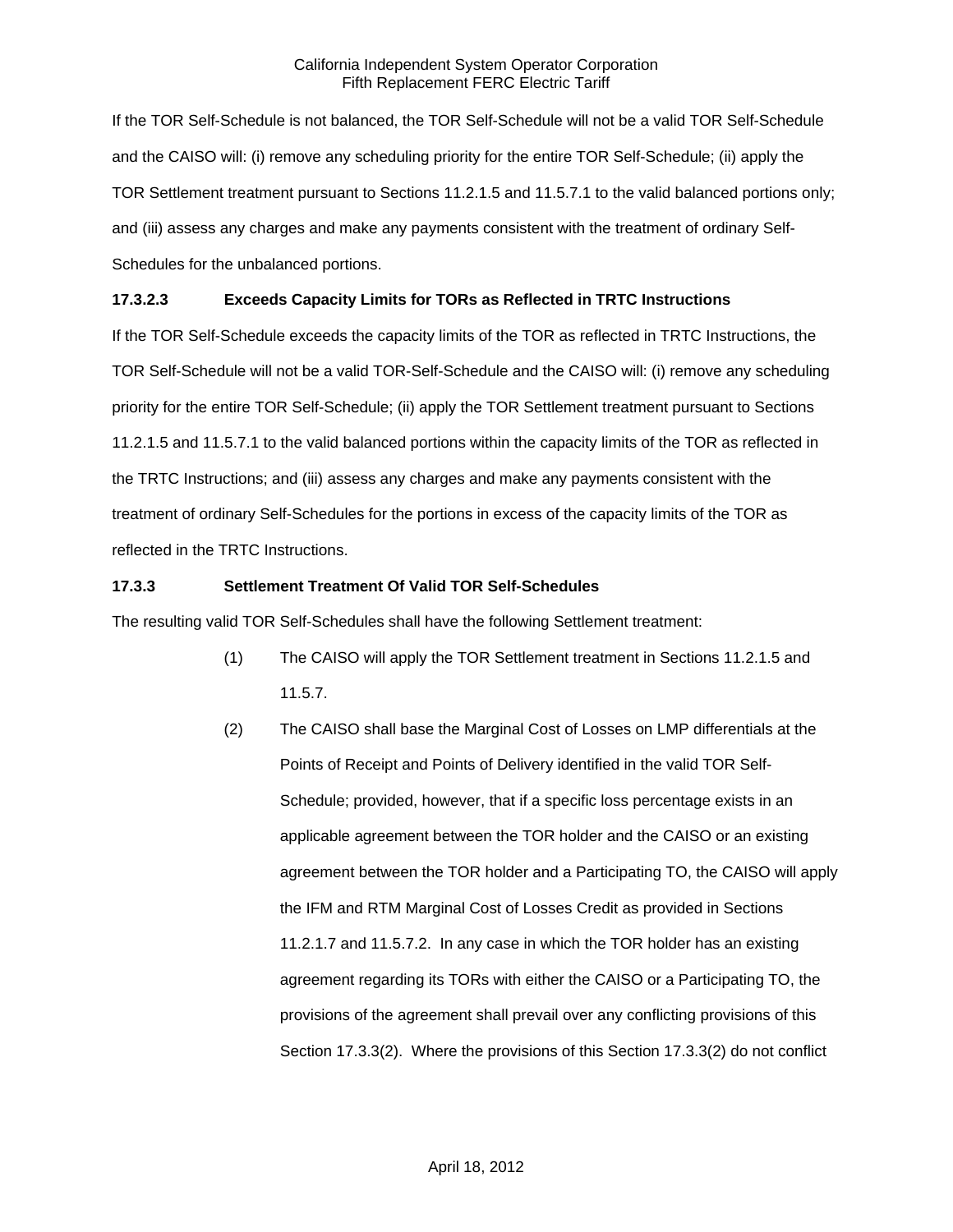with the provisions of the agreement, the provisions of this Section 17.3.3(2) shall apply to the subject TORs.

- (3) The CAISO will assess only charges applicable to Ancillary Services, Imbalance Energy, Transmission Losses, and Grid Management Charges for the use of a TOR and will not assess charges for neutrality, UFE, transmission Access Charges, Minimum Load Costs, or other charges that might otherwise be applicable to the Demand or exports served solely over the TOR. The CAISO will assess charges applicable to Ancillary Services for the use of a TOR only to the extent that the CAISO must procure Ancillary Services for the TOR holder because Ancillary Services are not self-provided by the TOR holder. The CAISO will assess charges applicable to Imbalance Energy for the use of a TOR only if the CAISO must procure Imbalance Energy for the TOR holder. The CAISO will assess Grid Management Charges for the use of a TOR only in accordance with the provisions of Section 11.22 and Appendix F, Schedule 1.
- (4) The holders of TORs will not be entitled to an allocation of revenues from the CAISO, including Access Charge revenues; provided that the Scheduling Coordinator for the TOR holder shall be allocated the applicable amount of IFM Marginal Losses Surplus Credit in accordance with the provisions of Section 11.2.1.6, except for any TOR Self-Schedule that received the IFM Marginal Cost of Losses Credit.
- (5) Parties with TORs shall continue to pay for Transmission Losses or Ancillary Services requirements in accordance with any Existing Contracts applicable to those TORs as they may be modified or changed in accordance with the terms of the Existing Contract. Any affected Participating TOs shall continue to provide Transmission Losses and any other Ancillary Services to the holder of a TOR subject to an Existing Contract as may be required by the Existing Contract. As described in Section 17.3.3(3) above, the CAISO will charge Scheduling Coordinators submitting the TOR Self-Schedule the charges applicable to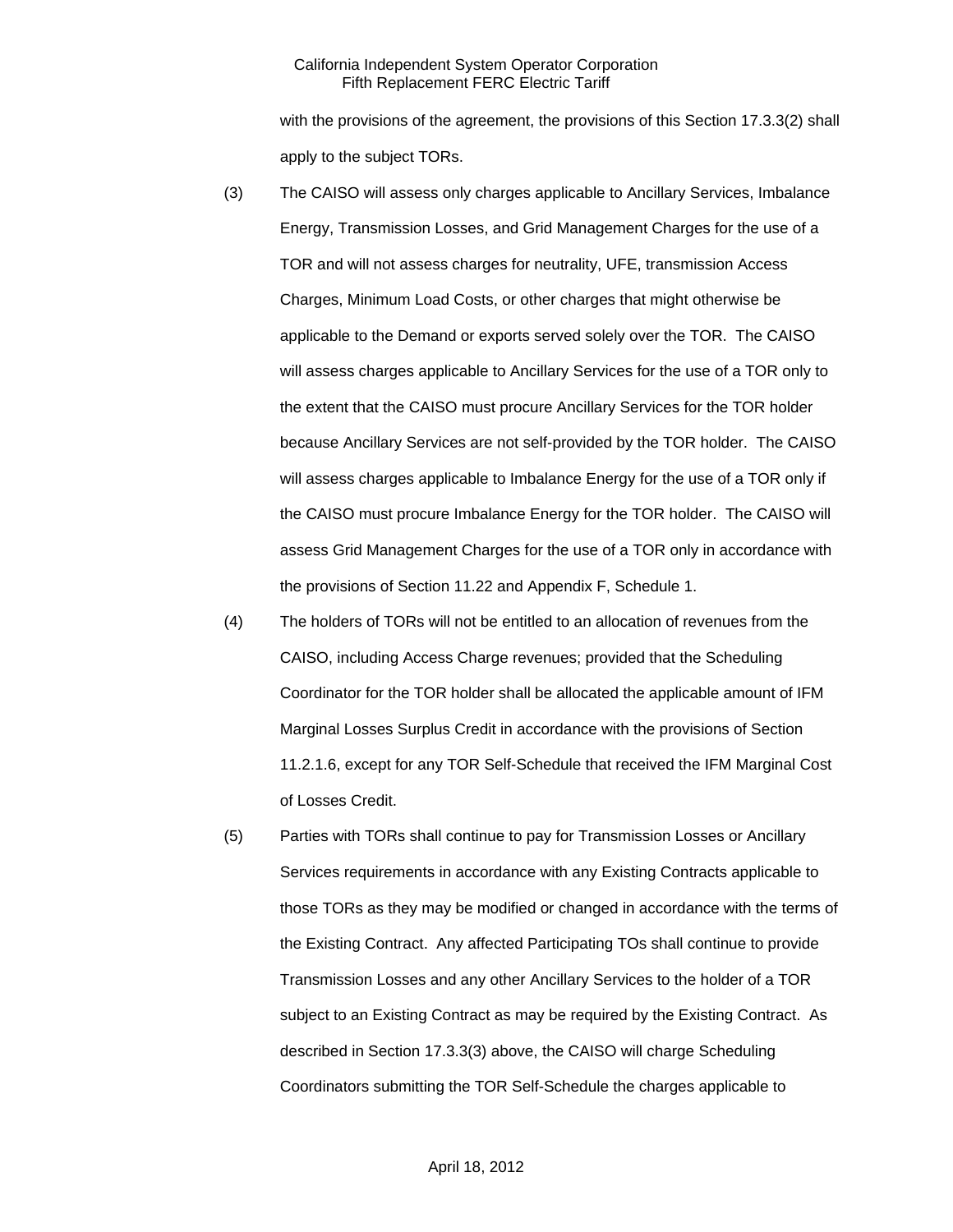Transmission Losses, Ancillary Services, and Imbalance Energy in accordance with the CAISO Tariff (e.g., the Transmission Losses Charge based on the Marginal Cost of Losses), and any shortfall or surplus between the CAISO charges and the provisions of any applicable Existing Contract shall be settled bilaterally between the Existing Contract parties or through the relevant TO Tariff. To enable holders of TORs to determine whether the CAISO's calculations result in any associated shortfall or surplus and to enable the parties to the Existing Contracts to settle the differences bilaterally or through the relevant TO Tariff, the CAISO shall calculate and provide the Scheduling Coordinator's Settlements the amounts paid for the MCL for the amounts of MWh submitted with a valid TOR Self-Schedule. Each Participating TO will be responsible for recovering any deficits or crediting any surpluses associated with differences in Transmission Losses and Transmission Loss requirements and/or Ancillary Services requirements, through its bilateral arrangements or its Transmission Owner Tariff.

## **17.3.4 Notification To SCs Of CAISO Determination**

After performing validation of the TOR Self-Schedule, and prior to taking any action pursuant to 17.6.2, the CAISO will make an automated validation notice available to the Scheduling Coordinator indicating whether the TOR Self-Schedule is valid or invalid. If a TOR Self-Schedule involves more than one Scheduling Coordinator, the complete validation of the chain of TOR Self-Schedules will occur when the last Scheduling Coordinator submits its TOR Self-Schedule. At that time, the CAISO will make an automated validation notice available to each Scheduling Coordinator registered as associated with the chain of TOR Self-Schedules. The CAISO can accommodate corrections submitted by a Scheduling Coordinator to a TOR Self-Schedule up to Market Close of the Day-Ahead Market as further described in the applicable Business Practice Manual.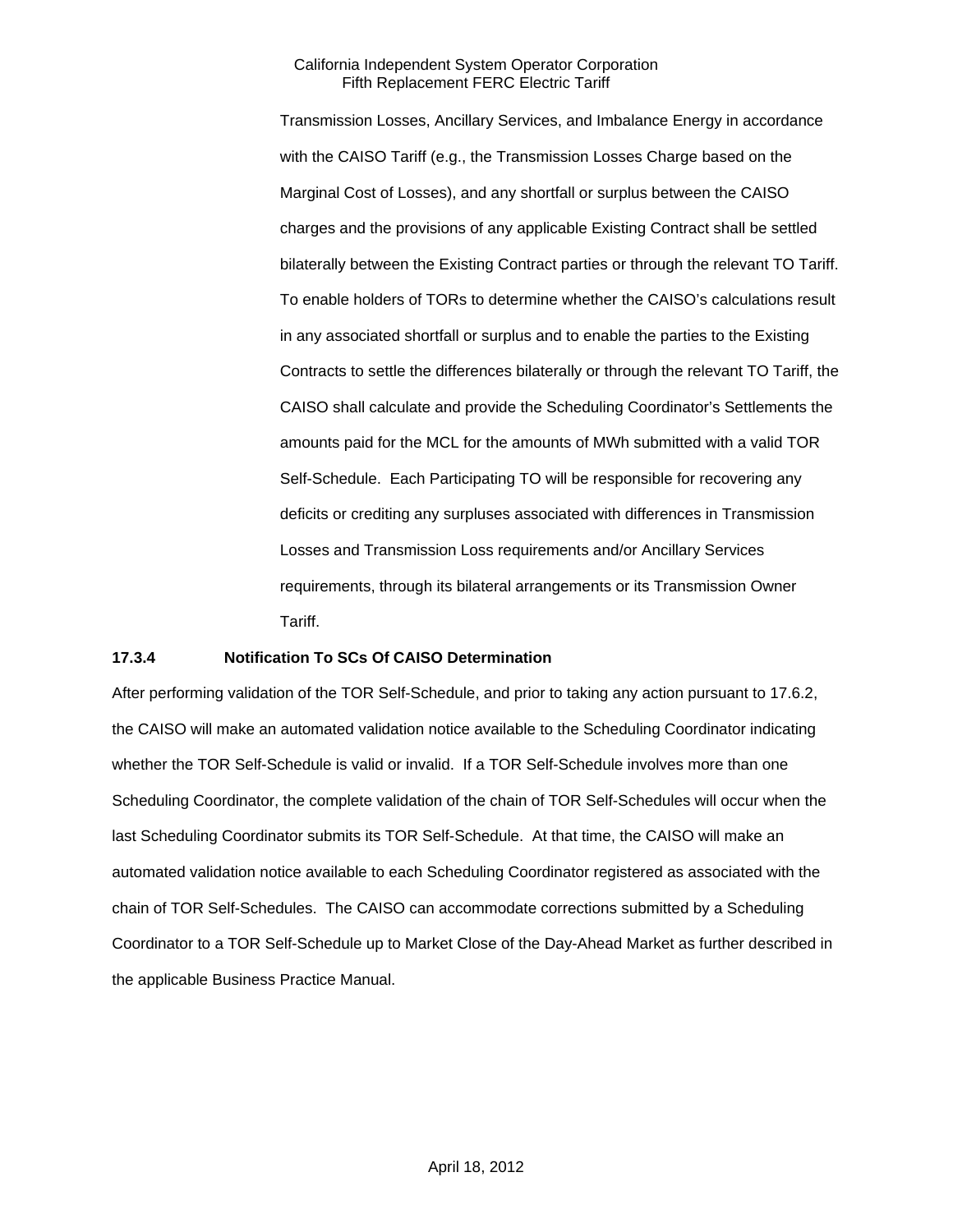# **17.4 The HASP**

# **17.4.1 Scheduling Deadlines**

Holders of TORs may submit TOR Self-Schedules for the use of those rights by the deadline for the Market Close for the HASP.

# **17.5 The CAISO'S Real-Time Process**

Consistent with this Section 17, the CAISO will honor those scheduling flexibilities that may be exercised by holders of TORs through their respective Scheduling Coordinators during the CAISO's Real-Time Market to the extent that such flexibilities do not interfere with or jeopardize the safe and reliable operation of the CAISO Controlled Grid or Balancing Authority Area operations.

# **17.6 Inter-Balancing Authority Area TOR Self-Schedule Bid Changes**

Changes to TOR Self-Schedules that occur during the CAISO's Real-Time Market that involve changes to CAISO Balancing Authority Area imports or exports with other Balancing Authority Areas (that is, inter-Balancing Authority Area changes to TOR Self-Schedules) will be allowed and will be recorded by the CAISO based upon notification received from the Scheduling Coordinator representing the holder of the TOR. The Scheduling Coordinator representing the holder of the TOR must notify the CAISO of any such changes to external import/export in submitted TOR Self-Schedules. The Scheduling Coordinator representing the holder of the TOR must notify the CAISO of Real-Time Market changes to external import/export Interchange Schedules in submitted TOR Self-Schedules, by telephone. The timing and content of any such notification must be consistent with the TRTC Instructions previously submitted to the CAISO by the Non-Participating TO. The CAISO will manually adjust or update the HASP Intertie Schedule for the Scheduling Coordinator to conform with the other Balancing Authority Area's net TOR Self-Schedule in Real-Time, and the notifying Scheduling Coordinator will be responsible for and manage any resulting Energy imbalance. These Imbalance Energy deviations will be priced and charged to the Scheduling Coordinator representing the holder of the TOR in accordance with the Real-Time LMP.

# **17.7 Intra-Balancing Authority Area TOR Self-Schedule Changes**

Changes to TOR Self-Schedules that occur during the CAISO's Real-Time processes that do not involve changes to CAISO Balancing Authority Area imports or exports with other Balancing Authority Areas (that is, intra-Balancing Authority Area changes to Schedules) will be allowed and will give rise to Imbalance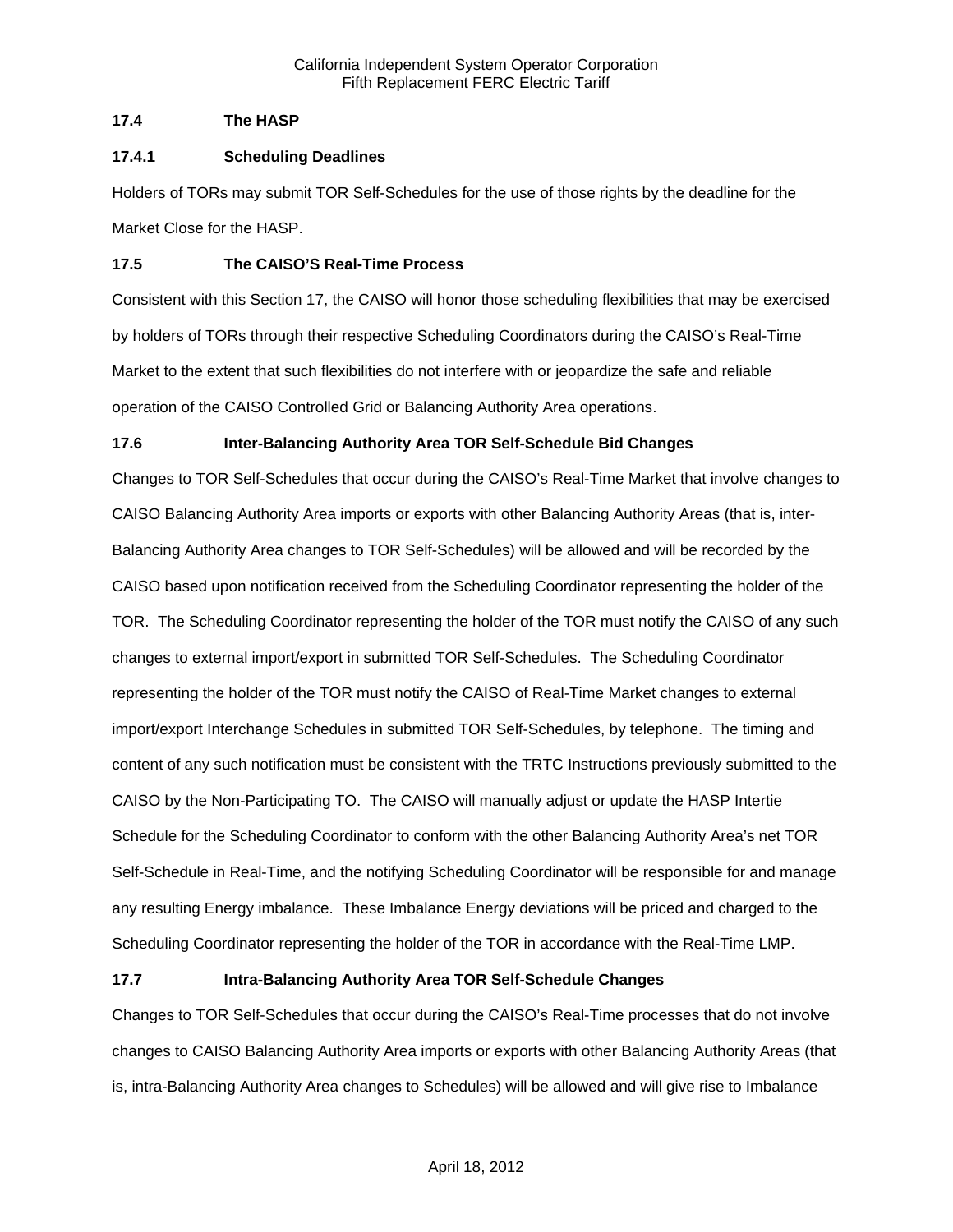Energy deviations. These Imbalance Energy deviations will be priced and charged to the Scheduling Coordinator representing the holder of the TOR in accordance with the Real-Time LMP.

# **17.8 Existing Contracts Re TORs For Non-Participating TOs**

Continuation of Rights and Obligations of Non-Participating TOs Regarding TORs and Under Existing

Contracts Applicable to TORs.

The transmission service rights and obligations of Non-Participating TOs under Existing Contracts applicable to their TORs, including all terms, conditions and rates of the Existing Contracts, as they may change from time to time under the terms of the Existing Contracts, will continue to be honored by the parties to those contracts, for the duration of those contracts.

# **17.8.1 Participating TO Obligation**

If a Participating TO is a party to an Existing Contract with provisions applicable to a TOR of a Non-Participating TO, the Participating TO shall attempt to negotiate changes to the Existing Contract to align the contract's scheduling and operating provisions with the CAISO's scheduling and operational procedures, rules and protocols, to align operations under the contract with CAISO operations, and to minimize the contract parties' costs of administering the contract while preserving their financial rights and obligations.

# **17.8.2 Right To Use And Ownership Of TORs**

If a Non-Participating TO has an Existing Contract with a Participating TO under which the Non-Participating TO's TORs, or a portion thereof, are subject to use by the Participating TO, the Non-Participating TO's rights to the use and ownership of its TORs shall remain unchanged, regardless of the Participating TO's act of turning over the Participating TO's Entitlement to use the Non-Participating TO's TORs to the extent possible to the Operational Control of the CAISO.

The CAISO will accept valid TOR Self-Schedules from holders of TORs that are Scheduling Coordinators or that are represented by a Scheduling Coordinator. TOR Self-Schedules submitted by Scheduling Coordinators to the CAISO must be submitted in accordance with Sections 17 and 30. The CAISO may refuse to accept TOR Self-Schedules that do not meet the requirements of the principles, protocols and rules referred to in this Section 17.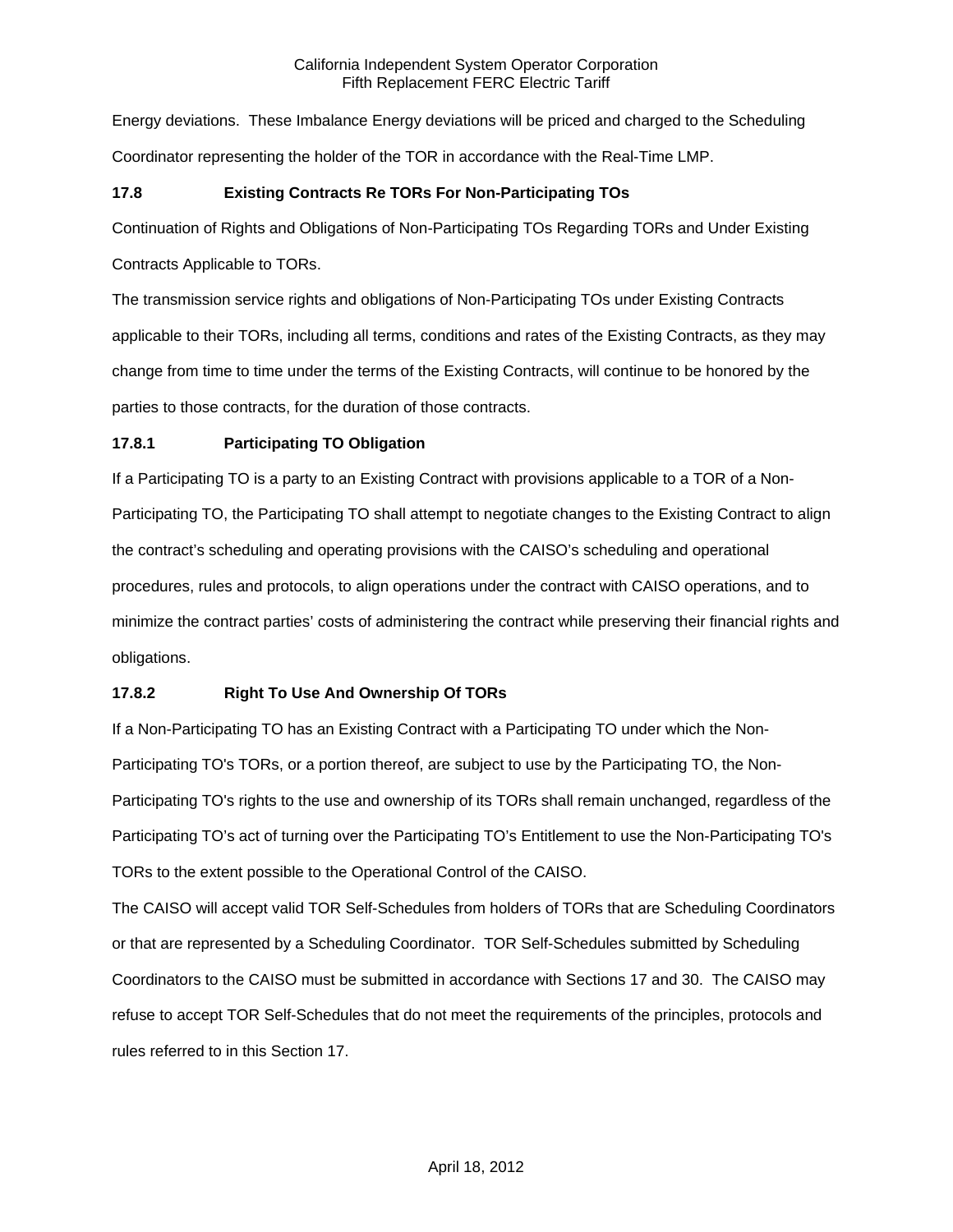# **17.8.3 Dispute Resolution For Existing Contracts Applicable To TORs**

The CAISO will, if requested, advise parties to Existing Contracts applicable to TORs regarding the operational aspects of any Existing Contract renegotiations that they undertake.

 If the parties to an Existing Contract applicable to a TOR are unable to reach agreement on the changes needed to meet the requirements of this CAISO Tariff, any disputes related thereto shall be addressed using the dispute resolution provisions of the Existing Contract, including any remedies as are provided by law. The rights of the parties to seek changes or to challenge such changes, under the FPA or as otherwise provided by law, are preserved consistent with the terms of the Existing Contract. Unless and until the necessary changes to the Existing Contract are made, all terms and conditions of the Existing Contracts will continue to be honored by the parties to the Existing Contracts.

# **17.9 Conversion Of PTOs' Rights Under Existing Contracts Re TORs**

Non-Participating TOs holding TORs and who choose to become Participating TOs must, at the time of becoming a Participating TO, turn over Operational Control of those TORs to the CAISO in accordance with Section 4.3.1 and convert any Existing Contract rights associated with those TORs to Converted Rights in accordance with Section 4.3.1.6.

# **17.10 TOR Operational Obligations**

To enable the CAISO to exercise its responsibilities as Balancing Authority in accordance with Applicable Reliability Criteria, each Non-Participating TO must operate its ownership interests in facilities in which it holds a TOR in accordance with Good Utility Practice and Applicable Reliability Criteria.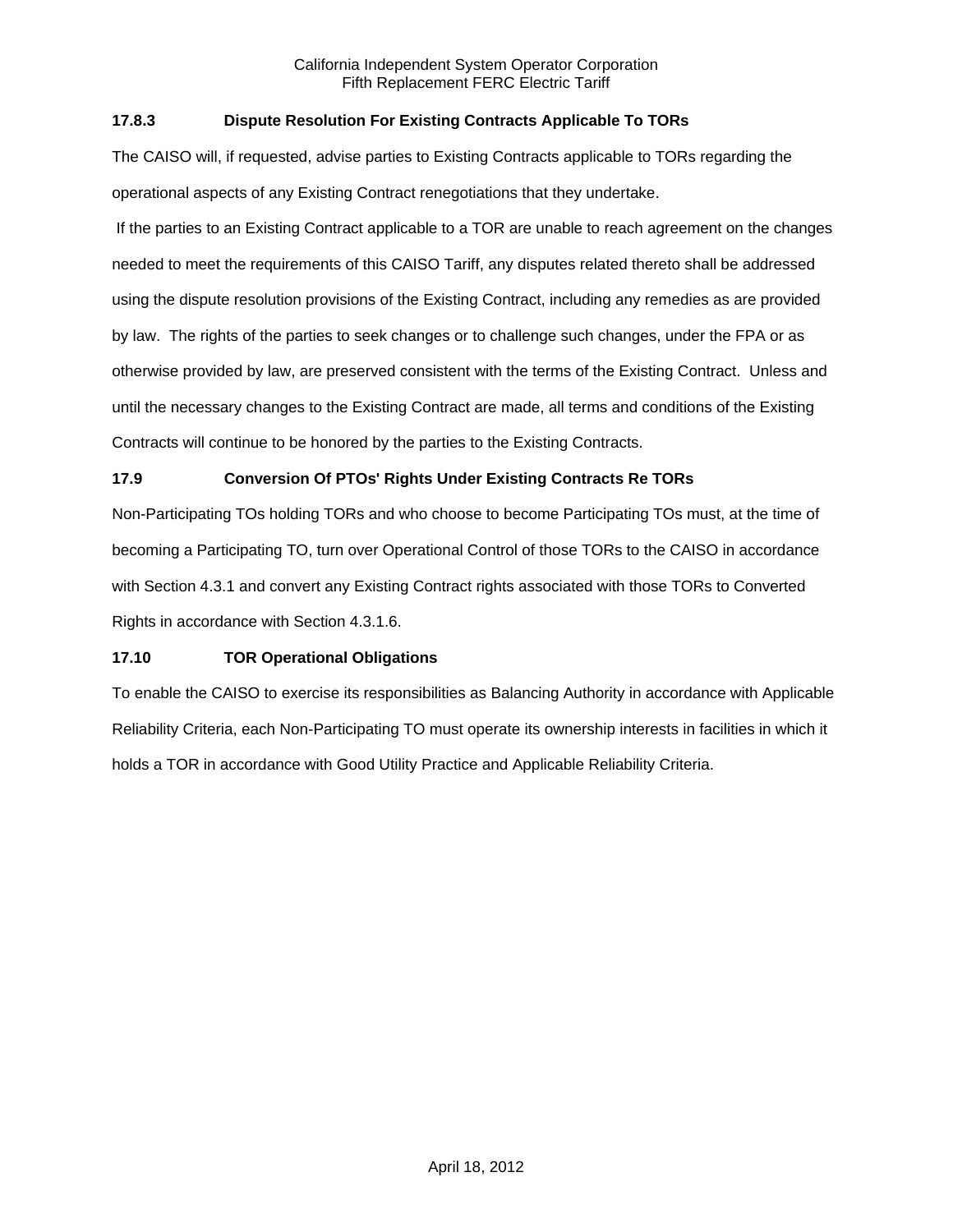| 18.    | [NOT USED]             |
|--------|------------------------|
| 19.    | [NOT USED]             |
| 19.1   | [NOT USED]             |
| 19.1.1 | [NOT USED]             |
| 19.1.2 | [[NOT USED]            |
| 19.1.3 | [NOT USED]             |
| 19.2   | <b>[NOT USED]</b>      |
| 20.    | <b>Confidentiality</b> |
| 20.1   | <b>CAISO</b>           |

The CAISO shall maintain the confidentiality of all of the documents, data and information provided to it by any Market Participant that are treated as confidential or commercially sensitive under Section 20.2; provided, however, that the CAISO need not keep confidential: (1) information that is explicitly subject to public data exchange pursuant to Section 6; (2) information that the CAISO or the Market Participant providing the information is required to disclose pursuant to this CAISO Tariff, or applicable regulatory requirements (provided that the CAISO shall comply with any applicable limits on such disclosure); or (3) information that becomes available to the public on a non-confidential basis (other than as a result of the CAISO's breach of this CAISO Tariff).

# **20.2 Confidential Information**

The following information provided to the CAISO shall be treated by the CAISO as confidential:

- (a) individual Bids;
- (b) CRR bids and other CRR Allocation nomination information;
- (c) transactions between Scheduling Coordinators, including Inter-SC Trades;
- (d) individual Generator Outage programs unless a Generator makes a change to its Generator Outage program which causes Congestion in the short term (i.e. one month or less), in which case, the CAISO may publish the identity of that Generator; and
- (e) The following information related to the resource adequacy program in accordance with Section 40: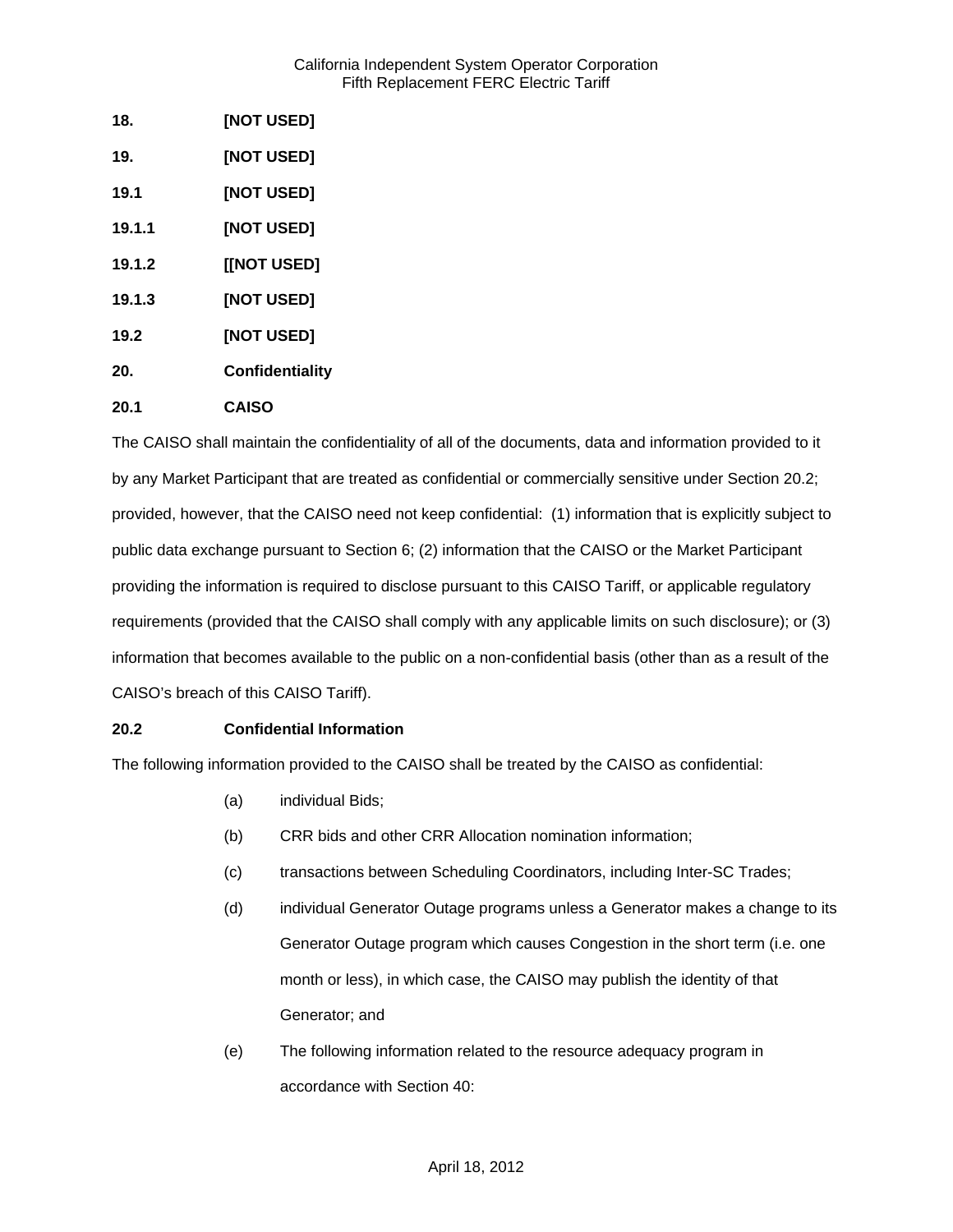- (i) Annual and monthly Resource Adequacy Plans and Supply Plans;
- (ii) Demand Forecasts; and
- (iii) Information on existing import contracts.
- (f) The following information related to the Transmission Planning Process in accordance with Section 24:
	- (i) Information received under Sections 24.2.3.2 and 24.2.3.3 to the extent such information has been designated as confidential in accordance with the Business Practice Manual;
	- (ii) Information deemed confidential by DMM, per Section 8.6 of Appendix P;
	- (iii) Information received by the CAISO pursuant to agreements and contracts, executed prior to December 21, 2007, that preclude the release of the information;
	- (iv) Information that involves proprietary analytical tools, computer codes, or any other material that is protected by intellectual property rights held by the CAISO, Project Sponsor, Market Participant or other third-party; and
	- (v) Critical Energy Infrastructure Information.

However, composite documents, data, and other information that may be developed based on confidential information under this Section shall not be deemed confidential if the composite documents, data, and other information do not disclose any confidential information of any individual Scheduling Coordinator, Market Participant, or other third-party or Critical Energy Infrastructure Information.

## **20.3 Other Parties**

No Market Participant shall have the right hereunder to receive from the CAISO or to review any documents, data or other information of another Market Participant to the extent such documents, data or information is to be treated as in accordance with Section 20.2; provided, however, a Market Participant may receive and review any composite documents, data, and other information that may be developed based upon such confidential documents, data, or information, if the composite document does not disclose such confidential data or information relating to an individual Market Participant and provided, however, that the CAISO may disclose information as provided for in its bylaws.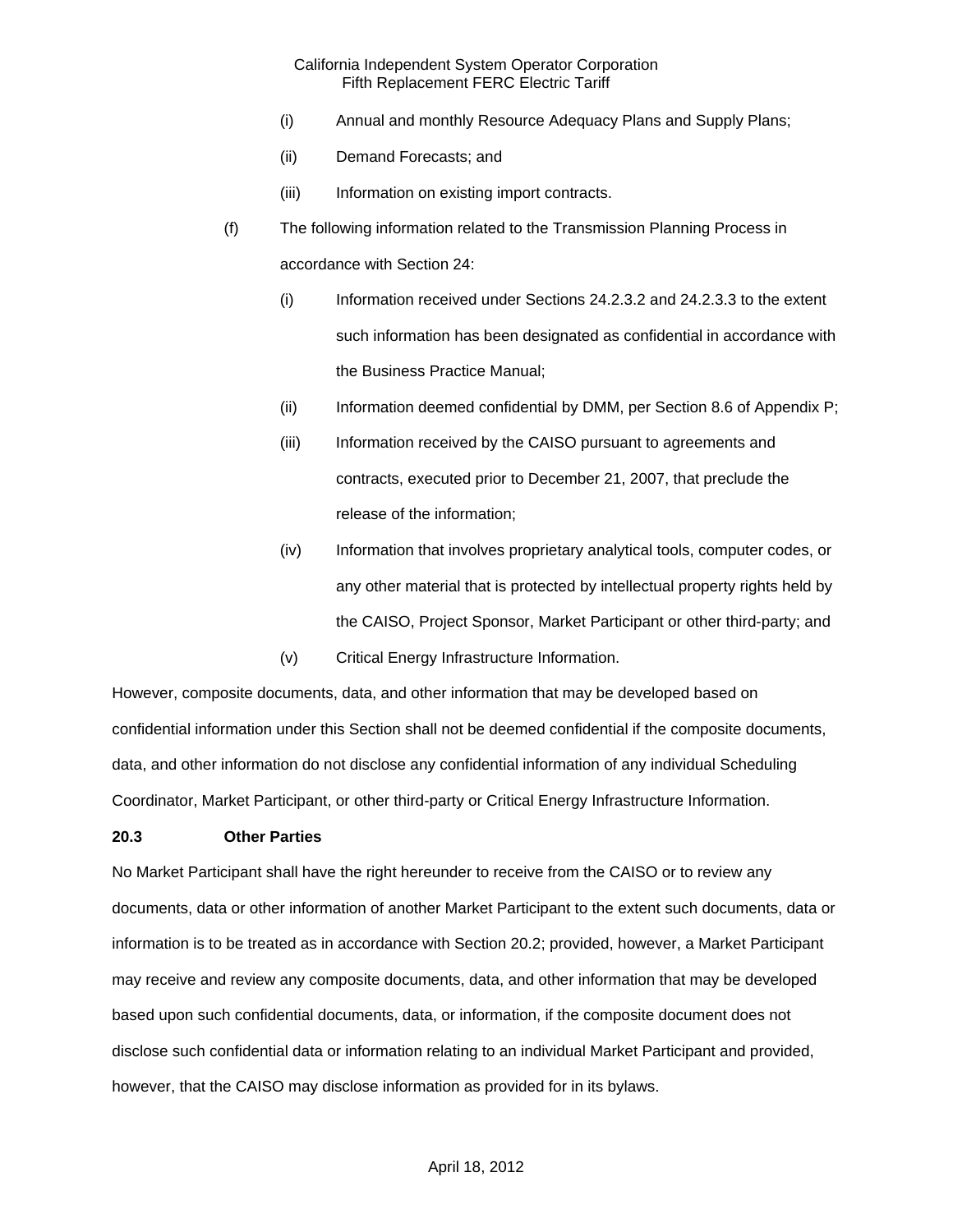#### **20.4 Disclosure**

Notwithstanding anything in this Section 20 to the contrary,

- (a) The CAISO: (i) shall publish individual bids ninety (90) days after the Trading Day with respect to which the bid was submitted and in a manner that does not reveal the specific resource or the name of the Scheduling Coordinator submitting the bid, but that allows the bidding behavior of individual, unidentified resources and Scheduling Coordinators to be tracked over time; and (ii) may publish data sets analyzed in any public report issued by the CAISO or by the MSC, provided that such data sets shall be published no sooner than six (6) months after the latest Trading Day to which data in the data set apply, and in a manner that does not reveal any specific resource or the name of any Scheduling Coordinator submitting bids included in such data sets.
- (b) If the CAISO is required by applicable laws or regulations, or in the course of administrative or judicial proceedings, to disclose information that is otherwise required to be maintained in confidence pursuant to this Section 20, the CAISO may disclose such information; provided, however, that as soon as the CAISO learns of the disclosure requirement and prior to making such disclosure, the CAISO shall notify any affected Market Participant of the requirement and the terms thereof. The Market Participant may, at its sole discretion and own cost, direct any challenge to or defense against the disclosure requirement and the CAISO shall cooperate with such affected Market Participant to the maximum extent practicable to minimize the disclosure of the information consistent with applicable law. The CAISO shall cooperate with the affected Market Participant to obtain proprietary or confidential treatment of confidential information by the person to whom such information is disclosed prior to any such disclosure.
- (c) The CAISO may disclose confidential or commercially sensitive information, without notice to an affected Market Participant, in the following circumstances: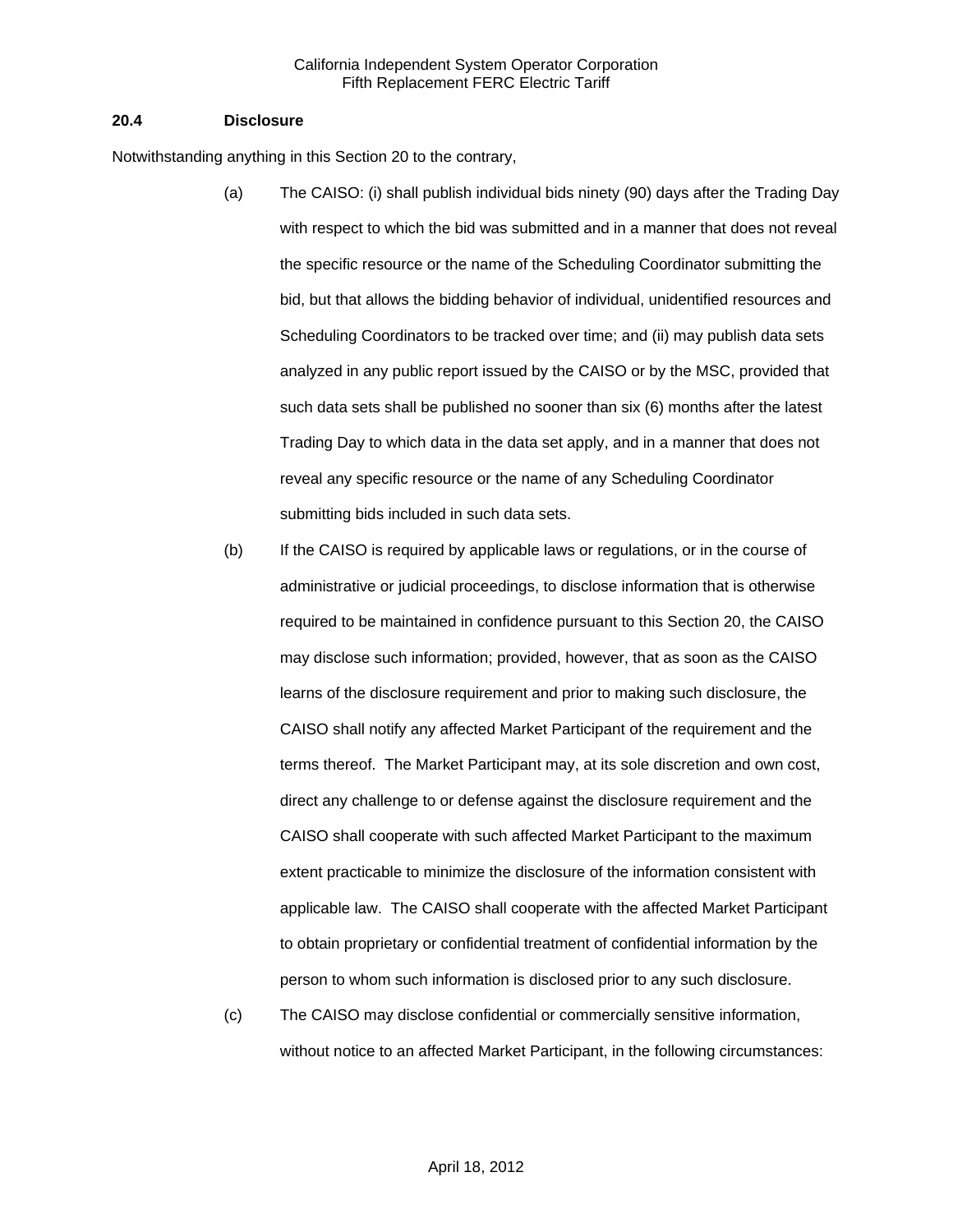- (i) If the FERC, or its staff, during the course of an investigation or otherwise, requests information that is confidential or commercially sensitive. In providing the information to FERC or its staff, the CAISO shall take action consistent with 18 C.F.R. §§ 1b.20 and 388.112, and request that the information be treated as confidential and non-public by the FERC and its staff and that the information be withheld from public disclosure. The CAISO shall provide the requested information to the FERC or its staff within the time provided for in the request for information. The CAISO shall notify an affected Market Participant within a reasonable time after the CAISO is notified by FERC or its staff that a request for disclosure of, or decision to disclose, the confidential or commercially sensitive information has been received, at which time the CAISO and the affected Market Participant may respond before such information would be made public; or
- (ii) In order to maintain reliable operation of the CAISO Balancing Authority Area, the CAISO may share critical operating information, system models, and planning data with the WECC Reliability Coordinator that has executed the Western Electricity Coordinating Council Confidentiality Agreement for Electric System Data, or is subject to similar confidentiality requirements; or
- (iii) In order to maintain reliable operation of the CAISO Balancing Authority Area, the CAISO may share individual Generating Unit Outage information with the operations engineering and the outage coordination division(s) of other Balancing Authorities, Participating TOs, MSS Operators and other transmission system operators engaged in the operation and maintenance of the electric supply system whose system is significantly affected by the Generating Unit and who have executed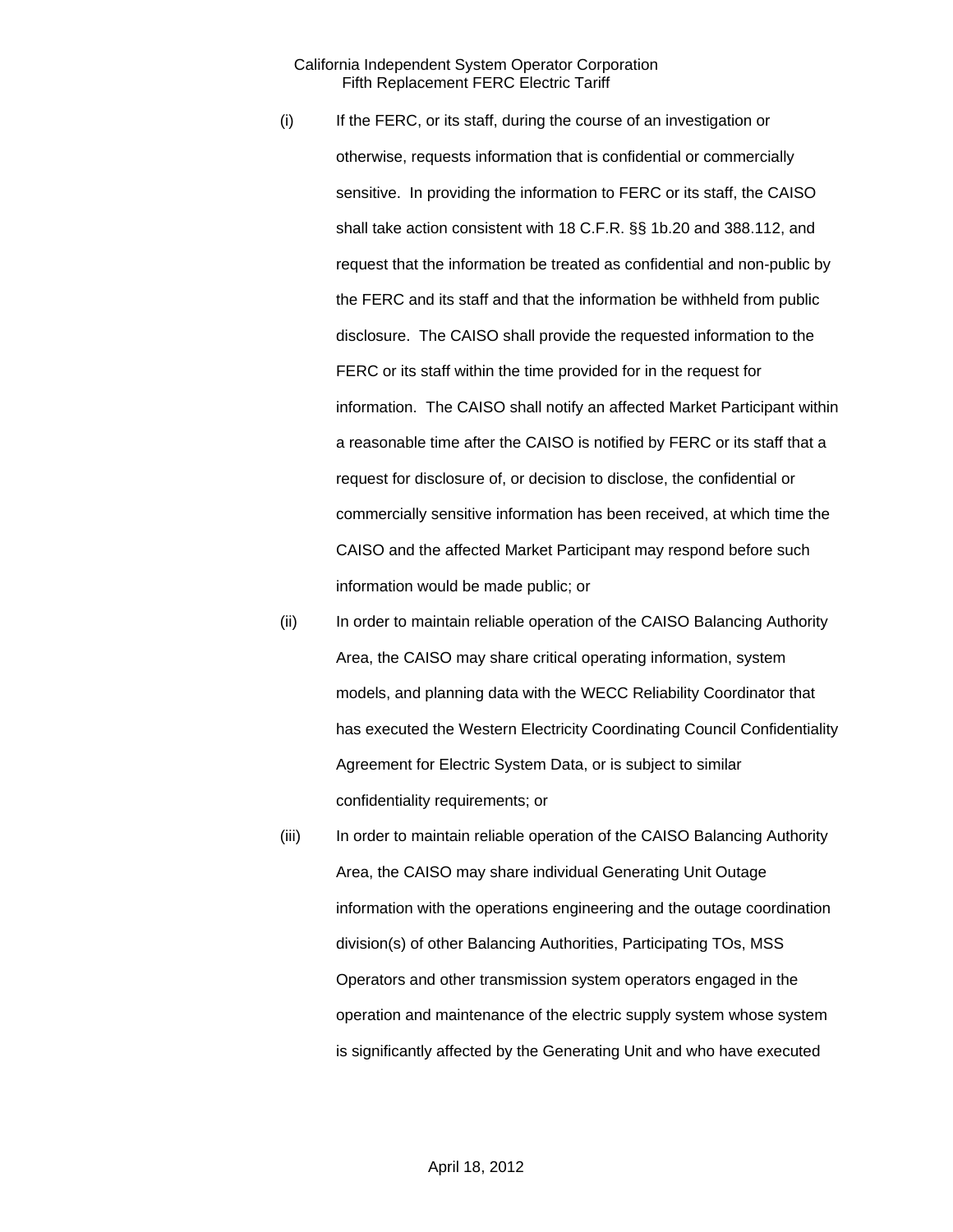the Western Electricity Coordinating Council Confidentiality Agreement for Electric System Data.

- (iv) In order to maintain reliable operation of the CAISO Balancing Authority Area, the CAISO may share information regarding Maintenance Outages and Forced Outages of natural gas-fired generation resources and Maintenance Outages and Forced Outages of elements of the ISO Controlled Grid with natural gas transmission and distribution utilities operating inter-state and/or intra-state natural gas pipelines that serve natural gas-fired generation resources within the CAISO Balancing Authority Area. The CAISO may share information necessary for day-today coordination and longer term planning of gas transmission and pipeline outages which information includes, but is not limited to, the identity of individual natural gas-fired generation resources that are needed to support reliability of the ISO Balancing Authority Area in the event of natural gas shortage, natural gas pipeline testing and maintenance, or other curtailment of natural gas supplies. The information will be shared only pursuant to a non-disclosure agreement and non-disclosure statement included as part of the Business Practice Manual.
- (d) Notwithstanding the provisions of Section 20.2(e), information submitted through Resource Adequacy Plans and Supply Plans in accordance with Section 40 may be provided to:
	- (i) the Scheduling Coordinator(s) and/or Market Participant(s) involved in a dispute or discrepancy as to whether a resource is properly identified in a Resource Adequacy Plan or a Supply Plan only to the limited extent necessary to identify the disputed transaction and the relevant counterparty or counterparties.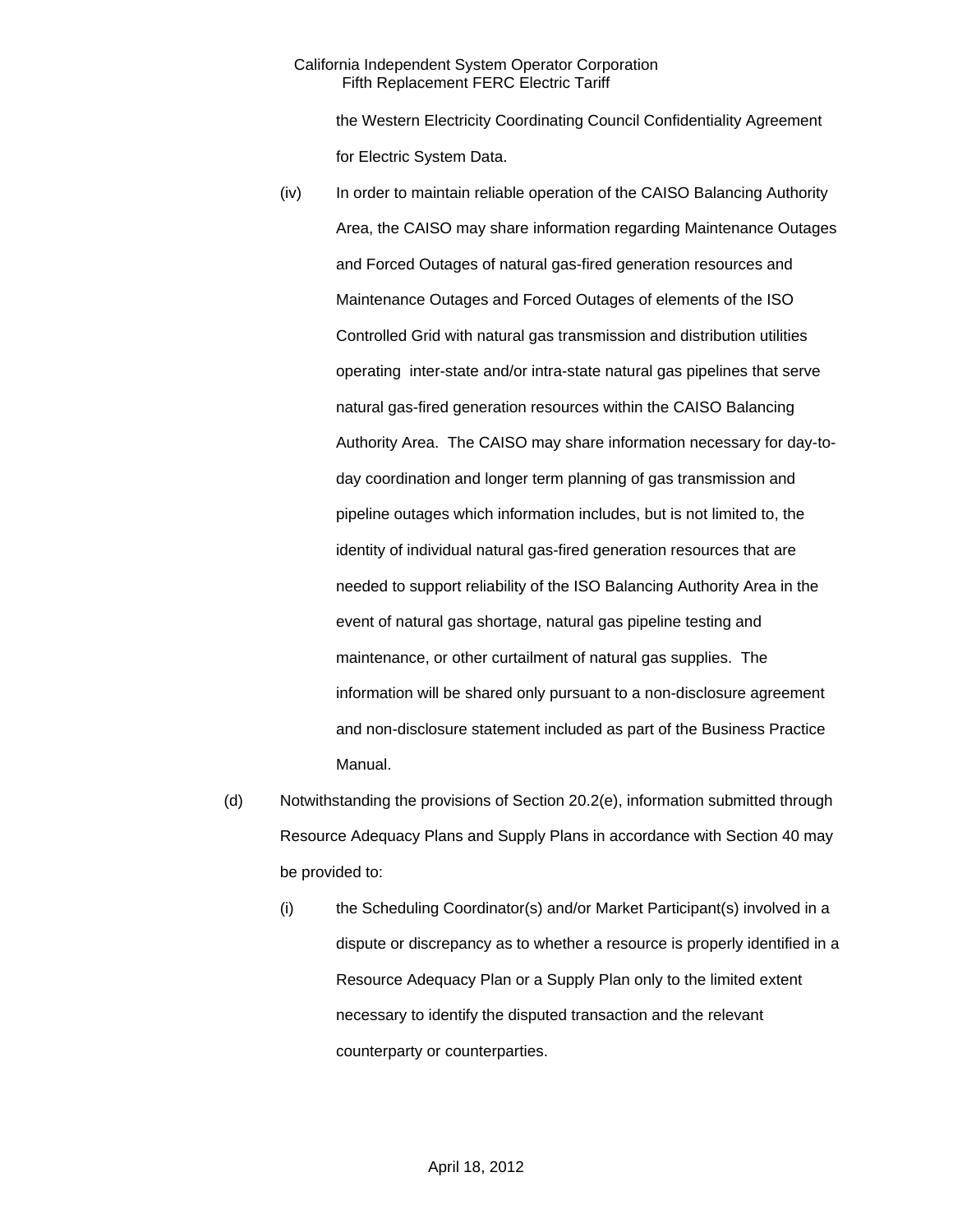- (ii) the regulatory entity, whether the CPUC, other Local Regulatory Authority, or federal agency, with jurisdiction over a Load Serving Entity involved in a dispute or discrepancy as to whether a resource is properly identified in a Resource Adequacy Plan or the Supply Plan, or otherwise identified by the CAISO as exhibiting a potential deficiency in demonstrating compliance with resource adequacy requirements adopted by the CPUC, other Local Regulatory Authority, or federal agency, as applicable. The information provided shall be limited to the particular dispute, discrepancy, or deficiency.
- (iii) the California Energy Commission with respect to Demand Forecast information provided to the CAISO under Sections 40.2.2.3 and 40.2.3.3(b) to the extent the CAISO seeks, and the California Energy Commission grants, confidential treatment of such information pursuant to California Public Resources Code Section 25322 and related regulations.
- (e) Notwithstanding the provisions of Section 20.2(f), information submitted through the Transmission Planning Process shall be disclosed as follows:
	- (i) Critical Energy Infrastructure Information may be provided to a requestor where such person is employed or designated to receive CEII by: (a) a Market Participant; (b) an electric utility regulatory agency within California; (c) an Interconnection Customer that has submitted an Interconnection Request to the CAISO under the CAISO's Large Generator Interconnection Procedure or Small Generator Interconnection Procedure (LGIP or SGIP); (d) a developer having a pending or potential proposal for development of a Generating Facility or transmission addition, upgrade or facility and that is performing studies in contemplation of filing an Interconnection Request or submitting a transmission infrastructure project through the CAISO Transmission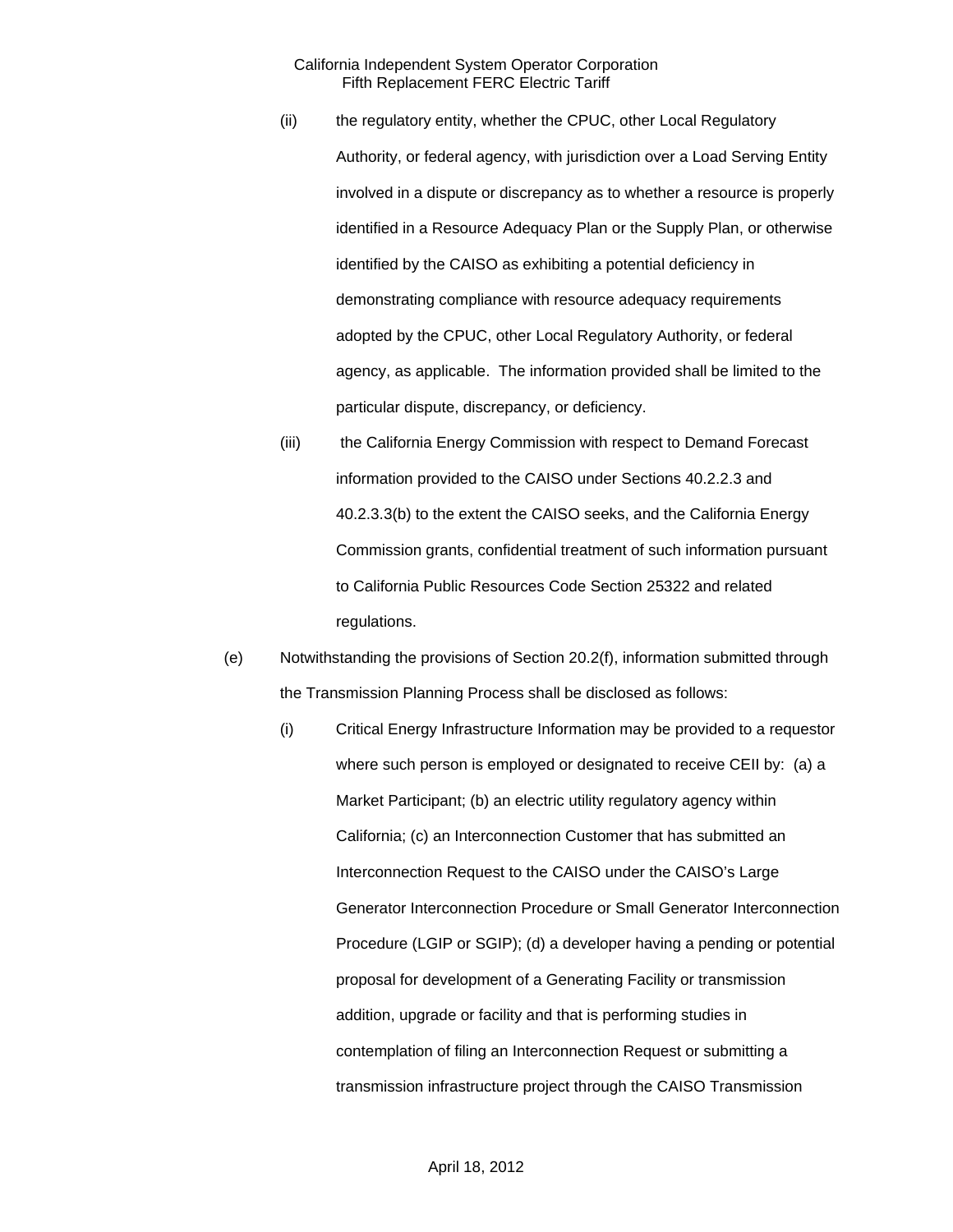Planning Process; or (e) a not-for-profit organization representing consumer regulatory or environmental interests before a Local Regulatory Authority or federal regulatory agency. To obtain Critical Energy Infrastructure Information, the requestor must submit a statement as to the need for the CEII, and must execute and return to the CAISO the form of the non-disclosure agreement and non-disclosure statement included as part of the Business Practice Manual. The CAISO may, at its sole discretion, reject a request for CEII and upon such rejection, the requestor will be directed to utilize the FERC procedures for access to the requested CEII.

- (ii) Information that is confidential under Section  $20.2(f)(i)$  or  $20.2(f)(ii)$  may be disclosed to any individual designated by a Market Participant, electric utility regulatory agency within California, or other stakeholder that signs and returns to the CAISO the form of the non-disclosure agreement, nondisclosure statement and certification that the individual is a non-Market Participant, which is any person or entity not involved in a marketing, sales, or brokering function as market, sales, or brokering are defined in FERC's Standards of Conduct for Transmission Providers (18 C.F.R. § 358 et seq.), included as part of the Business Practice Manual; provided, however, that information obtained pursuant to this 20.4(e)(ii) will be provided only in composite form so that information related to individual Load Serving Entities or Scheduling Coordinators will not be disclosed.
- (iii) Data base and other transmission planning information obtained from the WECC, or its successor, may be disclosed to individuals designated by a Market Participant, electric utility regulatory agency within California, or other stakeholder in accordance with the procedures set forth in the Business Practice Manual.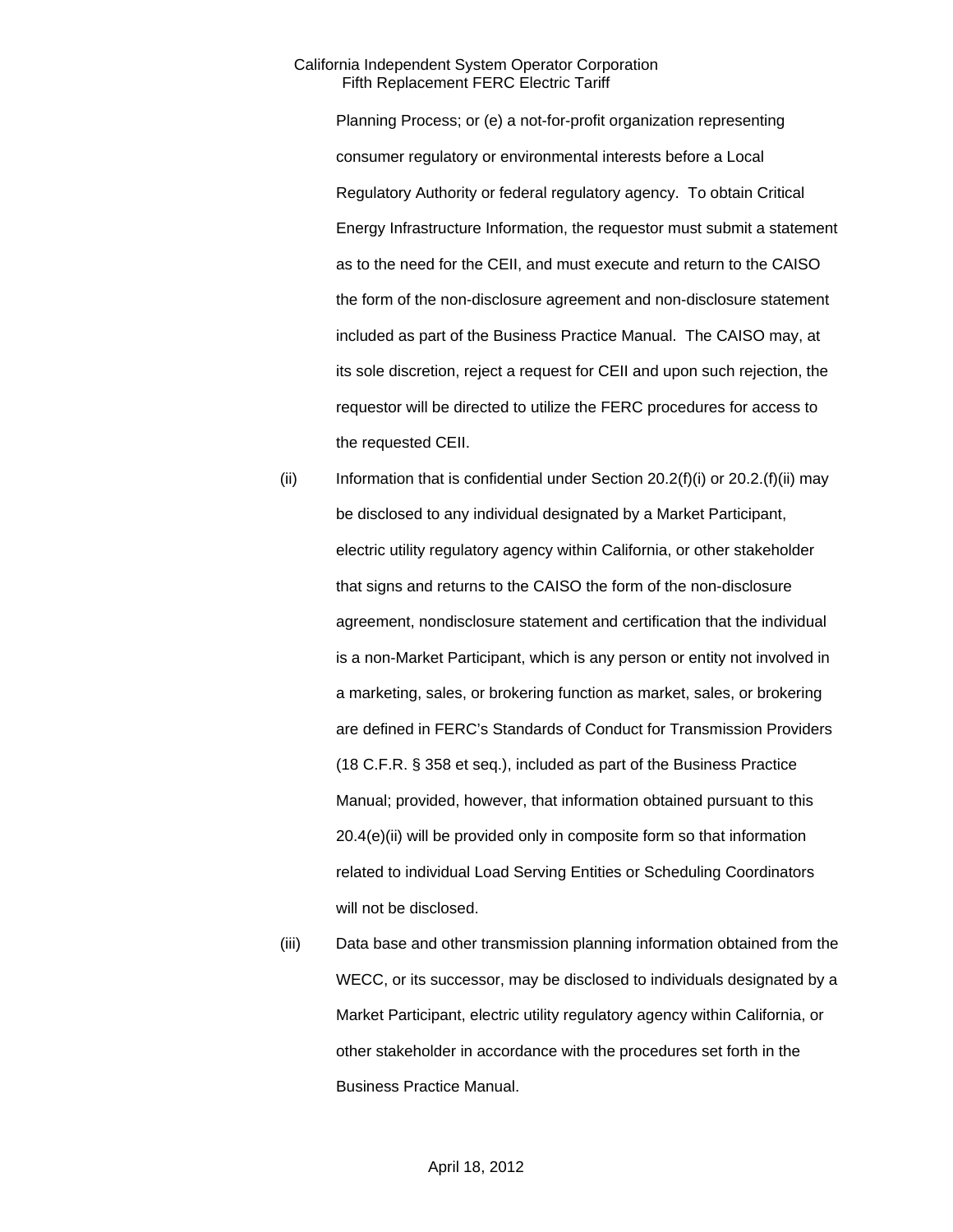Nothing in this Section 20 shall limit the ability of the CAISO to aggregate data for public release about the adequacy of supply.

# **20.5 Confidentiality**

The CAISO shall implement and maintain a system of communications with Scheduling Coordinators that includes the strict use of passwords for access to data to ensure compliance with Section 20. Access within the CAISO to such data on CAISO's communications systems, including databases and backup files, shall be strictly limited to authorized CAISO personnel through the use of passwords and other appropriate means.

- **21. [NOT USED]**
- **22. Miscellaneous**
- **22.1 Audits**

## **22.1.1 Materials Subject To Audit**

The CAISO's financial books, cost statements, accounting records and all documentation pertaining to its operation as a state chartered independent institution which controls the operation of the CAISO Controlled Grid to ensure open, non-discriminatory transmission access to all Market Participants and promotes the efficient use and reliable operation of the CAISO Controlled Grid in accordance with this CAISO Tariff, are subject to audit in the manner prescribed below:

# **22.1.2 CAISO Audit Committee**

The CAISO Governing Board shall have overall audit responsibility for the CAISO. The CAISO Audit Committee shall make recommendations to the CAISO Governing Board in relation to the approval, initiation and scheduling of the following audits:

# **22.1.2.1 Certified Financial Statement Audit**

Each year, an audit by an external independent certified public accounting firm shall be performed. This audit will be conducted in accordance with generally accepted auditing standards to verify that the CAISO's financial statements are in compliance with generally accepted accounting principles and fairly present, in all material respects, the financial position, results of operation and cash flows for the audit period. The audit report will be addressed to the CAISO Governing Board, copies will be provided to the CAISO Audit Committee, and, upon request, to Market Participants.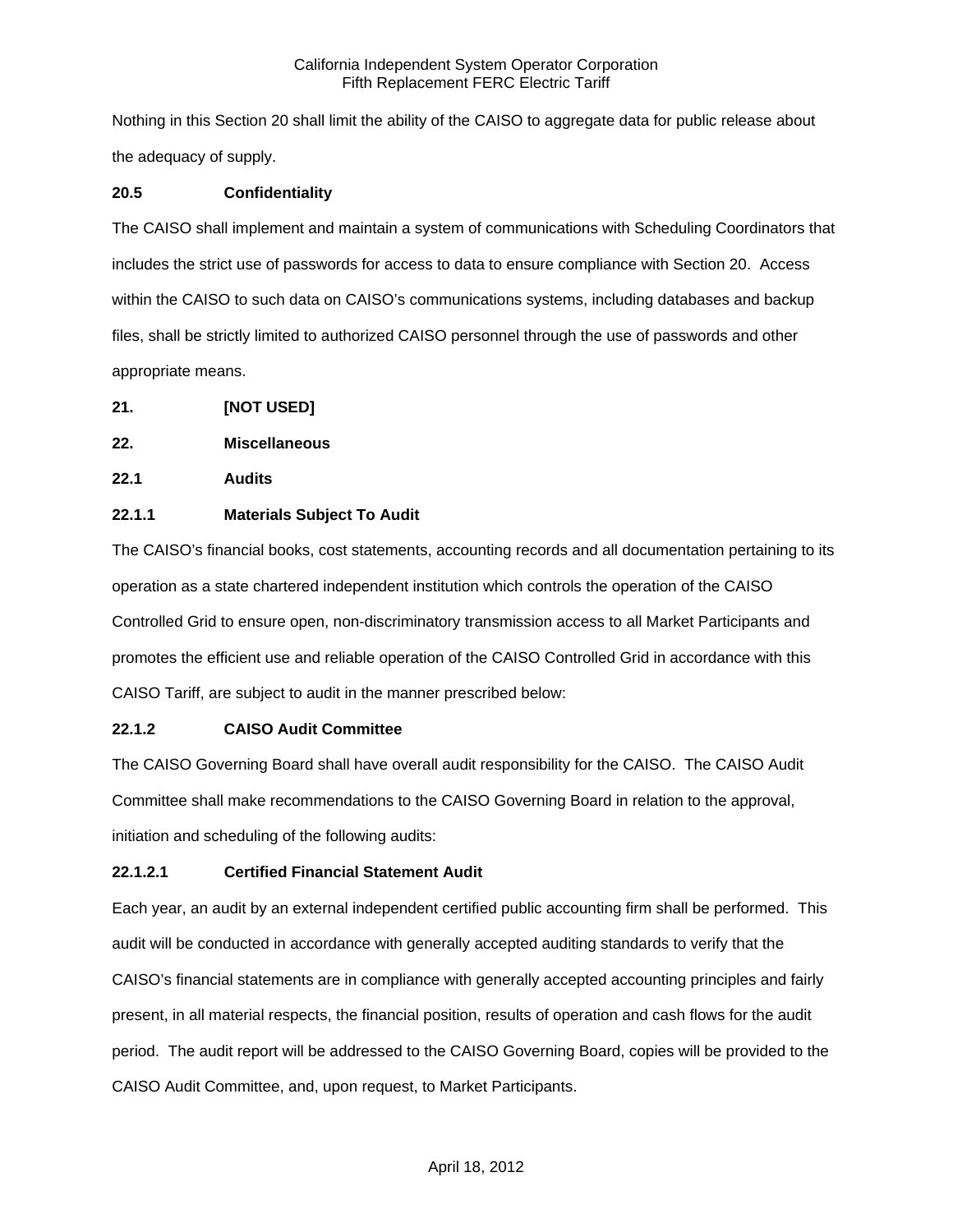## **22.1.2.2 Review of Compliance with Operations Policies and Procedures**

Each year, an independent review shall be conducted of the CAISO management's compliance with its operations policies and procedures. The CAISO Audit Committee will appoint an independent party to perform this review. This review may also include material issues raised by Market Participants and approved by the CAISO Audit Committee for inclusion in the review. The report will be addressed to the CAISO Governing Board, copies provided to the CAISO Audit Committee, and upon request, to Market Participants.

# **22.1.2.3 Code of Conduct Audits**

On a periodic basis, but not less than once a year, an independent accounting firm shall conduct a management review of governors, officers, employees, substantially full-time consultants, or contractors of the CAISO for compliance with the CAISO Code of Conduct to ensure adherence to the highest standards of lawful and ethical conduct in their activities. The audit report shall be addressed to the CAISO Audit Committee with copies provided to the CAISO Governing Board and, upon request, to Market Participants.

## **22.1.2.4 Interim Audits**

At such other intervals agreed upon by a majority of the CAISO Audit Committee members, audits may be undertaken for specific issues and concerns of Market Participants that the CAISO Audit Committee believes, at its sole discretion, to be of significant and critical magnitude to the CAISO. Such audits will be conducted by an independent accounting firm. The costs of such an audit will be borne by the requesting Market Participant(s), unless the CAISO Audit Committee determines otherwise. Interim audits will be conducted during normal business hours, after reasonable notice has been given to the CAISO, and in accordance with the guidelines to be established by the CAISO Audit Committee.

# **22.1.3 Audit Results**

Exceptions identified as a result of an audit will be reviewed with the CAISO Audit Committee. The results of the audits and actions to be taken by the CAISO as a result of the audit shall be mailed to Market Participants upon request.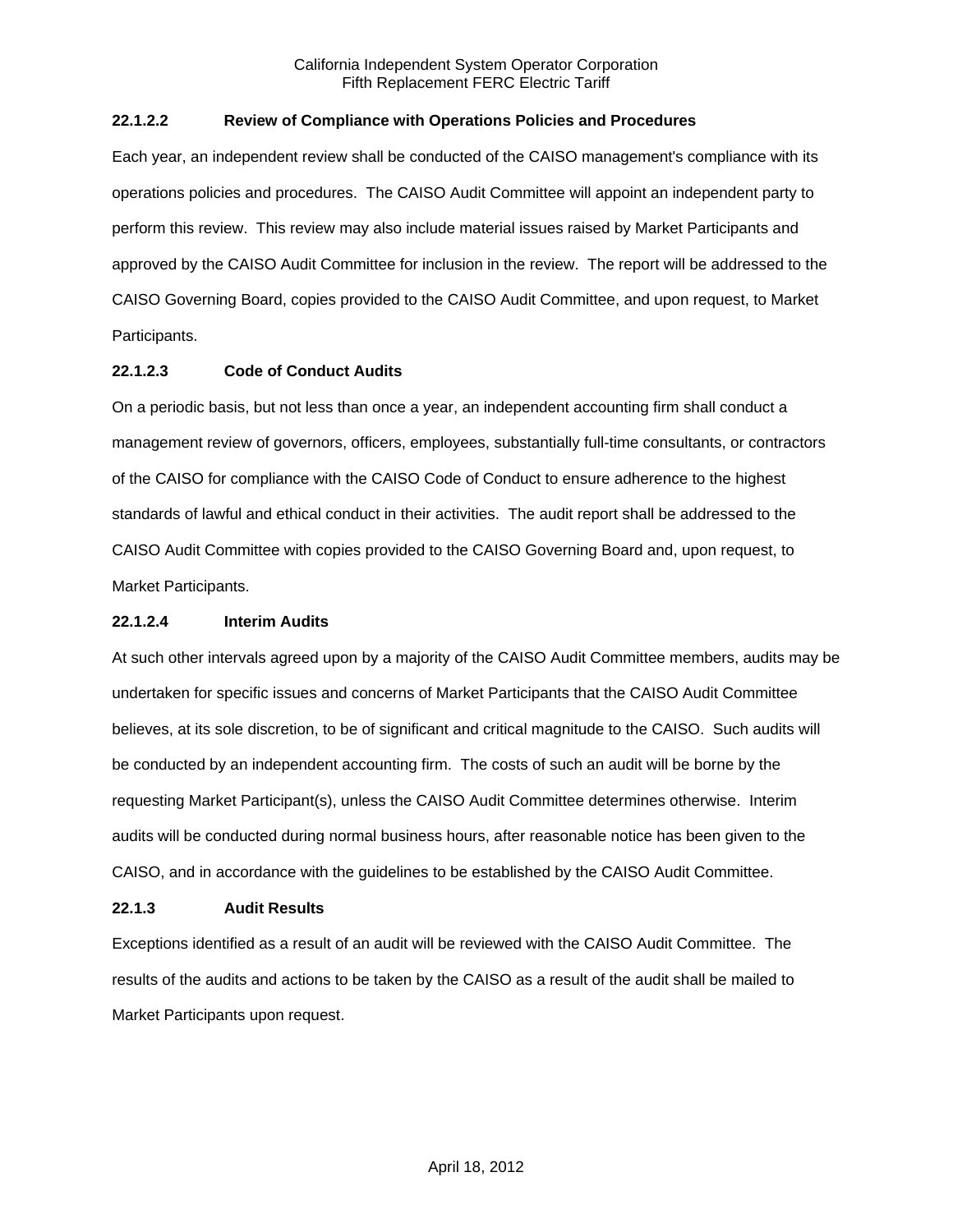## **22.1.4 Availability Of Records**

The CAISO will provide full and complete access to all financial books, cost statements, accounting records, and all documentation pertaining to the requirements of the specific audits being performed. Records relating to audits will be retained until the records retention requirements of the CAISO are satisfied or until the audit issues are fully resolved, whichever is the later. The right of access to records does not require the creation of new records, reports, studies, or evaluations not already available.

## **22.1.5 Confidentiality Of Information**

All proprietary information obtained through any audits will remain strictly confidential. All auditors shall sign a confidentiality agreement prior to being accepted as auditors by the CAISO Audit Committee.

## **22.1.6 Payments**

Any payments agreed to between Market Participants and the CAISO as a result of an audit, or directed by FERC, or disclosed by the CAISO in reviews of its own books and records shall include Interest computed at the rate calculated in accordance with the methodology specified for interest on refunds in FERC's regulations at 18 C.F.R. § 35.19a(a)(2)(iii) (as amended from time to time) from the due date to the date such adjustments are due.

## **22.2 Assignment**

Obligations and liabilities under this CAISO Tariff and any Scheduling Coordinator Agreement or other agreements giving contractual effect to this CAISO Tariff shall be binding on the successors and assigns of the parties to such agreements. No assignment of any Scheduling Coordinator Agreement or other agreements giving contractual effect to this CAISO Tariff shall relieve the original party from its obligations or liabilities to the CAISO under this CAISO Tariff or any such agreement arising or accruing due prior to the date of assignment.

## **22.3 Term And Termination**

## **22.3.1 Effective Date Of CAISO Tariff**

This CAISO Tariff shall become effective on the date it is permitted to become effective by the FERC.

## **22.3.2 Termination Of CAISO Tariff With Board And FERC Approval**

This CAISO Tariff shall terminate upon approval of termination by the CAISO Governing Board in accordance with the bylaws of the CAISO and receipt of any necessary regulatory approval from FERC.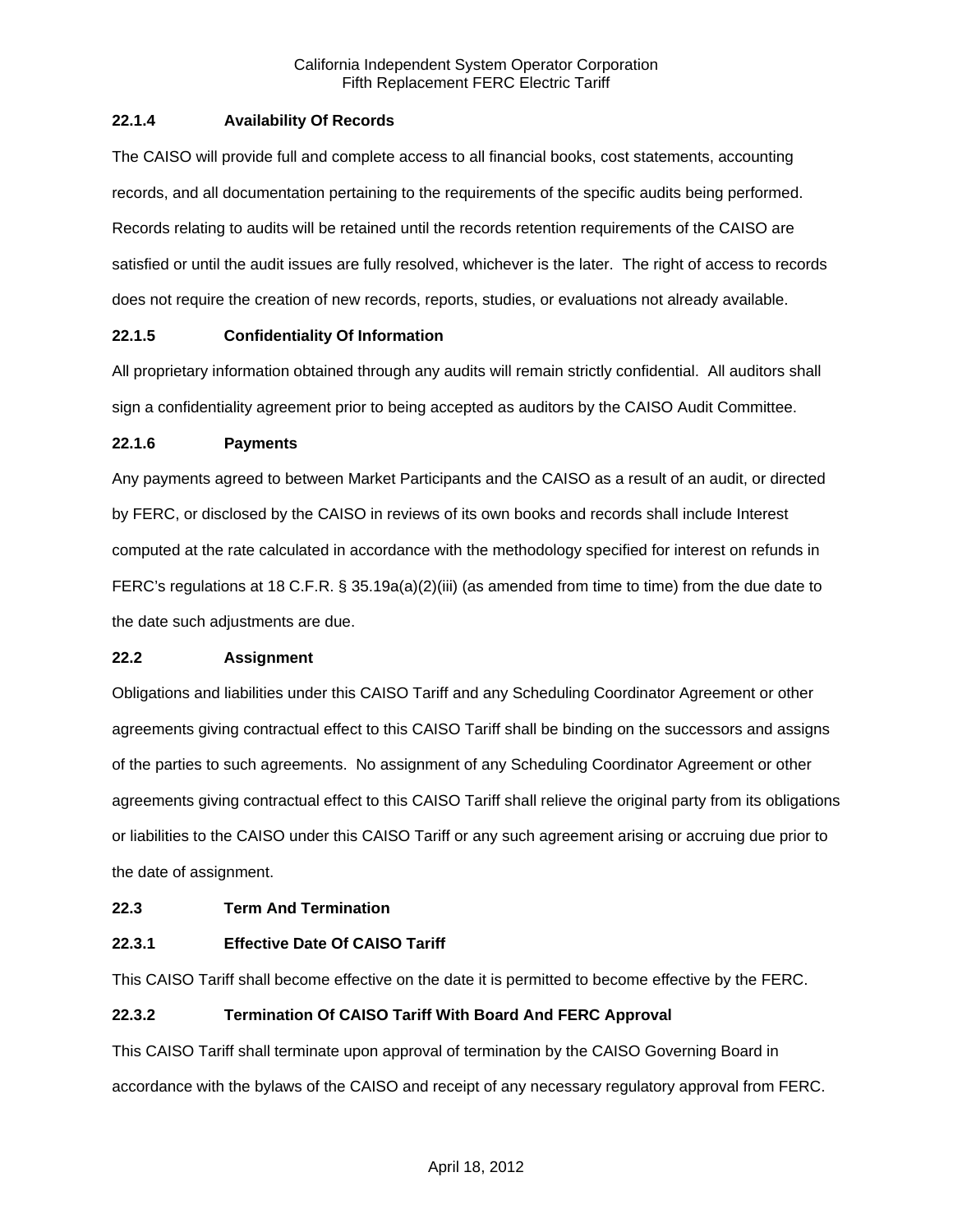## **22.4 Notice**

## **22.4.1 Effectiveness**

Any notice, demand, or request in accordance with this CAISO Tariff, unless otherwise provided in this CAISO Tariff, shall be in writing and shall be deemed properly served, given, or made: (a) upon delivery if delivered in person, (b) five (5) days after deposit in the mail if sent by first class United States mail, postage prepaid, (c) upon receipt of confirmation by return facsimile if sent by facsimile, (d) upon receipt of confirmation by return e-mail if sent by e-mail, or (e) upon delivery if delivered by prepaid commercial courier service.

# **22.4.2 Addresses**

Notices to the CAISO shall be sent to such address as shall be notified by the CAISO to Market Participants from time to time. Notices issued by the CAISO to any Scheduling Coordinator shall be delivered to the address of the representative designated to receive notices for the Scheduling Coordinator included in the Scheduling Coordinator Agreement. Notices to any Market Participant other than a Scheduling Coordinator shall be delivered by the CAISO to the address given to it by the Market Participant. The CAISO and any Market Participant may at any time change their address for notice by notifying the other party in writing.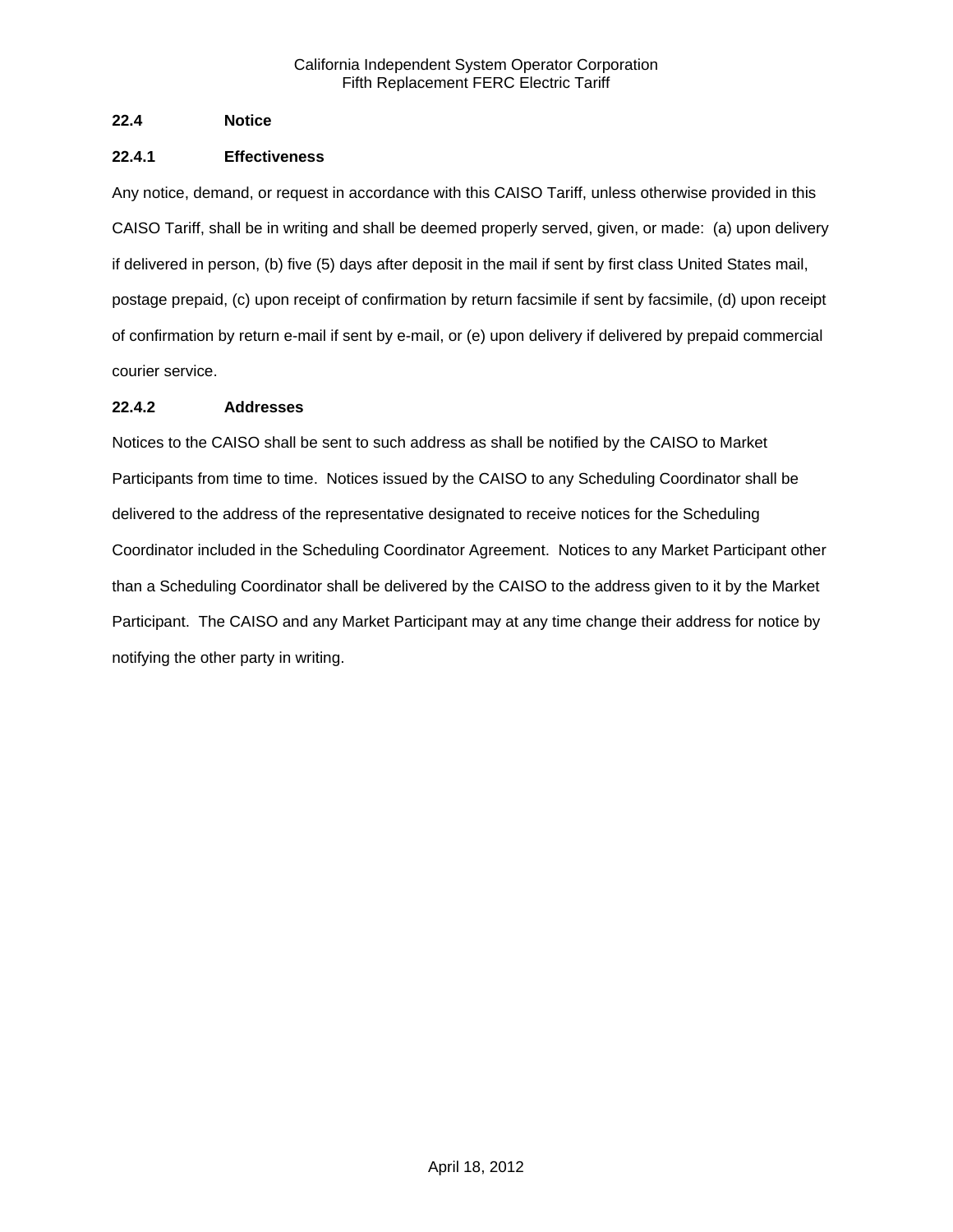## **22.4.3 Notice Of Changes In Operating Procedures And BPMs**

The CAISO will issue notice of any changes to any Operating Procedure or proposed changes to any Business Practice Manual. The effective date of any change or proposed change in any Business Practice Manual shall be established as part of the change management process set forth in Section 22.11 but will be no earlier than at least thirty (30) days from the date of publication of a Market Notice describing the change or proposed change, unless: (1) a different notice period is specified by state or federal law, (2) the change falls within Category A of Section 22.11.1.4(a) in which case the provisions of that section shall apply; (3) the change is reasonably required to address an emergency affecting the CAISO Controlled Grid or its operations, or (4) the change is to a provision of a Business Practice Manual that is necessitated by emergency circumstances specific to that Business Practice Manual. Such circumstances include, but are not limited to, any change necessary to ensure that the Business Practice Manual is consistent with the CAISO Tariff or any applicable law, regulation, NERC or WECC operating policies, guidelines and standards, or FERC order, in which case the CAISO shall give Market Participants as much notice as is reasonably practicable. Any notices issued under this provision shall be issued in accordance with the procedures set out in Section 22.11.

#### **22.5 Waiver**

Any waiver at any time by the CAISO or any Market Participant of its rights with respect to any default under this CAISO Tariff, or with respect to any other matter arising in connection with this CAISO Tariff, shall not constitute or be deemed a waiver with respect to any subsequent default or other matter arising in connection with this CAISO Tariff. Any delay short of the statutory period of limitations in asserting or enforcing any right shall not constitute or be deemed a waiver.

## **22.6 Staffing And Training To Meet Obligations**

The CAISO shall engage sufficient staff to perform its obligations under this CAISO Tariff in a satisfactory manner consistent with Good Utility Practice. The CAISO shall make its own arrangements for the engagement of all staff and labor necessary to perform its obligations hereunder and for their payment. The CAISO shall employ (or cause to be employed) only persons who are appropriately qualified, skilled and experienced in their respective trades or occupations. CAISO employees and contractors shall abide by the CAISO Code of Conduct for employees contained in the CAISO bylaws and approved by FERC.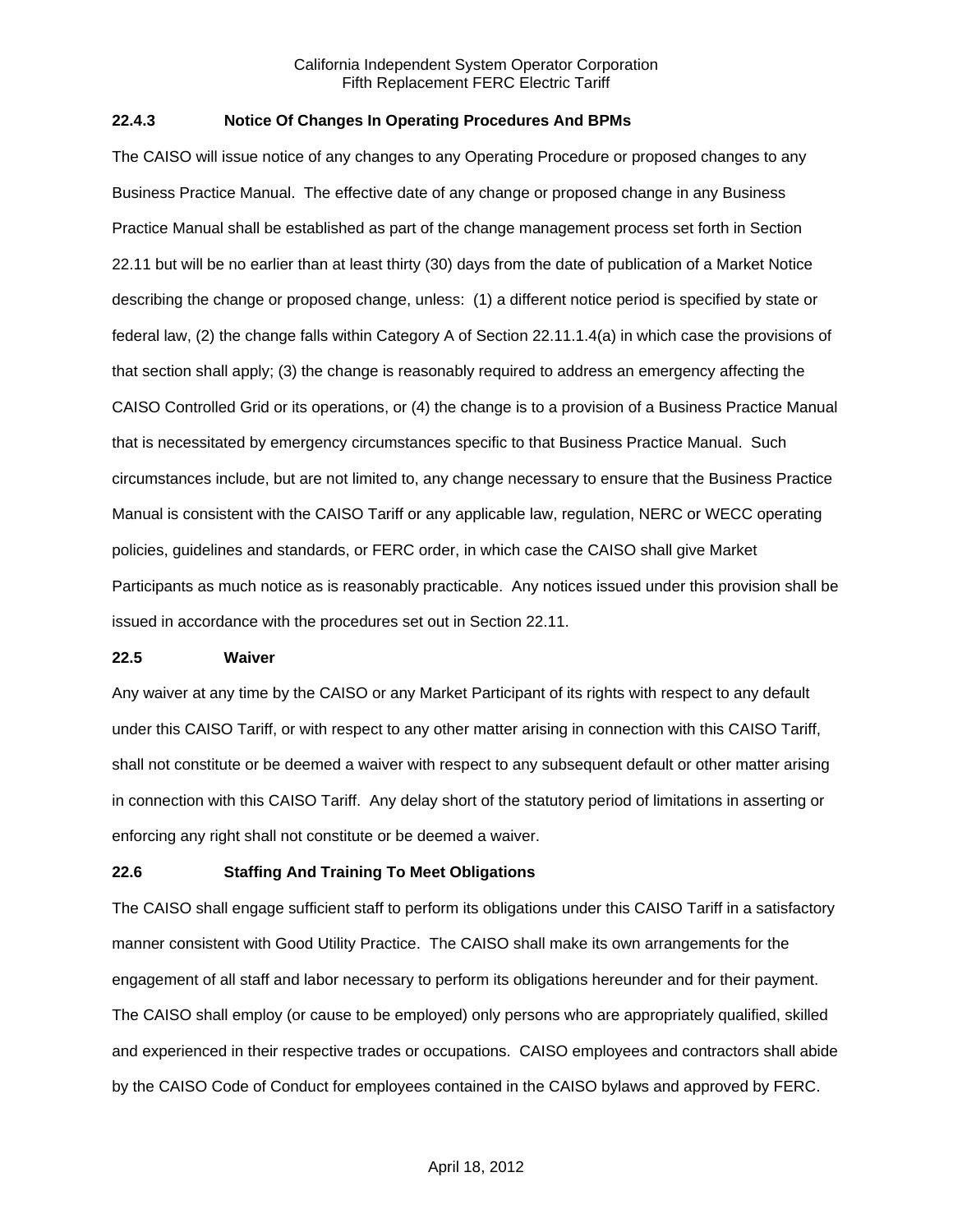## **22.7 Accounts And Reports**

The CAISO shall notify Market Participants of any significant change in the accounting treatment or methodology of any costs or any change in the accounting procedures, which is expected to result in a significant cost increase to any Market Participant. Such notice shall be given at the earliest possible time, but no later than, sixty (60) days before implementation of such change.

# **22.8 Applicable Law And Forum**

This CAISO Tariff shall be governed by and construed in accordance with the laws of the State of California, except its conflict of laws provisions. Market Participants irrevocably consent that any legal action or proceeding arising under or relating to this CAISO Tariff to which the CAISO ADR Procedures do not apply, shall be brought in any court of the State of California or any federal court of the United States of America located in the State of California. Market Participants irrevocably waive any objection that they may have now or in the future to said courts in the State of California as the proper and exclusive forum for any legal action or proceeding arising under or related to this CAISO Tariff.

## **22.9 Consistency With Federal Laws And Regulations**

(a) Nothing in the CAISO Tariff shall compel any person or federal entity to: (1) violate federal statutes or regulations; or (2) in the case of a federal agency, to exceed its statutory authority, as defined by any applicable federal statutes, regulations, or orders lawfully promulgated thereunder. If any provision of this CAISO Tariff is inconsistent with any obligation imposed on any person or federal entity by federal law or regulation to that extent, it shall be inapplicable to that person or federal entity. No person or federal entity shall incur any liability by failing to comply with a CAISO Tariff provision that is inapplicable to it by reason of being inconsistent with any federal statutes, regulations, or orders lawfully promulgated thereunder; provided, however, that such person or federal entity shall use its best efforts to comply with the CAISO Tariff to the extent that applicable federal laws, regulations, and orders lawfully promulgated thereunder permit it to do so.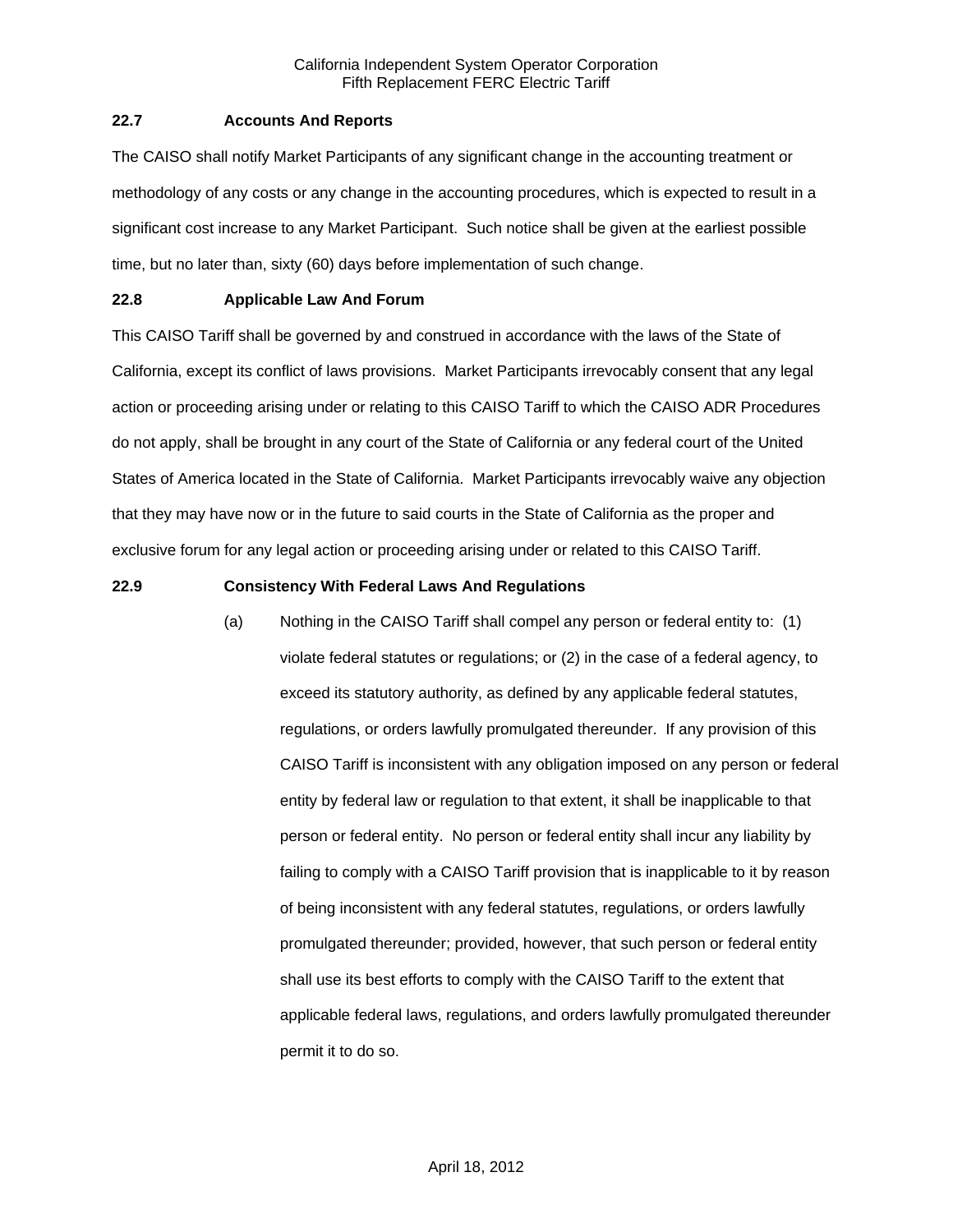- (b) If any provision of this CAISO Tariff requiring any person or federal entity to give an indemnity or impose a sanction on any person is unenforceable against a federal entity, the CAISO shall submit to the Secretary of Energy or other appropriate Departmental Secretary a report of any circumstances that would, but for this provision, have rendered a federal entity liable to indemnify any person or incur a sanction and may request the Secretary of Energy or other appropriate Departmental Secretary to take such steps as are necessary to give effect to any provisions of this CAISO Tariff that are not enforceable against the federal entity.
- (c) To the extent that the CAISO suffers any loss as a result of being unable to enforce any indemnity as a result of such enforcement being in violation of federal laws or regulations to which it is entitled under the CAISO Tariff under this Section or otherwise, it shall be entitled to recover such loss through the Grid Management Charge.

## **22.10 [NOT USED]**

## **22.11 Operating Procedures And BPM Development And Amendment**

The CAISO shall prepare, maintain, promulgate and update the Operating Procedures and Business Practice Manuals. The Operating Procedures and Business Practice Manuals shall be consistent with the CAISO Tariff, and any NERC or WECC operating policies, guidelines and standards, and shall be available on the CAISO Website, provided that the CAISO shall not make available on the CAISO Website any portions of CAISO Operating Procedures that are confidential. The CAISO shall establish a stakeholder process as set forth in Section 22.11.1 and in a Business Practice Manual for BPM change management in order to ensure that all affected parties have an opportunity to comment on and shape the proposed nature of any proposed changes to any Business Practice Manual. Under that process, the CAISO and stakeholders shall consider whether any amendments to the CAISO Tariff are necessary in order to ensure the consistency of the CAISO Tariff and the Business Practice Manuals.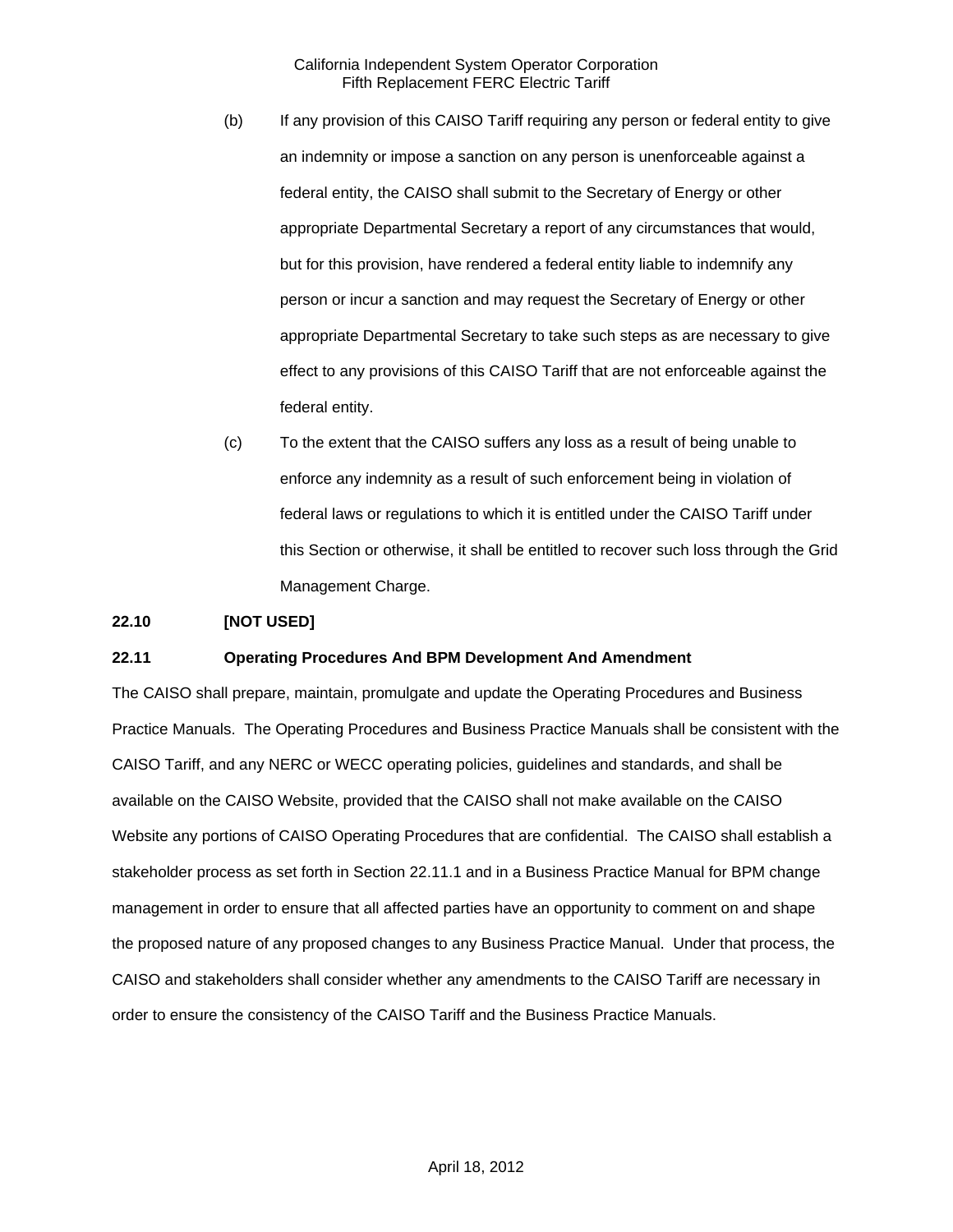# **22.11.1 Process For Revisions Of Business Practice Manuals**

Revisions of Business Practice Manuals shall be made in accordance with the process set forth in this Section 22.11.1, provided that the details and procedures for submittal and consideration of a BPM Proposed Revision Request (PRR) and other elements of the BPM change management process shall be set forth in a separate Business Practice Manual for BPM change management.

# **22.11.1.1 BPM Proposed Revision Request Submittal**

A request to make any change to a BPM, including any attachments thereto that are incorporated by

reference, and any changes to the BPM PRR must be initiated through a submittal of a BPM PRR, except

as provided in Section 22.4.3 or 22.11.1.2.

The following entities may submit a BPM PRR:

- (1) Any Market Participant;
- (2) Local Regulatory Authority;
- (3) CAISO management; and
- (4) Any other entity that meets the following qualifications:
	- (a) The entity must represent a Market Participant in dealings with the CAISO or operate in the CAISO Markets, and
	- (b) The entity must demonstrate that the entity (or those it represents) is affected by the subject section(s) of the BPM.

BPM PRRs shall be submitted electronically to the CAISO in the form and manner described in the Business Practice Manual for BPM change management. The BPM PRR shall include a description of the requested revision, the reason for the suggested change, the impacts and benefits of the suggested change (including any impact on the CAISO Market structure, CAISO operations and Market Participants, to the extent the submitter may know this information), a list of affected BPM sections and subsections, general administrative information, suggested language for the requested revision, and for BPM PRRs submitted by CAISO management, a BPM PRR impact analysis.

# **22.11.1.2 BPM Proposed Revision Request Processing**

The CAISO shall review the BPM PRR for completeness and shall notify the submitter if the BPM PRR is incomplete, including the reasons for its determination, based upon the timelines provided in the BPM for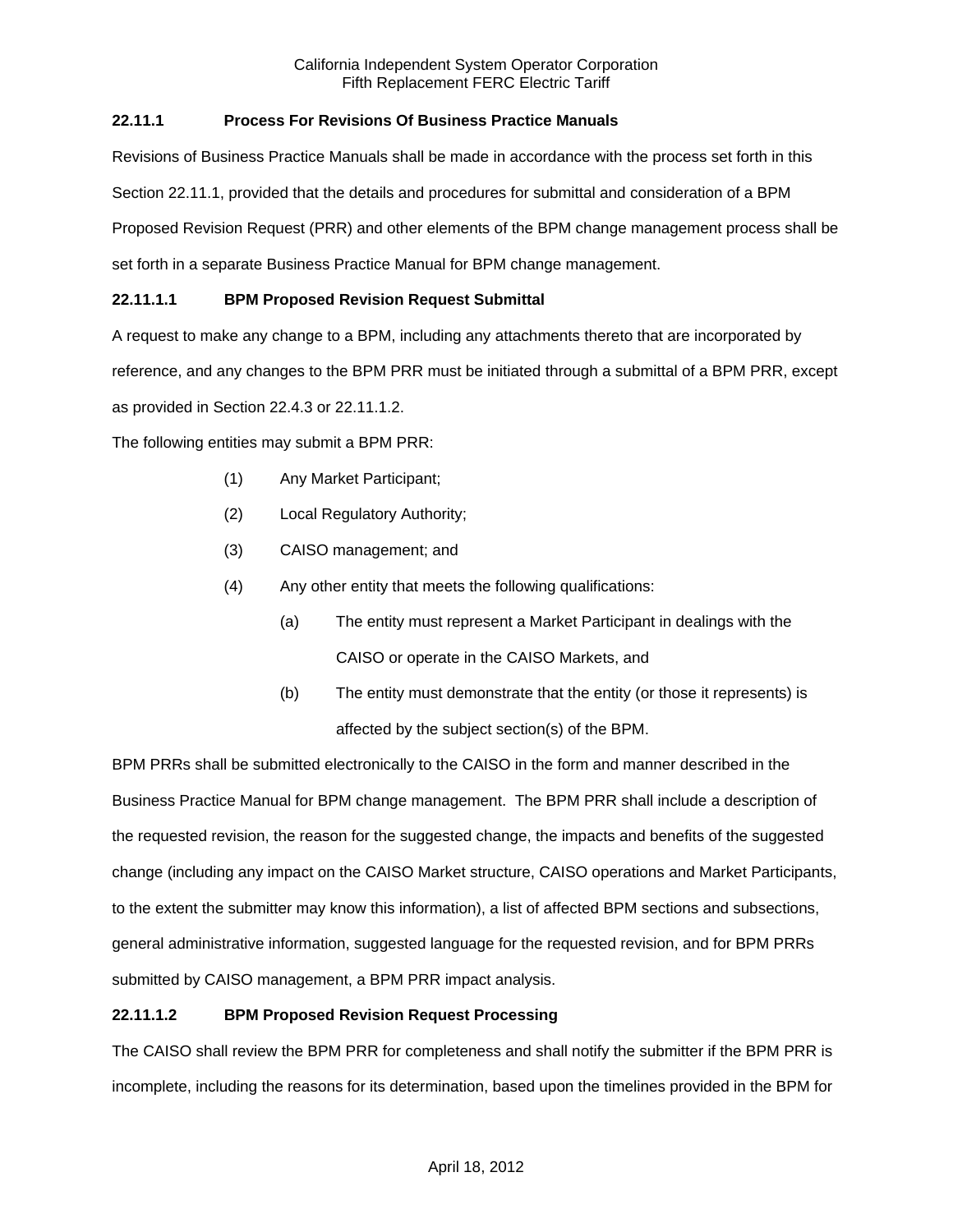BPM change management. An incomplete BPM PRR shall not receive further consideration until it is completed. In order to pursue the revision requested, a submitter must submit a completed version of the BPM PRR with the deficiencies corrected. If a submitted BPM PRR is complete or once a BPM PRR is corrected, the CAISO shall post the completed or corrected BPM PRR to the CAISO Website and publish a Market Notice of such posting.

## **22.11.1.3 BPM PRR Coordinator**

The consideration and disposition of BPM PRRs shall be led by a BPM change management coordinator. The BPM change management coordinator shall be an identified employee of the CAISO with responsibility for ensuring that BPM PRRs are processed and reviewed in accordance with the provisions of the Business Practice Manual for BPM change management. The BPM change management coordinator shall also be responsible for submitting a report to the CAISO Governing Board at each regularly scheduled CAISO Governing Board meeting that includes (1) the status of pending BPM PRRs, (2) a summary of proposed revisions that have been accepted, and (3) a summary of proposed revisions that have been rejected and the reason(s) that the proposed revisions have been rejected, including the positions of stakeholders, and any decision on appeal as provided in Section 22.11.1.6.

## **22.11.1.4 Types and Treatment of BPM PRRs**

Each BPM PRR shall be preliminarily classified by the BPM change management coordinator as either a Category A revision or a Category B or C revision. After further consultation with internal CAISO business units, the submitter (if not the CAISO), and representatives from potentially affected stakeholders in the BPM PRR review process, the BPM change management coordinator may reclassify the BPM PRR as appropriate. Types of BPM PRRs include:

> (a) Category A – Clarifications of existing BPM language, grammatical errors, and revisions with minor significance.

In the event the CAISO receives no comments or no adverse comments within the specified time frame, the CAISO may incorporate the proposed changes into the BPM, if reasonably acceptable to the CAISO, before the next BPM change management meeting. These changes may be placed into effect at any time after the comment period expires.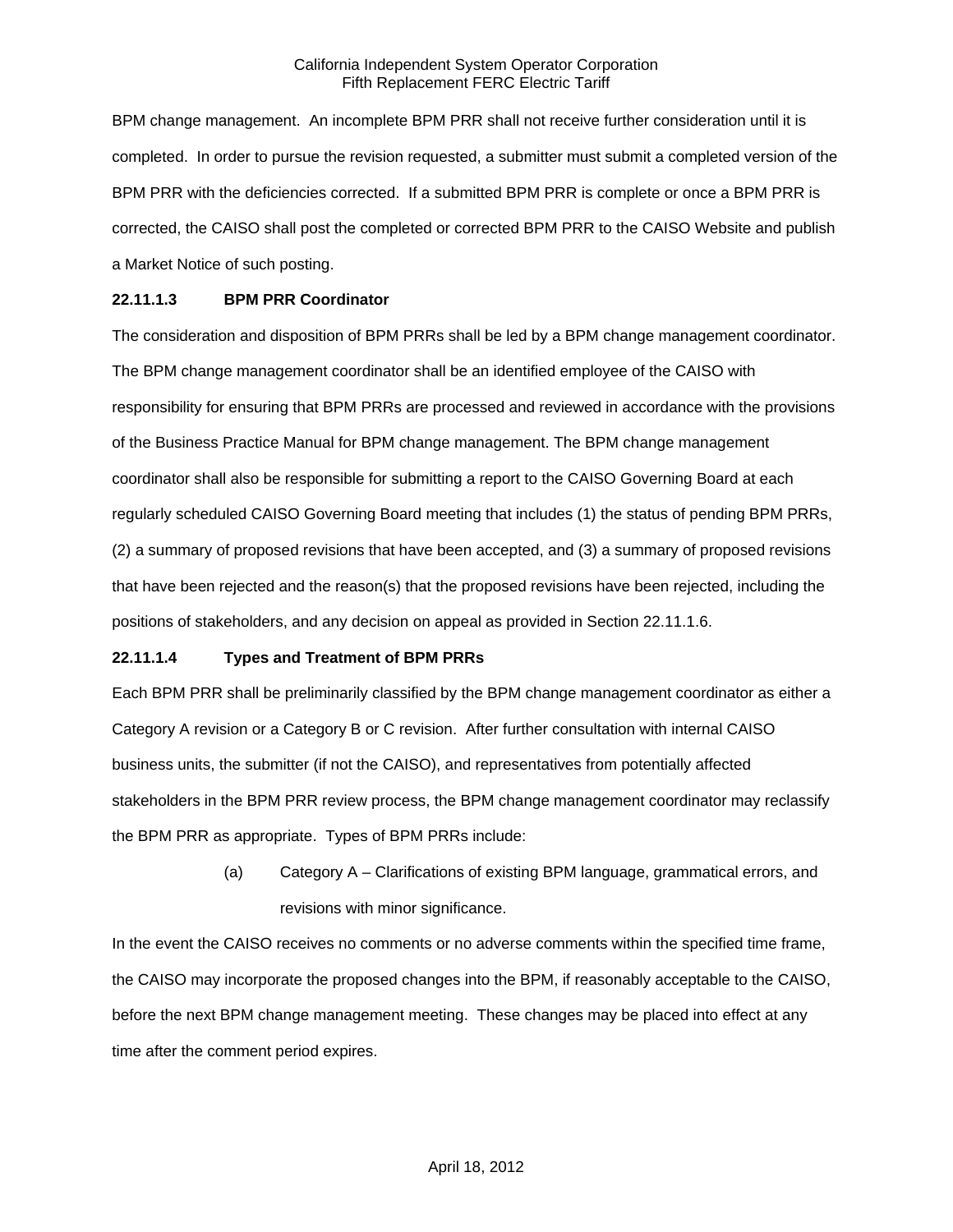(b) Category B – Revisions of substantial significance or revisions that require changes to CAISO or Market Participants' systems.

For proposals falling in this category, the CAISO will, unless urgent or emergency circumstances exist, delay implementation until after the next regularly scheduled BPM change management meeting even if no comments or no adverse comments are received. In the case of a proposed change affecting the CAISO's systems, the CAISO will prepare a BPM PRR impact analysis, if not already prepared, in accordance with the procedures set forth in the Business Practice Manual. The CAISO shall post the completed BPM PRR impact analysis to the CAISO Website and publish a Market Notice of such posting. Comments may be filed concerning the BPM PRR impact analysis. The comments must be delivered electronically to the CAISO within ten (10) Business Days or otherwise as specified in a Market Notice. Comments shall be posted to the CAISO Website.

> (c) Category C – Revisions implementing significant new CAISO policies and/or potentially requiring revisions to the CAISO Tariff.

 Proposed revisions implementing significant new CAISO policies may have implications outside the scope of a proposed change to a BPM and may require alternative treatment. For proposals falling in this category, the CAISO will, unless urgent or emergency circumstances exist, delay implementation until after the next regularly scheduled BPM change management meeting. If the CAISO concludes that a Category C BPM PRR cannot be implemented without an amendment to the CAISO Tariff, the CAISO will provide a written explanation and indicate its support for or opposition to the need or appropriateness of a tariff amendment. The written explanation shall also indicate a lead department or business unit within the CAISO that would have responsibility for leading any stakeholder process necessary for the tariff amendment.

## **22.11.1.5 BPM PRR Review and Action**

Any interested stakeholder or CAISO management may comment on a posted BPM PRR in accordance with the process set forth in the Business Practice Manual for BPM change management. To receive consideration, comments must be delivered electronically to the CAISO within ten (10) Business Days, or within any shorter period determined to be necessary or appropriate pursuant to the provisions of either Sections 22.11.1.7 or 22.11.1.8. Comments shall be posted to the CAISO Website and BPM PRRs shall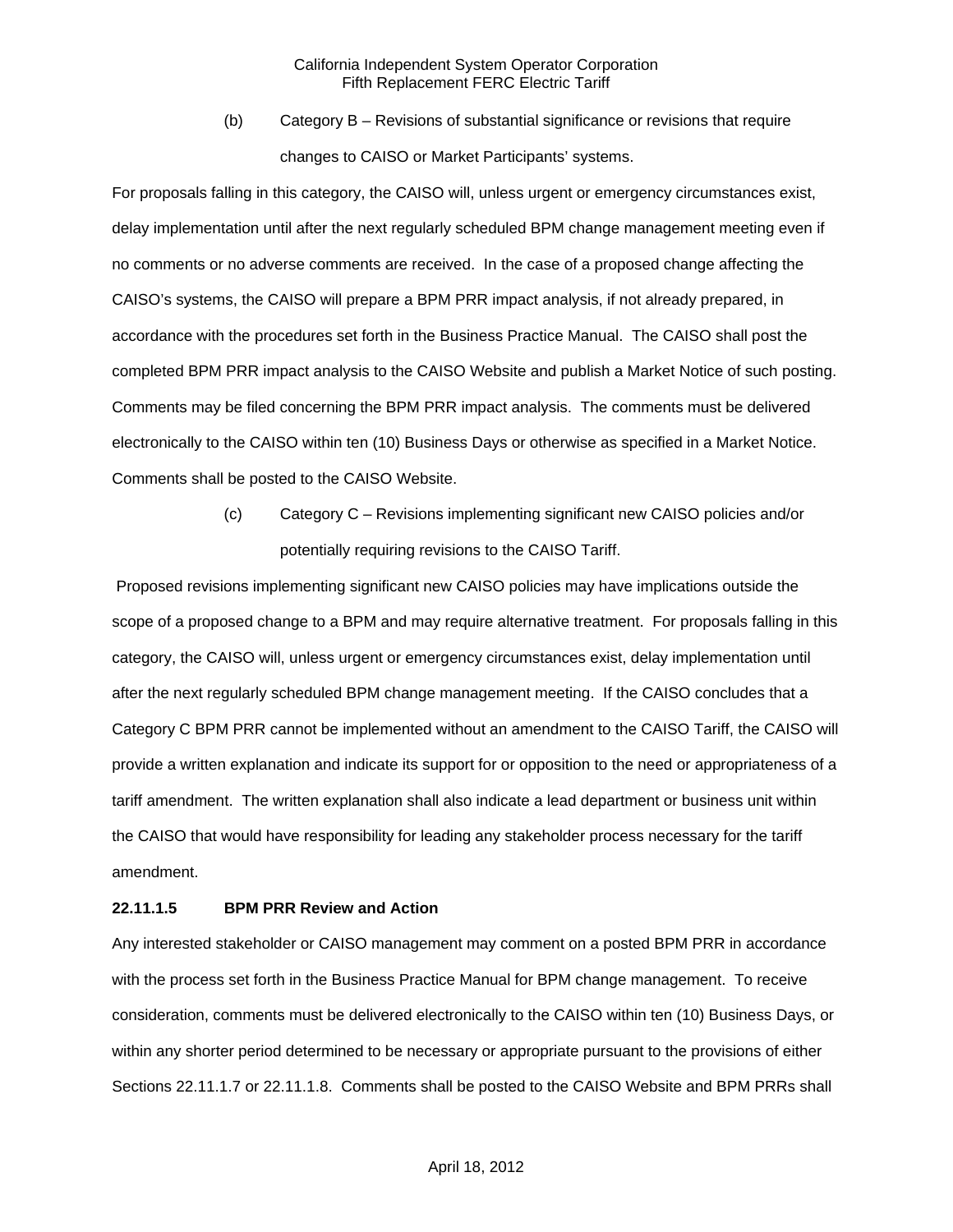be considered by the CAISO at a regularly established monthly public meeting or specially-noticed meeting dedicated to that purpose. Following any meeting to consider pending BPM PRRs and subject to the standards set forth in Section 22.11.1.4, the BPM change management coordinator shall issue a recommendation for action on each pending BPM PRR and shall publish for public comment a report on the recommendation in accordance with the procedures set forth in the Business Practice Manual for BPM change management. The report shall be sufficiently detailed and shall be published in a timeframe that allows interested stakeholders a meaningful opportunity to provide written comment. The BPM change management coordinator shall publish a final decision on any BPM PRR after considering stakeholder comments and all relevant impacts on their business needs and after the PRR recommendation report and comments concerning it have been discussed at a BPM change management meeting, in accordance with procedures set forth in the Business Practice Manual for BPM change management.

## **22.11.1.6 Right to Appeal to CAISO**

Any entity eligible to submit a BPM PRR under Section 22.11.1.1 may, within ten (10) Business Days, appeal in writing the outcome of any BPM PRR to a committee comprising at least three CAISO executives established in accordance with procedures set forth in the Business Practice Manual for BPM change management. The CAISO will establish a standing meeting time for the BPM appeals committee to be used if needed and will establish the composition of the BPM appeals committee, including alternates in the case of schedule or other conflicts. Standing meeting dates and the BPM appeals committee composition will be established at least three months in advance. The CAISO may change the meeting time with ten (10) Business Days notice if required to accommodate schedules of the members of the BPM appeals committee. The executive sponsor of a BPM PRR may not sit in review of any appeal of a final decision regarding that same BPM PRR but may participate in and be present during the public discussion of any appeal. The CAISO committee will review the appeal and publish its decision to the appealing party and to the CAISO Website. If not satisfied with the decision on appeal, the appellant may raise concerns it may have with the CAISO Governing Board at the next regularly scheduled board meeting through the public comment period or through prior letter to the CAISO Governing Board.

## **22.11.1.7 CAISO Expedited Action in Emergency Circumstances**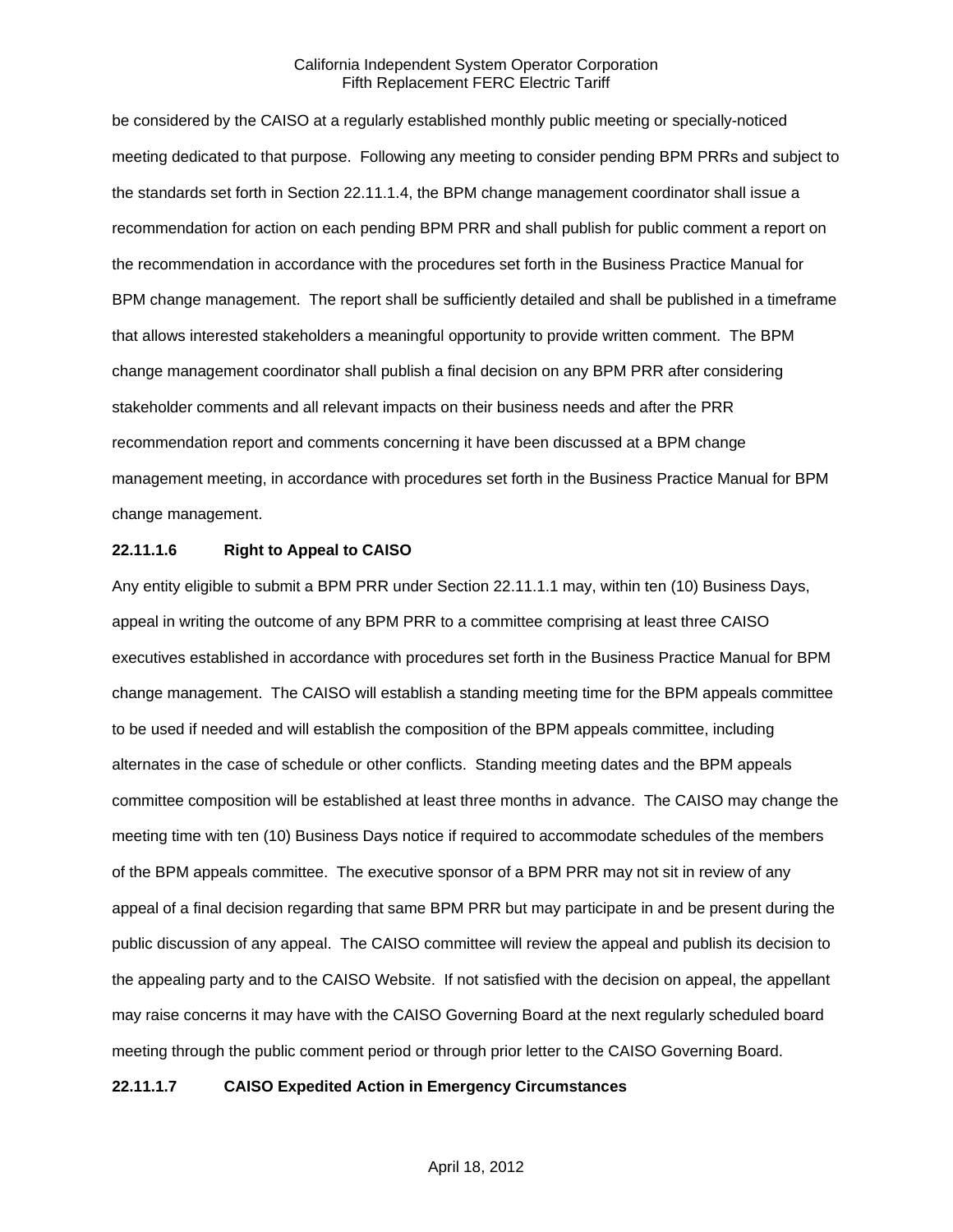Notwithstanding the provisions of Section 22.11.1.1, the CAISO may take expedited action to change or clarify a provision of a BPM under emergency circumstances. In addition to the circumstances identified in Section 22.4.3, emergency circumstances exist whenever the CAISO determines in good faith that (i) failure to implement a change or clarification to a BPM on an expedited basis would substantially and adversely affect System Reliability or security or the competitiveness of the CAISO Markets, and (ii) there is insufficient time to comply with the BPM PRR procedures set forth in Section 22.11.1. The CAISO shall take reasonable steps to communicate with Market Participants and any other directly-affected entities prior to taking expedited action if practicable. If the CAISO takes expedited action to change or clarify a provision of a BPM in emergency circumstances, the CAISO shall promptly issue a Market Notice and submit a BPM PRR to examine the necessity of the change and its impacts.

## **22.11.1.8 Urgent Requests by Entities for BPM Revisions**

An entity submitting a BPM PRR may request that the BPM PRR be considered on an urgent basis and may be required to show reasonable necessity for such an urgent request. The BPM change management coordinator may designate a BPM PRR for urgent consideration if the BPM change management coordinator determines that such BPM PRR (1) requires immediate attention due to (i) serious concerns about CAISO System Reliability or market operations under the unmodified language or (ii) the crucial nature of Settlement activity conducted pursuant to any Settlement formula, and (2) is of a nature that allows for rapid implementation without negative consequences to the reliability and integrity of the CAISO's system or market operations. The BPM change management coordinator shall consider the urgent BPM PRR at its next regularly scheduled meeting, or at a special meeting called by the BPM change management coordinator to consider the urgent BPM PRR. Any revisions to a BPM that take effect pursuant to an urgent BPM PRR shall be subject to a BPM PRR impact analysis.

## **22.11.2 Changes To BPM For BPM Change Management**

Any changes to the Business Practice Manual for BPM change management shall require CAISO Governing Board approval.

## **22.11.3 Requests For And Access To Nonpublic Operating Procedures**

Non-public Operating Procedures contain information that is either market sensitive, system security sensitive, or proprietary to third parties. The CAISO may limit access to these non-public Operating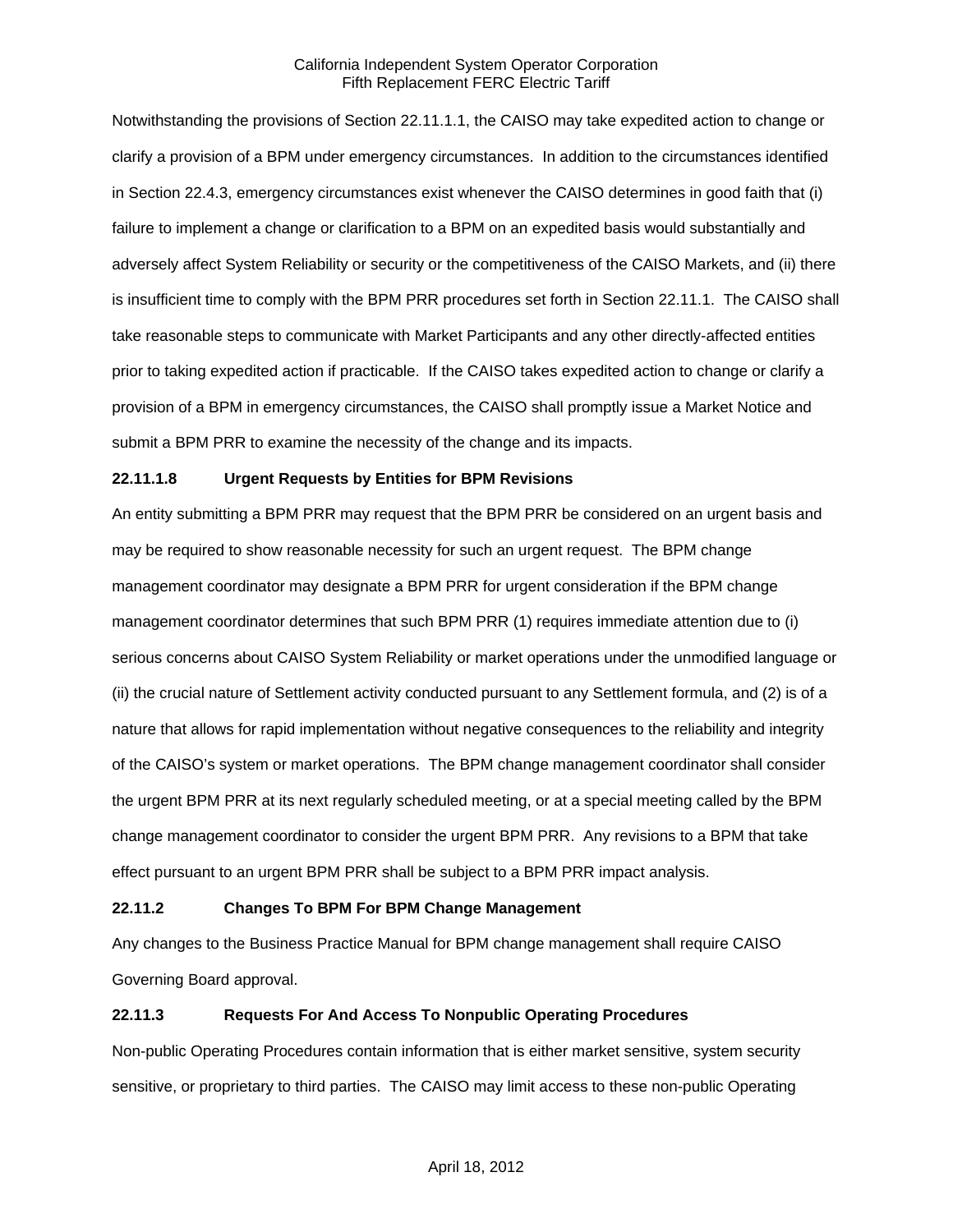Procedures. Subject to agreed upon controls, the CAISO will make non-public CAISO Operating Procedures or portions thereof available to entities that are operationally affected by implementation of the Operating Procedure or any proposed changes to the Operating Procedure. Such controls may include execution of a nondisclosure agreement or other measures to limit access, disclosure and use of any non-public information. Subject to agreed upon controls, the CAISO will provide access to employees or representatives acting as agents of the requesting entity. For purposes of this tariff section an entity is "operationally affected" if (1) the entity is a party to the Transmission Control Agreement, a neighboring Balancing Authority or a Market Participant and (2) the Operating Procedure, if implemented, would require a change outside of the CAISO Markets in the operation of that entity's facilities that are part of or interconnected to the CAISO Controlled Grid. An entity that may merely be affected economically or financially by implementation or revision of a non-public Operating Procedure or portion thereof is not entitled to access to that Operating Procedure or portion thereof pursuant to this Section 22.11.3.

Any entity that believes it is operationally affected by a non-public CAISO Operating Procedure may seek access to that Operating Procedure by providing a written request to the CAISO. Any such request must identify the specific Operating Procedure to which the entity seeks access, the name and position of the employees and representatives of the entity that seek to review the non-public Operating Procedure, a representation that each employee or representative needs to review the non-public Operating Procedure or portion thereof to perform their employment responsibilities and a representation that each employee or representative does not perform a market function on behalf of the requesting entity. The CAISO shall respond in writing to a request for access to a non-public Operating Procedure or portion thereof within ten (10) Business Days after receipt of the request. The CAISO will state whether it will allow access to review the non-public Operating Procedure and under what set of proposed controls. The CAISO will determine whether to provide access to review the non-public Operating Procedure based on whether the entity is operationally affected as a result of implementation of the Operating Procedure or a portion thereof. If the CAISO determines that the entity is operationally affected by the Operating Procedure or portion thereof, the CAISO will, subject to agreed-upon controls, provide access to the non-public Operating Procedure within thirty (30) days of the entity's written request. If the CAISO determines that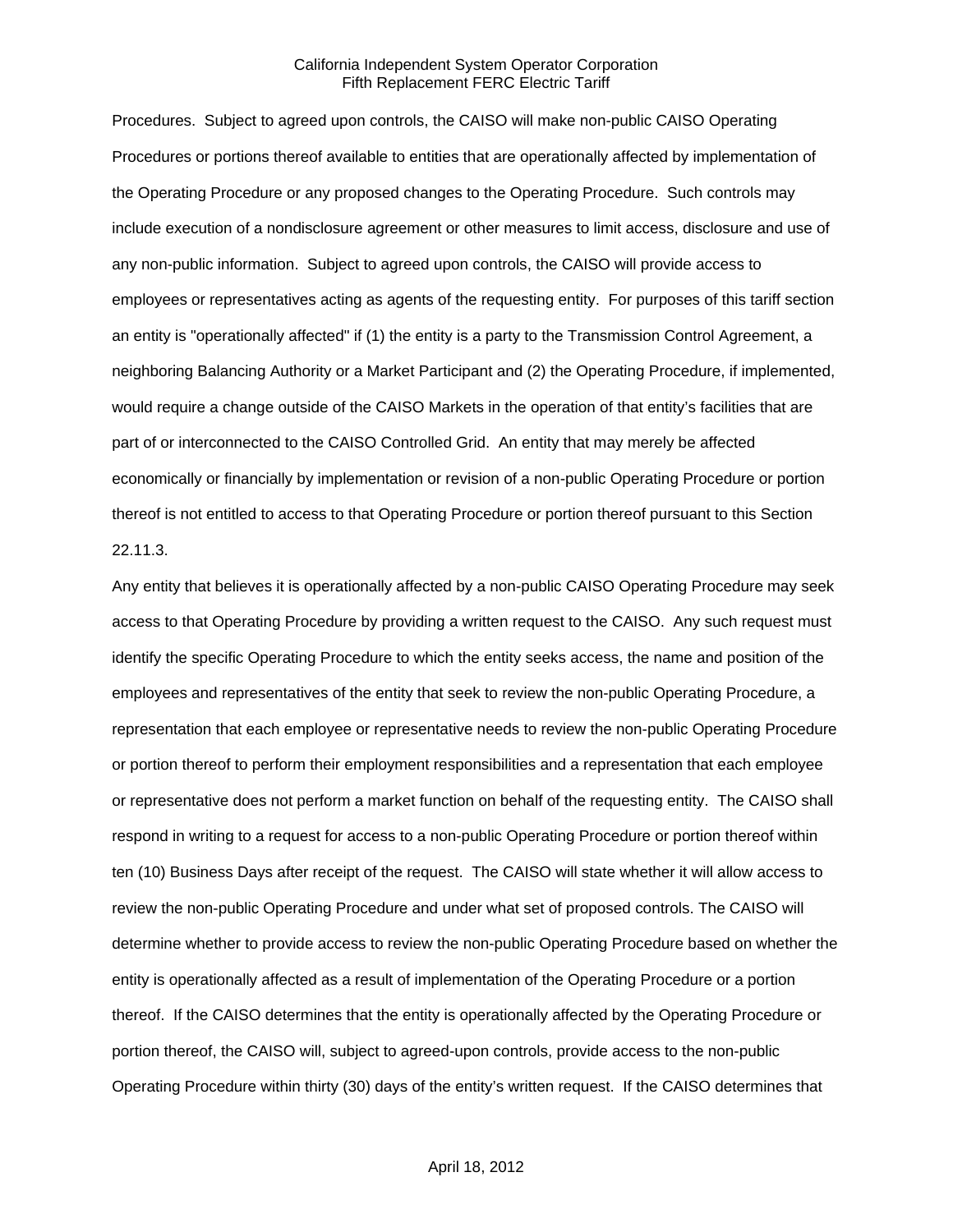the entity is not operationally affected by the Operating Procedure or portion thereof, the CAISO will explain the reason for its determination in its written response. If the CAISO denies a request for access to a non-public Operating Procedure or portion thereof, the requesting entity shall have the right to invoke the CAISO ADR Procedures in Section 13.

## **22.12 [NOT USED]**

## **22.13 Scheduling Responsibilities And Obligations**

Nothing in this CAISO Tariff is intended to permit or require the violation of federal or California law concerning hydro-generation and Dispatch, including but not limited to fish release requirements, minimum and maximum dam reservoir levels for flood control purposes, and in-stream flow levels. In carrying out its functions, the CAISO will comply with and will have the necessary authority to give instructions to Participating TOs and Market Participants to enable it to comply with requirements of environmental legislation and environmental agencies having authority over the CAISO in relation to Environmental Dispatch and will expect that submitted Bids, including Self-Schedules will support compliance with the requirements of environmental legislation and environmental agencies having authority over Generators in relation to Environmental Dispatch. In contracting for Ancillary Services and Imbalance Energy the CAISO will not act as principal but as agent for and on behalf of the relevant Scheduling Coordinators.

#### **23. Categories Of Transmission Capacity**

References to new firm uses shall mean any use of CAISO transmission service, except for uses associated with Existing Rights or TORs. Prior to the start of the Day-Ahead Market, for each Balancing Authority Area Transmission Interface, the CAISO will allocate the forecasted Total Transfer Capability of the Transmission Interface to four categories. This allocation will represent the CAISO's best estimates at the time, and is not intended to affect any rights provided under Existing Contracts or TORs. The CAISO's forecast of Total Transfer Capability for each Balancing Authority Area Transmission Interface will depend on prevailing conditions for the relevant Trading Day, including, but not limited to, the effects of parallel path (unscheduled) flows and/or other limiting operational conditions. This information will be posted on OASIS in accordance with this CAISO Tariff. The four categories are as follows:

(a) transmission capacity that must be reserved for firm Existing Rights;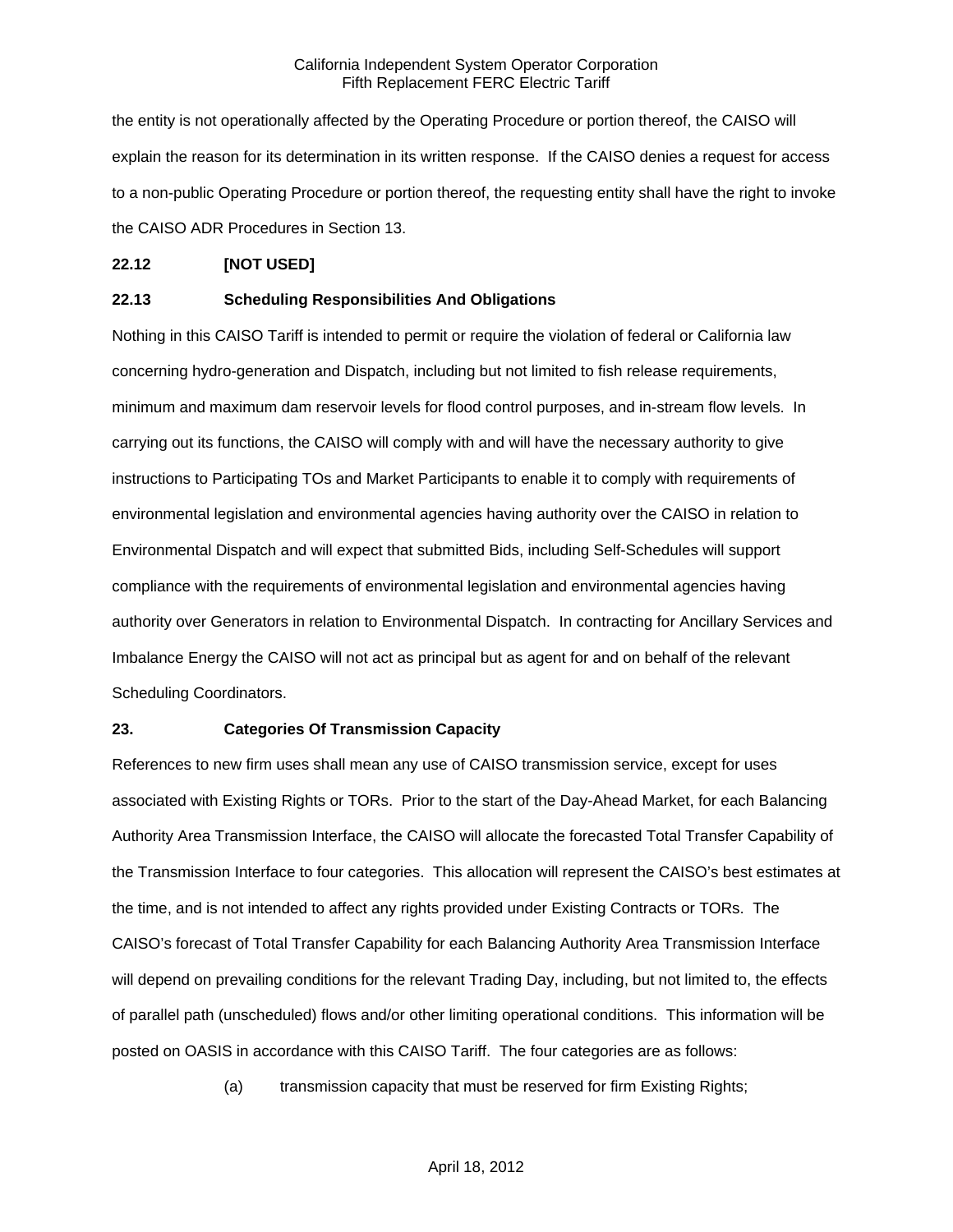- (b) transmission capacity that may be allocated for use as CAISO transmission service (i.e., "new firm uses");
- (c) transmission capacity that may be allocated by the CAISO for conditional firm Existing Rights; and
- (d) transmission capacity that may remain for any other uses, such as non-firm Existing Rights for which the Responsible PTO has no discretion over whether or not to provide such non-firm service.

## **24. Comprehensive Transmission Planning Process**

## **24.1 Overview**

The CAISO will develop a comprehensive Transmission Plan and approve transmission upgrades or additions using the Transmission Planning Process set forth in this Section 24. The CAISO will analyze the need for transmission upgrades and additions in accordance with the methodologies and criteria set forth in this Section 24, the Transmission Control Agreement, and the applicable Business Practice Manuals. The comprehensive Transmission Plan will identify transmission upgrade or addition projects associated with Approved Project Sponsors that are Merchant Transmission Facilities or are needed: (1) to maintain System Reliability; (2) to satisfy the requirements of a Location Constrained Resource Interconnection Facility; (3) to maintain the simultaneous feasibility of allocated Long-Term CRRs; and (4) as LGIP Network Upgrades identified pursuant to Section 24.4.6.5. The comprehensive Transmission Plan will identify transmission addition and upgrade elements with no approved Project Sponsors needed to (1) meet state and federal policy requirements and directives that are not inconsistent with the Federal Power Act, including renewable portfolio standards policies; and (2) reduce congestion costs, production supply costs, transmission losses, or other electric supply costs resulting from improved access to costeffective resources. For purposes of this Section 24, the term "the year X/(X+1) planning cycle" will refer to the Transmission Planning Process initiated during year X to complete a comprehensive Transmission Plan in year X+1.

- **24.1.1 [NOT USED]**
- **24.1.2 [NOT USED]**
- **24.1.3 [NOT USED]**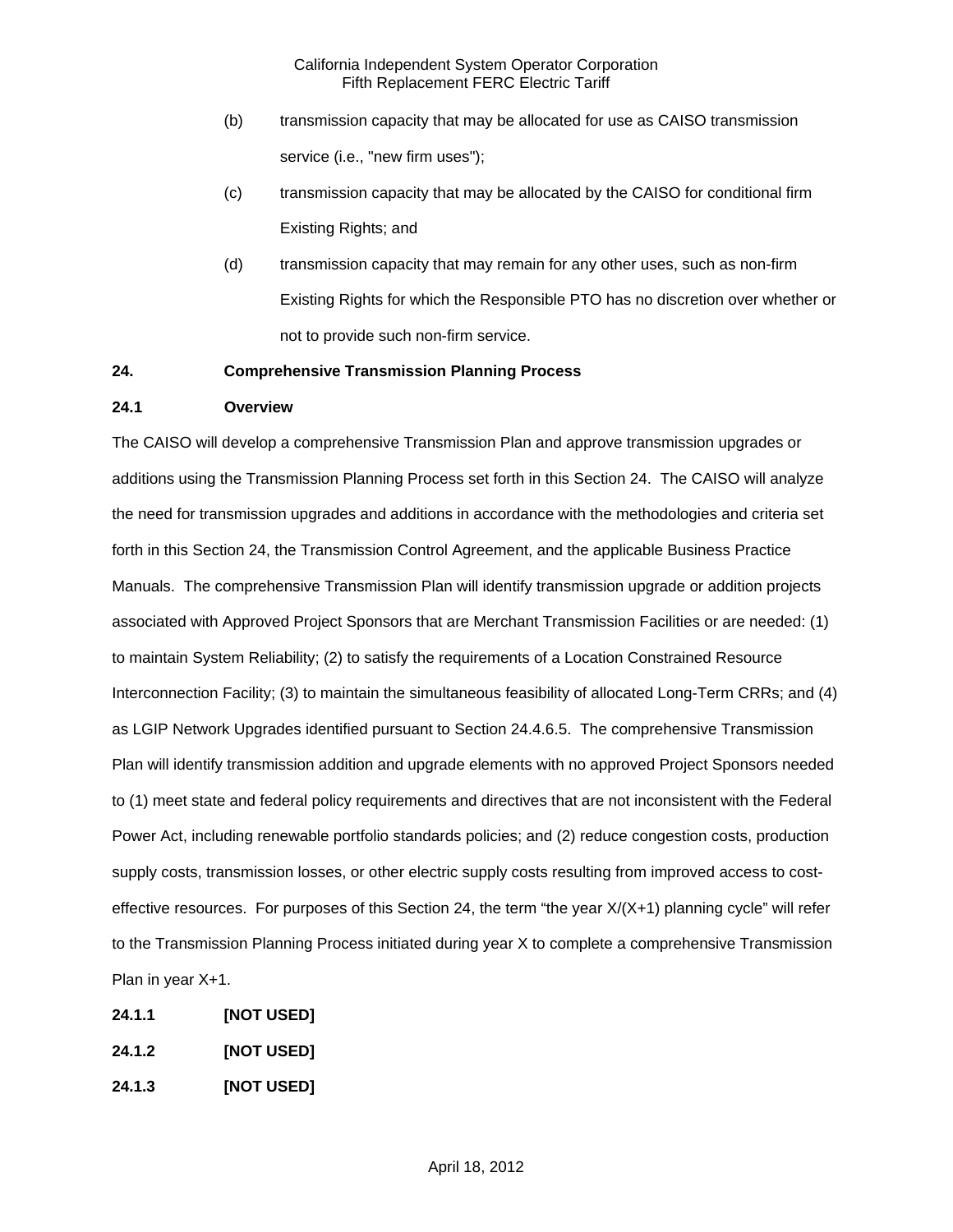# **24.1.4 [NOT USED]**

## **24.2 Nature of the Transmission Planning Process**

The CAISO will develop the annual comprehensive Transmission Plan and approve transmission upgrades or additions using a shall perform the CAISO's Transmission Planning Process with three (3) phases. In Phase 1, the CAISO will develop and complete the Unified Planning Assumptions and Study Plan and, in parallel, begin development of a conceptual statewide plan. In Phase 2, the CAISO will complete the comprehensive Transmission Plan. In Phase 3, the CAISO will evaluate proposals to construct and own specific transmission upgrade or addition elements specified in the comprehensive Transmission Plan on an annual cycle in accordance with the terms of this CAISO Tariff, the Transmission Control Agreement, and the Business Practice Manual. The Transmission Planning Process shall, at a minimum:

- (a) Coordinate and consolidate in a single plan the transmission needs of the CAISO Balancing Authority Area for into a single plan, which will be assessed on the basis of maintaining the reliability of the CAISO Controlled Grid in accordance with Applicable Reliability Criteria and CAISO Planning Standards, in a manner that promotes the economic efficiency of the CAISO Controlled Grid and considers federal and state environmental and other policies affecting the provision of Energy.
- (b) Reflect a planning horizon covering a minimum of ten (10) years that considers previously approved transmission upgrades and additions transmission enhancements and expansions, Demand Forecasts, Demand-side management, and capacity forecasts relating to generation technology type, additions and retirements, and such other factors as the CAISO determines are relevant.
- (c) Seek to avoid unnecessary duplication of facilities and ensure the simultaneous feasibility of the CAISO Transmission Plan and the transmission plans of interconnected Balancing Authority Areas, and otherwise coordinate with regional and sub-regional transmission planning processes and entities, including interconnected Balancing Authority Areas. in accordance with Section 24.8.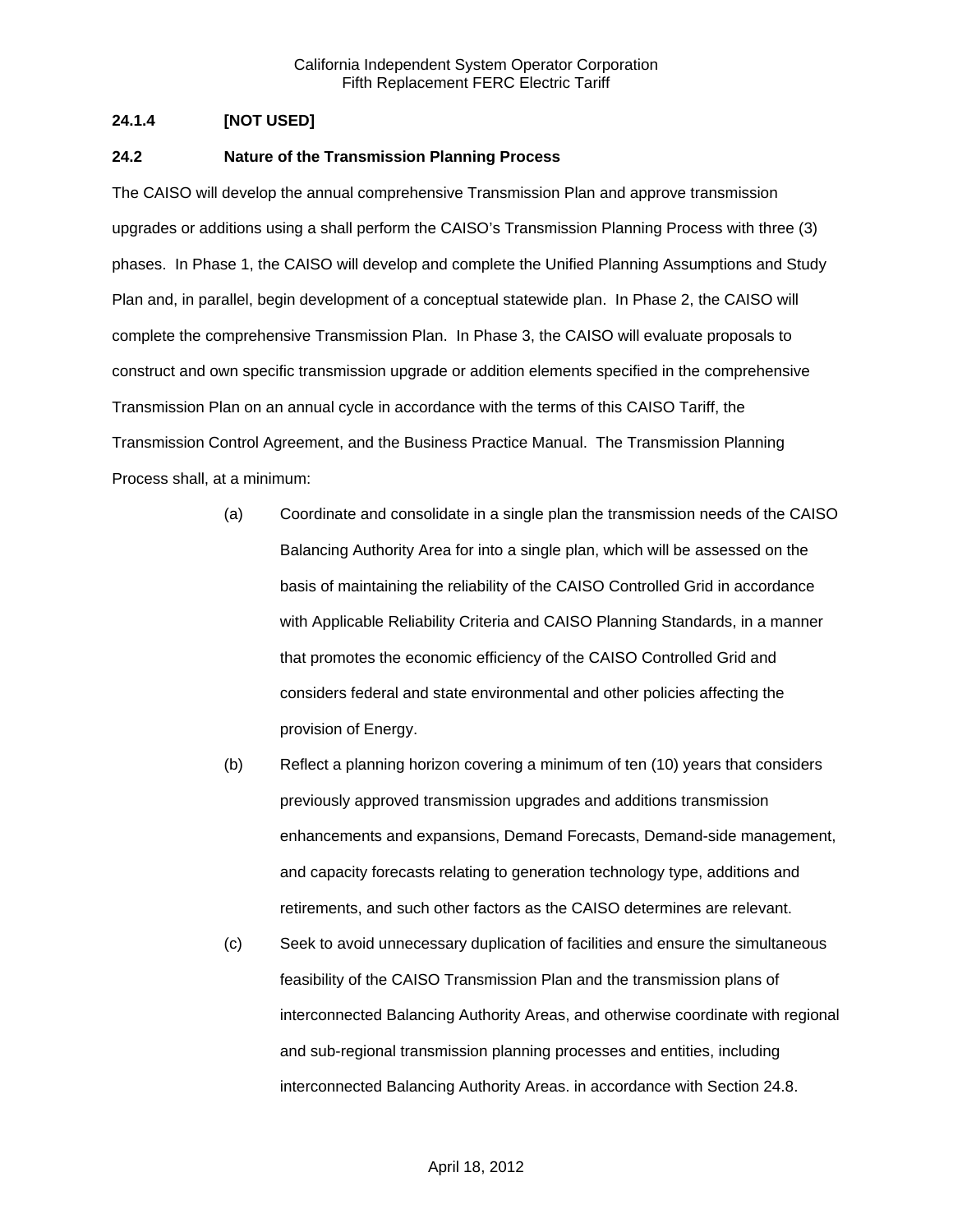- (d) Identify existing and projected limitations of the CAISO Controlled Grid's physical, economic or operational capability or performance and identify transmission upgrades and additions, including alternatives thereto, deemed needed in accordance with Section 24.1 to address the existing and projected limitations.
- (e) Account for any effects on the CAISO Controlled Grid of the interconnection of Generating Units on the Distribution System under the Wholesale Distribution Access Tariffs of the Participating TOs, including an assessment of the deliverability of such Generating Units in a manner consistent with CAISO interconnection procedures. on a basis comparable to the Deliverability Assessment performed under Appendix U or Appendix Y, as applicable
- **24.2.1 [NOT USED]**
- **24.2.2 [NOT USED]**
- **24.2.3 [NOT USED]**
- **24.2.4 [NOT USED]**
- **24.2.5 [NOT USED]**

# **24.3 Transmission Planning Process Phase 1**

Phase 1 consists of two (2) parallel processes: (1) the development of the Unified Planning Assumptions and Study Plan; and, (2) initiation of the development of the statewide conceptual transmission plan, as discussed in Section 24.4.4.

## **24.3.1 Inputs to the Unified Planning Assumptions and Study Plan**

The CAISO will develop Unified Planning Assumptions and a Study Plan using information and data from the approved Transmission Plan developed in the previous planning cycle. The CAISO will consider the following in the development of the Unified Planning Assumptions and Study Plan:

- (a) WECC base cases, as may be modified for the relevant planning horizon;
- (b) Transmission upgrades and additions approved by the CAISO in past

Transmission Planning Process cycles, including upgrades and additions which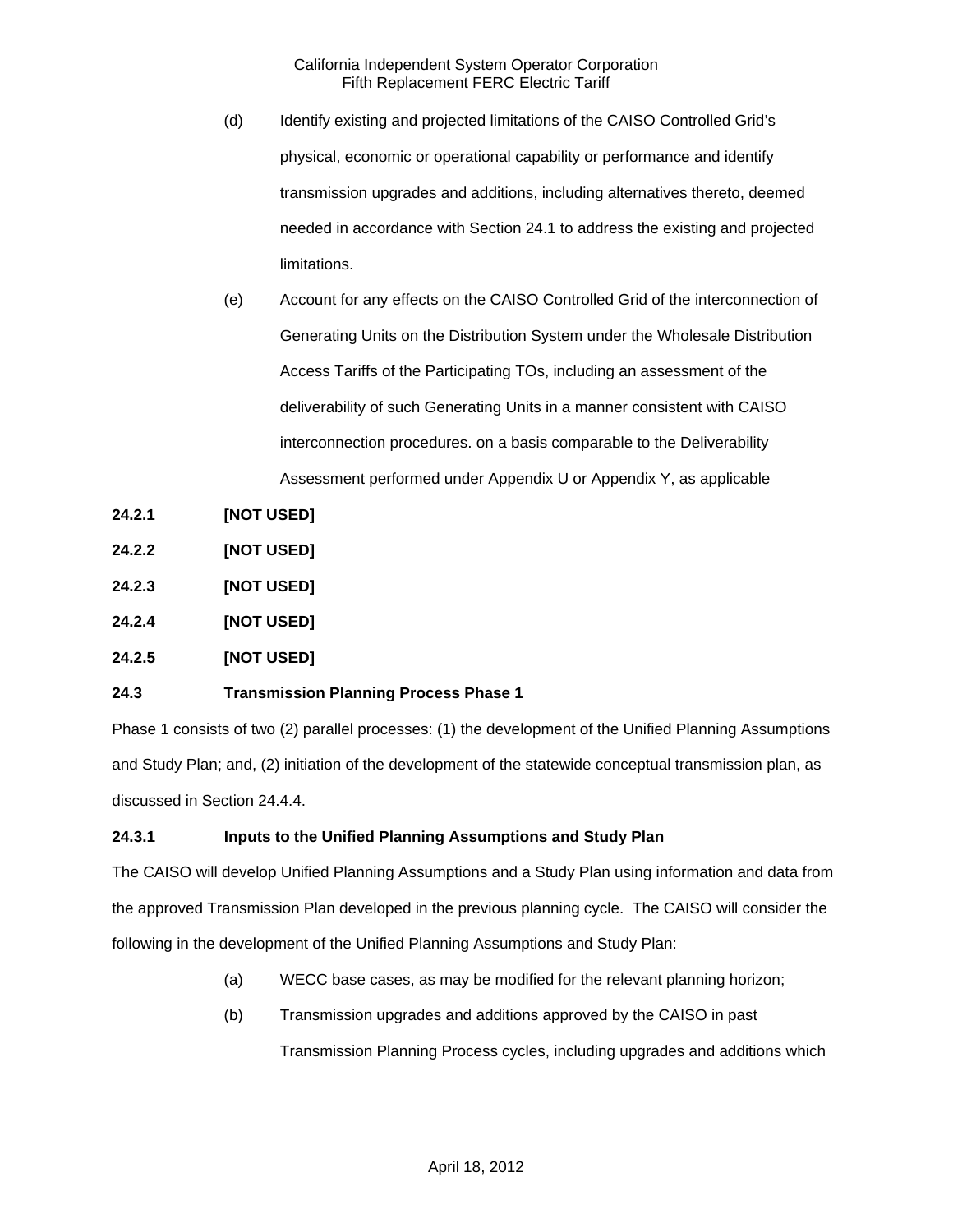the CAISO has determined address transmission elements in comprehensive Transmission Plan developed in the previous planning cycle;

- (c) Category 2 policy-driven transmission upgrade and addition elements from a prior planning cycle as described in Section 24.4.6.6;
- (d) Location Constrained Resource Interconnection Facilities conditionally approved under Section 24.4.6.3;
- (e) Network Upgrades identified pursuant to Section 25, Appendix U, Appendix V, Appendix Y or Appendix Z relating to the CAISO's Large Generator Interconnection Procedures and Appendices S and T relating to the CAISO's Small Generator Interconnection Procedures that were not otherwise included in the comprehensive Transmission Plan from the previous annual cycle;
- (f) Operational solutions validated by the CAISO in the Local Capacity Technical Study under Section 40.3.1;
- (g) Policy requirements and directives, as appropriate, including programs initiated by state and federal regulatory agencies;
- (h) Energy Resource Areas or similar resource areas identified by Local Regulatory Authorities;
- (i) Demand response programs that are proposed for inclusion in the base case or assumptions for the comprehensive Transmission Plan;
- (j) Generation and other non-transmission projects that are proposed for inclusion in long-term planning studies as alternatives to transmission additions or upgrades;
- (k) Beginning with the 2011/2012 planning cycle, Economic Planning Study requests submitted in comments on the draft Unified Planning Assumptions and Study.
- (l) Planned facilities in interconnected Balancing Authority Areas.

# **24.3.2 Contents of the Unified Planning Assumptions and Study Plan**

The Unified Planning Assumptions and Study Plan shall, at a minimum, provide:

(a) The planning data and assumptions to be used in the Transmission Planning Process cycle, including, but not limited to, those related to Demand Forecasts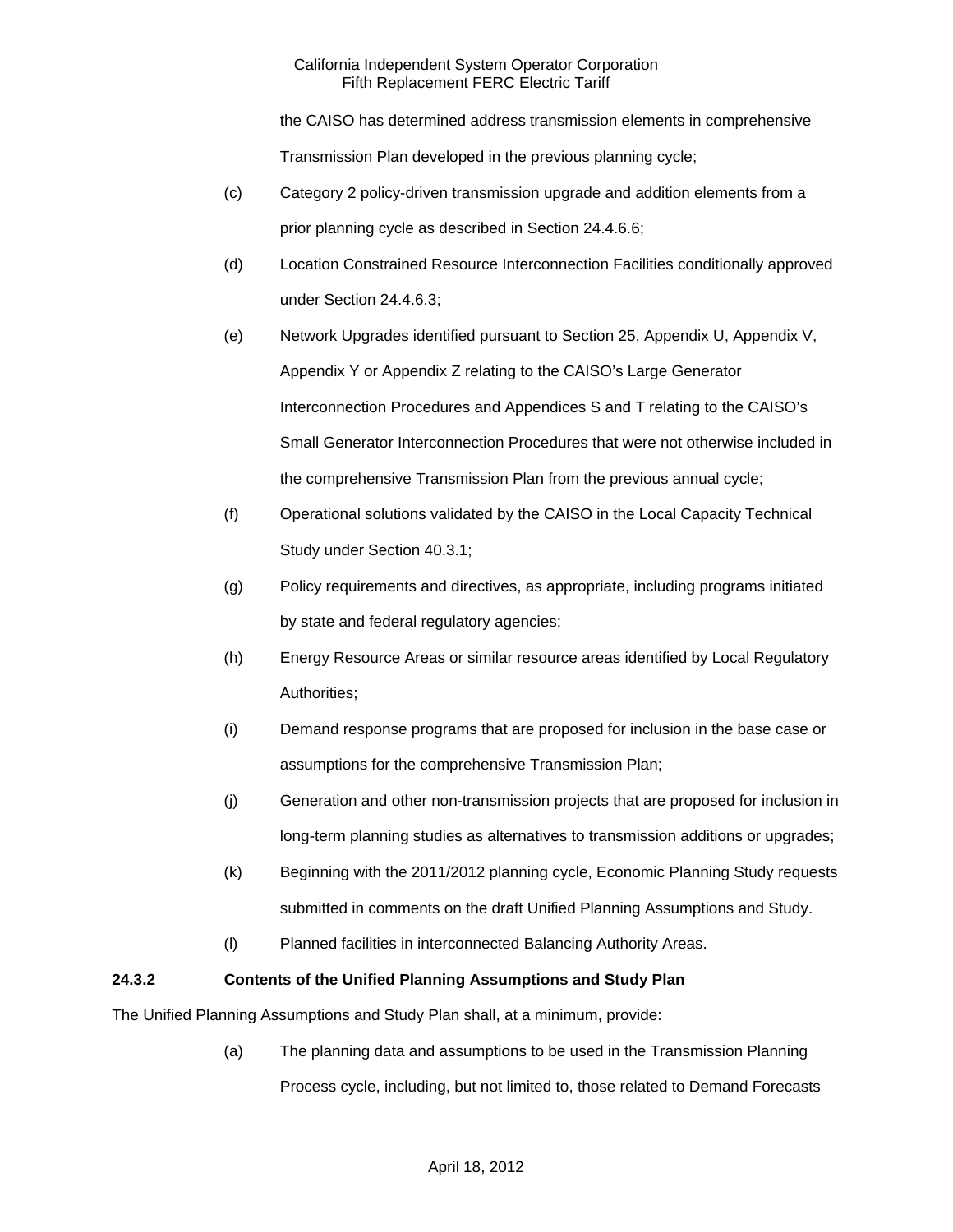and distribution, potential generation capacity additions and retirements, and transmission system modifications;

- (b) A description of the computer models, methodology and other criteria used in each technical study performed in the Transmission Planning Process cycle;
- (c) A list of each technical study to be performed in the Transmission Planning Process cycle and a summary of each technical study's objective or purpose;
- (d) A description of significant modifications to the planning data and assumptions as allowed by Section 24.3.1(a) and consistent with Section 24.3.2;
- (e) The identification of any entities directed to perform a particular technical study or portions of a technical study;
- (f) A proposed schedule for all stakeholder meetings to be held as part of the Transmission Planning Process cycle and the means for notification of any changes thereto, the location on the CAISO Website of information relating to the technical studies performed in the Transmission Planning Process cycle, and the name of a contact person at the CAISO for each technical study performed in the Transmission Planning Process cycle;
- (g) To the maximum extent practicable, and where applicable, appropriate sensitivity analyses, including project or solution alternatives, to be performed as part of technical studies;
- (h) Descriptions of the High Priority Economic Planning Studies as determined by the CAISO under section 24.3.5; and
- (i) Identification of state or federal requirements or directives that the CAISO will utilize, pursuant to Section 24.4.6.6, to identify policy-driven transmission elements.

# **24.3.3 Stakeholder Input - Unified Planning Assumptions/Study Plan**

(a) Beginning with the 2011/2012 planning cycle and in accordance with the schedule set forth in the Business Practice Manual, the CAISO will provide a comment period during which Market Participants, electric utility regulatory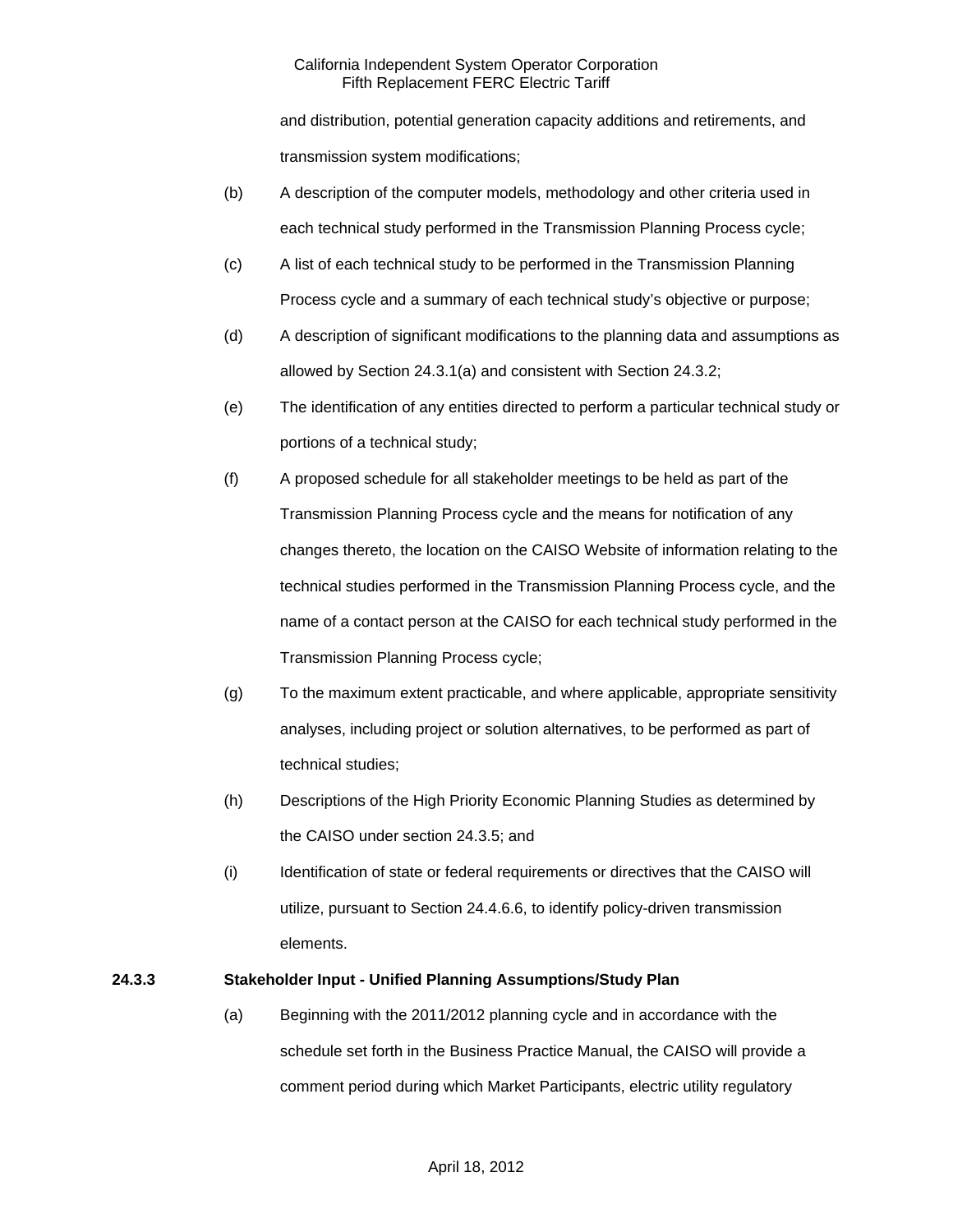agencies and all other interested parties may submit the following proposals for consideration in the development of the draft Unified Planning Assumptions and Study Plan:

- (i) Demand response programs for inclusion in the base case or assumptions; and
- (ii) Generation and other non-transmission alternatives, consistent with Section 24.3.2(a) proposed as alternatives to transmission additions or upgrades.
- (b) Following review of relevant information, including stakeholder comments submitted pursuant to Section 24.3.3(a), the CAISO will prepare and post on the CAISO Website a draft of the Unified Planning Assumptions and Study Plan. The CAISO will issue a Market Notice announcing the availability of such draft, soliciting comments, and scheduling a public conference(s) as required by Section 24.3.3(c).
- (c) No less than one (1) week subsequent to the posting of the draft Unified Planning Assumptions and Study Plan, the CAISO will conduct a minimum of one (1) public meeting open to Market Participants, electric utility regulatory agencies, and other interested parties to review, discuss, and recommend modifications to the draft Unified Planning Assumptions and Study Plan. Additional meetings, web conferences, or teleconferences may be scheduled as needed. All stakeholder meetings, web conferences, or teleconferences shall be noticed by Market Notice.
- (d) Interested parties will be provided a minimum of two (2) weeks following the first public meeting to provide comments on the draft Unified Planning Assumptions and Study Plan. Such comments may include Economic Planning Study requests based on the comprehensive Transmission Plan from the prior cycle. All comments on the draft Unified Planning Assumptions and the Study Plan will be posted by the CAISO to the CAISO Website.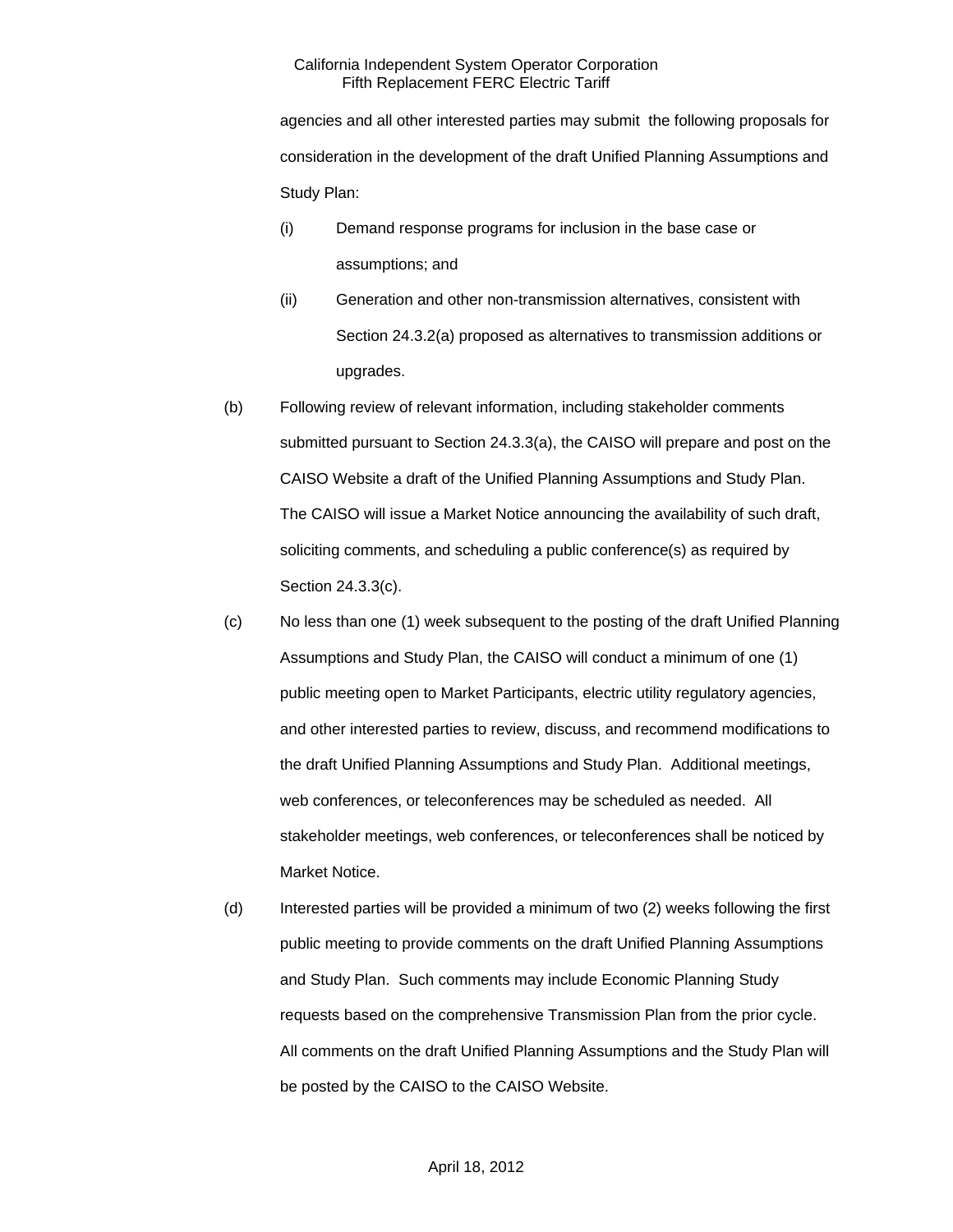(e) Following the public conference(s), and under the schedule set forth in the Business Practice Manual, the CAISO will determine and publish to the CAISO Website the final Unified Planning Assumptions and Study Plan in accordance with the procedures set forth in the Business Practice Manual. The CAISO will post the base cases to be used in the technical studies to its secured website as soon as possible after the final Unified Planning Assumptions and Study Plan have been published.

## **24.3.4 Economic Planning Studies**

## **24.3.4.1 CAISO Assessment of Requests for Economic Planning Studies**

Following the submittal of a request for an Economic Planning Study, the CAISO will determine whether the request shall be designated as a High Priority Economic Planning Study for consideration in the development of the comprehensive Transmission Plan. In making the determination, the CAISO will consider:

- (a) Whether the requested Economic Planning Study seeks to assess Congestion not identified or identified and not mitigated by the CAISO in previous Transmission Planning Process cycles;
- (b) Whether the requested Economic Planning Study addresses delivery of Generation from Location Constrained Resource Interconnection Generators or network transmission facilities intended to access Generation from an Energy Resource Area or similar resource area assigned a high priority by the CPUC or CEC;
- (c) Whether the requested Economic Planning Study is intended to address Local Capacity Area Resource requirements;
- (d) Whether resource and Demand information indicates that Congestion described in the Economic Planning Study request is projected to increase over the planning horizon used in the Transmission Planning Process and the magnitude of that Congestion; or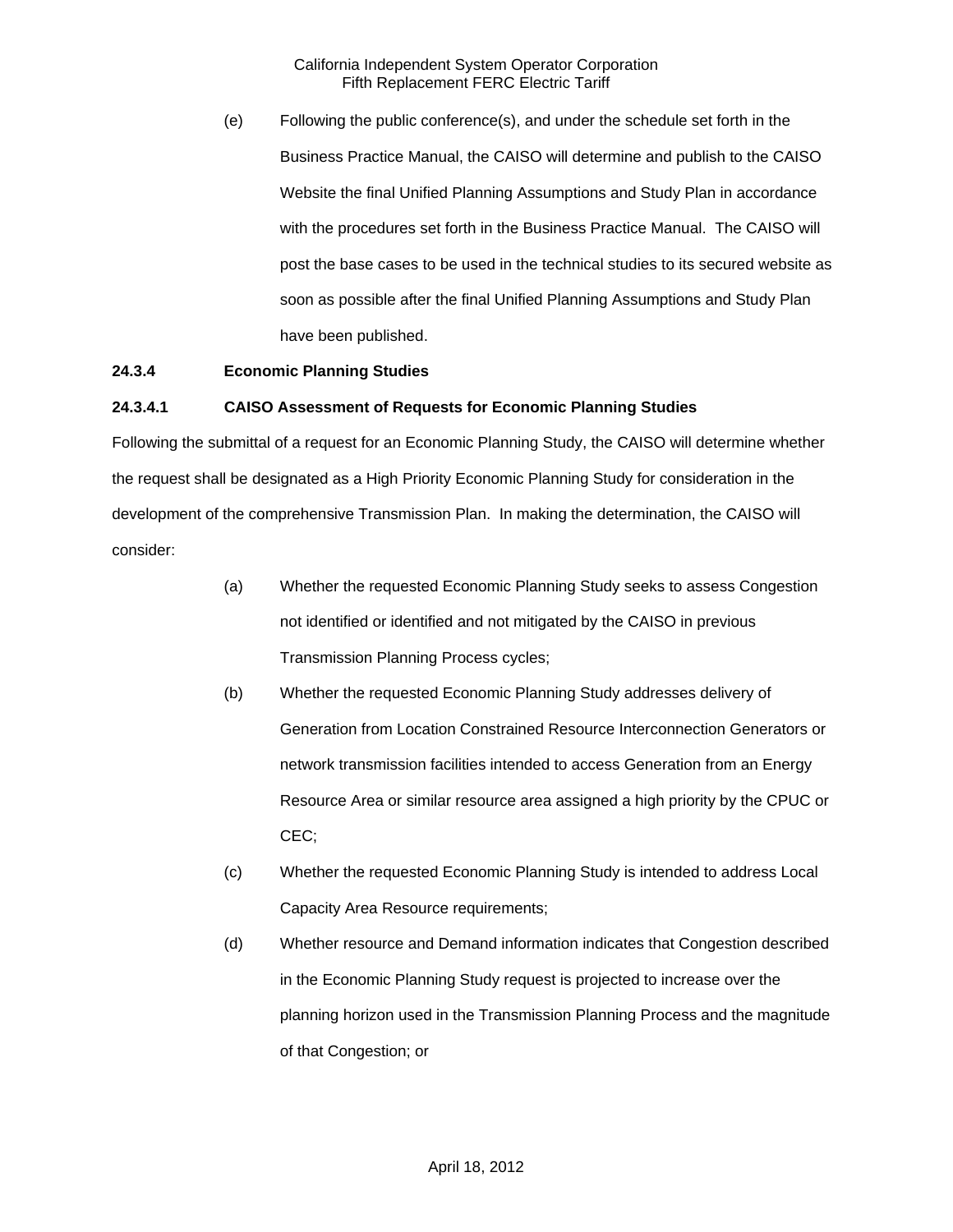(e) Whether the Economic Planning Study is intended to encompass the upgrades necessary to integrate new generation resources or loads on an aggregated or regional basis.

## **24.3.4.2 Selection of High Priority Economic Planning Studies**

In accordance with the schedule and procedures set forth in the Business Practice Manual, the CAISO will post to the CAISO Website the list of selected High Priority Economic Planning Studies to be included in the draft Unified Planning Assumptions and Study Plan. The CAISO may assess requests for Economic Planning Studies individually or in combination where such requests may have common or complementary effects on the CAISO Controlled Grid. As appropriate, the CAISO will perform requested High Priority Economic Planning Studies, up to five (5); however, the CAISO retains discretion to perform more than five (5) High Priority Economic Planning Studies should stakeholder requests or patterns of Congestion or anticipated Congestion so warrant. Market Participants may, consistent with Section 24.3.1 and 24.3.2, conduct Economic Planning Studies that have not been designated as High Priority Economic Planning Studies at their own expense and may submit such studies for consideration in the development of the comprehensive Transmission Plan.

## **24.4 Transmission Planning Process Phase 2**

## **24.4.1 Conducting Technical Studies**

(a) In accordance with the Unified Planning Assumptions and Study Plan and with the procedures and deadlines in the Business Practice Manual, the CAISO will perform, or direct the performance by third parties of, technical studies and other assessments necessary to develop the comprehensive Transmission Plan, including such technical studies and other assessments as are necessary in order to determine whether and how to include elements from the conceptual statewide transmission plan or other alternative elements identified by the CAISO during the Phase 2 studies in the comprehensive Transmission Plan. According to the schedule set forth in the applicable Business Practice Manual, the CAISO will post the preliminary results of its technical studies and proposed mitigation solutions on the CAISO Website. The CAISO's technical study results and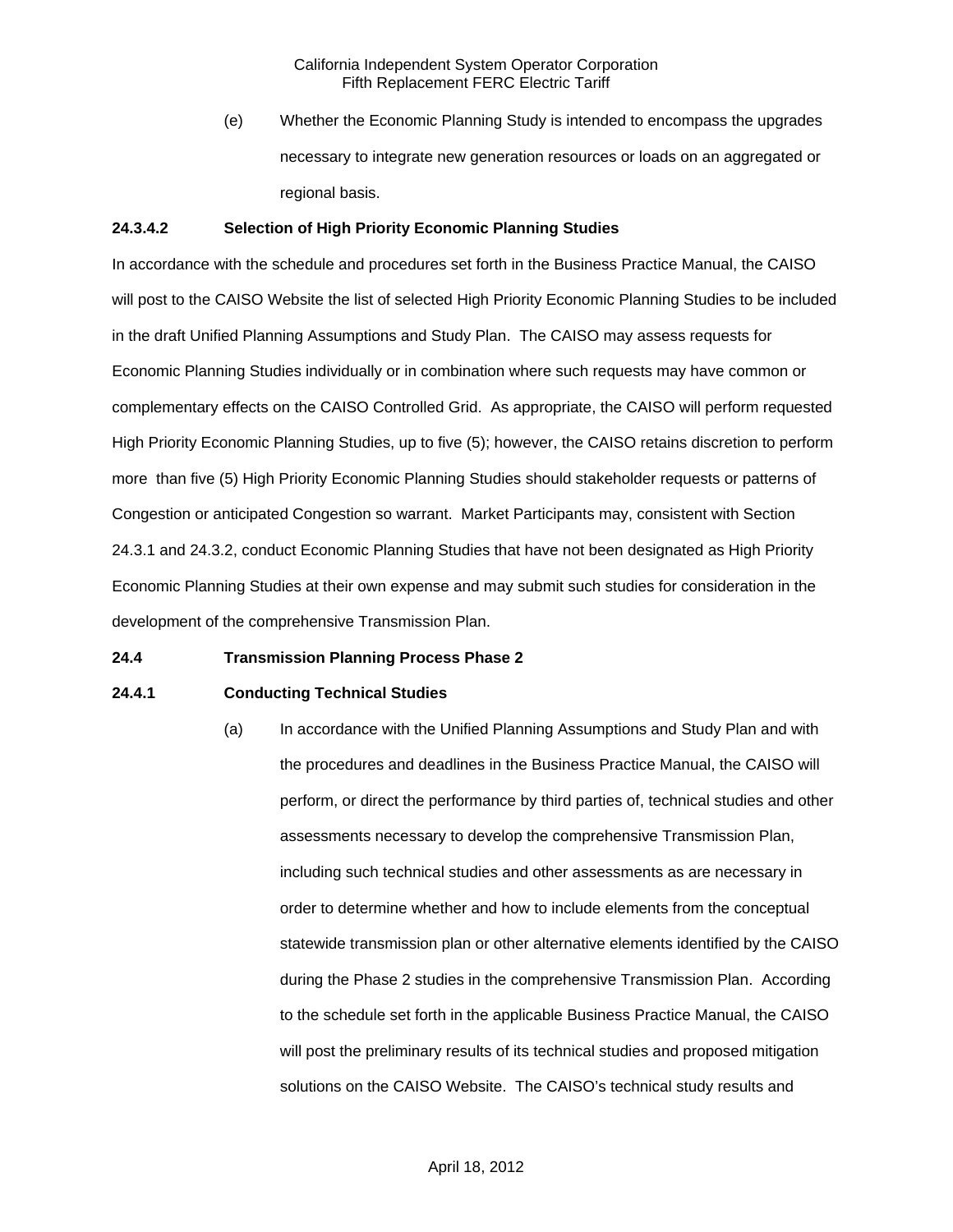mitigation solutions shall be posted not less than one-hundred and twenty (120) days after the final Unified Planning Assumptions and Study Plan are published, along with the results of the technical studies conducted by Participating TOs or other third parties at the direction of the CAISO.

- (b) All technical studies, whether performed by the CAISO, the Participating TOs or other third parties under the direction of the CAISO, must utilize the Unified Planning Assumptions for the particular technical study to the maximum extent practical, and deviations from the Unified Planning Assumptions for the particular technical study must be documented in results of each technical study. The CAISO will measure the results of the studies against Applicable Reliability Criteria, the CAISO Planning Standards, and other criteria established by the Business Practice Manual. After consideration of the comments received on the preliminary results, the CAISO will complete, or direct the completion of, the technical studies and post the final study results on the CAISO Website.
- (c) The CAISO technical study results will identify needs and proposed solutions to meet Applicable Reliability Criteria, CAISO planning standards, and other applicable planning standards. The CAISO and Participating TOs shall coordinate their respective transmission planning responsibilities required for compliance with the NERC Reliability Standards and for the purposes of developing the annual Transmission Plan according to the requirements and time schedules set forth in the Business Practice Manual.

#### **24.4.2 Submission of Reliability Driven Projects**

Pursuant to the schedule described in the Business Practice Manual and based on the technical study results, the CAISO*,* CEC, CPUC, and other interested parties may propose any transmission upgrades or additions deemed necessary to ensure System Reliability consistent with Applicable Reliability Criteria and CAISO Planning Standards through the Phase 2 Request Window. Participating TOs will submit such project proposals through the Phase 2 Request Window within thirty (30) days after the CAISO posts its preliminary technical study results. The substantive description of reliability driven projects is set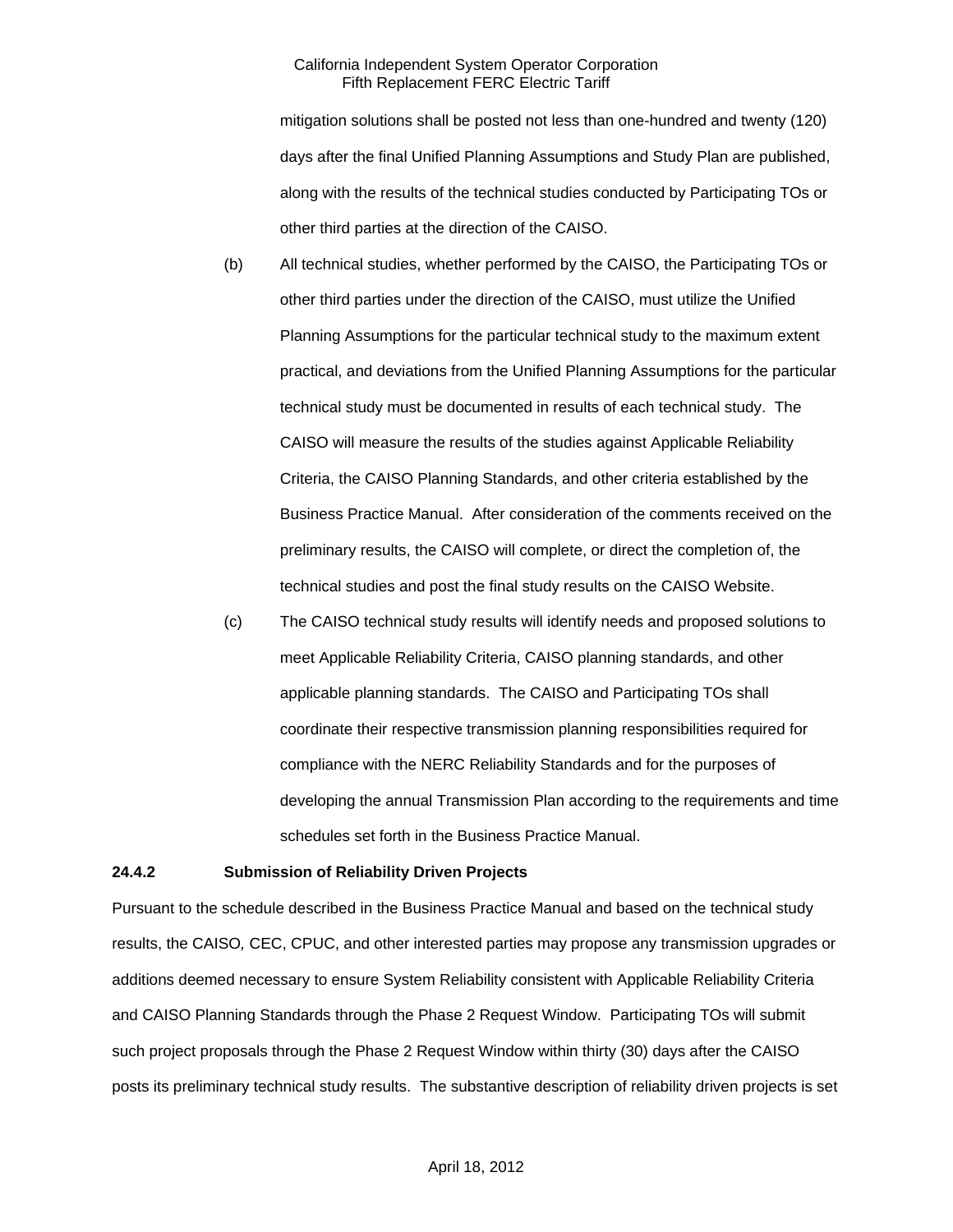forth in Section 24.4.6.2.

#### **24.4.3 Phase 2 Request Window**

- (a) Following publication of the results of the technical studies, and in accordance with the schedule set forth in the Business Practice Manual, the CAISO will open a Request Window during Phase 2 for the submission of proposals for reliabilitydriven projects, Location Constrained Resource Interconnection Facility projects, demand response or generation proposals proposed as alternatives to transmission additions or upgrades to meet reliability needs, and proposals for Merchant Transmission Facility projects and projects needed to maintain the feasibility of long-term CRRs.
- (b) All facilities proposed during the Request Window must use the forms and satisfy the information and technical requirements set forth in the Business Practice Manual. Proposals for these transmission additions or upgrades must be within or connect to the CAISO Balancing Authority Area or CAISO Controlled Grid. The CAISO will determine whether each of these proposals will be considered in the development of the comprehensive Transmission Plan. In accordance with the schedule and procedures set forth in the Business Practice Manual, the CAISO will notify the party submitting the proposal of any deficiencies in the proposal and provide the party an opportunity to correct the deficiencies. A proposal can only be considered in the development of the comprehensive Transmission Plan if the CAISO determines that:
	- (i) the proposal satisfies the information requirements for the particular type of project submitted as set forth in templates included in the Business Practice Manual;
	- (ii) the proposal is not functionally duplicative of transmission upgrades or additions that have previously been approved by the CAISO; and
	- (iii) the proposal, if a sub-regional or regional project that affects other interconnected Balancing Authority Areas, has been reviewed by the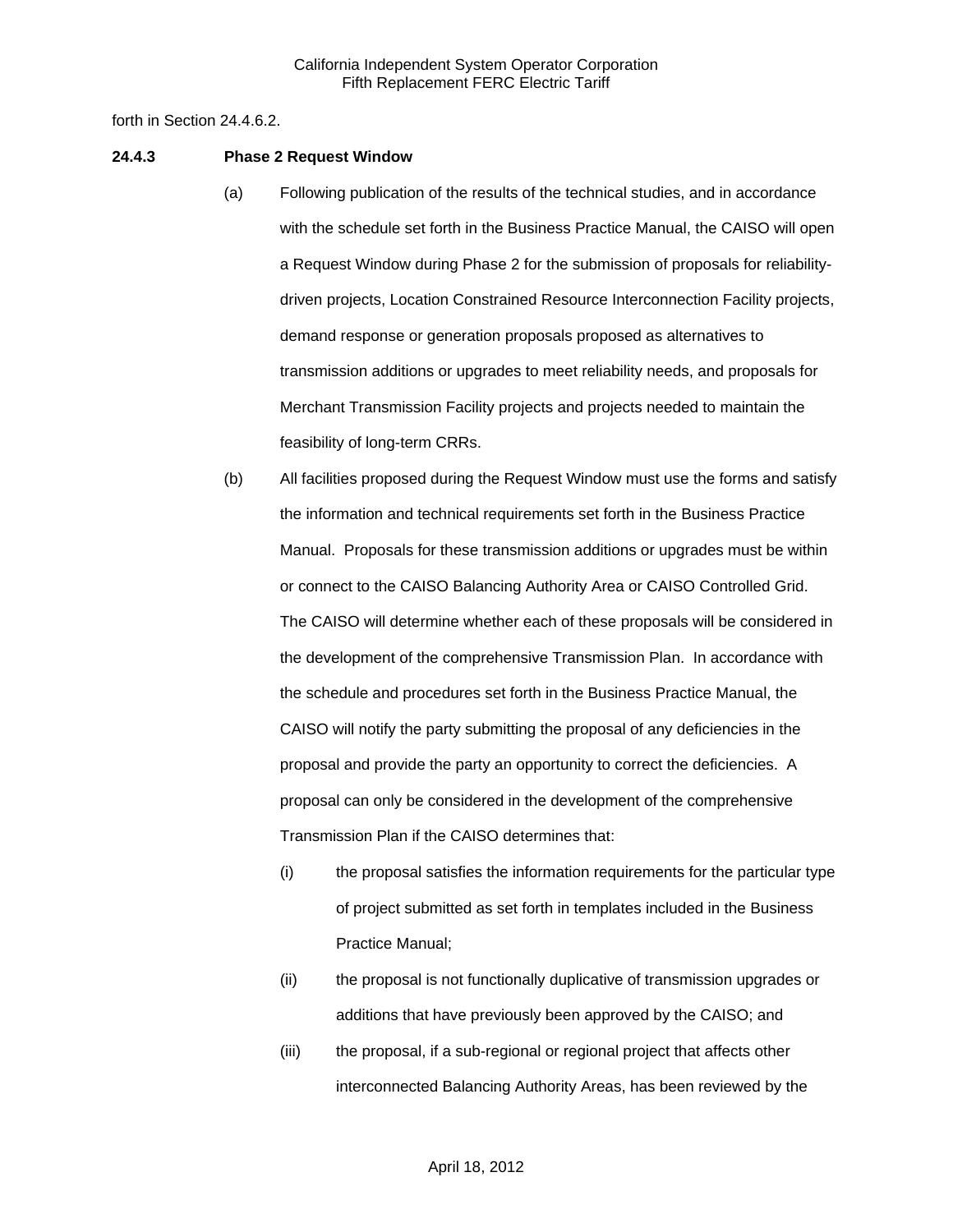appropriate sub-regional or regional planning entity, is not inconsistent with such sub-regional or regional planning entity's preferred solution or project, and has been determined to be appropriate for inclusion in the CAISO Study Plan, rather than, or in addition to, being included in or deferred to the planning process of the sub-regional or regional planning entity.

(c) The duration of the Request Window will be set forth in the Business Practice Manual.

### **24.4.4 Comment Period of Conceptual Statewide Plan**

Beginning in Phase 1, the CAISO will develop, or, in coordination with other regional or sub-regional transmission planning groups or entities, including interconnected Balancing Authority Areas, will participate in the development of a conceptual statewide transmission plan that, among other things, may identify potential transmission upgrade or addition elements needed to meet state and federal policy requirements and directives. The conceptual statewide transmission plan will be an input into the CAISO's Transmission Planning Process. The CAISO will post the conceptual statewide transmission plan to the CAISO Website and will issue a Market Notice providing notice of the availability of such plan. In the month immediately following the publication of the conceptual statewide transmission plan, the CAISO will provide an opportunity for interested parties to submit comments and recommend modifications to the conceptual statewide transmission plan and alternative transmission elements, including potential interstate transmission lines and proposals for access to resources located in areas not identified in the conceptual statewide transmission plan, and non-transmission elements.

## **24.4.5 Determination of Needed Transmission Projects and Elements**

To determine which projects and additional elements should be included in the comprehensive Transmission Plan, the CAISO will evaluate the conceptual transmission elements identified in the statewide conceptual transmission plan or other alternative elements identified by the CAISO during the Phase 2 studies, reliability project proposals, LCRIF projects proposals, project proposals required to maintain the feasibility of long term CRRs, proposed Network Upgrades pursuant to Section 24.4.6.5 and the results of Economic Planning Studies or other economic studies the CAISO has performed and will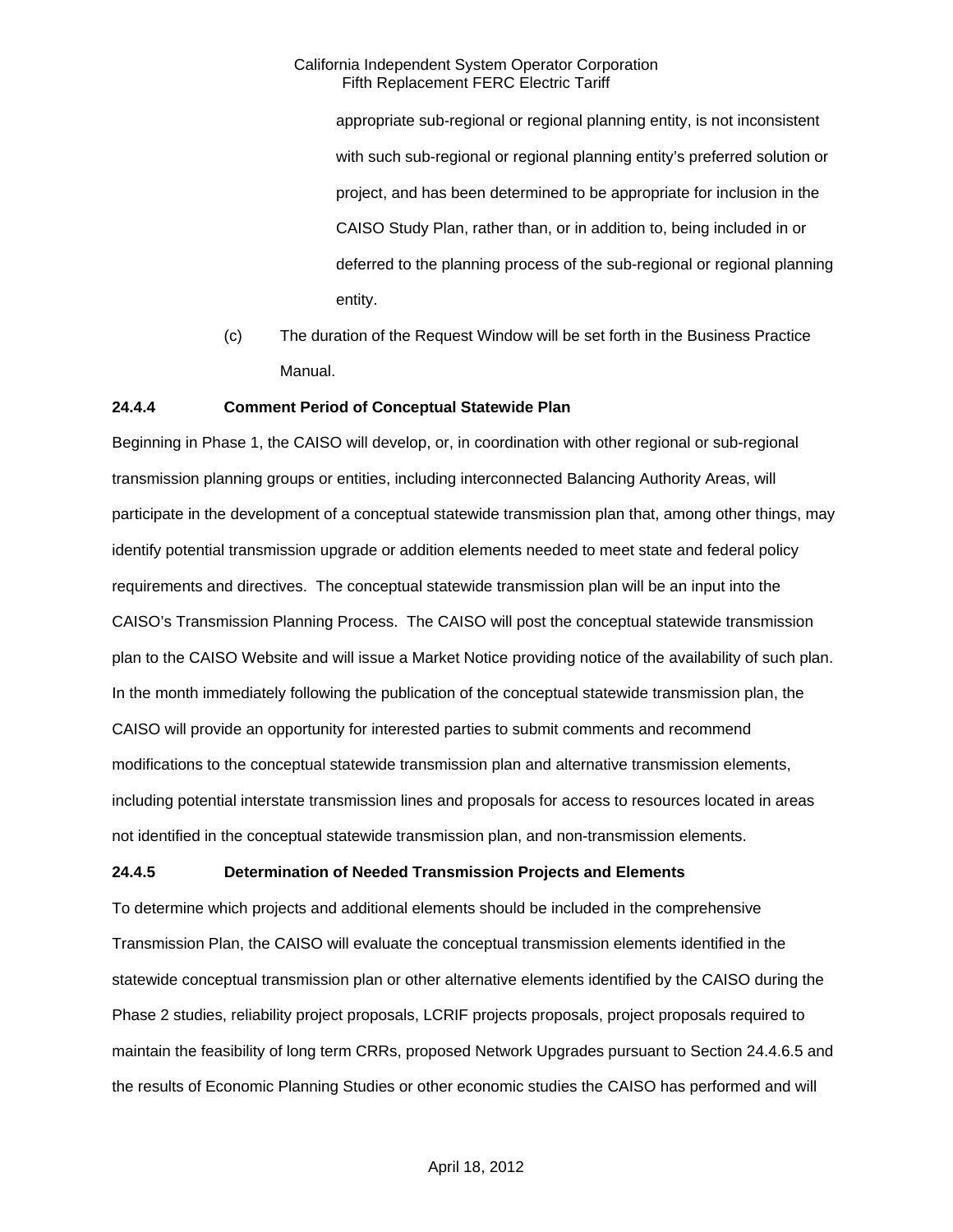consider potential alternative transmission upgrade and addition elements and non-transmission or generation solutions proposed by interested parties. In determining which projects and additional elements should be included in the comprehensive Transmission Plan, the CAISO will not give undue weight or preference to the conceptual statewide plan or any other input in its planning process.

### **24.4.6 Categories of Transmission Projects**

### **24.4.6.1 Merchant Transmission Project Proposals**

The CAISO may include a transmission addition or upgrade in the comprehensive Transmission Plan if a Project Sponsor proposes a Merchant Transmission Facility and demonstrates to the CAISO the financial capability to pay the full cost of construction and operation of the Merchant Transmission Facility. The Merchant Transmission Facility must mitigate all operational concerns identified by the CAISO to the satisfaction of the CAISO, in consultation with the Participating TO(s) in whose PTO Service Territory the Merchant Transmission Facility will be located, and ensure the continuing feasibility of allocated Long Term CRRs over the length of their terms. To ensure that the Project Sponsor is financially able to pay the construction and operating costs of the Merchant Transmission Facility, and where the Participating TO is not the Project Sponsor and is to construct the Merchant Transmission Facility under Section 24.4.1, the CAISO in cooperation with the Participating TO may require (1) a demonstration of creditworthiness (e.g., an appropriate credit rating), or (2) sufficient security in the form of an unconditional and irrevocable letter of credit or other similar security sufficient to meet its responsibilities and obligations for the full costs of the transmission addition or upgrade.

### **24.4.6.2 Reliability Driven Projects**

The CAISO, in coordination with each Participating TO with a PTO Service Territory will, as part of the Transmission Planning Process and consistent with the procedures set forth in the Business Practice Manual, identify the need for any transmission additions or upgrades required to ensure System Reliability consistent with all Applicable Reliability Criteria and CAISO Planning Standards. In making this determination, the CAISO, in coordination with each Participating TO with a PTO Service Territory and other Market Participants, shall consider lower cost alternatives to the construction of transmission additions or upgrades, such as acceleration or expansion of existing projects, Demand-side management, Remedial Action Schemes, appropriate Generation, interruptible Loads, storage facilities or reactive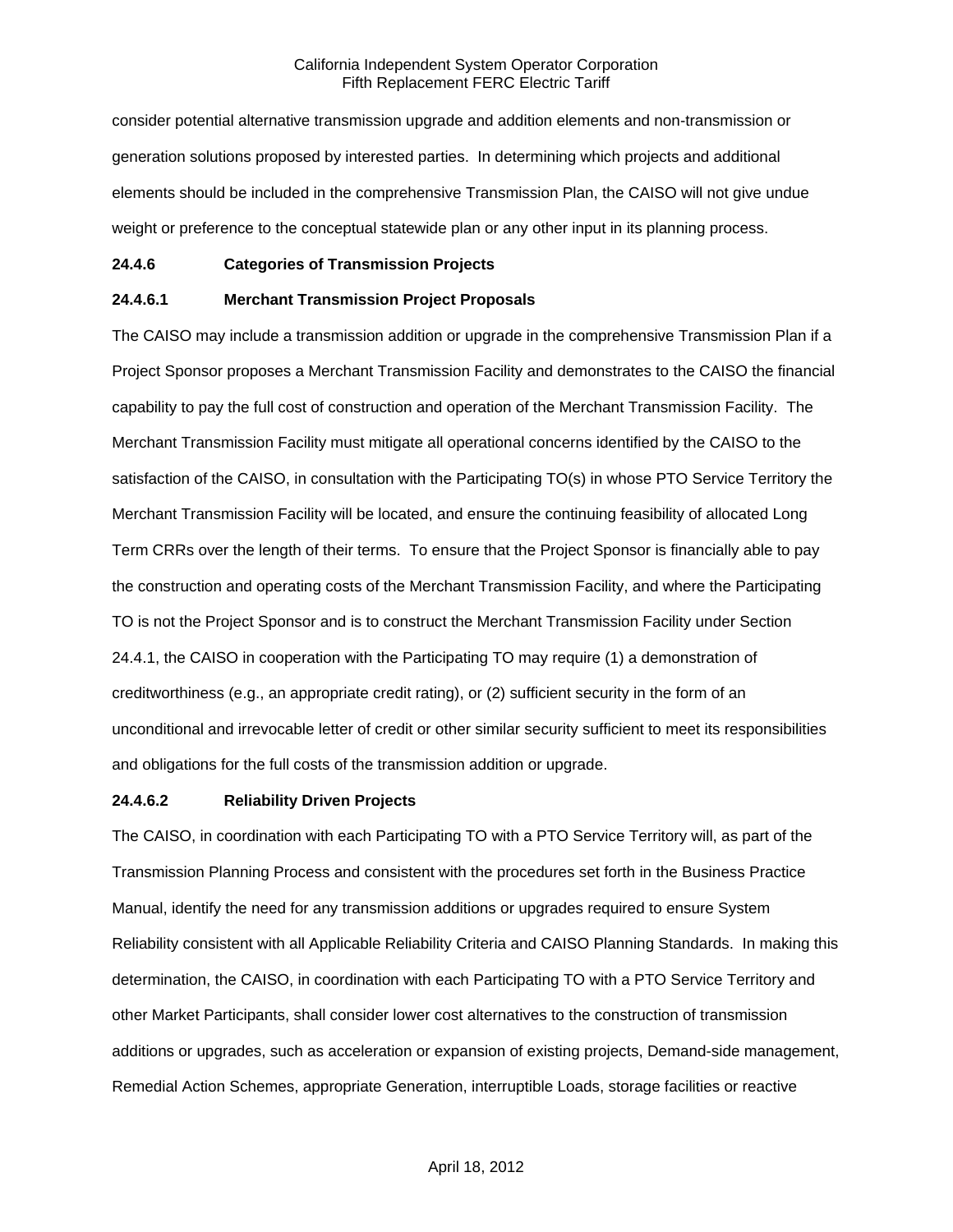support. The CAISO shall direct each Participating TO with a PTO Service Area, as a registered Transmission Planner with NERC, to perform the necessary studies, based on the Unified Planning Assumptions and Study Plan and any applicable Interconnection Study, and in accordance with the Business Practice Manual, to determine the facilities needed to meet all Applicable Reliability Criteria and CAISO Planning Standards. The Participating TO with a PTO Service Area shall provide the CAISO and other Market Participants with all information relating to the studies performed under this Section, subject to any limitation provided in Section 20.2 or the applicable LGIP. The Participating TO with a PTO Service Territory in which the transmission upgrade or addition deemed needed under this Section 24 will have the responsibility to construct, own and finance, and maintain such transmission upgrade or addition. A reliability-driven upgrade or addition found to be needed pursuant to this section shall be subject to the provisions of Section 24.5 if such addition or upgrade also provides demonstrable economic or public policy benefits as described below. The CAISO will find that a needed reliabilitydriven transmission upgrade or addition also provides economic benefits if its economic benefits exceed ten (10) percent of its costs, consistent with the determination of costs and benefits for economicallydriven projects under Section 24.4.6.7 and in accordance with the procedures set forth in the Business Practice Manual. The CAISO will assess whether a needed reliability-driven upgrade or addition also serves to meet state or federal policy requirements or directives as specified in the Study Plan for the current planning cycle, in accordance with the procedures and criteria set forth in Section 24.4.6.6 and the Business Practice Manual. If the CAISO finds that a needed reliability upgrade or addition also is needed under Section 24.4.6.6, or eliminates or partially fills the need for a policy-driven transmission element found to be needed under Section 24.4.6.6, such addition or upgrade shall be subject to the provisions of Section 24.5.

### **24.4.6.3 LCRIF Projects**

### **24.4.6.3.1 Proposals for LCRIFs**

The CAISO, CPUC, CEC, a Participating TO, or any other interested parties may propose a transmission addition as a Location Constrained Resource Interconnection Facility. A proposal shall include the following information, to the extent available: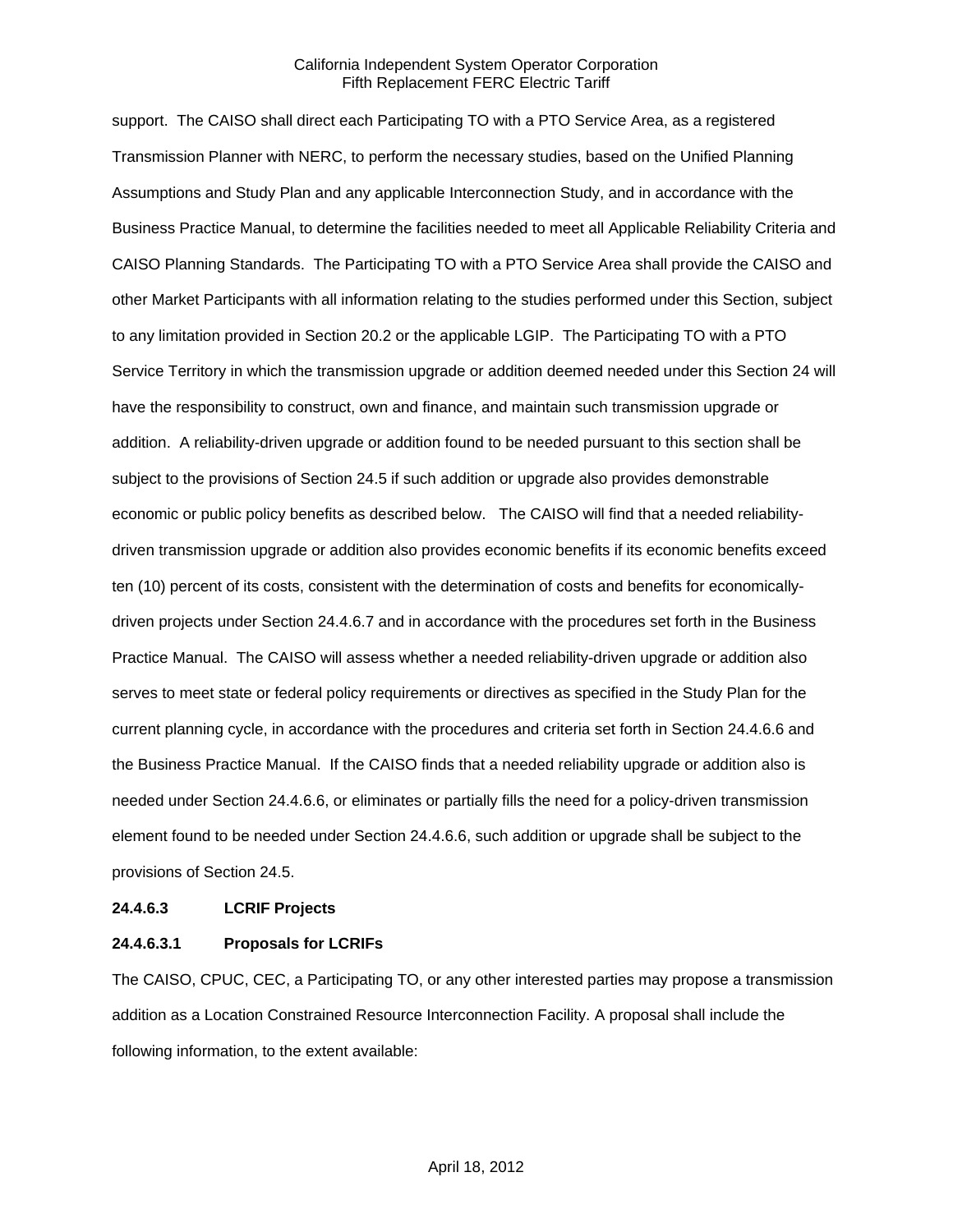- (a) Information showing that the proposal meets the requirements of Section 24.4.6.3.2; and
- (b) A description of the proposed facility, including the following information:
	- (1) Transmission studies demonstrating that the proposed facility satisfies Applicable Reliability Criteria and CAISO Planning Standards;
	- (2) Identification of the most feasible and cost-effective alternative transmission additions, which may include network upgrades, that would accomplish the objective of the proposal;
	- (3) A planning level cost estimate for the proposed facility and all proposed alternatives;
	- (4) An assessment of the potential for the future connection of further transmission additions that would convert the proposed facility into a network transmission facility, including conceptual plans;
	- (5) The estimated in-service date of the proposed facility; and
	- (6) A conceptual plan for connecting potential LCRIGs, if known, to the proposed facility.

## **24.4.6.3.2 Criteria for Qualification as a LCRIF**

- (a) The CAISO shall conditionally approve a facility as a Location Constrained Resource Interconnection Facility if it determines that the facility is needed and all of the following requirements are met:
	- (1) The facility is to be constructed for the primary purpose of connecting to the CAISO Controlled Grid two (2) or more Location Constrained Resource Interconnection Generators in an Energy Resource Area, and at least one of the Location Constrained Resource Interconnection Generators is to be owned by an entity(ies) that is not an Affiliate of the owner(s) of another Location Constrained Resource Interconnection Generator in that Energy Resource Area;
	- (2) The facility will be a High Voltage Transmission Facility;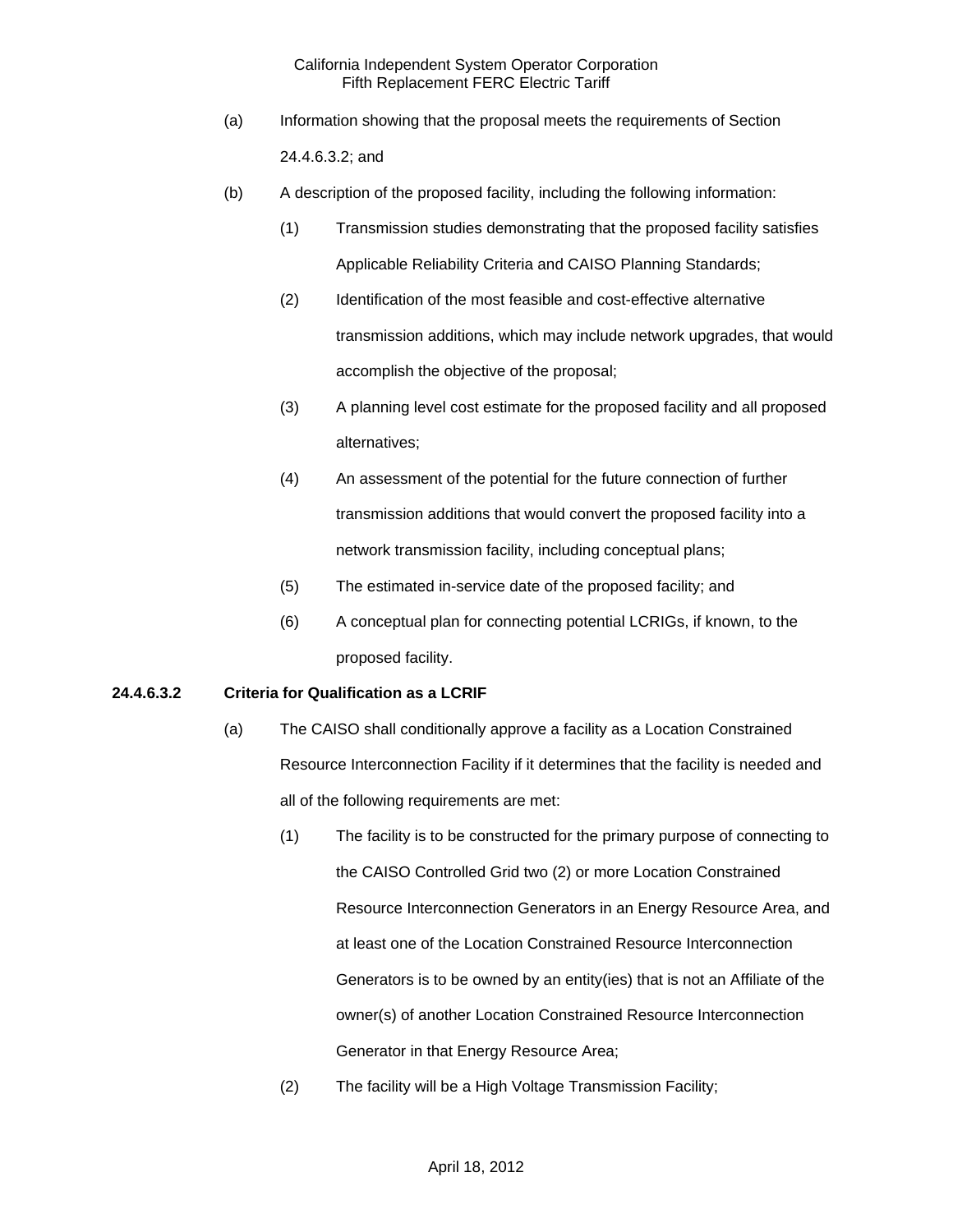- (3) At the time of its in-service date, the facility will not be a network facility and would not be eligible for inclusion in a Participating TO's TRR other than as an LCRIF; and
- (4) The facility meets Applicable Reliability Criteria and CAISO Planning Standards.
- (b) The proponent of a facility that has been determined by the CAISO to meet the requirements of Section 24.4.6.3.2(a) shall provide the CAISO with information concerning the requirements of this subsection not less than ninety (90) days prior to the planned commencement of construction, and the facility shall qualify as a Location Constrained Resource Interconnection Facility if the CAISO determines that both of the following requirements are met:
	- (1) The addition of the capital cost of the facility to the High Voltage TRR of a Participating TO will not cause the aggregate of the net investment of all LCRIFs (net of the amount of the capital costs of LCRIFs to be recovered from LCRIGs pursuant to Section 26.6) included in the High Voltage TRRs of all Participating TOs to exceed fifteen (15) percent of the aggregate of the net investment of all Participating TOs in all High Voltage Transmission Facilities reflected in their High Voltage TRRs (net of the amount of the capital costs of LCRIFs to be recovered from LCRIGs pursuant to Section 26.6) in effect at the time of the CAISO's evaluation of the facility; and
	- (2) Existing or prospective owners of LCRIGs have demonstrated their interest in connecting LCRIGs to the facility consistent with the requirements of Section 24.4.6.3.4, which establishes the necessary demonstration of interest.

### **24.4.6.3.3 Responsibilities of Participating Transmission Owner**

Each Participating TO shall report annually to the CAISO the amount of its net investment in LCRIFs (net of the amount of the capital costs of LCRIFs to be recovered from LCRIGs pursuant to Section 26.6), and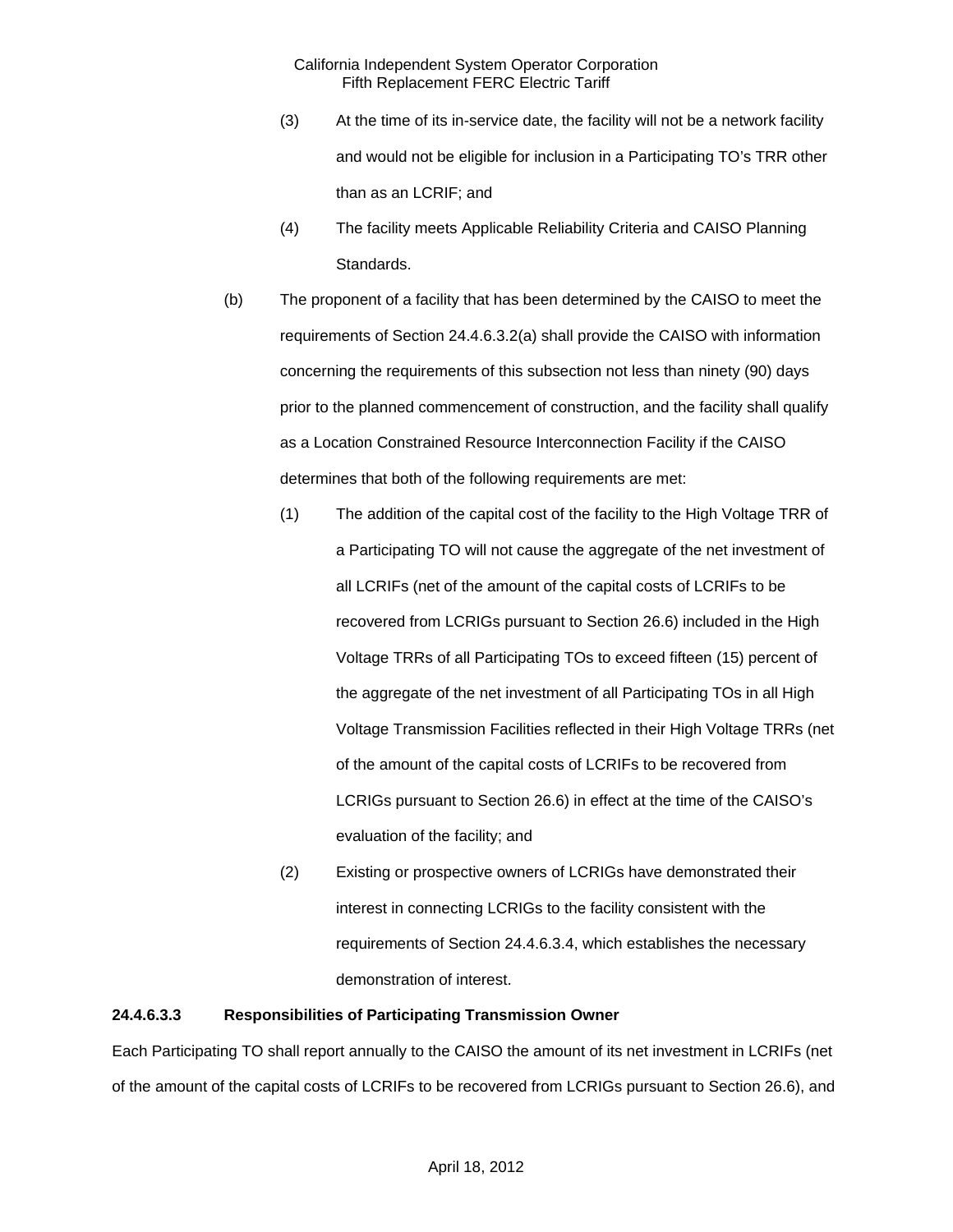its net investment in High Voltage Transmission Facilities reflected in its High Voltage TRR (net of the amount of the capital costs of LCRIFs to be recovered from LCRIGs pursuant to Section 26.6), to enable the CAISO to make the determination required under Section 24.4.6.3.2(b)(1).

# **24.4.6.3.4 Demonstration of Interest in a LCRIF**

A proponent of an LCRIF must demonstrate interest in the LCRIF equal to sixty (60) percent or more of the capacity of the facility in the following manner:

- (a) the proponent's demonstration must include a showing that LCRIGs that would connect to the facility and would have a combined capacity equal to at least twenty-five (25) percent of the capacity of the facility have executed Large Generator Interconnection Agreements or Small Generator Interconnection Agreements, as applicable; and
- (b) to the extent the showing pursuant to Section  $24.4.6.3.4(a)$  does not constitute sixty (60) percent of the capacity of the LCRIF, the proponent's demonstration of the remainder of the required minimum level of interest must include a showing that additional LCRIGs:
	- (1) in the case of Large Generating Facilities subject to the LGIP set forth in Appendix Y, have obtained Site Exclusivity or paid the Site Exclusivity Deposit in lieu of Site Exclusivity, provided that any Site Exclusivity Deposit paid pursuant to Section 3.5 of the LGIP set forth in Appendix Y shall satisfy this requirement, or, in the case of Large Generating Facilities subject to the LGIP set forth in Appendix U and Small Generating Facilities, have obtained control over their site or paid a deposit to the CAISO in the amount of \$250,000, which deposit shall be refundable if the LCRIF is not approved or is withdrawn by the proponent; and
	- (2) have demonstrated interest in the LCRIF by one of the following methods: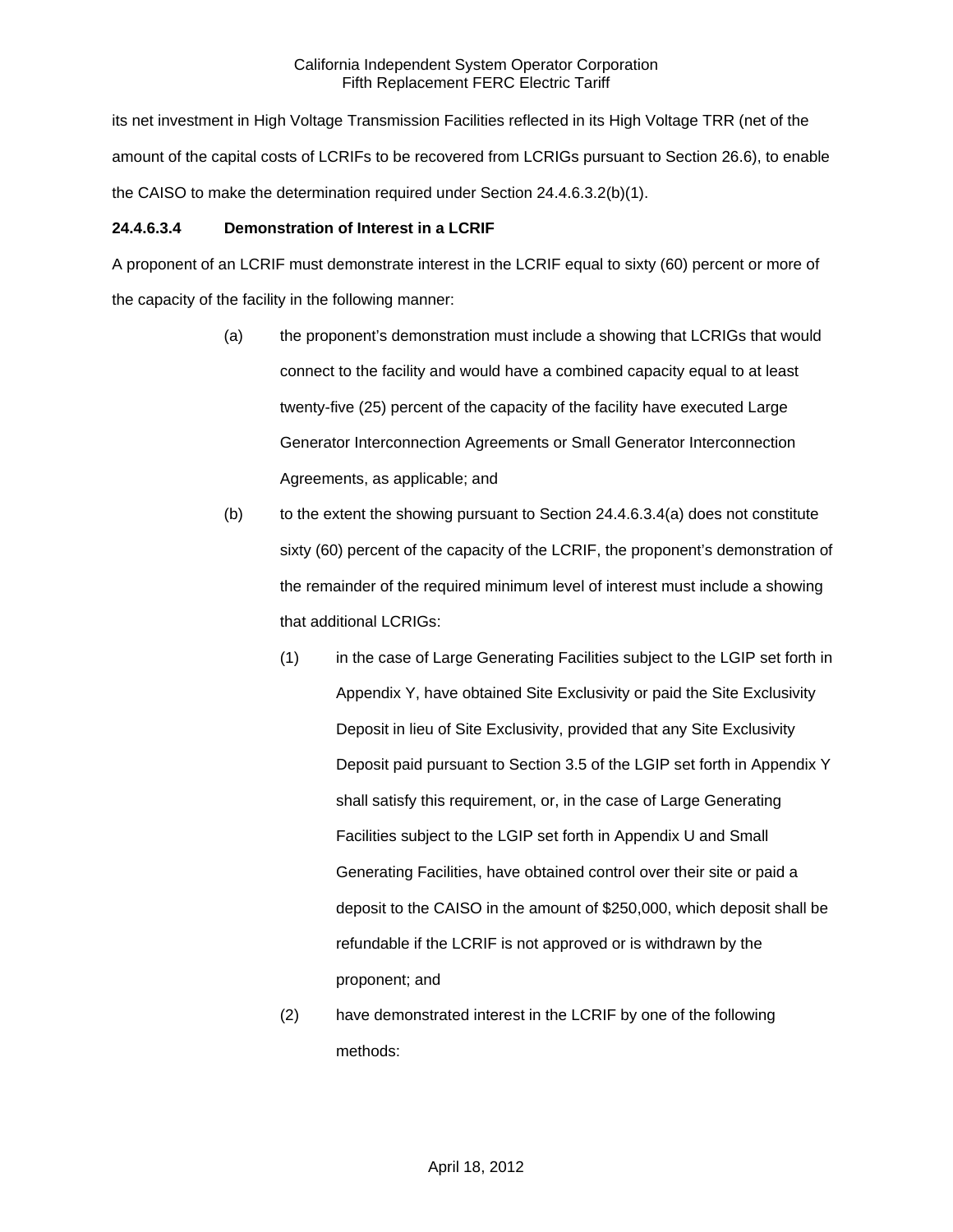- (i) executing a firm power sales agreement for the output of the LCRIG for a period of five (5) years or longer; or
- (ii) in the case of Large Generating Facilities subject to the LGIP set forth in Appendix Y, filing an Interconnection Request and paying the Interconnection Study Deposit required by Section 3.5 of the LGIP set forth in Appendix Y; or
- (iii) in the case of Large Generating Facilities subject to the LGIP set forth in Appendix U and Small Generating Facilities, being in the CAISO's interconnection queue and paying a deposit to the CAISO equal to the sum of the minimum deposits required of an Interconnection Customer for all studies performed in accordance with the Large Generator Interconnection Procedures (Appendix U) or Small Generator Interconnection Procedures (Appendix S), as applicable to the LCRIG, less the amount of any deposits actually paid by the LCRIG for such studies. The deposit shall be credited toward such study costs. If the LCRIF is not approved or is withdrawn by the proponent, any deposit paid under this provision shall be refundable to the extent it exceeds costs incurred by the CAISO for such studies; or
- (iv) paying a deposit to the CAISO equal to five (5) percent of the LCRIG's pro rata share of the capital costs of a proposed LCRIF. The deposit shall be credited toward costs of Interconnection Studies performed in connection with the Large Generator Interconnection Procedures (Appendix U or Appendix Y, as applicable) or Small Generator Interconnection Procedures (Appendix S), whichever is applicable. If the LCRIF is not approved or is withdrawn by the proponent, any deposit paid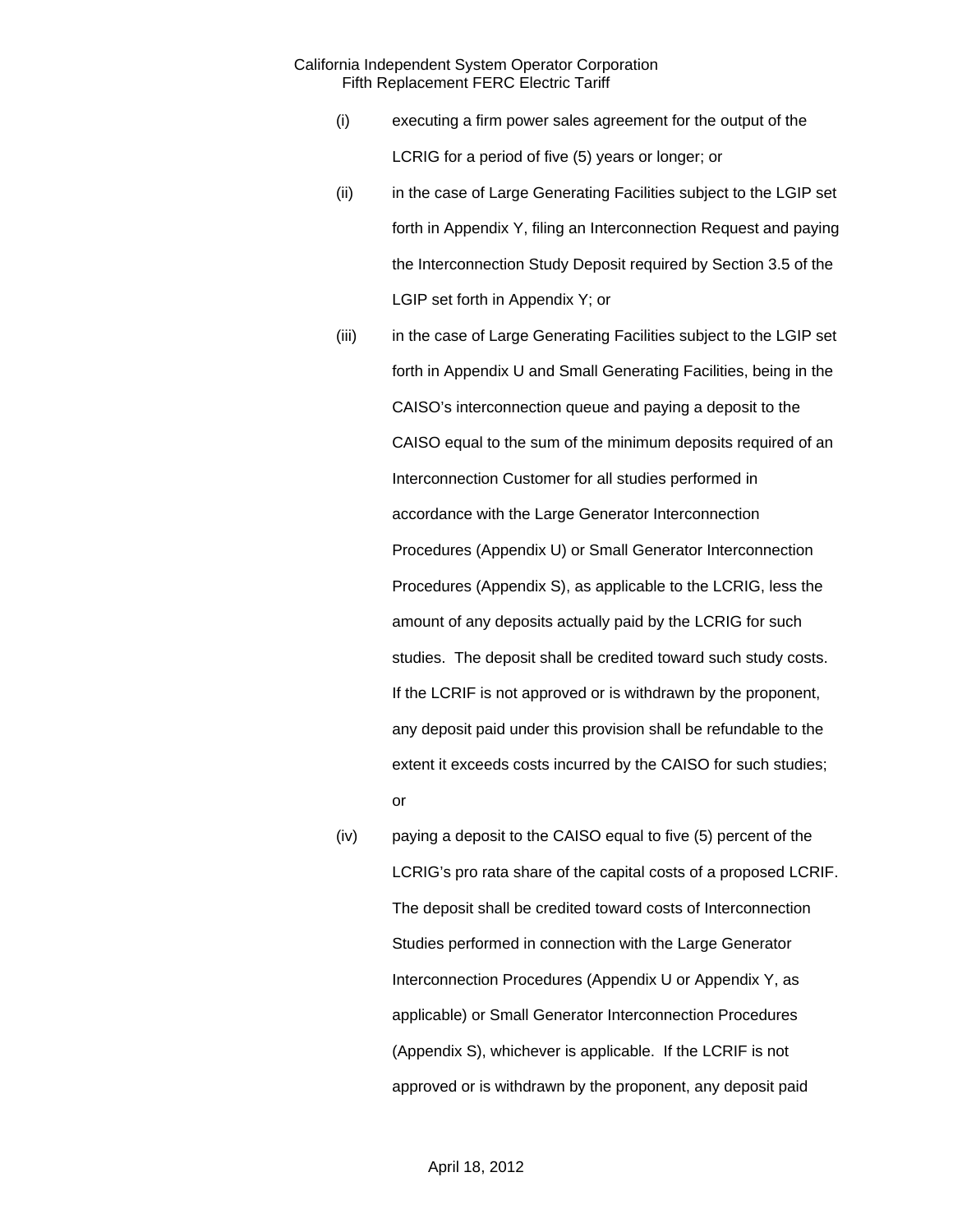under this provision shall be refundable to the extent it exceeds

the costs incurred by the CAISO for such studies.

## **24.4.6.3.5 Coordination With Non-Participating TOs**

In the event that a facility proposed as an LCRIF would connect to LCRIGs in an Energy Resource Area that would also be connected by a transmission facility that is in existence or is proposed to be constructed by an entity that is not a Participating TO and that does not intend to place that facility under the Operational Control of the CAISO, the CAISO shall coordinate with the entity owning or proposing that transmission facility through any regional planning process to avoid the unnecessary construction of duplicative transmission additions to connect the same LCRIGs to the CAISO Controlled Grid.

## **24.4.6.3.6 Evaluation of LCRIFs**

In evaluating whether a proposed LCRIF that meets the requirements of Section 24.4.6.3.2 is needed, and for purposes of ranking and prioritizing LCRIF projects, the CAISO will consider the following factors:

- (a) Whether, and if so, the extent to which, the facility meets or exceeds applicable CAISO Planning Standards, including standards that are Applicable Reliability Criteria.
- (b) Whether, and if so, the extent to which, the facility has the capability and flexibility both to interconnect potential LCRIGs in the Energy Resource Area and to be converted in the future to a network transmission facility.
- (c) Whether the projected cost of the facility is reasonable in light of its projected benefits, in comparison to the costs and benefits of other alternatives for connecting Generating Units or otherwise meeting a need identified in the CAISO Transmission Planning Process, including alternatives that are not LCRIFs. In making this determination, the CAISO shall take into account, among other factors, the following:
	- (1) The potential capacity of LCRIGs and the potential Energy that could be produced by LCRIGs in each Energy Resource Area;
	- (2) The capacity of LCRIGs in the CAISO's interconnection process for each Energy Resource Area;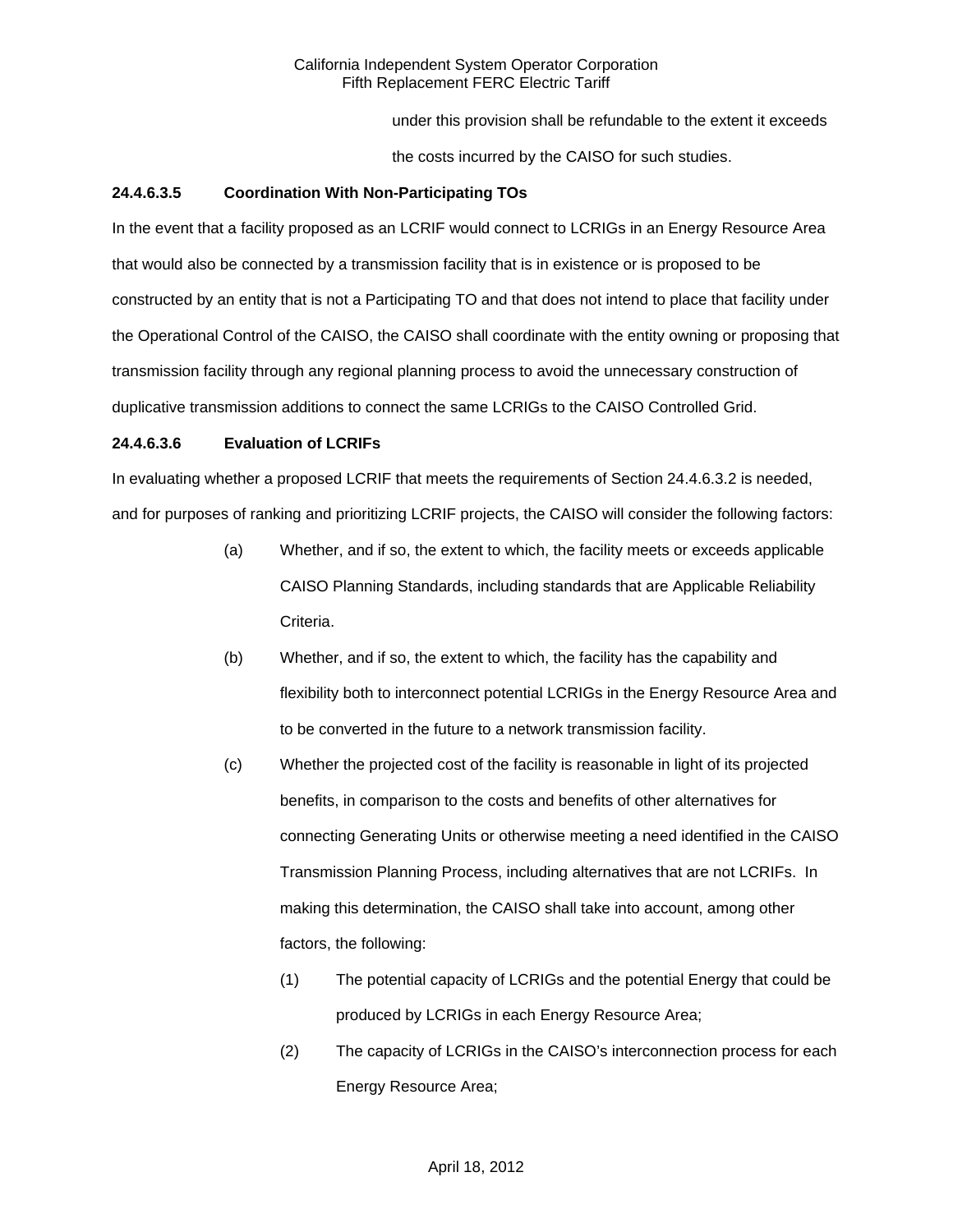- (3) The projected cost and in-service date of the facility in comparison with other transmission facilities that could connect LCRIGs to the CAISO Controlled Grid;
- (4) Whether, and if so, the extent to which, the facility would provide additional reliability or economic benefits to the CAISO Controlled Grid; and
- (5) Whether, and if so, the extent to which, the facility would create a risk of stranded costs.

#### **24.4.6.4 Projects to Maintain the Feasibility of Long Term CRRs**

The CAISO is obligated to ensure the continuing feasibility of Long Term CRRs that are allocated by the CAISO over the length of their terms. In furtherance of this requirement the CAISO shall, as part of its annual Transmission Planning Process cycle, test and evaluate the simultaneous feasibility of allocated Long Term CRRs, including, but not limited to, when acting on the following types of projects: (a) planned or proposed transmission projects; (b) Generating Unit or transmission retirements; (c) Generating Unit interconnections; and (d) the interconnection of new Load. Pursuant to such evaluations, the CAISO shall identify the need for any transmission additions or upgrades required to ensure the continuing feasibility of allocated Long Term CRRs over the length of their terms and shall publish Congestion Data Summary along with the results of the CAISO technical studies. In assessing the need for transmission additions or upgrades to maintain the feasibility of allocated Long Term CRRs, the CAISO, in coordination with the Participating TOs and other Market Participants, shall consider lower cost alternatives to the construction of transmission additions or upgrades, such as acceleration or expansion of existing projects; Demand-side management; Remedial Action Schemes; constrained-on Generation; interruptible Loads; reactive support; or in cases where the infeasible Long Term CRRs involve a small magnitude of megawatts, ensuring against the risk of any potential revenue shortfall using the CRR Balancing Account and uplift mechanism in Section 11.2.4. As part of the CAISO's Transmission Planning Process, the Participating TOs and Market Participants shall provide the necessary assistance and information to the CAISO to allow it to assess and identify transmission additions or upgrades that may be necessary under Section 24.4.6.4. To the extent a transmission upgrade or addition is deemed needed to maintain the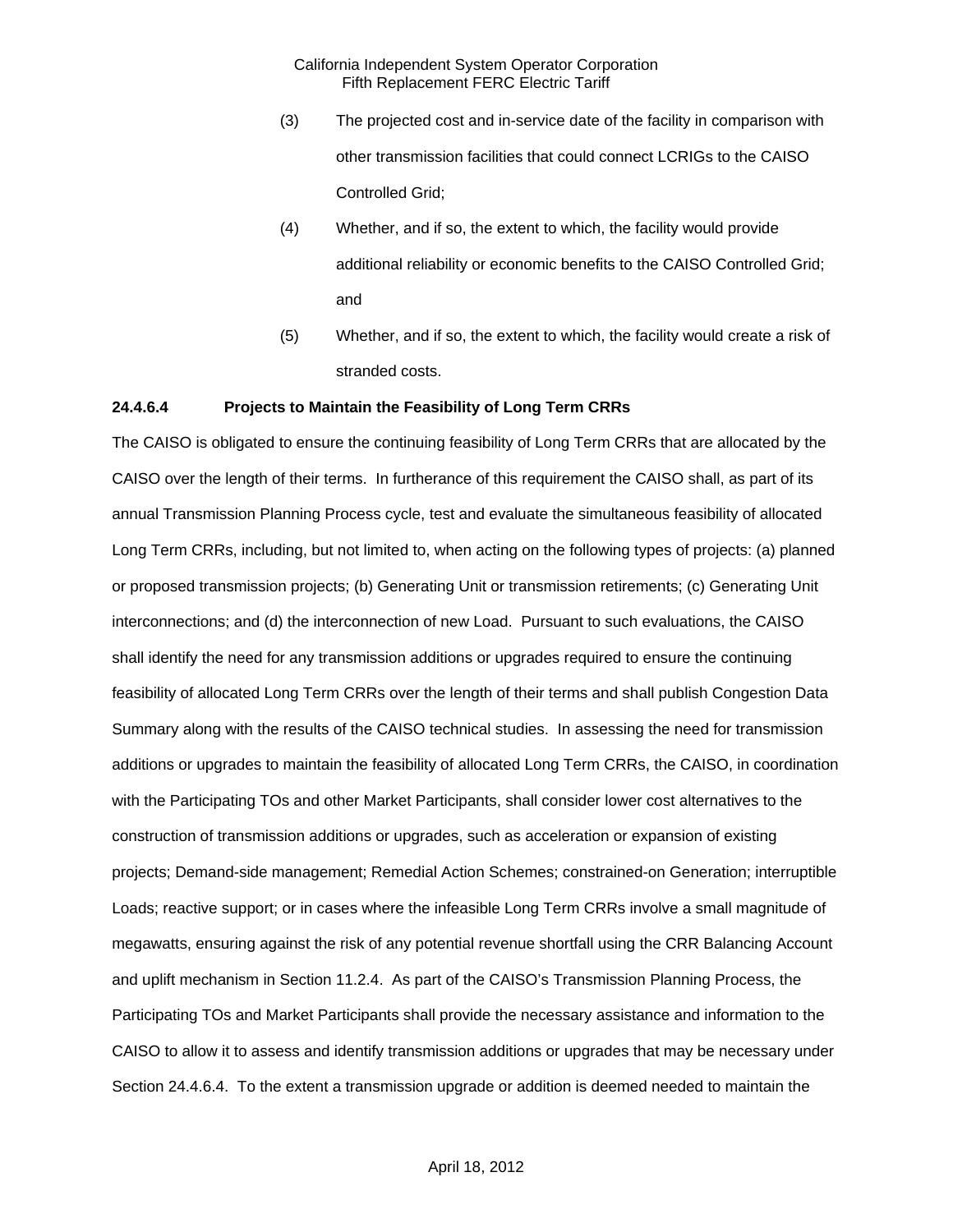feasibility of allocated Long Term CRRs in accordance with this Section and included in the CAISO's annual Transmission Plan, the CAISO will designate the Participating TO(s) with a PTO Service Territory in which the transmission upgrade or addition is to be located as the Project Sponsor(s), responsible to construct, own and finance, and maintain such transmission upgrade or addition. An upgrade or addition found to be needed pursuant to this section shall be subject to the provisions of Section 24.5 if such addition or upgrade also provides demonstrable economic or public policy benefits as described below. The CAISO will find that a transmission upgrade or addition needed to maintain the feasibility of allocated Long Term CRRs also provides economic benefits if its economic benefits exceed ten (10) percent of its costs, consistent with the determination of costs and benefits for economically-driven projects under Section 24.4.6.7 and in accordance with the procedures set forth in the Business Practice Manual. The CAISO will assess whether an upgrade or addition needed to maintain the feasibility of allocated Long Term CRRs also serves to meet state or federal policy requirements or directives as specified in the Study Plan for the current planning cycle, in accordance with the procedures and criteria set forth in Section 24.4.6.6 and the Business Practice Manual. If the CAISO finds that an upgrade or addition needed to maintain the feasibility of allocated Long Term CRRs also is needed under Section 24.4.6.6, or eliminates or partially fills the need for a policy-driven transmission element found to be needed under Section 24.4.6.6, such addition or upgrade shall be subject to the provisions of Section 24.5.

### **24.4.6.5 LGIP Network Upgrades**

Beginning with the 2011/2012 planning cycle, Network Upgrades originally identified during the Phase II Interconnection Study or Interconnection Facilities Study Process of the Large Generation Interconnection Process as set forth in Section 7 of Appendix Y that are not already included in a signed LGIA may be assessed as part of the comprehensive Transmission Plan if these Network Upgrades satisfy the following criteria:

- (a) The Network Upgrades consist of new transmission lines 200 kV or above, and have capital costs of \$100 million or greater;
- (b) The Network Upgrade is a new 500 kV substation that has capital costs of \$100 million or greater; or,
- (c) The Network Upgrades have a capital cost of \$200 million or more.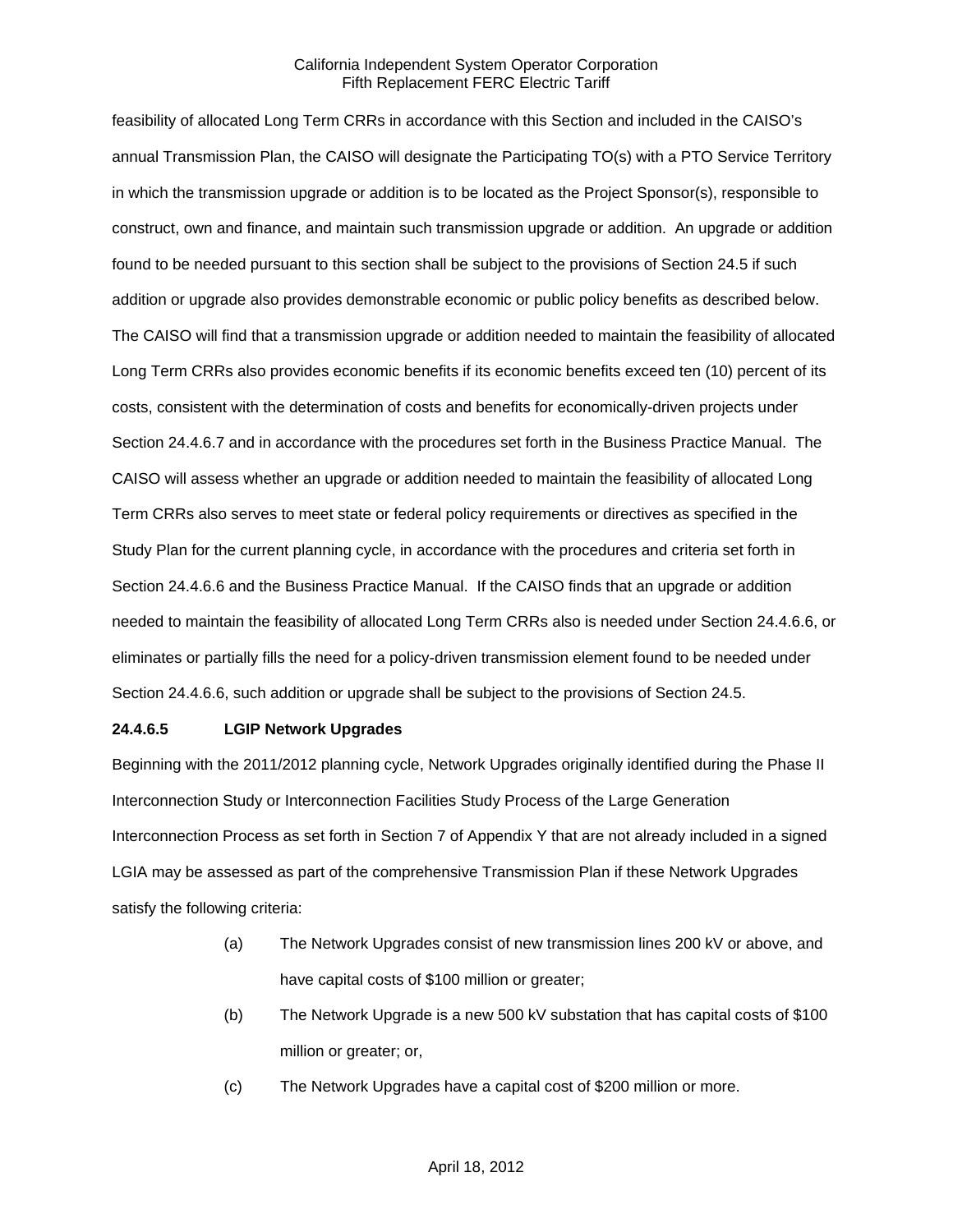The CAISO will post a list of the Network Upgrades eligible for assessment in the Transmission Planning Process in accordance with the schedule set forth in the applicable Business Practice Manual. Network Upgrades included in the comprehensive Transmission Plan may include additional components not included in the Network Upgrades originally identified during the Phase II Interconnection Study or may be expansions of the Network Upgrades originally identified during the Phase II Interconnection Study if the CAISO determines during the Transmission Planning Process that such components or expansions are needed as additional elements under section 24.1. Network Upgrades identified in the LGIP Phase II studies but not assessed in the Transmission Planning Process will be included in Large Generator Interconnection Agreements, as appropriate. Network Upgrades assessed in the Transmission Planning Process but not modified or replaced will be included in Large Generator Interconnection Agreements, as appropriate. Construction and ownership of Network Upgrades specified in the comprehensive Transmission Plan under this section, including any needed additional components or expansions, will be the responsibility of the Participating TO if the Phase II studies identified the original upgrade as needed and such upgrade has not yet been set forth in an executed Large Generator Interconnection Agreement. To the extent that additional components or expansions to Network Upgrades remain the responsibility of the Participating TO and such Network Upgrades are subsequently abandoned, the Participating TO shall be presumed to be eligible, subject to prudency and any other applicable review by FERC, to include in its TRR the costs of such Network Upgrades if the costs attributable to the abandonment of such Network Upgrades (as modified, replaced or otherwise reconfigured in the Transmission Planning Process) exceed the amounts funded by Interconnection Customers pursuant to Appendix Y. This presumption shall not apply in the case of Network Upgrades which the applicable Participating TO agreed to up-front fund independent of any obligation to fund pursuant to the Transmission Planning Process. If, through the Transmission Planning Process, the CAISO identifies any additional components or expansions of Network Upgrades that result in the need for other upgrades or additions, the responsibility to build and own such additions or upgrades will be determined by this Section 24, according to the category of those other upgrades or additions. Any decision in the Transmission Planning Process to modify Network Upgrades identified in the Large Generator Interconnection Process will not increase the cost responsibility of the Interconnection Customer as described in Appendix Y, Section 7. Category 1 policy-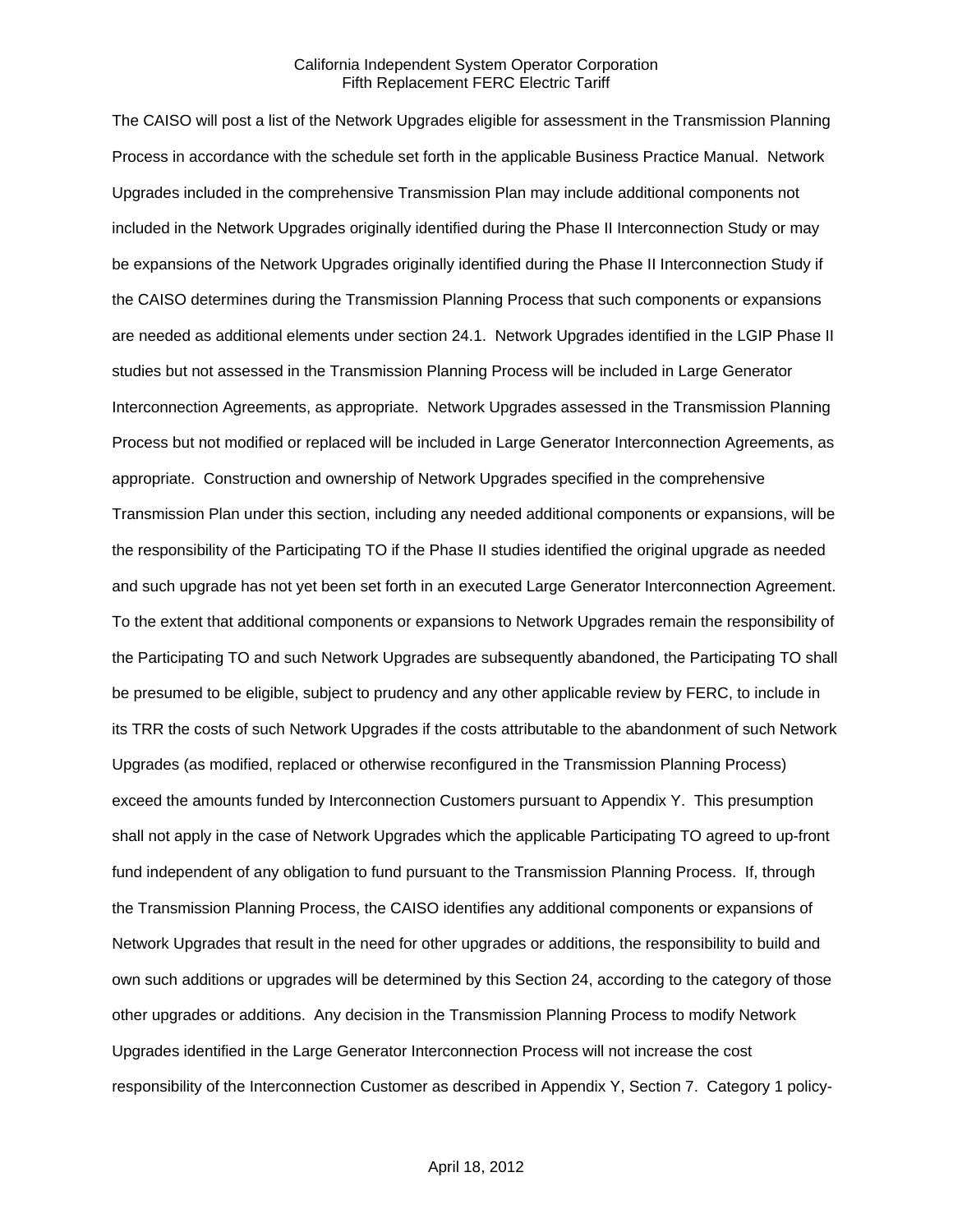driven elements identified under Section 24.4.6.7 could supplant the need for LGIP Network Upgrades that would be developed in subsequent Generator Interconnection Process cycles. To the extent that a Category 1 policy-driven element eliminates or downsizes the need for a Network Upgrade, the Interconnection Customer's cost responsibility for such Network Upgrade shall be eliminated or reduced. Any financial security posting shall be adjusted accordingly.

#### **24.4.6.6 Policy-Driven Elements**

Once the CAISO has identified projects needed to maintain reliability, LCRIF projects eligible for conditional or final approval, projects needed to maintain long-term CRR feasibility, qualified Merchant Transmission Facility projects, and needed LGIP Network Upgrades as described in Section 24.4.6.5, the CAISO may evaluate transmission upgrade and addition elements needed to meet state or federal policy requirements or directives as specified in the Study Plan pursuant to Section 24.3.2(i). Policy-driven transmission upgrade or addition elements will be either Category 1 or Category 2. Category 1 are those elements which under the criteria of this section are found to be needed elements and are recommended for approval as part of the comprehensive Transmission Plan in the current cycle. Category 2 are those elements that could be needed to achieve state or federal policy requirements or directives but have not been found to be needed in the current planning cycle based on the criteria set forth in this section. Elements identified in this section and not identified in Section 24.4.6.5 as the responsibility of the Participating TO to build will be open for Project Sponsor solicitation during Phase 3. The CAISO will determine the need for, and identify such policy-driven transmission upgrade or addition elements that efficiently and effectively meet applicable policies under alternative resource location and integration assumptions and scenarios, while mitigating the risk of stranded investment. The CAISO will create a baseline scenario reflecting the assumptions about resource locations that are most likely to occur and one or more reasonable stress scenarios that will be compared to the baseline scenario. Any transmission upgrade or addition elements that are included in the baseline scenario and at least a significant percentage of the stress scenarios may be Category 1 elements. Transmission upgrades or additions that are included in the base case, but which are not included in any of the stress scenarios or are included in an insignificant percentage of the stress scenarios, generally will be Category 2 elements, unless the CAISO finds that sufficient analytic justification exists to designate them as Category 1. In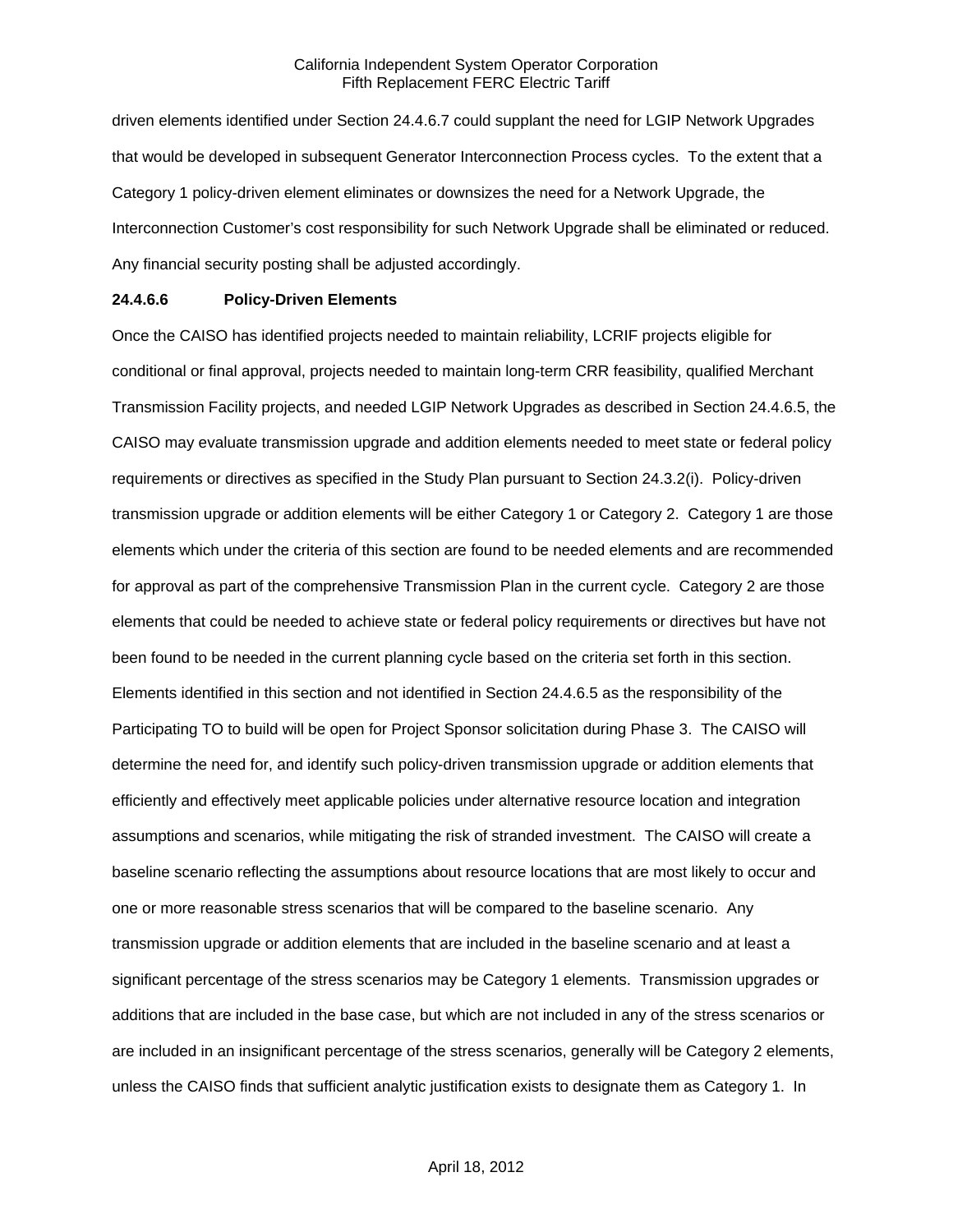such cases, the ISO will make public the analysis upon which it based its justification for designating such facilities as Category 1 rather than Category 2. In this process, the CAISO will consider the following criteria:

- (a) commercial interest in the resources in the applicable geographic area (including renewable energy zones) accessed by potential transmission elements as evidenced by signed and approved power purchase agreements and interconnection agreements;
- (b) the results and identified priorities of the California Public Utilities Commission's or California Local Regulatory Authorities' resource planning processes;
- (c) the expected planning level cost of the transmission element as compared to the potential planning level costs of other alternative transmission elements;
- (d) the potential capacity (MW) value and energy (MWh) value of resources in particular zones that will meet the policy requirements, as well as the cost supply function of the resources in such zones;
- (e) the environmental evaluation, using best available public data, of the zones that the transmission is interconnecting as well as analysis of the environmental impacts of the transmission elements themselves; the extent to which the transmission element will be needed to meet Applicable Reliability Criteria or to provide additional reliability or economic benefits to the ISO grid;
- (f) potential future connections to other resource areas and transmission elements;
- (g) resource integration requirements and the costs associated with these requirements in particular resource areas designated pursuant to policy initiatives;
- (h) the potential for a particular transmission element to provide access to resources needed for integration, such as pumped storage in the case of renewable resources;
- (i) the effect of uncertainty associated with the above criteria, and any other considerations, that could affect the risk of stranded investment; and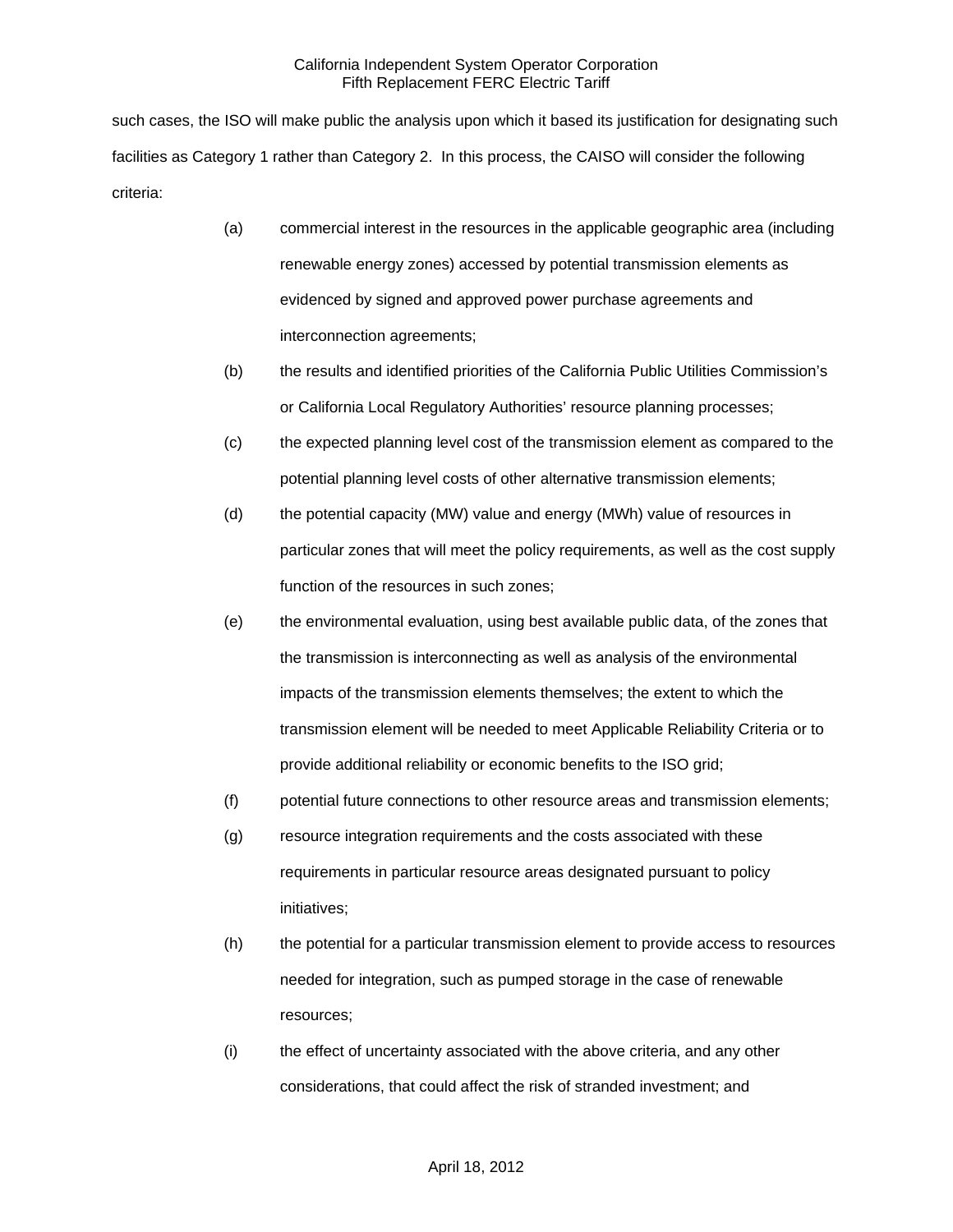(j) the effects of other additions or upgrades being considered for approval during the planning process.

## **24.4.6.7 Economic Studies and Mitigation Solutions**

Once the CAISO has identified projects needed to maintain reliability, LCRIF projects eligible for conditional or final approval, qualified merchant transmission projects and policy driven elements, the CAISO will conduct the High Priority Economic Planning Studies selected under Section 24.4.4 and any other studies that the CAISO concludes are necessary to determine whether additional transmission upgrades and additions, or modifications to identified transmission projects or elements, are necessary to address:

- (a) Congestion identified by the CAISO in the Congestion Data Summary published for the applicable Transmission Planning Process cycle and the magnitude, duration, and frequency of that Congestion;
- (b) Local Capacity Area Resource requirements;
- (c) Congestion projected to increase over the planning horizon used in the Transmission Planning Process and the magnitude of that Congestion; or
- (d) Integration of new generation resources or loads on an aggregated or regional basis.

In determining whether additional elements are needed, the CAISO shall consider the degree to which, if any, the benefits of the solutions outweigh the costs, in accordance with the procedures set forth in the Business Practice Manual. The benefits of the mitigation solutions may include a calculation of any reduction in production costs, Congestion costs, Transmission Losses, capacity or other electric supply costs resulting from improved access to cost-efficient resources. The cost of the mitigation solution must consider any estimated costs identified under Section 24.4.6.4 to maintain the simultaneous feasibility of allocated Long Term CRRs for the length of their term. The CAISO, in determining whether a particular solution is needed, shall also consider the comparative costs and benefits of viable alternatives to the particular transmission element, including: (1) other potential transmission upgrades or additions, including those being considered or proposed during the Transmission Planning Process; (2) acceleration or expansion of any transmission upgrade or addition already approved by the CAISO Governing Board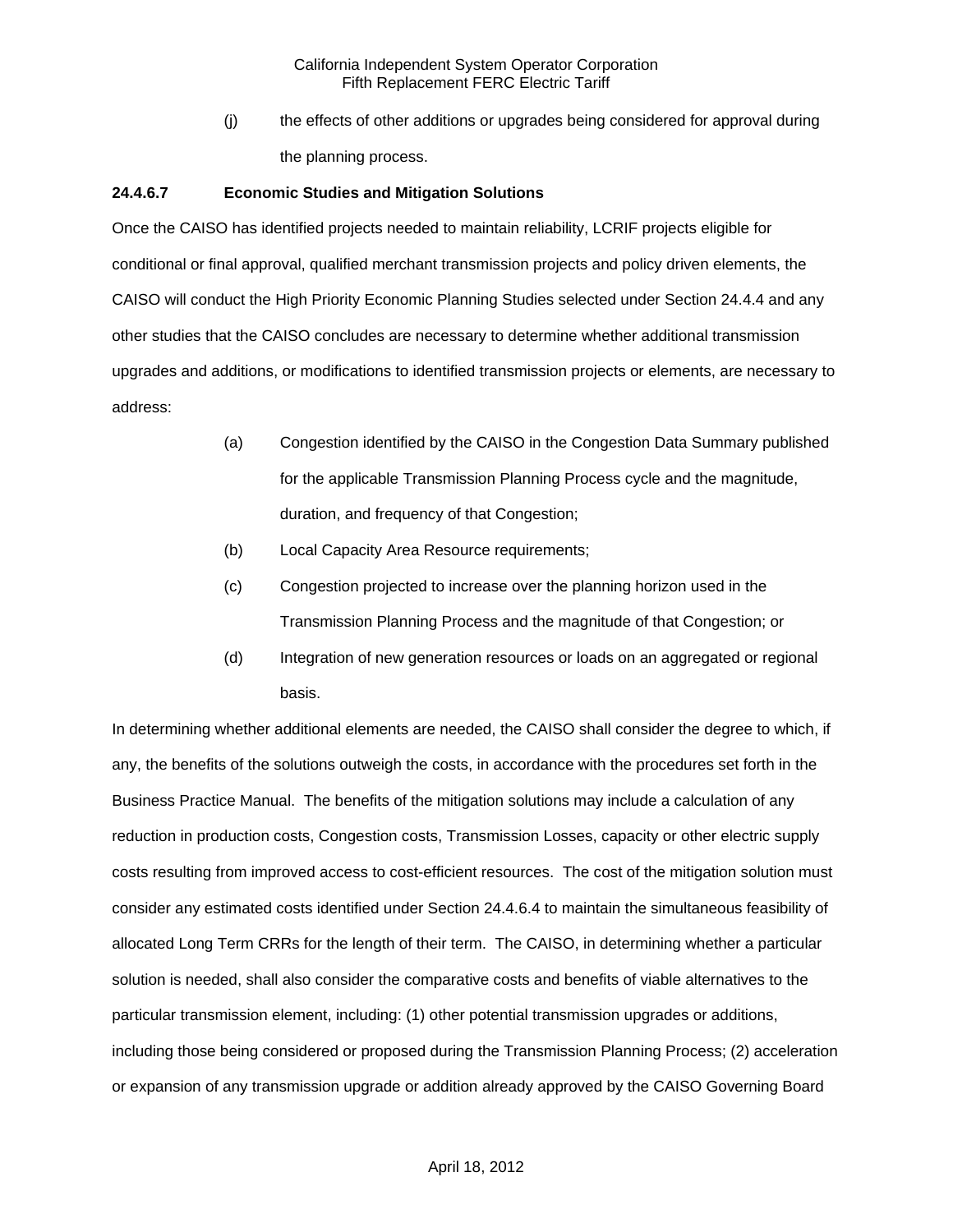or included in any CAISO annual Transmission Plan, and (3) non-transmission alternatives, including demand-side management. Transmission upgrades and addition elements that are identified under this Section 24.4.6.7, other than reliability-driven projects, LCRIF projects eligible for conditional or final approval and qualified Merchant Transmission Facility projects, will be open for bid and Project Sponsor solicitation in Phase 3.

## **24.4.6.8 Projects Submitted in Prior Request Windows**

During Phase 2 of the 2010/2011 Transmission Planning Cycle, the CAISO will evaluate the specific project proposals submitted during the 2008 and 2009 request windows. If any of these 2008 or 2009 request window proposals is found by the CAISO to be needed as a Category 1 policy-driven or economically-driven element, using the criteria for approval of transmission elements under sections 24.4.6.6 or 24.4.6.7, the project will be included in the comprehensive 2010/2011 Transmission Plan. Upon Board approval of the Transmission Plan, the Project Sponsor that submitted the proposal will be approved to finance, own and construct the approved additions and upgrades provided that Project Sponsor meets the criterion specified in Section 24.5.2.1(c). If a 2008 or 2009 request window proposal is found to be needed as a Category 2 policy-driven element in the 2010-2011 Transmission Planning Cycle, and that Category 2 policy-driven element is reclassified as a Category 1 policy-driven element in the 2011-2012 Transmission Planning Cycle, the Project Sponsor that submitted the proposal will be approved to finance, own and construct the element, provided that Project Sponsor meets the criterion specified in Section 24.5.2.1(c). If competing projects have been submitted by multiple Project Sponsors in the 2008 and 2009 request windows for the same elements in the 2010/2011 comprehensive Transmission Plan, the CAISO will approve one of those Project Sponsors to build and own the project based on the criteria specified in Section 24.5.2.3. To the extent that competing project proposals for the same policy-driven or economically-driven element were submitted in both the 2008 and 2009 request windows, the CAISO will give priority to the proiect proposals submitted in the 2008 request window.

### **24.4.7 Description of Transmission Elements**

The transmission elements identified in the draft and final comprehensive Transmission Plan will provide sufficient engineering detail to permit Project Sponsors to submit complete proposals, under section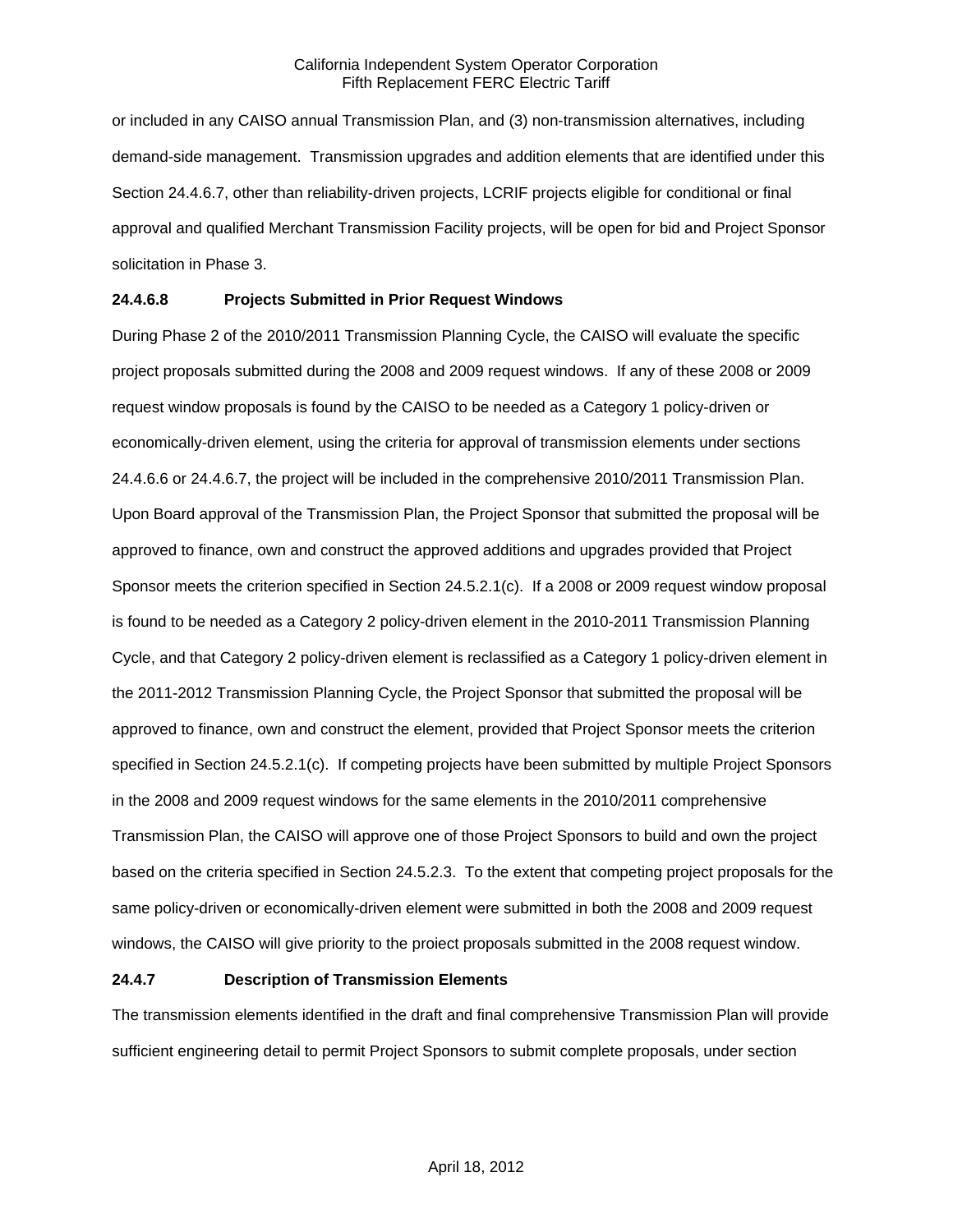24.5.1 to build certain transmission elements. As further described in the Business Practice Manual, such details may include, but are not limited to:

- (a) Minimum Conductor Ampacity;
- (b) Approximate Line impedance required;
- (c) Approximate Series compensation levels;
- (d) Substation bus and breaker configuration;
- (e) Breaker clearing times;
- (f) Transformer characteristics (capacity, impedance, tap range);
- (g) Minimum Shunt capacitor and reactor sizes;
- (h) Minimum FACTS device specifications;
- (i) SPS requirements;
- (j) Planning level cost estimates;
- (k) Projected in-service date.

## **24.4.8 Additional Contents of Comprehensive Transmission Plan**

In addition to the detailed descriptions of specific needed addition and upgrade projects and elements, the draft and final comprehensive Transmission Plan may include: (1) the results of technical studies performed under the Study Plan; (2) determinations and recommendations regarding the need for identified transmission upgrade and addition projects and elements; (3) assessments of transmission upgrades and additions submitted as alternatives to the potential solutions to transmission needs identified by the CAISO and studied during the Transmission Planning Process cycle; (4) results of Economic Planning Studies (except for the 2010/2011 cycle); (5) an update on the status of transmission upgrades or additions previously approved by the CAISO, including identification of mitigation plans, if necessary, to address any potential delay in the anticipated completion of an approved transmission upgrade or addition; and (6) a description of transmission addition and upgrade projects with an estimated capital investment of \$50 million or more submitted through the Request Window and for which additional studies are required before being presented to the CAISO Governing Board for approval following completion of the studies; and (7) a description of Category 2 transmission upgrade or addition elements recommended for consideration in future planning cycles.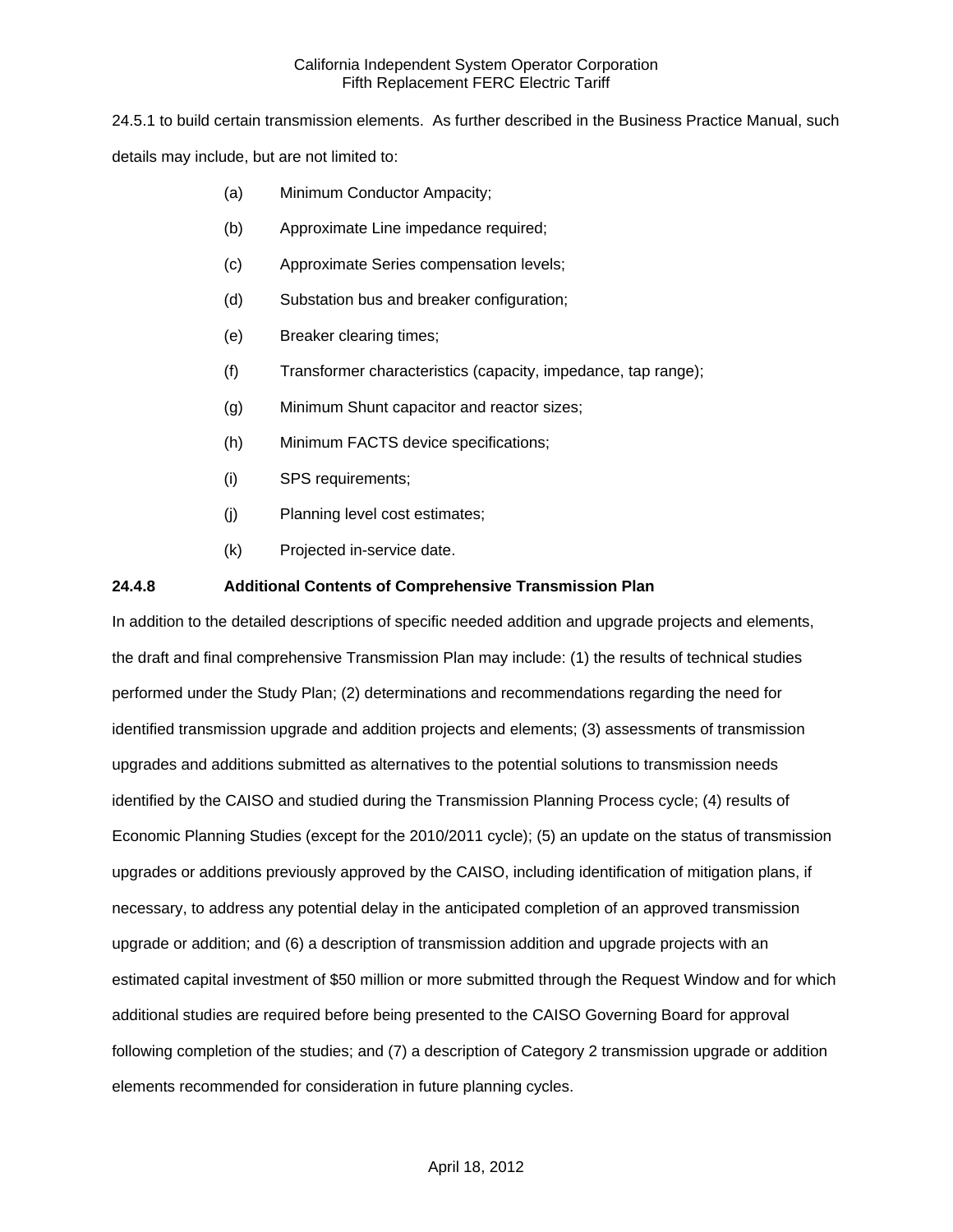### **24.4.9 Phase 2 Stakeholder Process**

- (a) According to the schedule and procedures set forth in the Business Practice Manual, the CAISO will schedule one (1) public meeting after the CAISO technical study results have been posted and Participating TOs have submitted (i) the results of technical studies conducted at the direction of the CAISO (if applicable); and (ii) reliability-driven projects and mitigation solutions. All stakeholder meetings, web conferences, or teleconferences shall be noticed by Market Notice. Interested parties will be provided a minimum two (2) week period to provide written comments regarding the technical study results and the proposals submitted by the Participating TOs.
- (b) The CAISO will schedule at least one (1) other public meeting before the draft comprehensive Transmission Plan is posted to provide information about any policy-driven element evaluations or economic planning studies that have been completed since the prior public meeting was held, as well as updated information about any studies or evaluations that are still in progress. Notice of such meeting, web conference or teleconference will be provided to stakeholders via Market Notice.
- (c) In accordance with the schedule and procedures in the Business Practice Manual, but not less than one-hundred and twenty (120) days after the results of the CAISO's technical studies are posted and not less than six (6) weeks after the Request Window closes, the CAISO will post a draft comprehensive Transmission Plan. The CAISO will subsequently conduct a public conference regarding the draft comprehensive Transmission Plan and solicit comments, consistent with the timelines and procedures set forth in the Business Practice Manual. Additional meetings, web conferences, or teleconferences may be scheduled as needed. All stakeholder meetings, web conferences, or teleconferences shall be noticed by Market Notice and such notice shall be posted to the CAISO Website. After consideration of comments, the CAISO will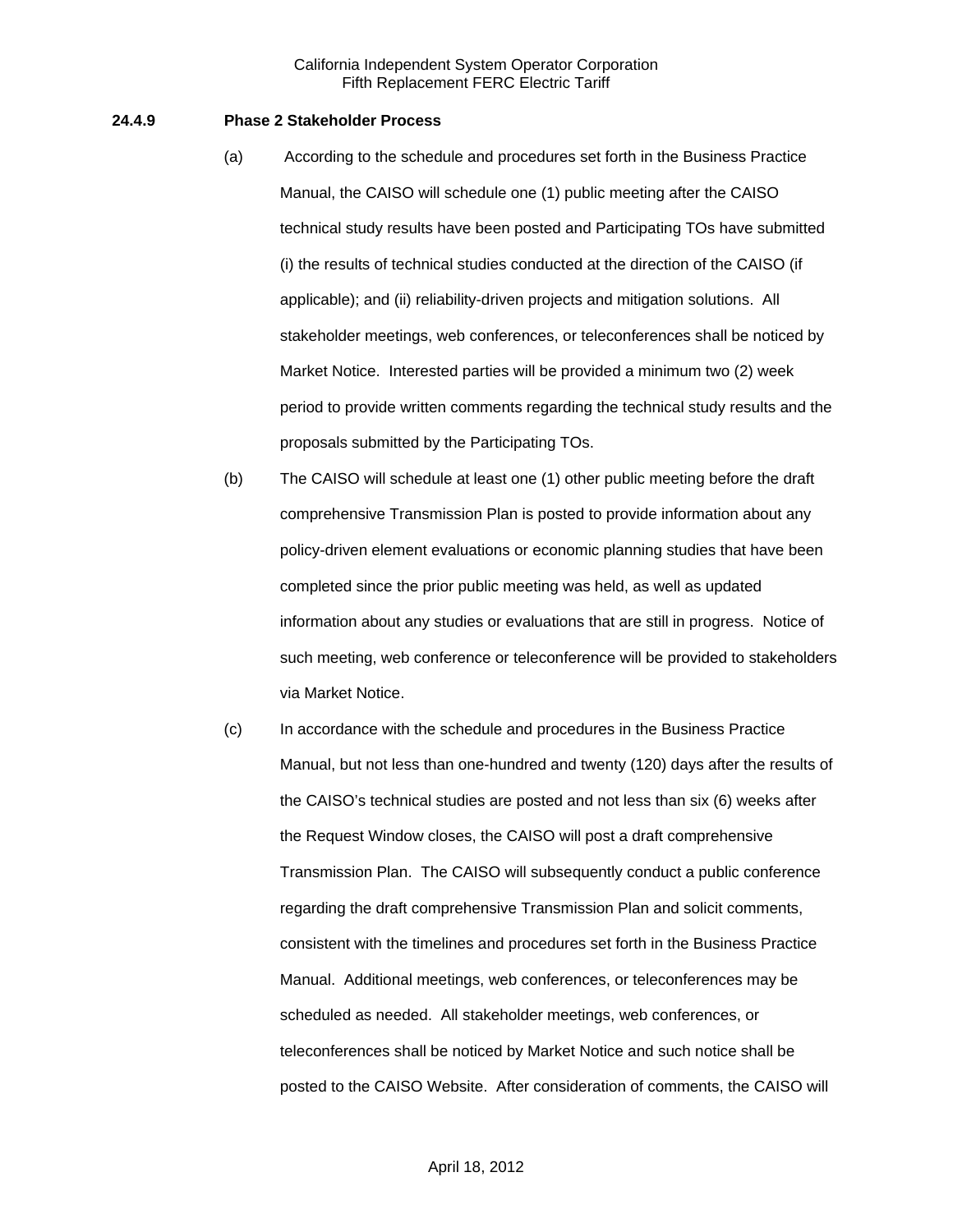post the revised draft comprehensive Transmission Plan to the CAISO Website.

### **24.4.10 Transmission Plan Approval Process**

The revised draft comprehensive Transmission Plan, along with the stakeholder comments, will be presented to the CAISO Governing Board for consideration and approval. Upon approval of the plan, all needed transmission addition and upgrade projects and elements, net of all transmission and nontransmission alternatives considered in developing the comprehensive Transmission Plan, will be deemed approved by the CAISO Governing Board. Transmission upgrade and addition projects with capital costs of \$50 million or less can be approved by CAISO management and may proceed to permitting and construction prior to Governing Board approval of the plan. Following Governing Board approval, the CAISO will post the final comprehensive Transmission Plan to the CAISO website.

## **24.5 Transmission Planning Process Phase 3**

#### **24.5.1 Project Submissions**

According to the schedule set forth in the Business Practice Manual, in the month following CAISO Governing Board approval of the comprehensive Transmission Plan, the CAISO will initiate a period of at least two (2) months that will provide an opportunity for Project Sponsors to submit specific transmission project proposals to finance, own, and construct the transmission elements identified in the comprehensive Transmission Plan. Such project proposals must include plan of service details and supporting information as set forth in the Business Practice Manual sufficient to enable the CAISO to determine whether the proposal meets the criteria specified in section 24.5.2.1 and 24.5.2.4. The project proposal will identify the authorized governmental body from which the Project Sponsor will seek siting approval for the project.

### **24.5.2 Project Selection**

At the end of the project submission period, the CAISO will post a list of proposed projects and Project Sponsors to its Website, subject to the confidentiality provisions set forth in Tariff section 20 and as further described in the Business Practice Manual, and will select projects and Approved Project Sponsors pursuant to this section 24.5.2. If the selected project involves an upgrade to or addition on an existing Participating TO facility, the construction or ownership of facilities on a Participating TO's right-ofway, or the construction or ownership of facilities within an existing Participating TO substation, the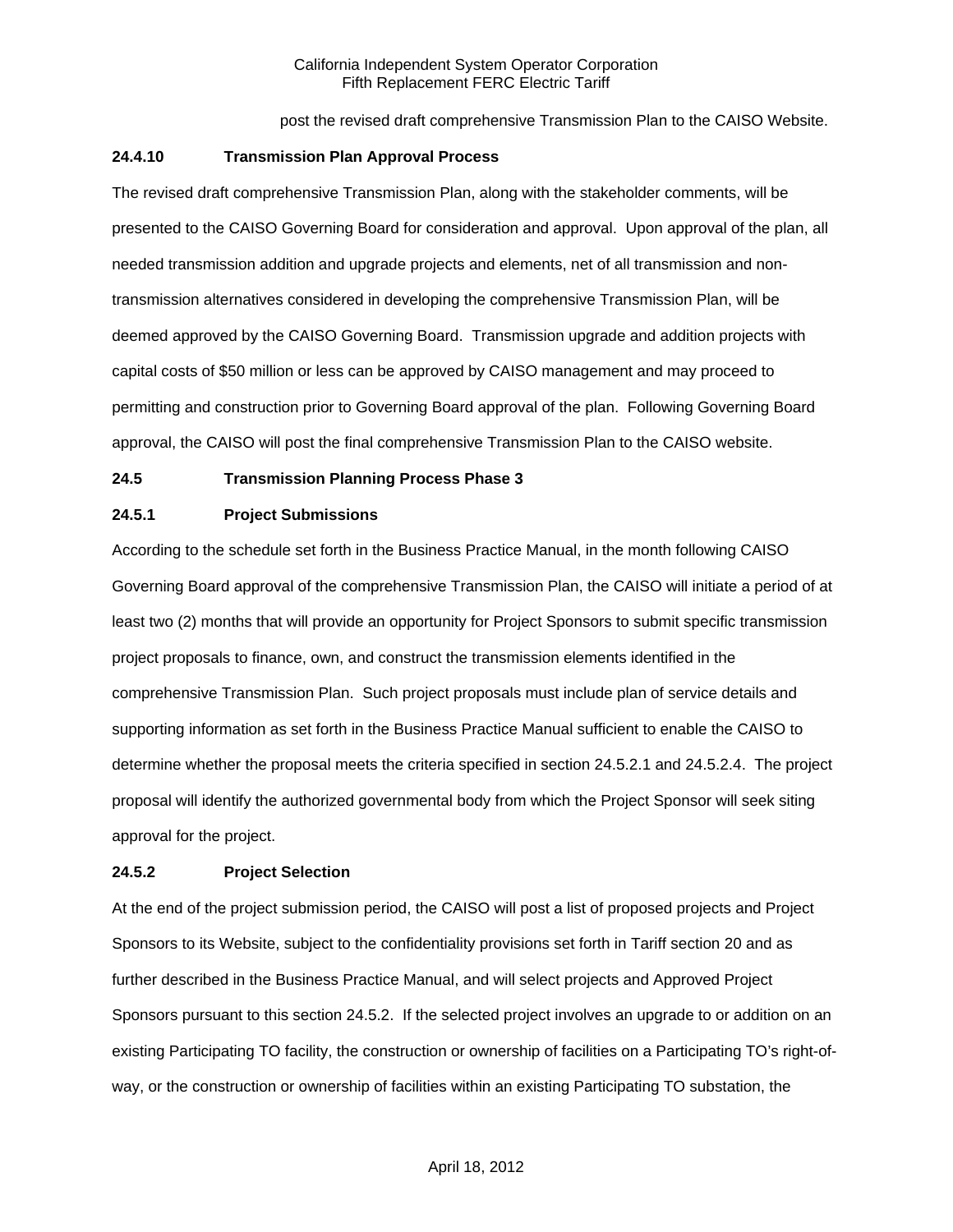Participating TO will construct and own such upgrade or addition facilities unless the Project Sponsor and the Participating TO agree to a different arrangement.

# **24.5.2.1 Project Sponsor Qualification**

The CAISO will evaluate the proposals to finance, own and construct policy-driven transmission elements or transmission elements that are included in the comprehensive Transmission Plan based on the results of Economic Planning Studies or other economic studies conducted by the CAISO under section 24.4.6.7 to determine:

- (a) whether the proposed project is consistent with needed transmission elements identified in the comprehensive Transmission Plan;
- (b) whether the proposed project satisfies Applicable Reliability Criteria and CAISO Planning Standards; and
- (c) whether the Project Sponsor and its team is physically, technically, and financially capable of (i) completing the project in a timely and competent manner; and (ii) operating and maintaining the facilities consistent with Good Utility Practice and applicable reliability criteria for the life of the project.

On the CAISO's request, the Project Sponsor will provide additional information that the CAISO reasonably determines is necessary to conduct its evaluation.

## **24.5.2.2 Single Project Sponsor**

If only one (1) Project Sponsor submits a proposal to finance, own, and construct transmission elements under section 24.5.1, and the CAISO determines that the Project Sponsor is qualified to own and construct the project under the criteria set forth in section 24.5.2.1, the Project Sponsor must seek siting approval, and any other necessary approvals, from the appropriate authority or authorities within onehundred twenty (120) days of CAISO approval.

## **24.5.2.3 Multiple Project Sponsors**

(a) If two (2) or more Project Sponsors submit proposals to own and construct the same transmission element or elements under section 24.5.1 and the CAISO determines that the two (2) or more Project Sponsors are qualified to own and construct the project under the criteria set forth in section 24.5.2.1, the CAISO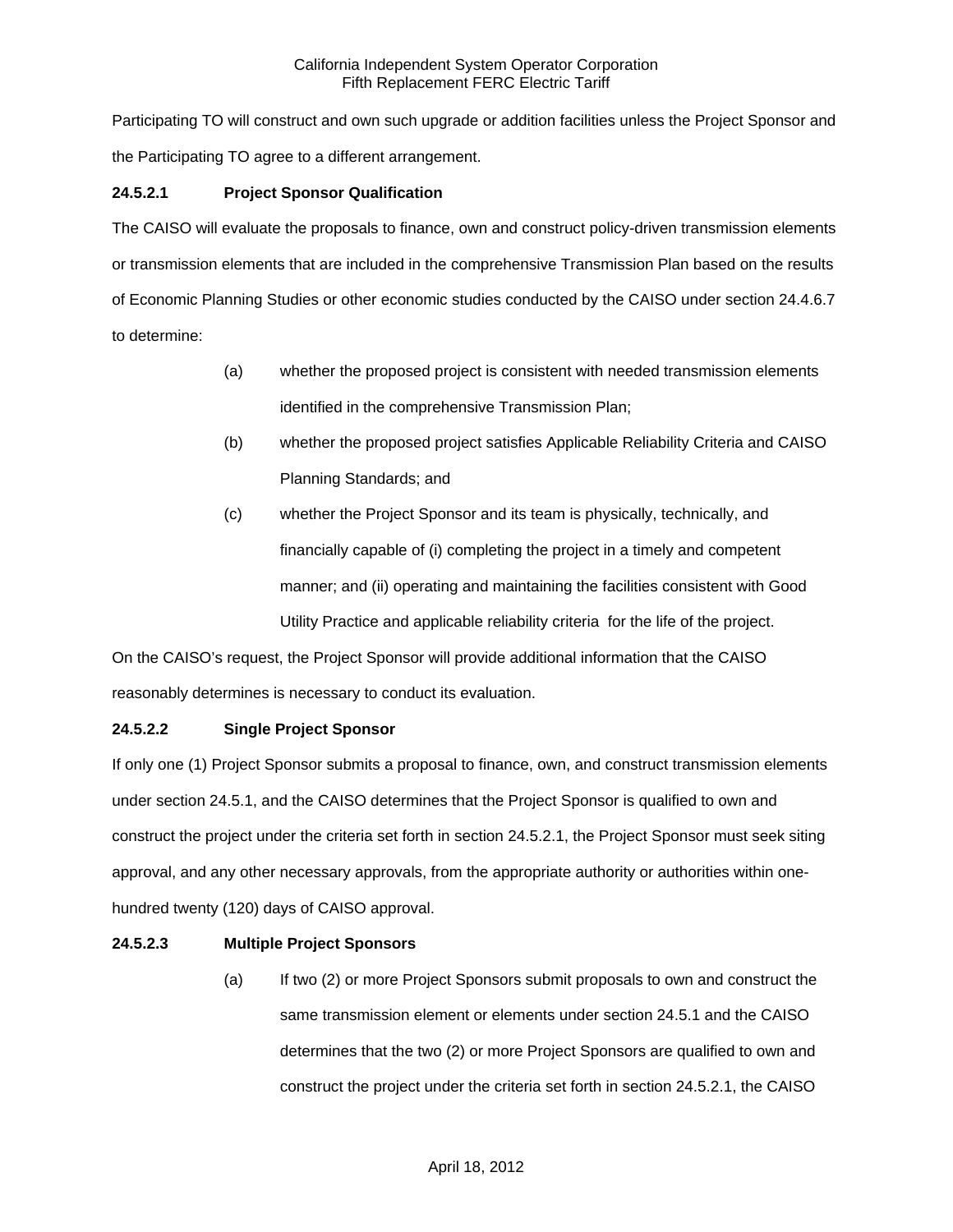will, upon request, facilitate an opportunity for the Project Sponsors to collaborate with each other to propose a single project to meet such need. If joint projects are proposed following the collaboration period, the CAISO will revise the list of potential renewable transmission upgrades or additions eligible for selection.

- (b) If the qualified Project Sponsors are unable to collaborate on a joint project and are applying to the same authorized governmental body to approve the project siting, the qualified Project Sponsors must seek siting approval within one hundred and twenty (120) days and the CAISO will accept the Project Sponsor determination by that authorized governmental authority.
- (c) If the qualified Project Sponsors are unable to collaborate on a joint project and are applying to different authorized governmental bodies for project siting approval, the CAISO will select one approved Project Sponsor based on a comparative analysis of the degree to which each Project Sponsor meets the criteria set forth in sections 24.5.2.1 and a consideration of the factors set forth in 24.5.2.4. The CAISO will engage an expert consultant to assist with the selection of the approved Project Sponsor. Thereafter, the approved Project Sponsor must seek siting approval, and any other necessary approvals, from the appropriate authority or authorities within one-hundred twenty (120) days of CAISO approval.

## **24.5.2.4 Project Sponsor Selection Factors**

In selecting an approved Project Sponsor from among multiple project sponsors, as described in section 24.5.2.3(c), the CAISO shall consider the following criteria, in addition to the criteria set forth in section 24.5.2:

- (a) the current and expected capabilities of the Project Sponsor and its team to finance, license, and construct the facility and operate and maintain it for the life of the project;
- (b) the Project Sponsor's existing rights of way and substations that would contribute to the project in question;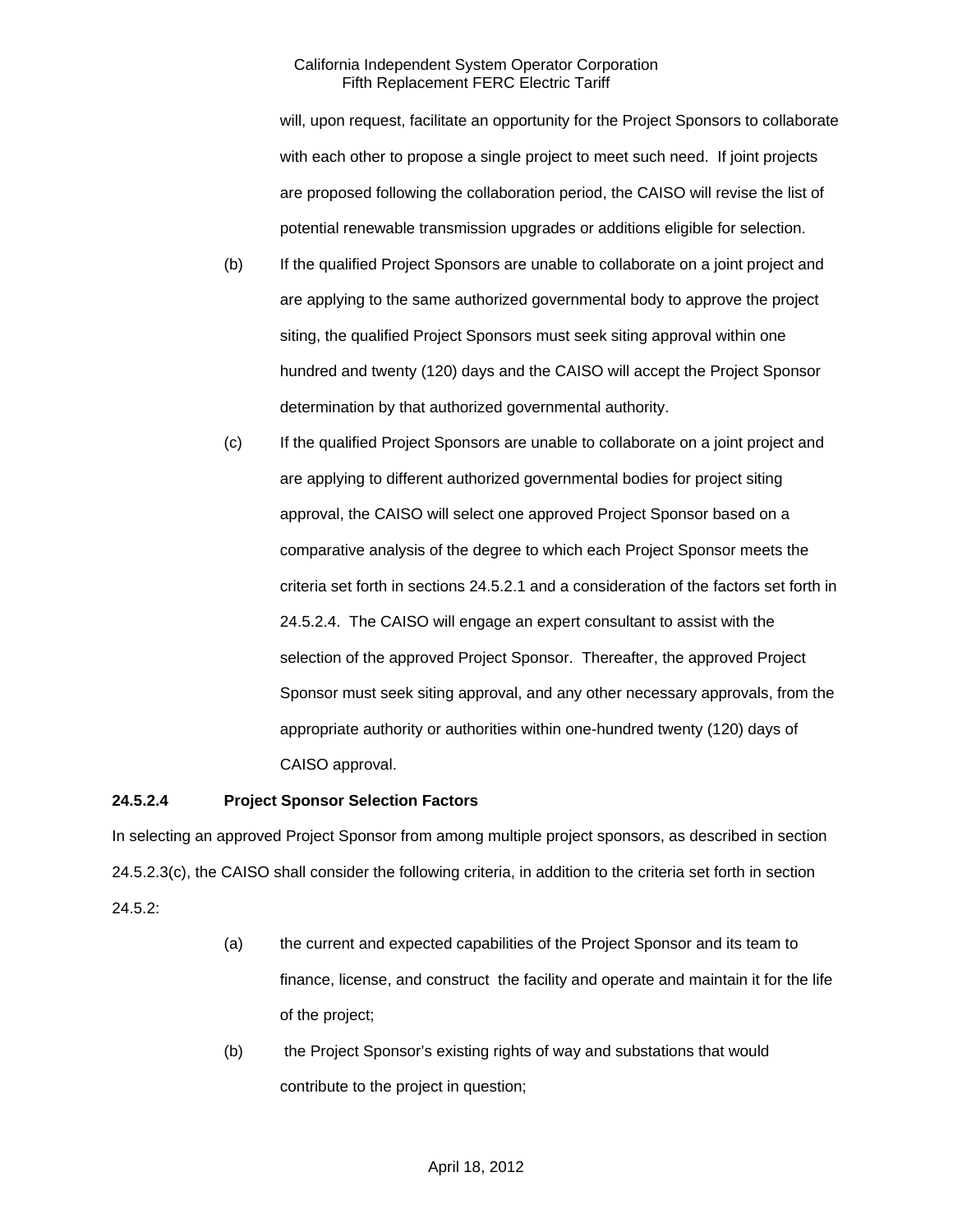- (c) the experience of the Project Sponsor and its team in acquiring rights of way, and the authority to acquire rights of way by eminent domain, if necessary, that would facilitate approval and construction;
- (d) the proposed schedule for development and completion of the project and demonstrated ability to meet that schedule of the Project Sponsor and its team;
- (e) the financial resources of the Project Sponsor and its team;
- (f) the technical and engineering qualifications and experience of the Project Sponsor and its team;
- (g) if applicable, the previous record regarding construction and maintenance of transmission facilities, including facilities outside the CAISO Controlled Grid of the Project Sponsor and its team;
- (h) demonstrated capability to adhere to standardized construction, maintenance and operating practices;
- (i) demonstrated ability to assume liability for major losses resulting from failure of facilities;
- (j) demonstrated cost containment capability and other advantages the Project Sponsor and its team may have to build the specific project, including any binding agreement by the Project Sponsor and its team to accept a cost cap that would preclude project costs above the cap from being recovered through the CAISO's Transmission Access Charge.

The information that Project Sponsors must submit to enable the CAISO to conduct its evaluation of these criteria shall be specified in the Business Practice Manual.

# **24.5.3 Notice to Project Sponsors**

The CAISO will notify Project Sponsors as to results of the project evaluation process in accordance with the schedule and procedures set forth in the Business Practice Manual.

# **24.6 Obligation to Construct Transmission Projects**

A Participating TO that has a PTO Service Territory in which either terminus of the element or elements being upgraded or added is located shall be obligated to construct all transmission additions and upgrade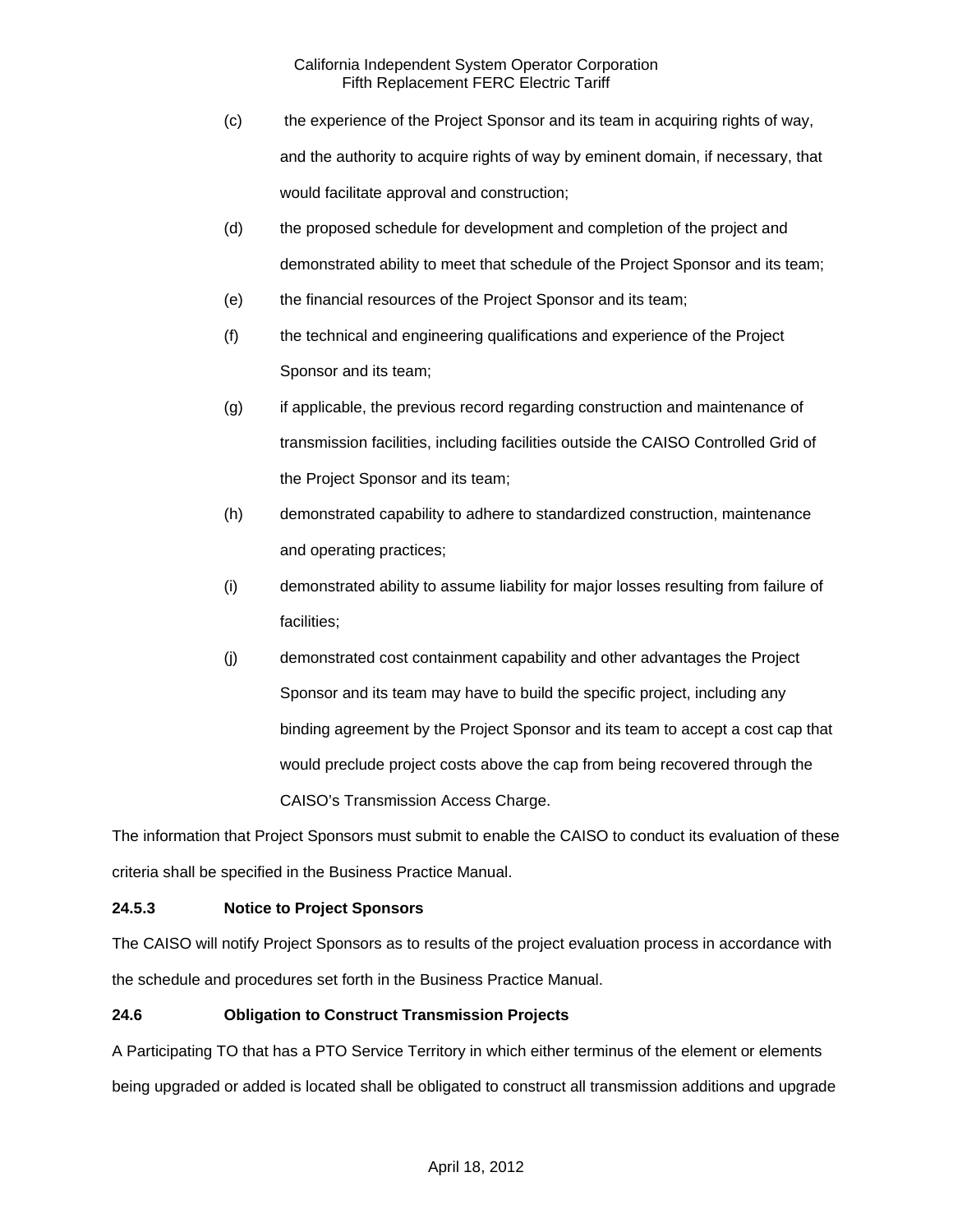elements or elements included in the comprehensive Transmission Plan for which there is no Approved Project Sponsor or for which the Project Sponsor is unable to secure all necessary approvals. In cases where the Approved Project Sponsor is subsequently unable or unwilling to build the project, the CAISO may, at its discretion, direct the Participating TO with a PTO Service Territory in which either terminus of the facility being upgraded or added is located to build the element or elements, or open a new solicitation of Project Sponsors to finance, construct and own the element or elements. The Approved Project Sponsor shall not sell, assign or otherwise transfer its rights to finance, construct and own the project before the project has been energized and, if applicable, turned over to the CAISO's Operational Control unless the CAISO has approved such proposed transfer. The obligations of the Participating TO to construct such transmission additions or upgrades will not alter the rights of any entity to construct and expand transmission facilities as those rights would exist in the absence of a TO's obligations under this CAISO Tariff or as those rights may be conferred by the CAISO or may arise or exist pursuant to this CAISO Tariff.

- **24.6.1 [NOT USED]**
- **24.6.2 [NOT USED]**
- **24.6.3 [NOT USED]**

### **24.7 Documentation of Compliance with NERC Reliability Standards**

The Transmission Plan and underlying studies, assessments, information and analysis developed during the Transmission Planning Process, regardless of whether performed by CAISO or by Participating TOs or other third parties at the direction of CAISO, shall be used by the CAISO as part of its documentation of compliance with NERC Reliability Standards.

**24.8 Additional Planning Information**

## **24.8.1 Information Provided by Participating TOs**

In addition to any information that must be provided to the CAISO under the NERC Reliability Standards, Participating TOs shall provide the CAISO on an annual or periodic basis in accordance with the schedule and procedures and in the form required by the Business Practice Manual any information and data reasonably required by the CAISO to perform the Transmission Planning Process, including, but not limited to: (1) modeling data for power flow, including reactive power, short-circuit and stability analysis;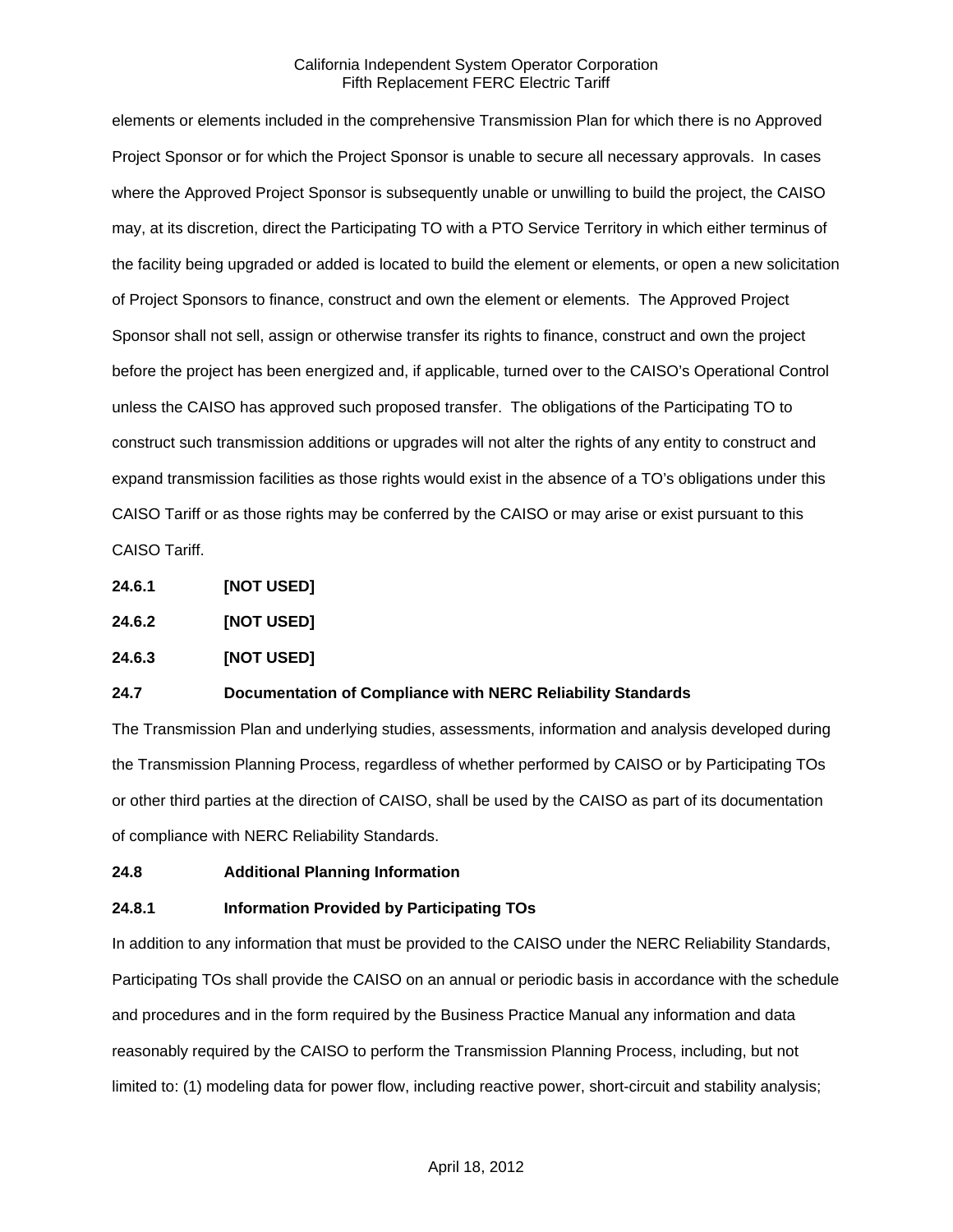(2) a description of the total Demand to be served from each substation, including a description of any Energy efficiency programs reflected in the total Demand; (3) the amount of any interruptible Loads included in the total Demand (including conditions under which an interruption can be implemented and any limitations on the duration and frequency of interruptions); (4), a description of Generating Units to be interconnected to the Distribution System of the Participating TO, including generation type and anticipated Commercial Operation Date; (5) detailed power system models of their transmission systems that reflect transmission system changes, including equipment replacement not requiring approval by the CAISO; (6) Distribution System modifications; (7) transmission network information, including line ratings, line length, conductor sizes and lengths, substation equipment ratings, circuits on common towers and with common rights-of-ways and cross-overs, special protection schemes, and protection setting information; and (8) Contingency lists.

## **24.8.2 Information Provided by Participating Generators**

In addition to any information that must be provided to the CAISO under the NERC Reliability Standards, Participating Generators shall provide the CAISO on an annual or periodic basis in accordance with the schedule, procedures and in the form required by the Business Practice Manual any information and data reasonably required by the CAISO to perform the Transmission Planning Process, including, but not limited to: (1) modeling data for short-circuit and stability analysis and (2) data, such as term, and status of any environmental or land use permits or agreements the expiration of which may affect that the operation of the Generating Unit.

## **24.8.3 Information Requested from Load Serving Entities**

In addition to any information that must be provided to the CAISO under the NERC Reliability Standards, the CAISO shall solicit from Load Serving Entities through their Scheduling Coordinators information required by, or anticipated to be useful to, the CAISO in its performance of the Transmission Planning Process, including, but not limited to: (1) long-term resource plans; (2) existing long-term contracts for resources and transmission service outside the CAISO Balancing Authority Area; and (3) Demand Forecasts, including forecasted effect of Energy efficiency and Demand response programs.

## **24.8.4 Information from Planning Groups, BAAs and Regulators**

In accordance with Section 24.8 , the CAISO shall obtain or solicit from interconnected Balancing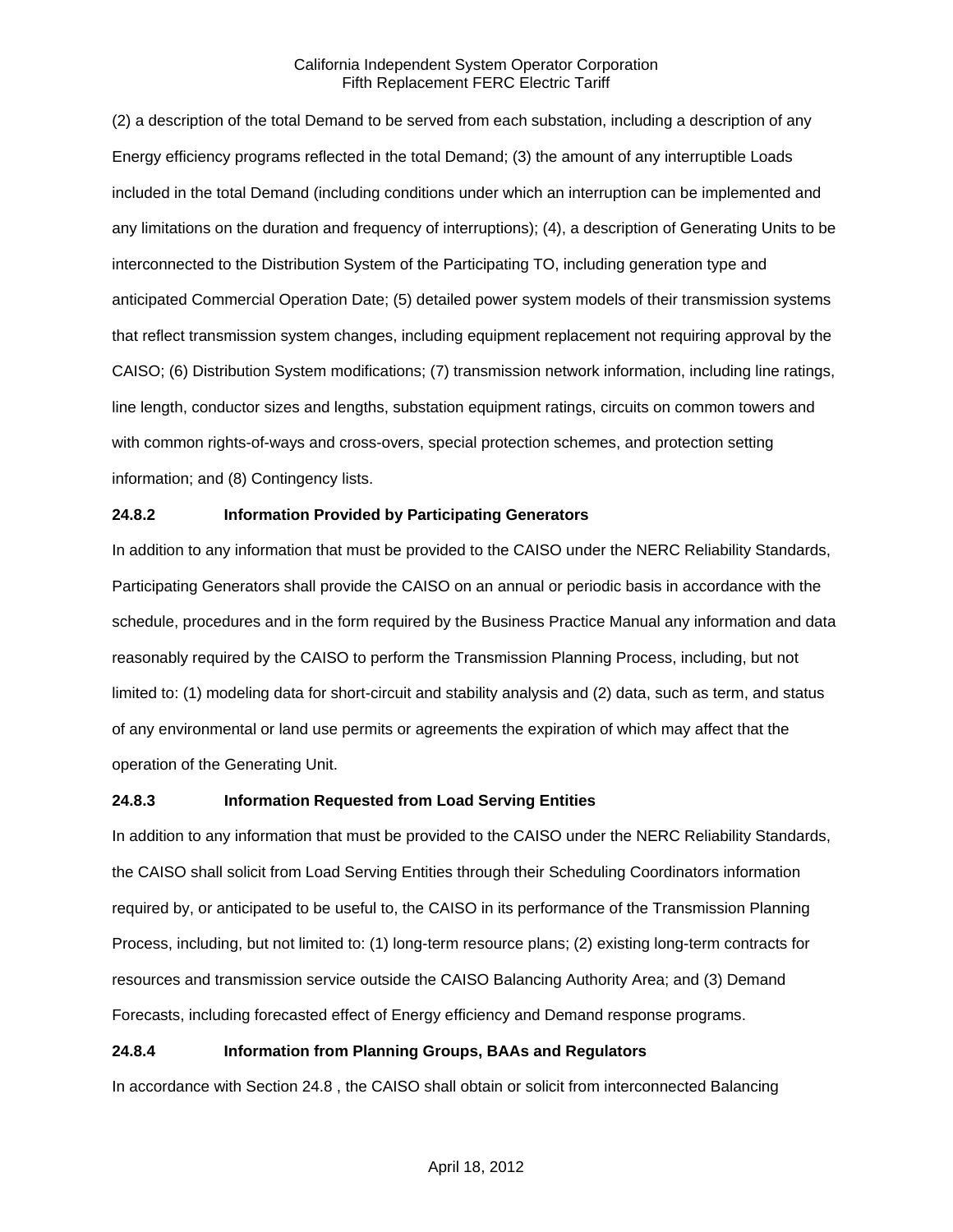Authority Areas, regional and sub-regional planning groups within the WECC, the CPUC, the CEC, and Local Regulatory Authorities information required by, or anticipated to be useful to, the CAISO in its performance of the Transmission Planning Process, including, but not limited to: (1) long-term transmission system plans; (2) long-term resource plans; (3) generation interconnection process information; (4) Demand Forecasts; and (5) any other data necessary for the development of power flow, short-circuit, and stability cases over the planning horizon of the CAISO Transmission Planning Process.

### **24.8.5 Obligation to Provide Updated Information**

If material changes to the information provided under Sections 24.8 occur during the annual Transmission Planning Process, the providers of the information must provide notice to the CAISO of the changes.

## **24.9 Participating TO Study Obligation**

The Participating TO constructing or expanding facilities will be directed by the CAISO to coordinate with the Project Sponsor or Participating TO(s) with PTO Service Territories in which the transmission upgrade or addition will be located, neighboring Balancing Authority Areas, as appropriate, and other Market Participants to perform any study or studies necessary, including a Facility Study, to determine the appropriate facilities to be constructed in accordance with the CAISO Transmission Planning Process and the terms set forth in the TO Tariff.

### **24.10 Operational Review**

The CAISO will perform an operational review of all facilities studied as part of the CAISO Transmission Planning Process that are proposed to be connected to, or made part of, the CAISO Controlled Grid to ensure that the proposed facilities provide for acceptable Operational Flexibility and meet all its requirements for proper integration with the CAISO Controlled Grid. If the CAISO finds that such facilities do not provide for acceptable Operational Flexibility or do not adequately integrate with the CAISO Controlled Grid, the CAISO shall coordinate with the Project Sponsor and, if different, the Participating TO with the PTO Service Territory, or the operators of neighboring Balancing Authority Areas, if applicable, in which the facilities will be located to reassess and redesign the facilities required to be constructed. Transmission upgrades or additions that do not provide acceptable Operational Flexibility or do not adequately integrate with the CAISO Controlled Grid cannot be included in the CAISO Transmission Plan or approved by CAISO management or the CAISO Governing Board, as applicable.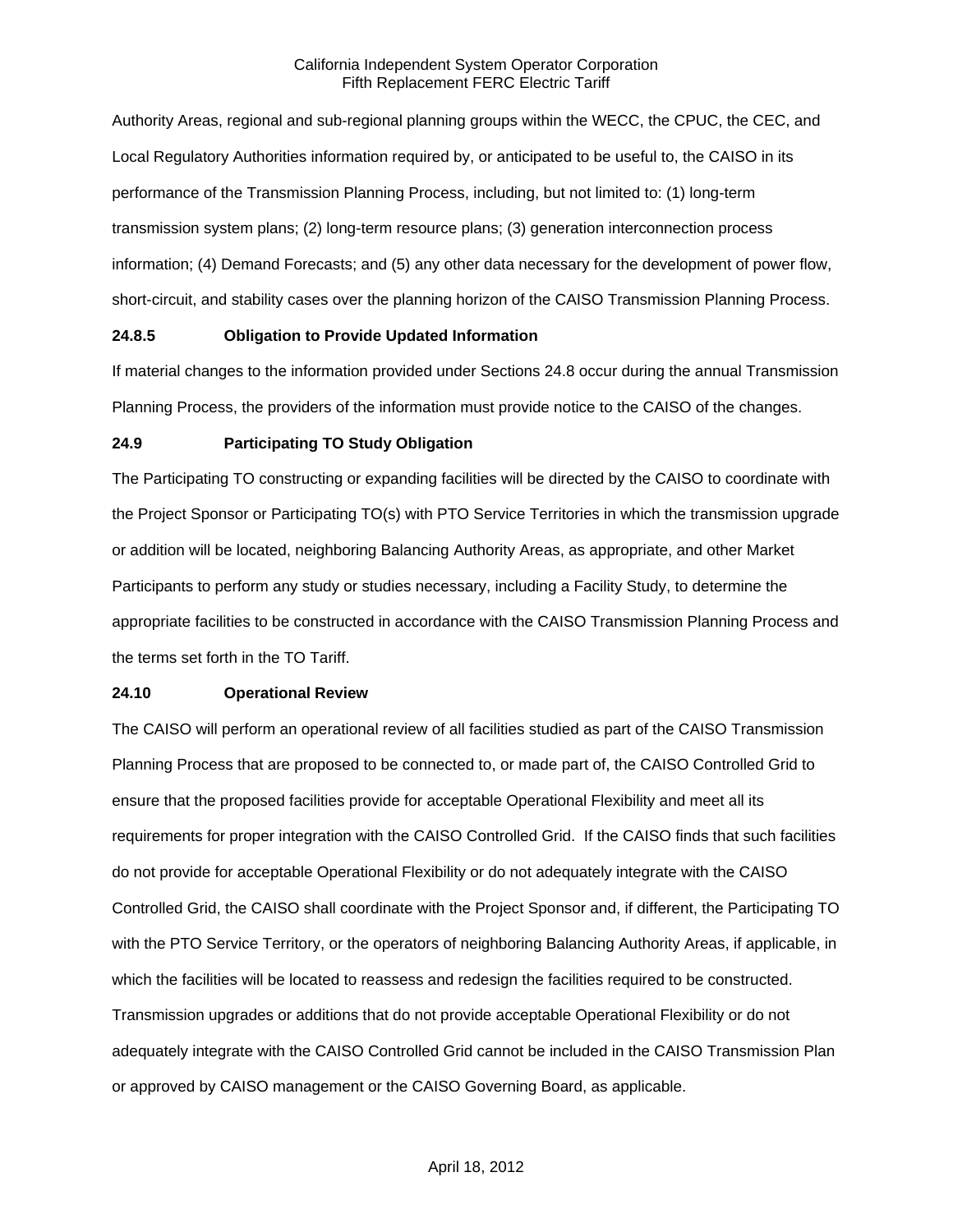- **24.10.1 [NOT USED]**
- **24.10.2 [NOT USED]**
- **24.10.3 [[NOT USED]**
- **24.10.4 [NOT USED]**

## **24.11 State and Local Approval and Property Rights**

### **24.11.1 PTO Requirement to Seek Necessary Approvals And Rights**

The Participating TO obligated to construct facilities under this Section 24 must make a good faith effort to obtain all approvals and property rights under applicable federal, state and local laws that are necessary to complete the construction of the required transmission additions or upgrades. This obligation includes the Participating TO's use of eminent domain authority, where provided by state law.

## **24.11.2 Consequences Of PTO Inability To Obtain Approvals And Rights**

If the Participating TO cannot secure any such necessary approvals or property rights and consequently is unable to construct a transmission addition or upgrade found to be needed, it shall promptly notify the CAISO and shall comply with its obligations under the TO Tariff to convene a technical meeting to evaluate alternative proposals. The CAISO shall take such action as it reasonably considers appropriate, in coordination with the Participating TO and other affected Market Participants, to facilitate the development and evaluation of alternative proposals including, where possible, conferring on a third party the right to build the transmission addition or upgrade.

## **24.11.3 Conferral Of Right To Build Facilities On Third Party**

Where the conditions of Section 24.11.2 have been satisfied and it is possible for a third party to obtain all approvals and property rights under applicable federal, state and local laws that are necessary to complete the construction of transmission additions or upgrades required to be constructed in accordance with this CAISO Tariff (including the use of eminent domain authority, where provided by state law), the CAISO may confer on a third party the right to build the transmission addition or upgrade, which third party shall, if applicable, enter into the Transmission Control Agreement in relation to such transmission addition or upgrade.

### **24.12 WECC and Regional Coordination**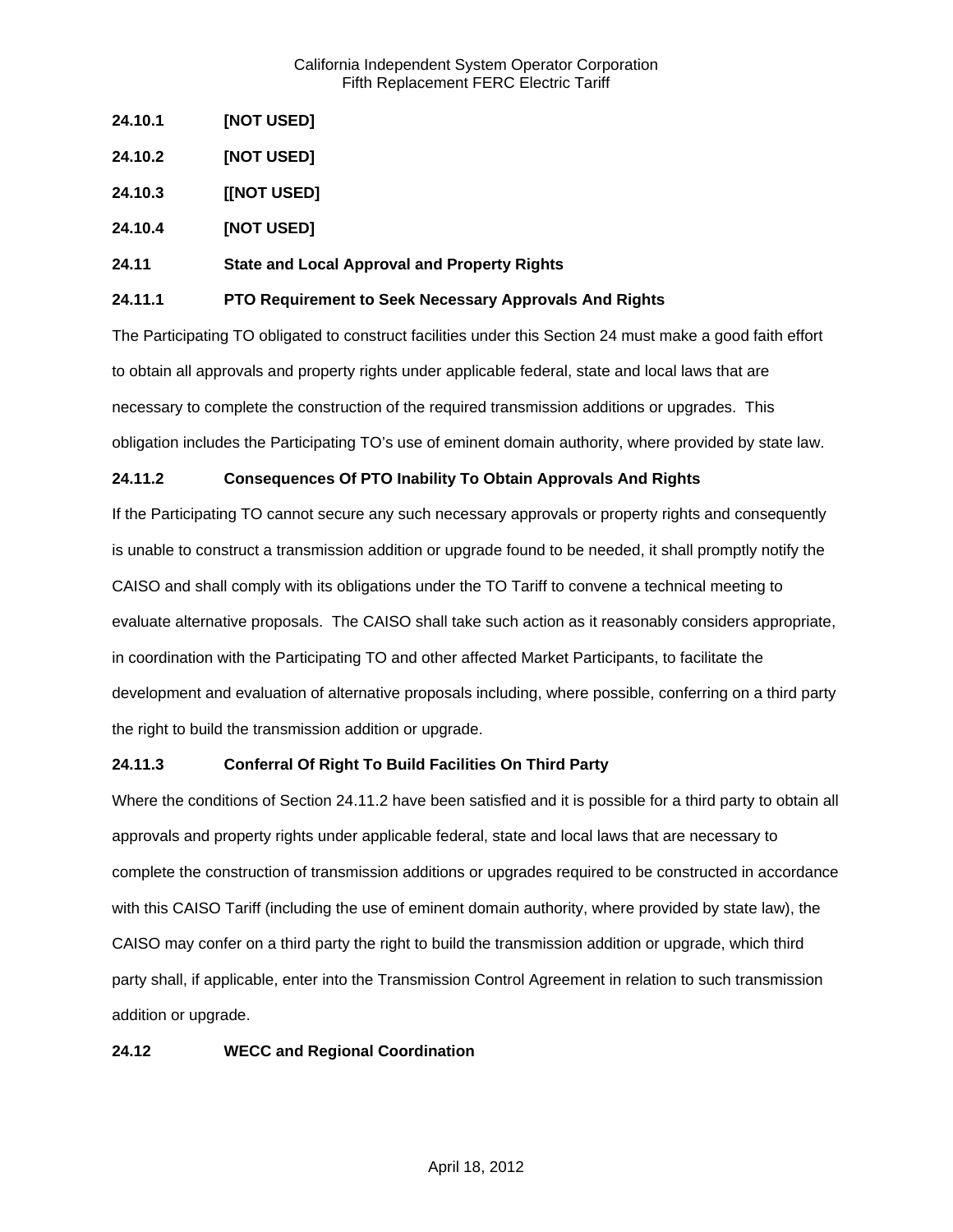The Project Sponsor will have responsibility for completing any applicable WECC requirements and rating study requirements to ensure that a proposed transmission addition or upgrade meets regional planning requirements. The Project Sponsor may request the Participating TO to perform this coordination on behalf of the Project Sponsor at the Project Sponsor's expense.

## **24.13 Regional and Sub-Regional Planning Process**

The CAISO will be a member of the WECC and other applicable regional or sub-regional organizations and participate in WECC's operation and planning committees, and in other applicable regional and subregional coordinated planning processes.

## **24.13.1 Scope of Regional or Sub-Regional Planning Participation**

The CAISO will collaborate with adjacent transmission providers and existing sub-regional planning organizations through existing processes. This collaboration involves a reciprocal exchange of information, to the maximum extent possible and subject to applicable confidentiality restrictions, in order to ensure the simultaneous feasibility of respective Transmission Plans, the identification of potential areas for increased efficiency, and the consistent use of common assumptions whenever possible. The details of the CAISO's participation in regional and sub-regional planning processes are set forth in the Business Practice Manual. At a minimum, the CAISO shall be required to:

- (a) solicit the participation, whether through sub-regional planning groups or individually, of all interconnected Balancing Authority Areas in the development of the Unified Planning Assumptions and Study Plan and in reviewing the results of technical studies performed as part of the CAISO's Transmission Planning Process in order to:
	- (i) coordinate, to the maximum extent practicable, planning assumptions, data and methodologies utilized by the CAISO, regional and sub-regional planning groups or interconnected Balancing Authority Areas;
	- (ii) ensure transmission expansion plans of the CAISO, regional and subregional planning groups or interconnected Balancing Authority Areas are simultaneously feasible and seek to avoid duplication of facilities.
- (b) coordinate with regional and sub-regional planning groups regarding the entity to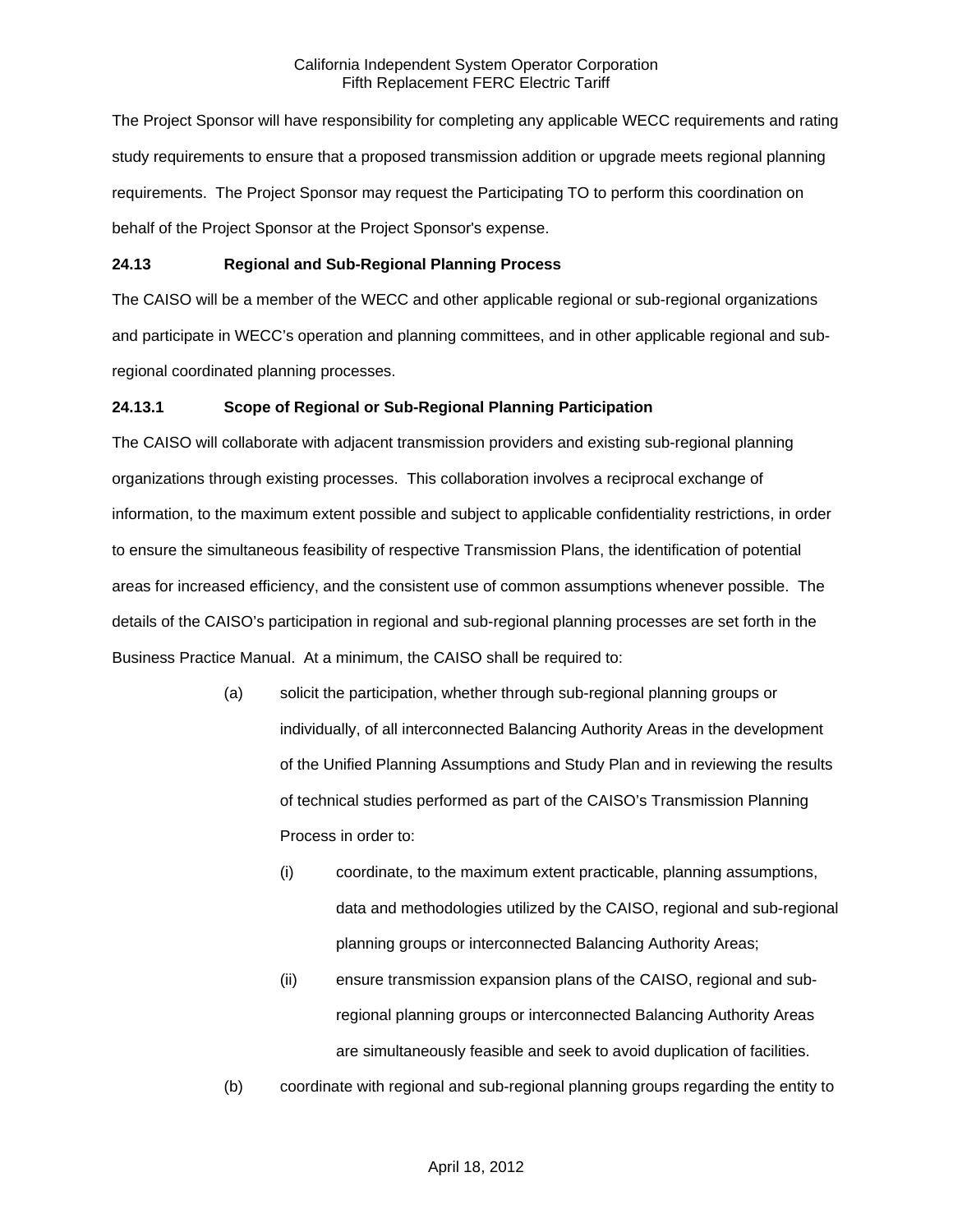perform requests for Economic Planning Studies or other Congestion related studies;

- (c) transmit to applicable regional and sub-regional planning groups or interconnected Balancing Authority Areas information on technical studies performed as part of the CAISO Transmission Planning Process;
- (d) post on the CAISO Website links to the planning activities of applicable regional and sub-regional planning groups or interconnected Balancing Authority Areas.

# **24.13.2 Limitation on Regional Activities**

Neither the CAISO nor any Participating TO nor any Market Participant shall take any position before the WECC or a regional organization that is inconsistent with a binding decision reached through an arbitration proceeding pursuant to Section 13, in which the Participating TO or Market Participant voluntarily participated.

# **24.14 Cost Responsibility for Transmission Additions or Upgrades**

Cost responsibility for transmission additions or upgrades constructed pursuant to this Section 24 (including the responsibility for any costs incurred under Section 24.11) shall be determined as follows:

# **24.14.1 Project Sponsor Commitment to Pay Full Cost**

Where a Project Sponsor commits to pay the full cost of a transmission addition or upgrade as set forth in subsection (2) of Section 24.4.6.1, the full costs shall be borne by the Project Sponsor.

# **24.14.2 Cost of Needed Addition or Upgrade to be Borne by PTO**

Where the need for a transmission addition or upgrade is determined by the CAISO, the cost of the transmission addition or upgrade shall be borne by the Participating TO that will be the owner of the transmission addition or upgrade and shall be reflected in its Transmission Revenue Requirement.

# **24.14.3 CRR Entitlement for Project Sponsors Not Recovering Costs**

Provided that the CAISO has Operational Control of the Merchant Transmission Facility, a Project Sponsor that does not recover the investment cost under a FERC-approved rate through the Access Charge or a reimbursement or direct payment from a Participating TO shall be entitled to receive Merchant CRRs as provided in Section 36.11. The full amount of capacity added to the system by such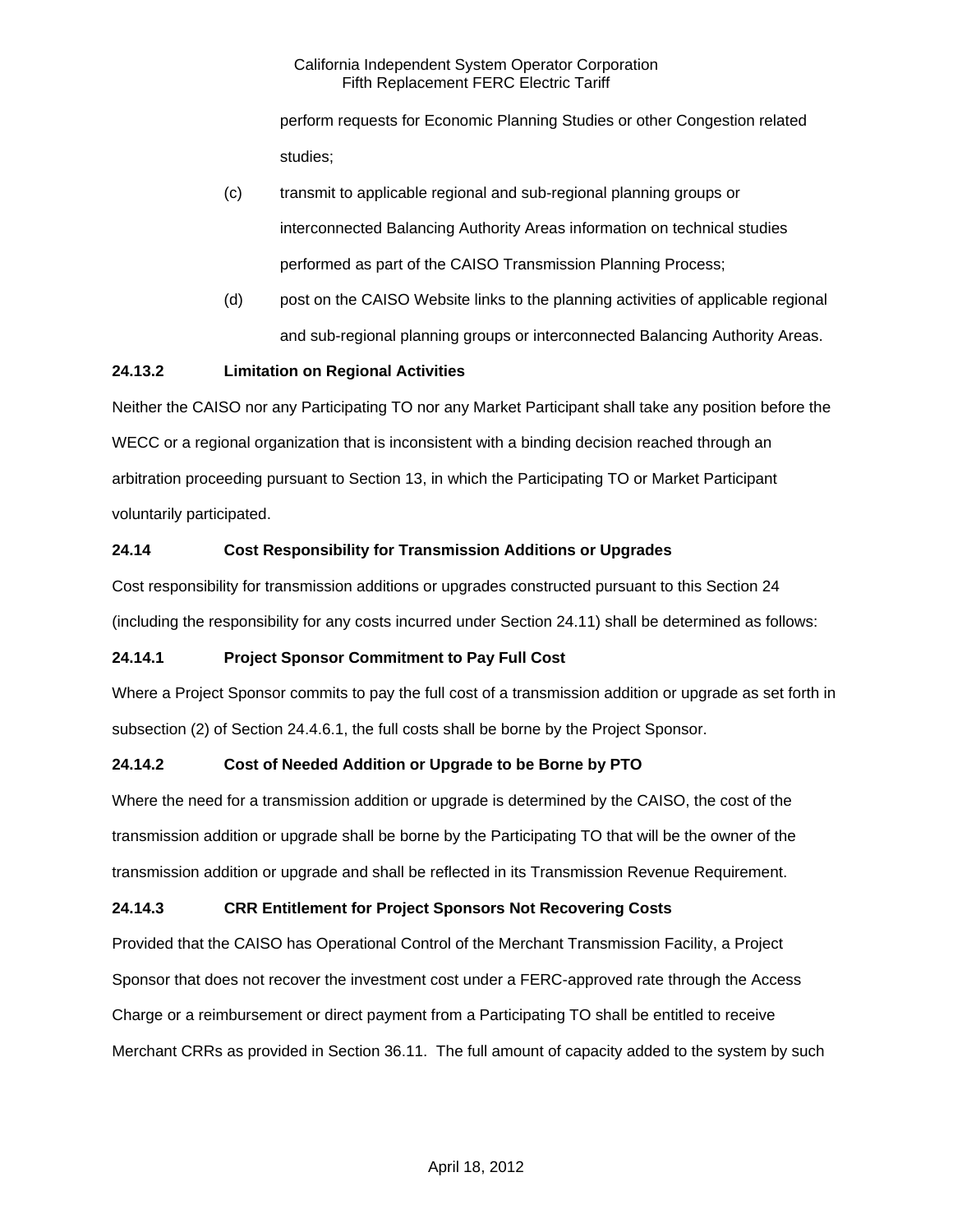transmission upgrades or additions will be as determined through the regional reliability council process of the Western Electricity Coordinating Council or its successor.

### **24.14.3.1 Western Path 15**

Pursuant to its Project Sponsor status as specified in Section 4.3.1.3, consistent with FERC's findings in Docket Nos. EL04-133-001, ER04-1198-000, and ER04-1198-001, issued on May 16, 2006 (115 FERC ¶ 61,178), Western Path 15 shall receive compensation associated with transmission usage rights modeled for Western Path 15. In the event that Western Path 15 has an approved rate schedule that returns excess revenue from any compensation obtained from the CAISO associated with the transmission usage rights for Western Path 15, such revenue shall be returned to the CAISO through a procedure established by the CAISO and the Western Area Power Administration for that purpose.

## **24.14.3.2 FPL Energy, LLC**

Pursuant to its Project Sponsor status, consistent with FERC's findings in Docket No. ER03-407, issued on June 15, 2006 (115 FERC ¶ 61, 329), FPL Energy, LLC shall receive Merchant CRRs associated with transmission usage rights modeled for the Blythe Path 59 upgrade, such Merchant CRRs to be in effect for a period of thirty (30) years, or the pre-specified intended life of the Merchant Transmission Facility, whichever is less, from the date Blythe Path 59 was energized. For the purpose of allocating Merchant CRRs to FPL Energy, LLC over the Blythe Path 59 upgrade, the allocation of CRR Options in the import (east to west, from the Blythe Scheduling Point to the 230 kV side of the 161 kV to 230 kV transformer at the Eagle Mountain substation) as well as of CRR Options in the export (west to east) direction will be based on 57.1 percent of the total upgrade (96 MW out of the 168 MW), which is FPL Energy, LLC's share of the total upgrade as approved by FERC in the letter order issued by FERC on June 15, 2006 in Docket No. ER03-407 (115 FERC ¶ 61,329).

### **24.14.4 Treatment Of New High Voltage Facilities Costs In HVAC**

Once a New Participating TO has executed the Transmission Control Agreement and it has become effective, the cost for New High Voltage Facilities for all Participating TOs shall be included in the CAISO Grid-wide component of the High Voltage Access Charge in accordance with Schedule 3 of Appendix F, unless and with respect to Western Path 15 only, cost recovery is provided in Section 24.14.3. The Participating TO who is supporting the cost of the New High Voltage Facility shall include such costs in its